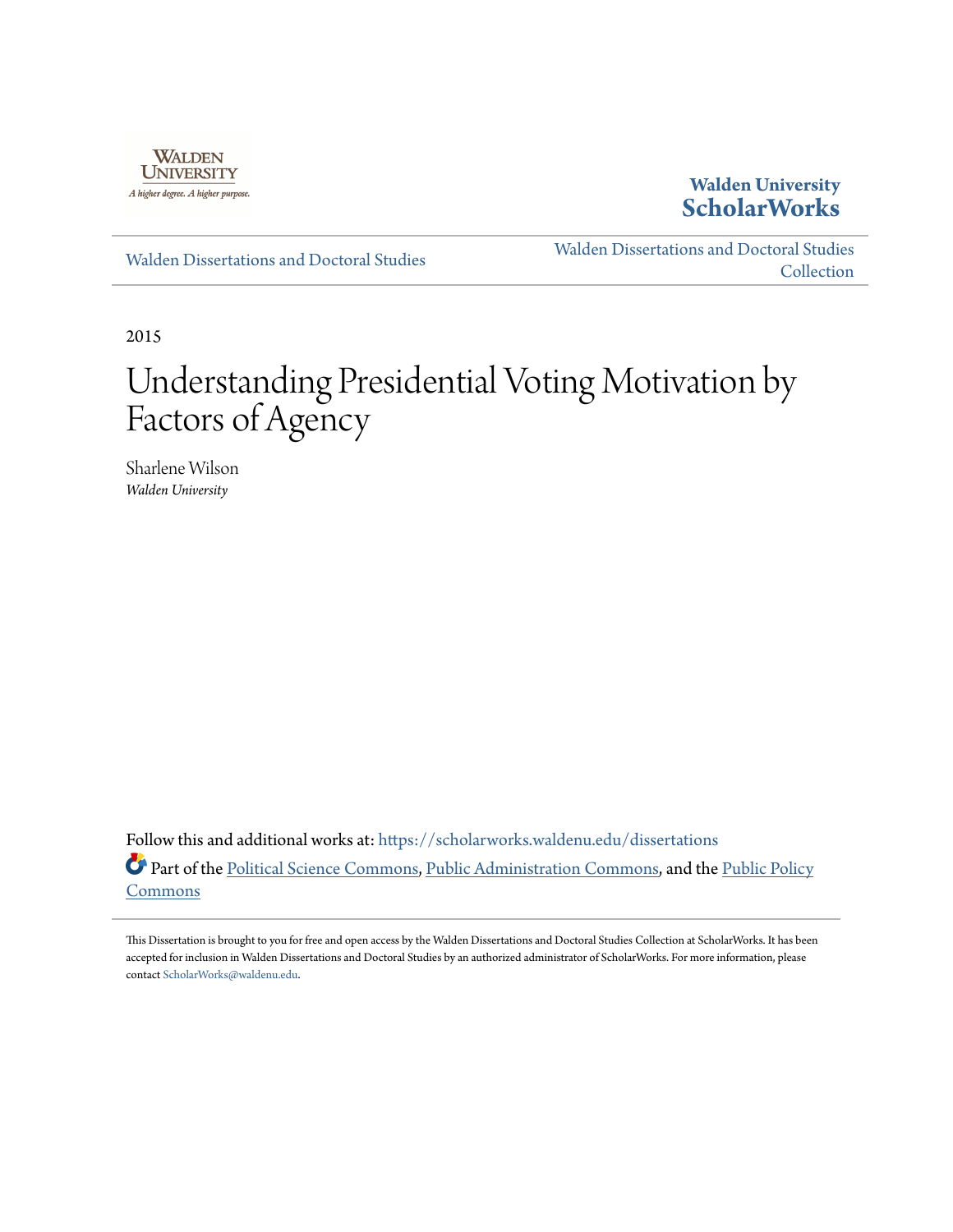## Walden University

College of Social and Behavioral Sciences

This is to certify that the doctoral dissertation by

Sharlene Wilson

has been found to be complete and satisfactory in all respects, and that any and all revisions required by the review committee have been made.

> Review Committee Dr. Karen Shafer, Committee Chairperson, Public Policy and Administration Faculty

Dr. Mark Stallo, Committee Member, Public Policy and Administration Faculty

Dr. Kristie Roberts, University Reviewer, Public Policy and Administration Faculty

> Chief Academic Officer Eric Riedel, Ph.D.

> > Walden University 2015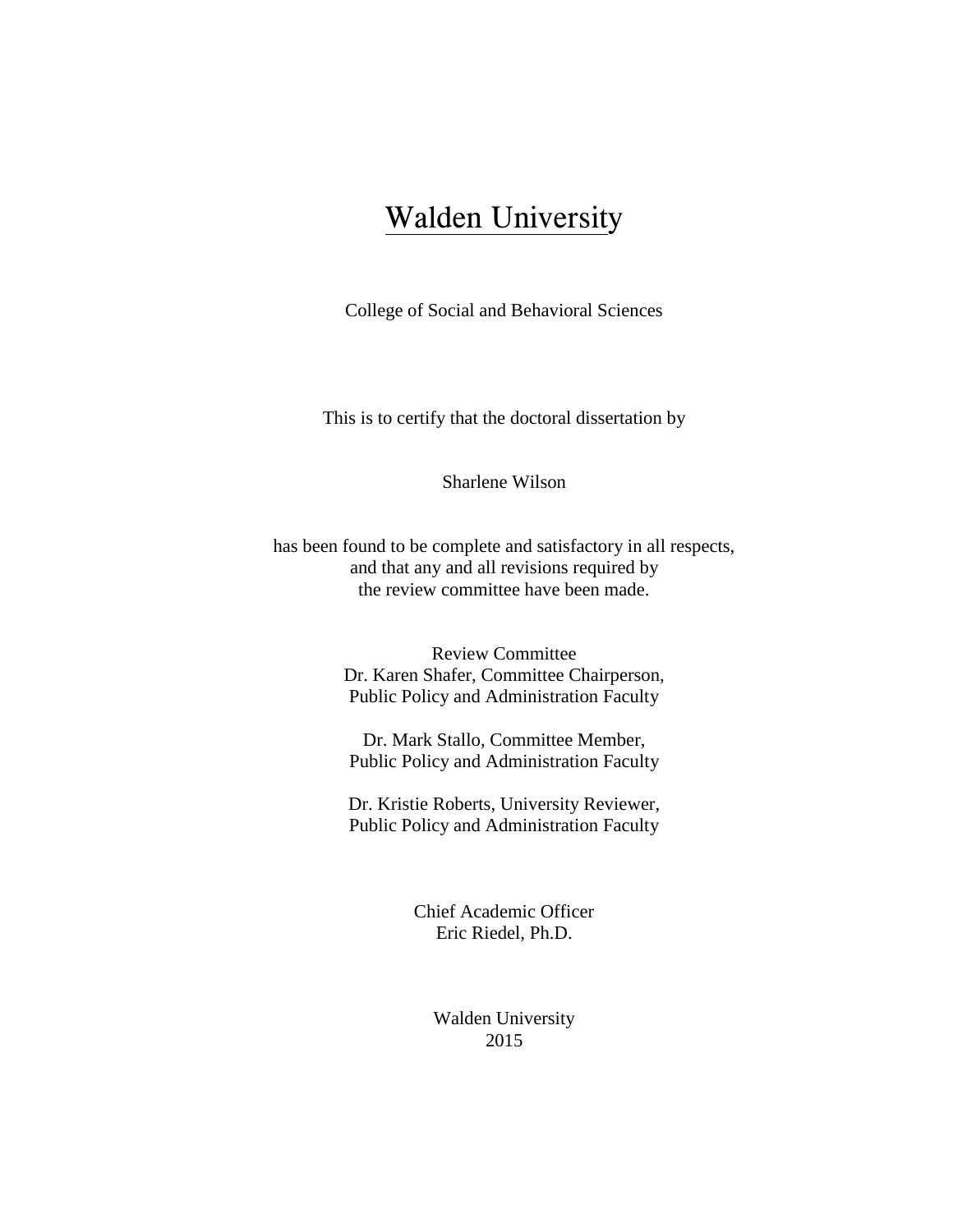Abstract

Understanding Presidential Voting Motivation by Factors of Agency

by

Sharlene Wilson

MA, Long Island University, 2002

BA, C.W. Post Long Island University, 1999

Dissertation Submitted in Partial Fulfillment

of the Requirements for the Degree of

Doctor of Philosophy

Public Policy Administration

Walden University

March 2015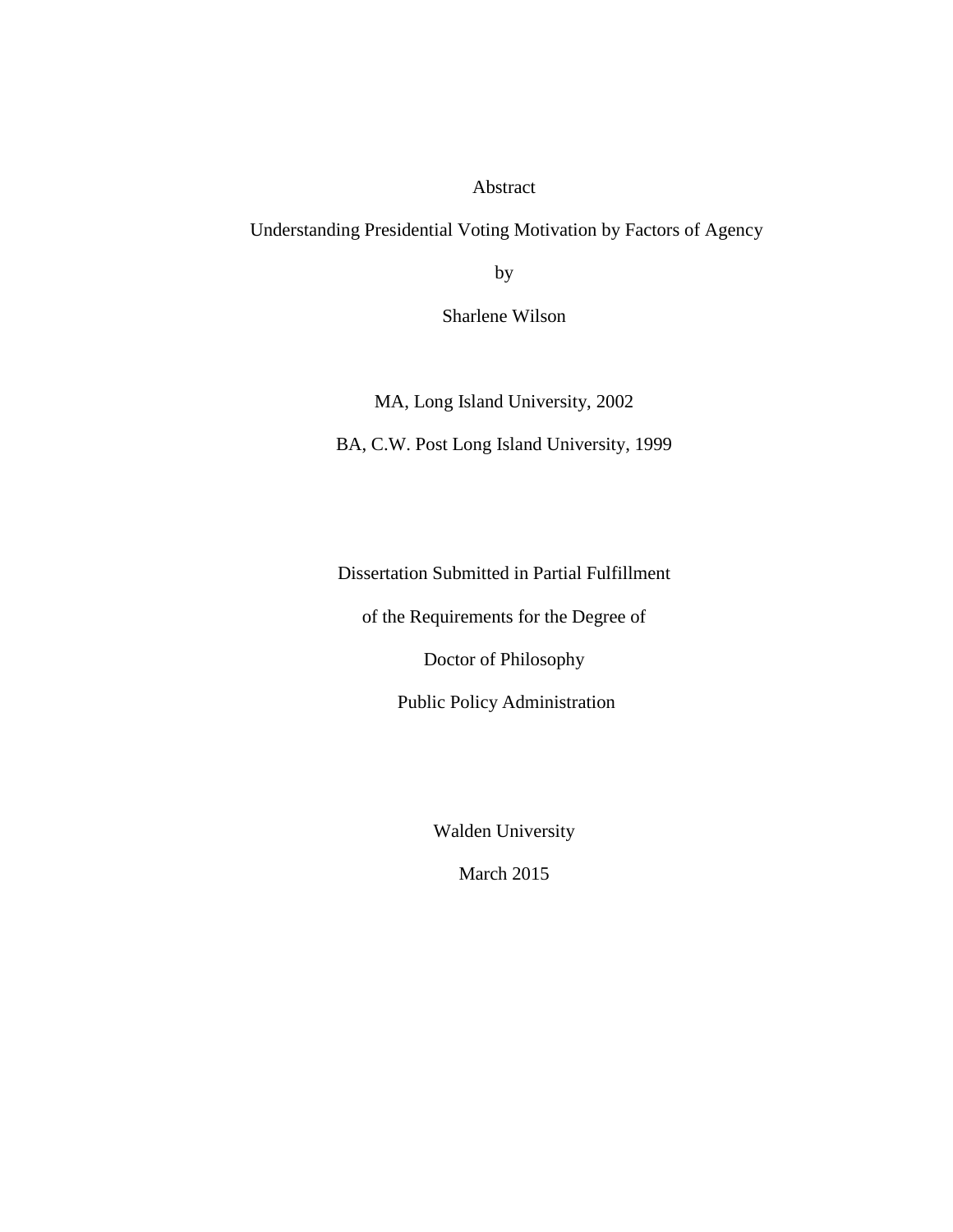**Abstract** 

The President of the United States sets the tone for policy and has significant power in adopting and implementing policy. Despite this acknowledged power, prior studies, have not examined whether or not agency theory is predictive of voting in U.S. presidential elections. Agency theory is important in the scope of voting behavior as it identifies the relationships which support significance in practicing the activity. This correlational study examined the statistical impact of personal agency, social agency, and sociocultural agency on predictive voting behavior. This study used secondary data originally collected between 1956 and 2008 by the American National Election Study through a multistage probability design that yielded a survey of 28,000 individuals. A single, combined model was created from variables measuring personal, social, and sociocultural agency on the dependent variable of voting to test which type of agency had the highest predictive power on voting. The outcome of a logistic regression analysis demonstrated that sociocultural and personal agency, but not social agency, were statistically powerful predictors of voting ( $p < .05$ ). These findings suggest that an individual's personal perceptions and cultural status influence their likelihood to vote, but that their social units do not. These findings suggest that efforts to increase turnout by members of sociocultural groups that are less likely to vote should focus on increasing personal agency. This study promotes positive social change by empowering the design of more effective get-out-the-vote campaigns to increase voter participation, especially among the underrepresented.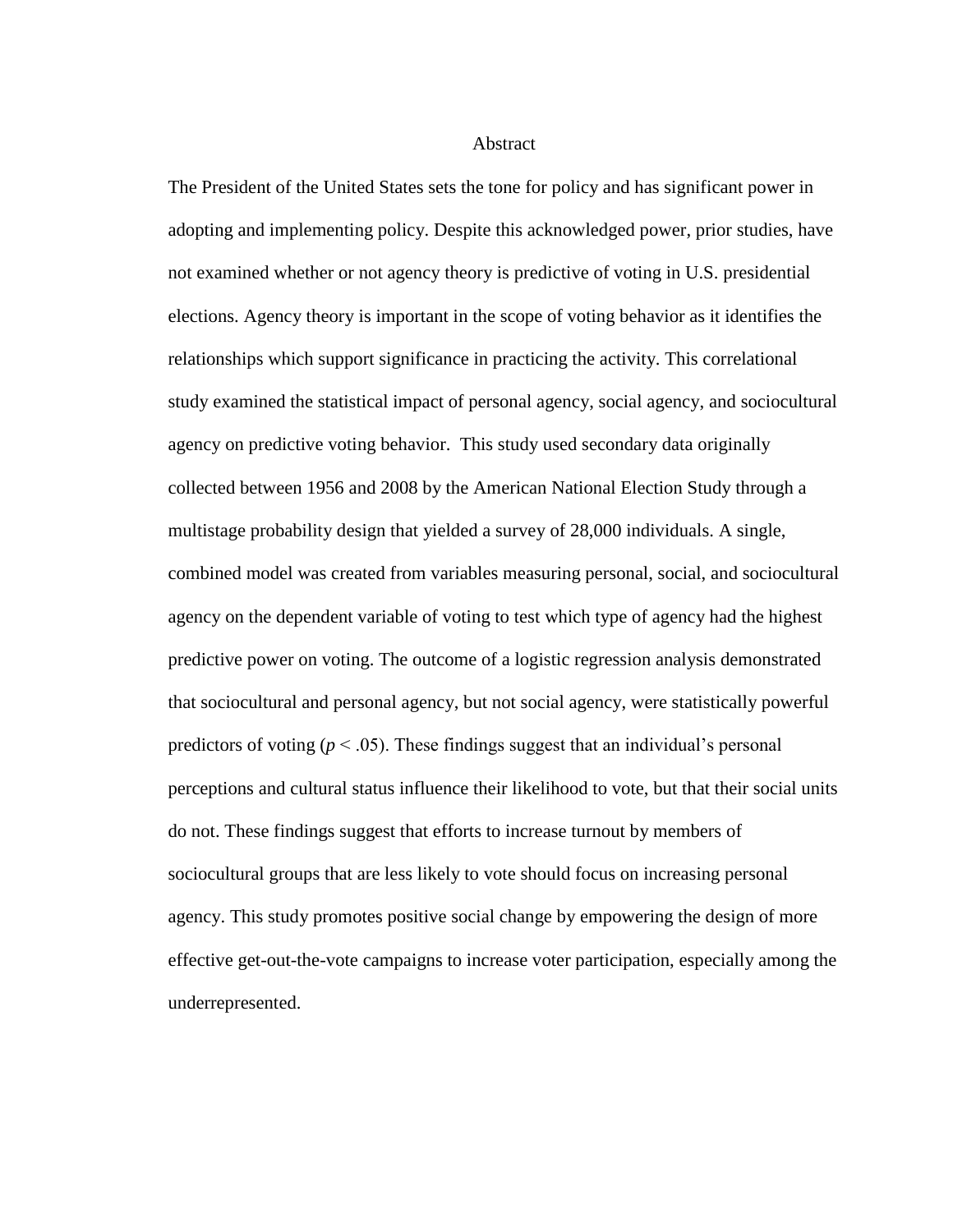### Understanding Presidential Voting Motivation by Factors of Agency

by

Sharlene Wilson

MA, Long Island University, 2002 BA, C.W. Post Long Island University, 1999

Dissertation Submitted in Partial Fulfillment

of the Requirements for the Degree of

Doctor of Philosophy

Public Policy Administration

Walden University

March 2015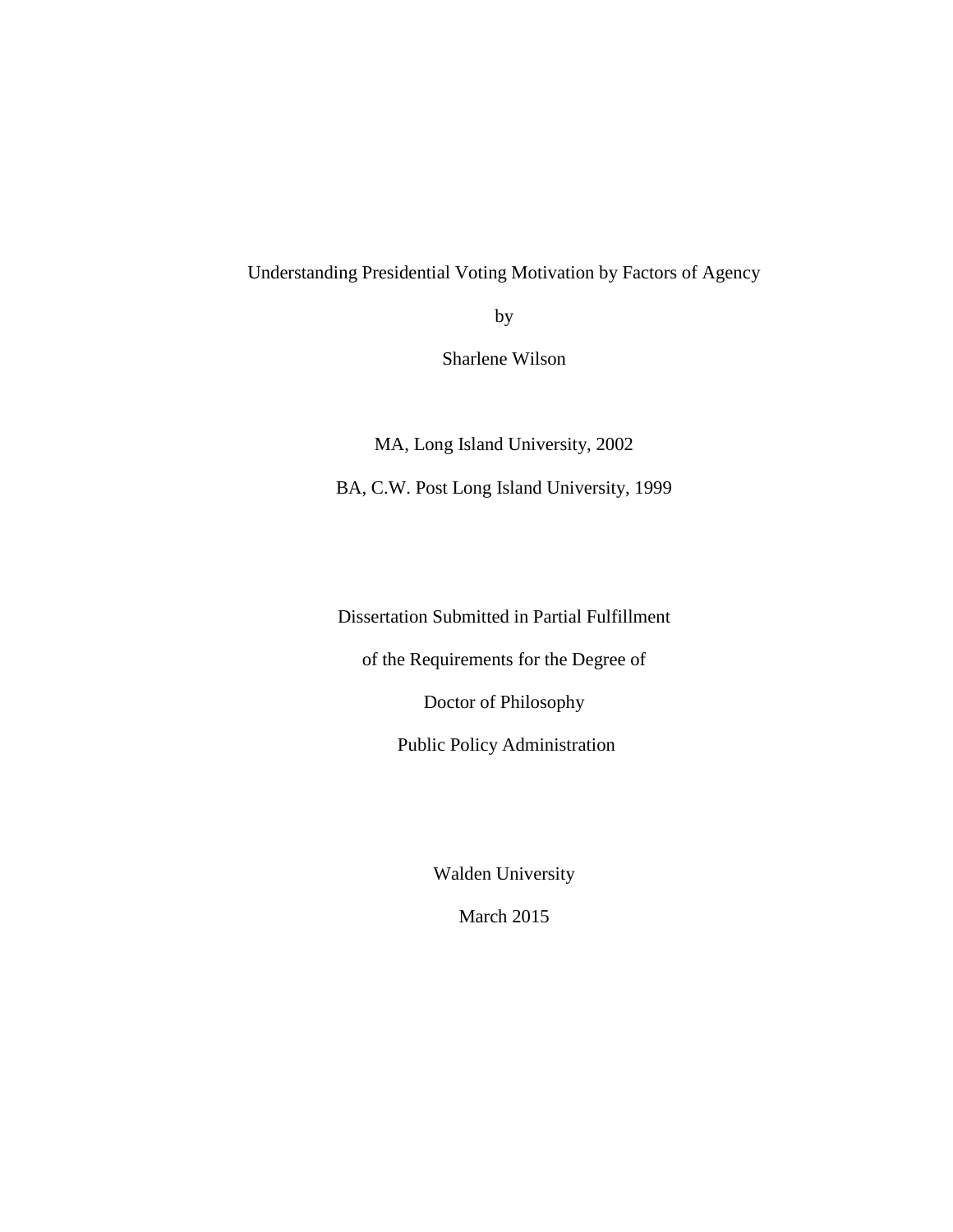## Dedication

I would like to dedicate this dissertation to my mother and father for always having encouraged me to learn. Thank you, Mom and Dad, for being my biggest supporters in life and academics!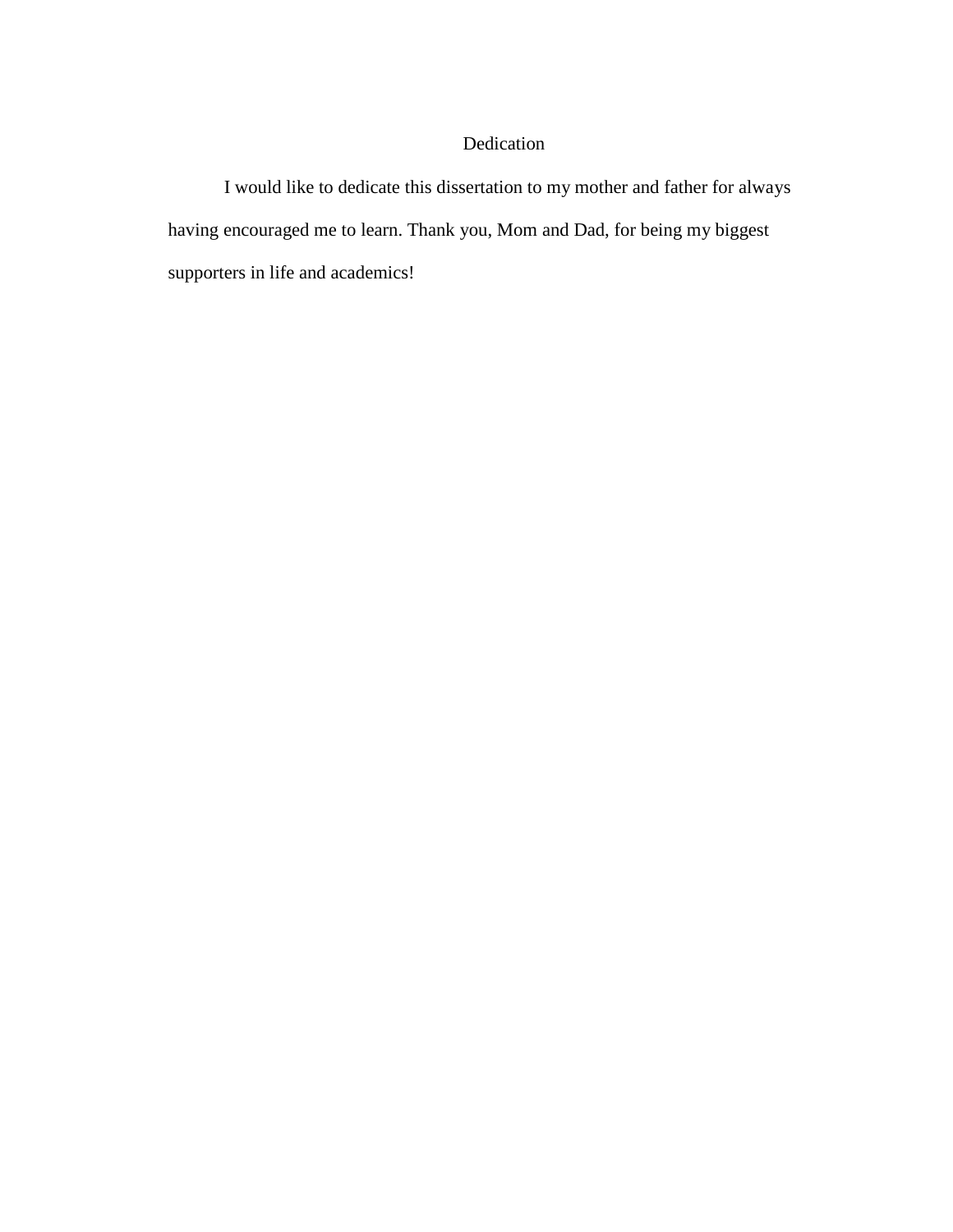### Acknowledgments

I would like to acknowledge Professor Karen Shafer for having provided extremely helpful and supportive commentary throughout the dissertation process. Without Dr. Shafer's detailed suggestions, I could never have executed the logistic regression model at the heart of the study.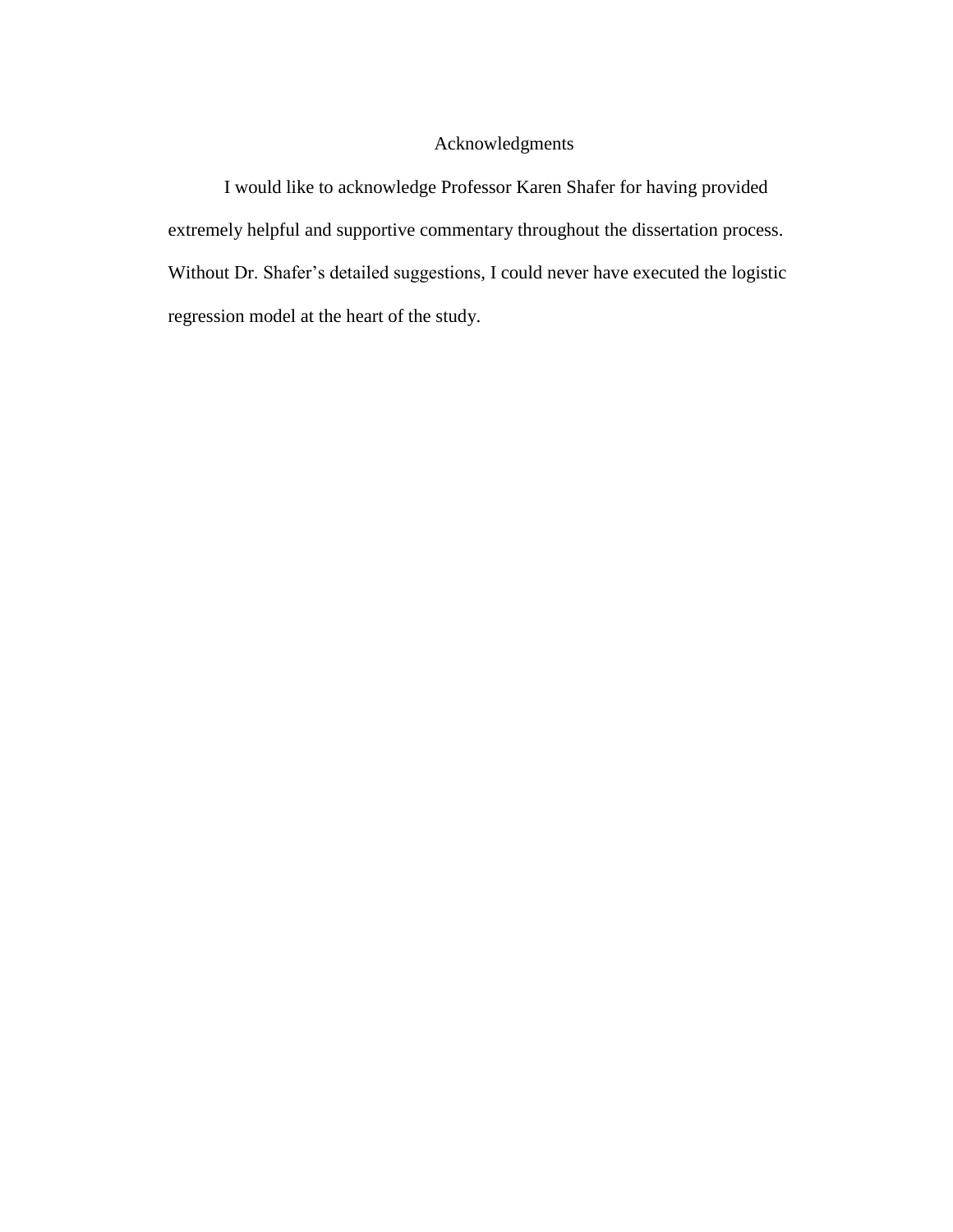## Table of Contents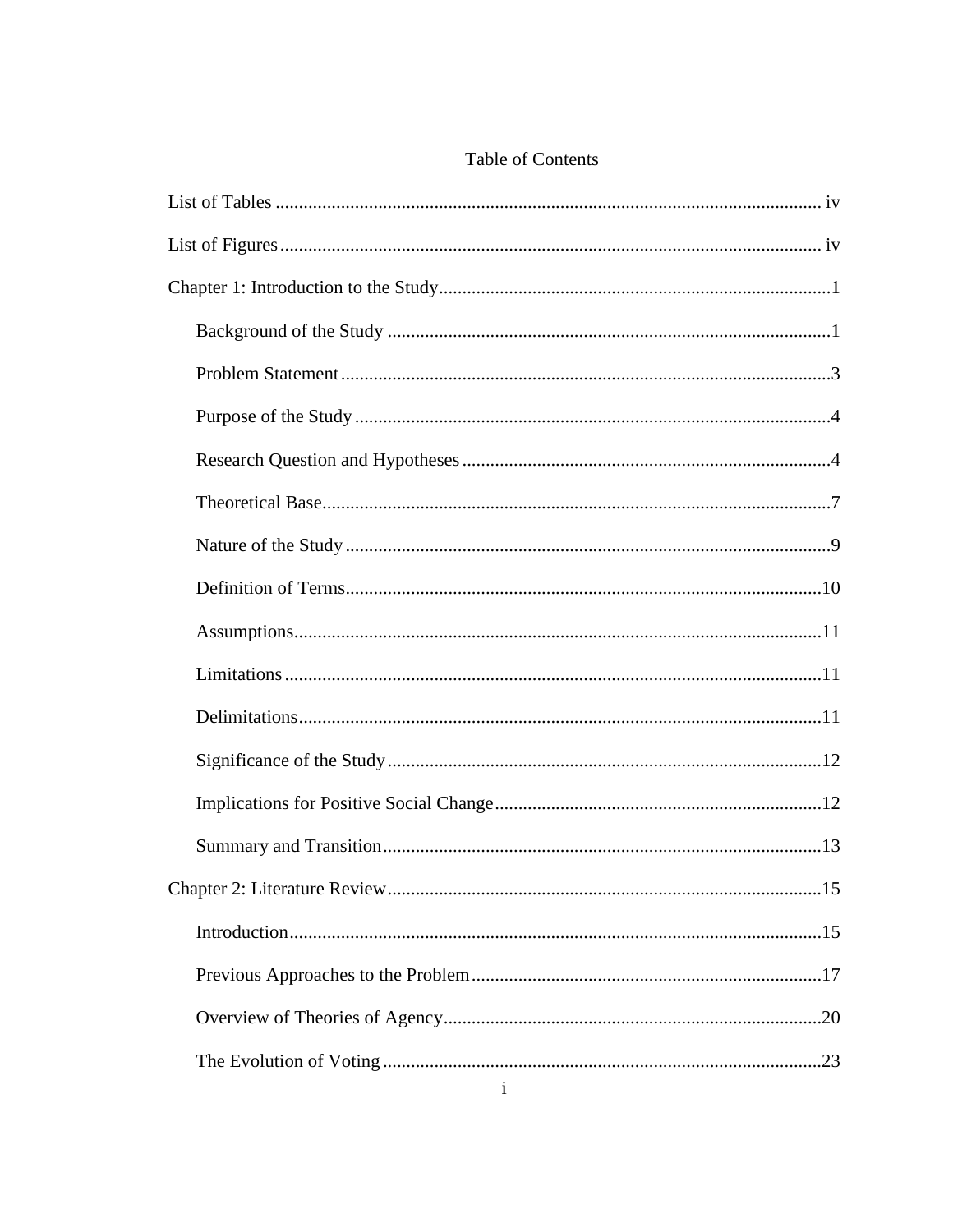| Mobilization Theory: A More Complex Kind of Agency Emerges 32 |    |
|---------------------------------------------------------------|----|
|                                                               |    |
|                                                               |    |
|                                                               |    |
|                                                               |    |
|                                                               |    |
|                                                               |    |
|                                                               |    |
|                                                               |    |
|                                                               |    |
|                                                               |    |
|                                                               |    |
|                                                               |    |
|                                                               |    |
|                                                               |    |
|                                                               | 56 |
|                                                               |    |
|                                                               |    |
|                                                               |    |
|                                                               |    |
|                                                               |    |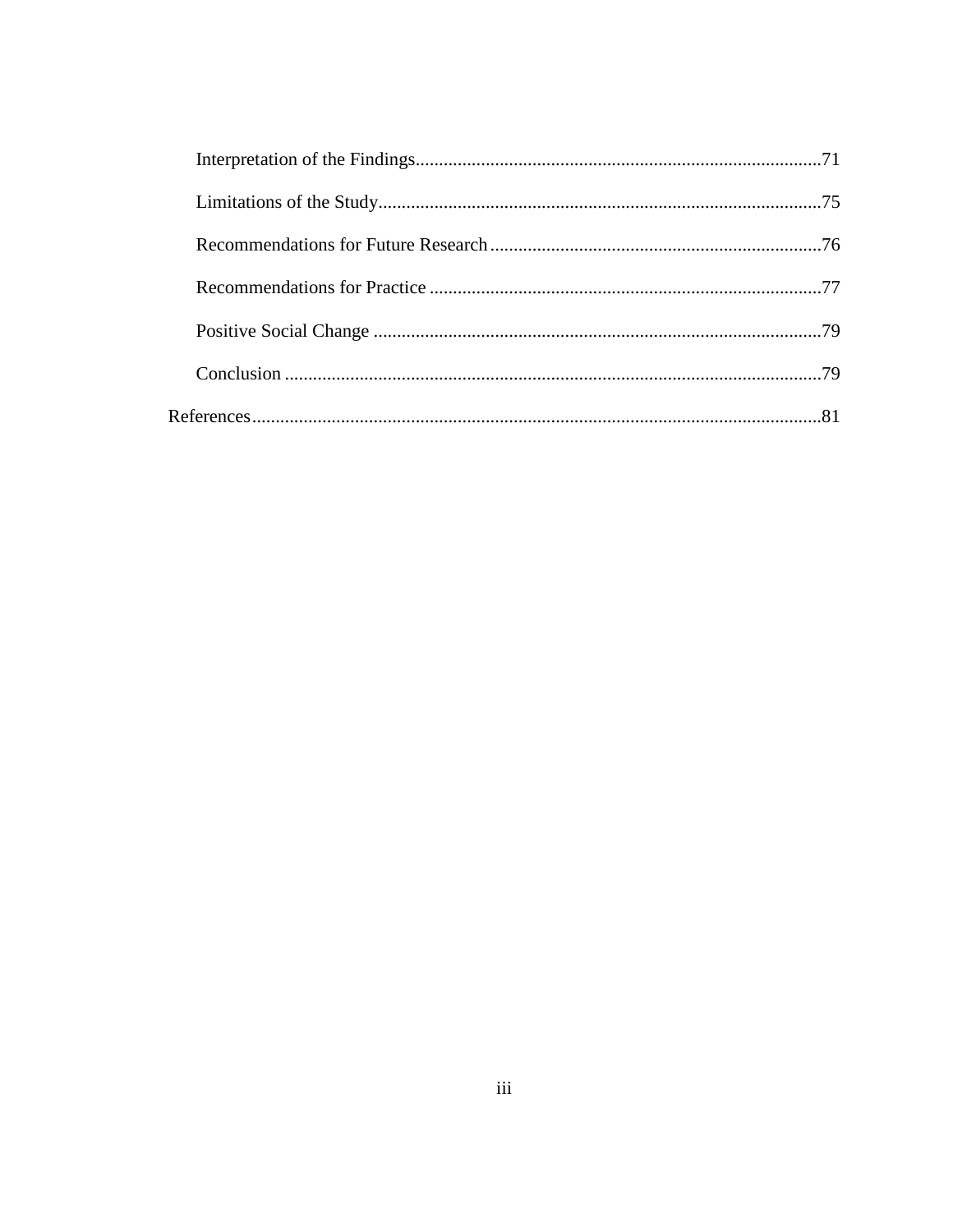## List of Tables

| Table 3. Frequency Table of Variables Used in Analysis Model 1 (1952-1988)59 |  |
|------------------------------------------------------------------------------|--|
|                                                                              |  |
|                                                                              |  |
|                                                                              |  |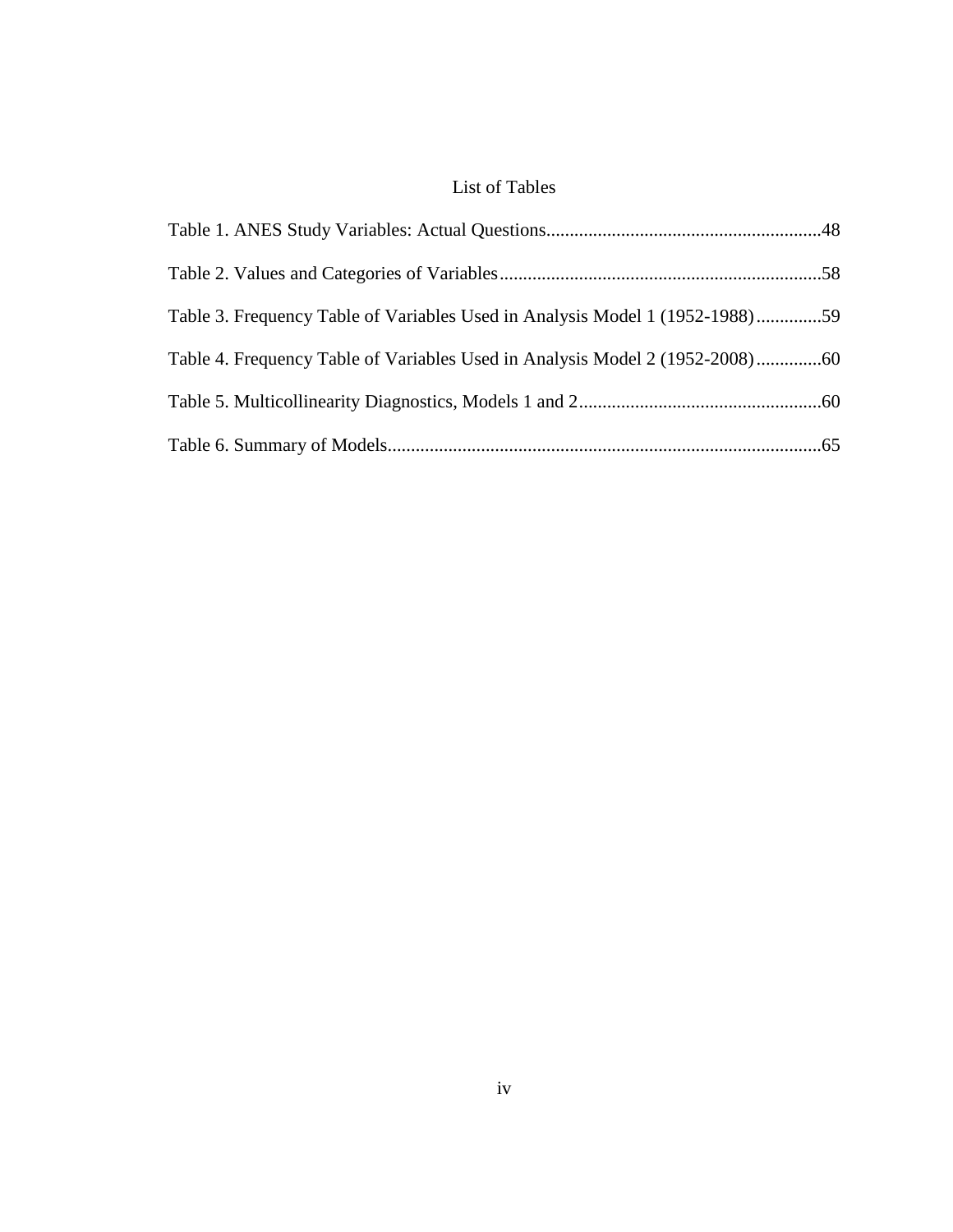## List of Figures

| Figure 1. A diagram showing the study's theoretical framework and the relative |  |
|--------------------------------------------------------------------------------|--|
|                                                                                |  |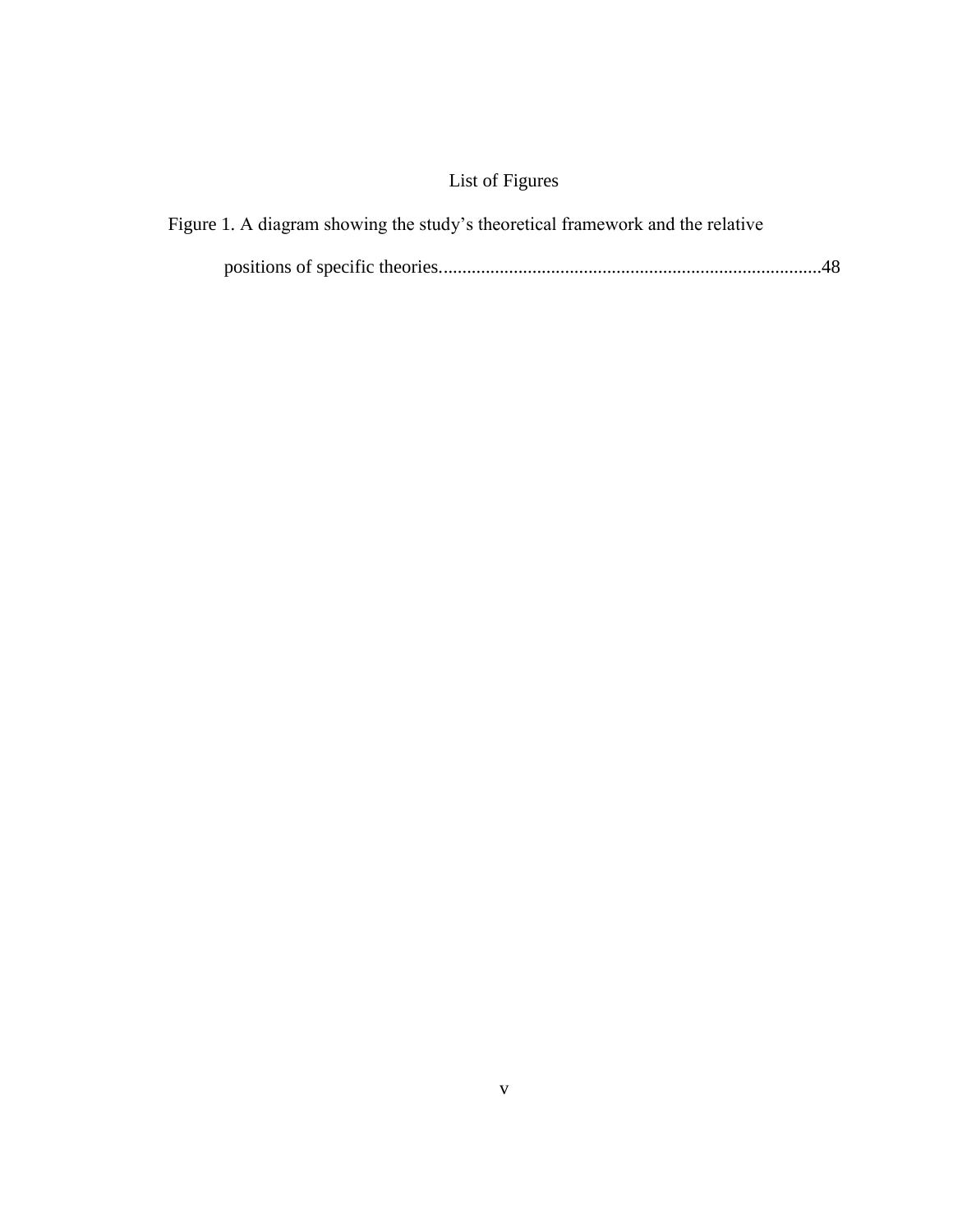#### Chapter 1: Introduction to the Study

#### **Background of the Study**

The selection of executive leadership at the highest level of government that accurately reflects the values and traditions of the people the government represents requires that the represented populace go to the polls and cast a vote. Voting has traditionally been considered an act of agency: an exercise of volitional behavior (Cwalina, Falkowski, & Newman, 2008). Voting agency theory offers are three broad answers to the question of who (or what) exactly exercises volition. Personal agency theory suggests that the individual makes unmediated voting decisions that are influenced, but not determined, by other people or environmental circumstances in the voter's life. Social agency theory suggests that the individual's choice is largely determined by the people they have intimate relationships with (family, friends, neighbors, influencers etc.). Finally, sociocultural agency suggests that it is neither the unmediated individual nor a small social grouping of like-minded others that is responsible for exercising voting choice. According to this body of theory, voting choices emerge from the actions of entire social classes.

These three research traditions in voting agency theory have historically been largely distinct from each other. Sociocultural theorists, starting with Marx (1972) and more recently including scholars such as Thomas Frank (2004) and Elizabeth Beaumont (2011) have tended to perform qualitative work focusing on the influence exercised by large groups of people (such as the working class) on individuals' political behavior; such work has extrapolated from the behavior of smaller groups to larger groups. Personal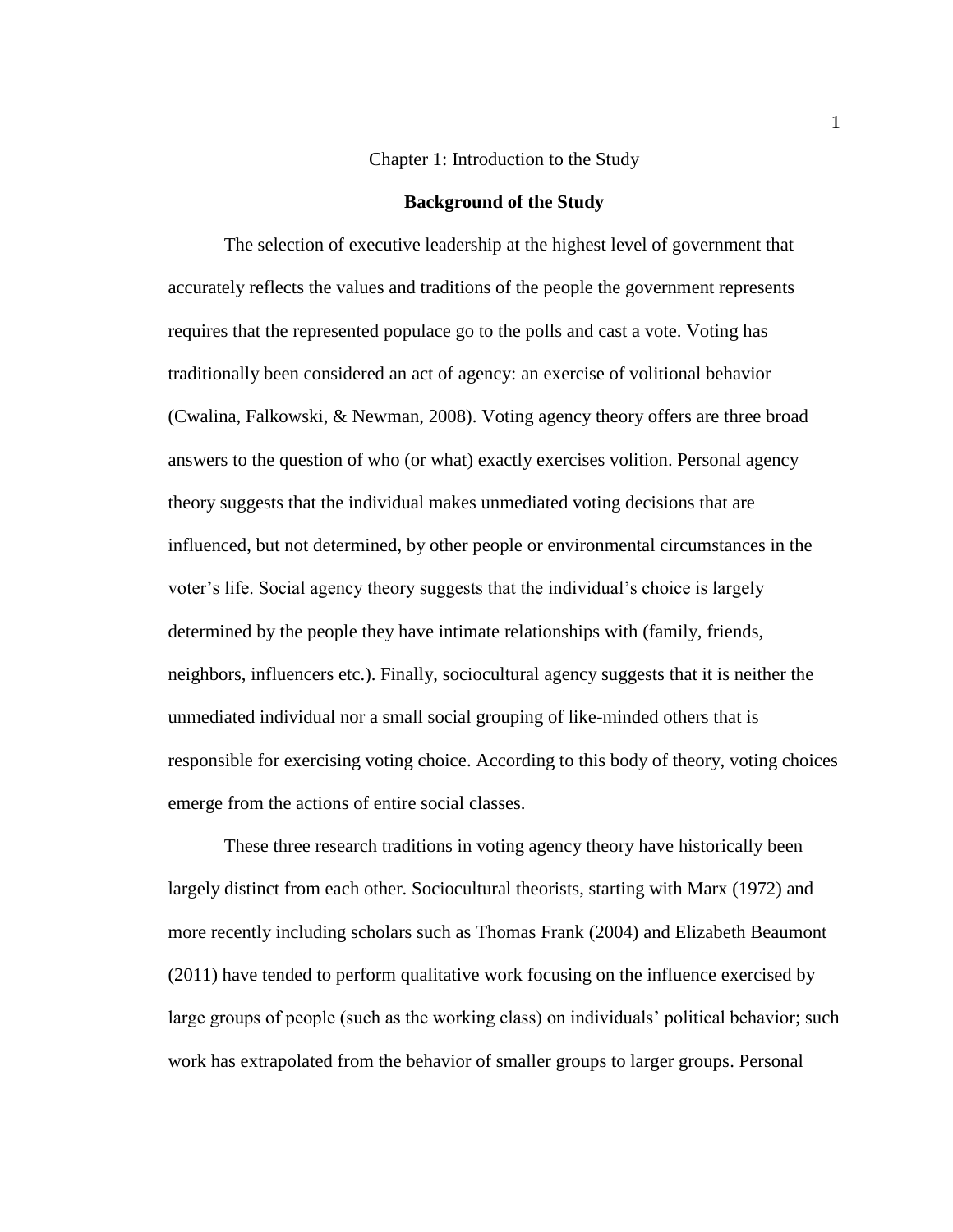agency theorists often work in the neoclassical and individualist tradition of Adam Smith (1801); this tradition is conceptually, theoretically, and methodologically irreconcilable with many of the assumptions of sociocultural theorists. Social agency theorists, such as Robert Putnam (2001a, 2001b), have a distinct research program influenced by sociocultural theory and personal agency theory but that has developed its own vocabulary and concerns.

Recent empirical research on the topic of agency theory in the scope of political science has tended to be limited to either sociocultural agency, personal agency, or social agency. For example, Lin (2010) focused on voters' personal attitudes to aspects of governance, Poundstone (2008) examined the role of families and other social units as determinants of individual voting preferences, and Campbell (2006) examined the predictive power of voting. The applicability of these study findings, however, is generally limited by a low coefficient of determination. Scholars have tended to conduct empirical research bounded by specific agency theories, instead of taking a broader approach that encompasses multiple agency theories. As a result, their regression models lack explanatory power (Aggarwal, Meschke & Wang, 2012; Gonzalez-Ocantos, De Jonge, Melendez, Osorio & Nickerson, 2012; Kasfir, 2014).

This study was designed to address these limitations by incorporating multiple forms of agency into its empirical model. Kiewiet and Lewis-Beck (2011) suggested that voting is an extraordinarily complex act and is likely influenced by a multitude of personal and social factors. In order to test the importance of these factors, and to determine which kinds of agency might be more influential in predicting voting, it is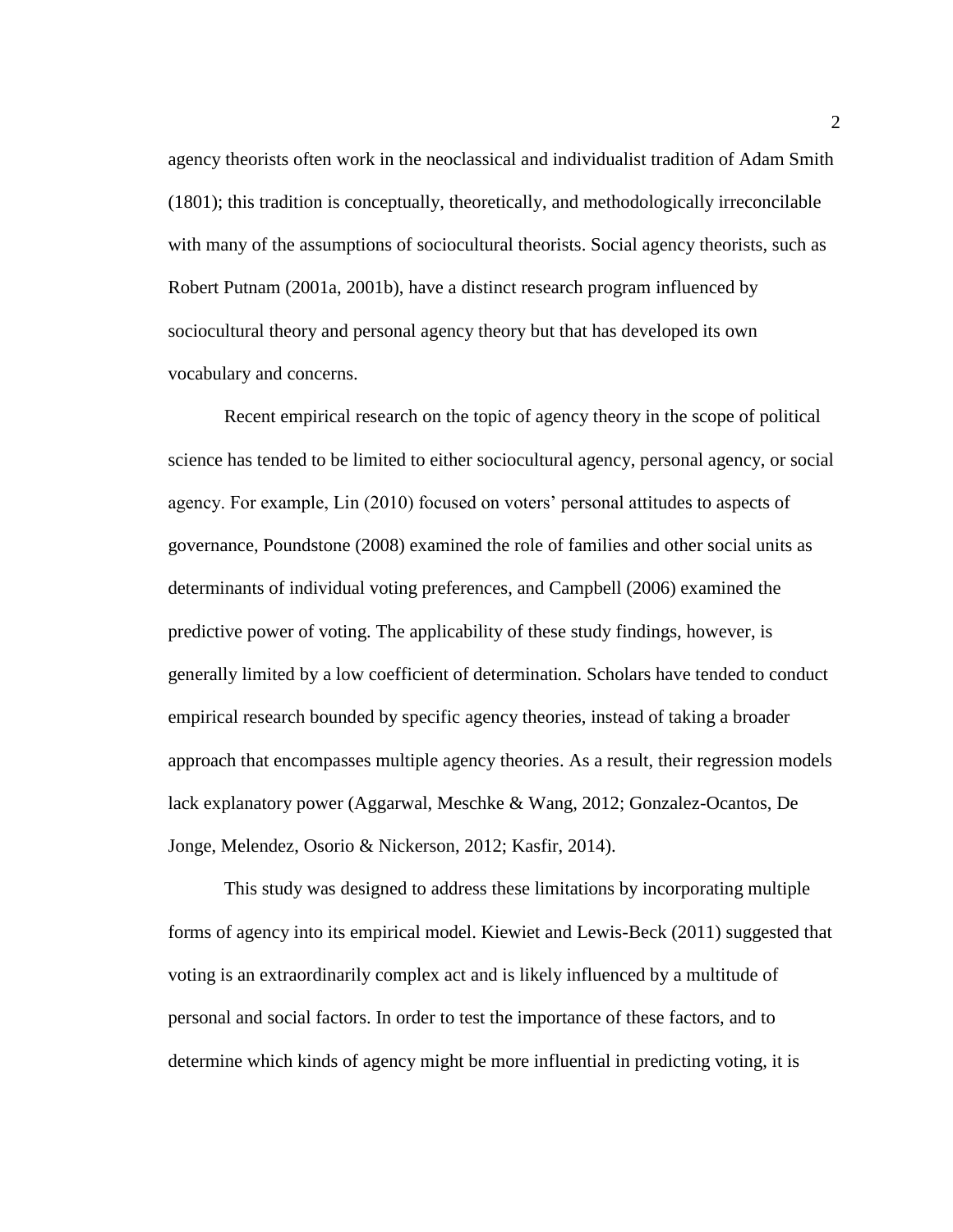necessary to conduct a form of regression in which the independent variables include several kinds of agency variables. The remainder of the chapter consists of the problem statement, purpose of the study, research questions and hypotheses, theoretical framework, nature of the study, definitions, assumptions, scope and delimitations, limitations, and significance.

#### **Problem Statement**

Voter turnout in the United States remains lower than in many nations (Simon, Egidi, & Viale, 2008). This low turnout erodes the quality of democracy as only sections of the population are significantly represented (Postman, 2006). In order to raise voter turnout, it is necessary to learn more about why people vote, so that policy actions can be better targeted to improving participatory behavior (Putnam, 2001a, 2001b). Although scholars have enumerated the general reasons that people vote, these reasons have not been weighed against each other (Benney, Gray & Pear, 2013; van der Straeten, Laslier & Blais, 2013). An example of this is the proposition by Sexton (2011) that for people to vote the benefits need to outweigh the cost. The determinants of voting behavior are difficult to compare precisely because of the radical subjectivity of voters' cost-benefit analyses (Sosnaud, Brady & Frenk, 2013; Stevenson & Wolfers, 2013).

There is no preexisting quantitative framework through which scholars can understand the relative contributions of personal, social, and sociocultural agency to voting behavior. Although there is a scholarly consensus that there are many independent variables that predict voting (Sexton, 2011), there is a fecund amount of study which has sought to examine this problem through the utilization of statistical models. Academic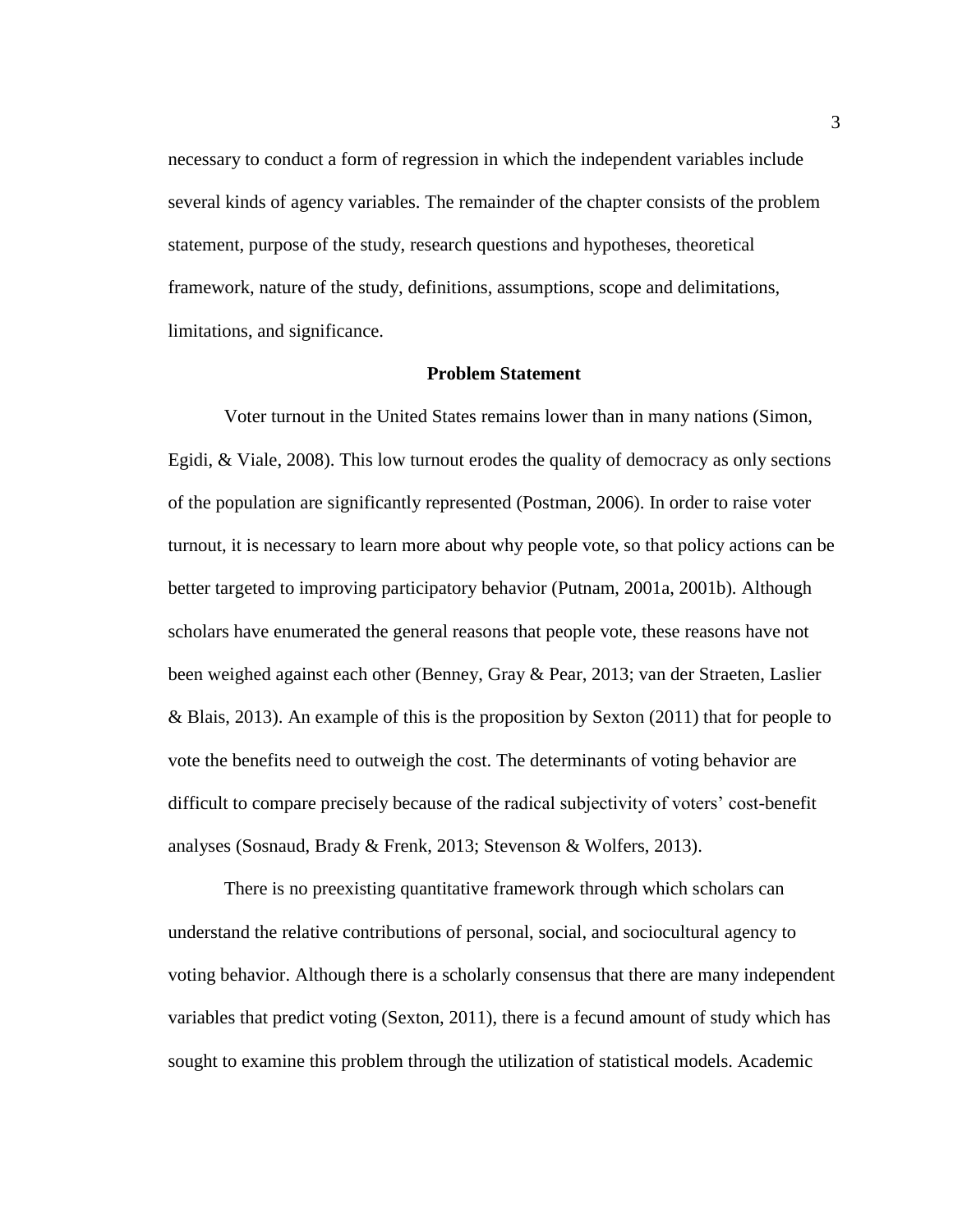study is therefore needed in order to inform policymakers and scholars who the people are that will participate in voting as indicated by the significance of the strength of agency factors as influencers of the behavior of voting.

#### **Purpose of the Study**

The primary purpose of this quantitative study is to explore the sociotropics of voting behavior. This exploration is performed through determining how voting emerge from a combination of personal, social, and sociocultural agency (Kiewiet & Lewis-Beck, 2011). The statistical model of this study measures personal agency through subject perceptions of four variables: (a) how much people think that they can affect government, (b) the importance that respondents attach to people doing what authorities tell them, (c) whether or not respondents are optimistic or pessimistic about their nation's future, and (d) respondents' interest in information about government and politics. Social agency is measured through the degree of respondent's family's interest in politics. Socoiocultural agency is measured through the following variables: (a) household income, (b) home ownership, and (c) education. The goal of the related statistical analysis was to quantify the predictive power of each of these independent variables on the dependent variable of election vote, and in doing so to arrive at a conclusion about which of the three varieties of agency theory is more predictive of voting.

#### **Research Question and Hypotheses**

The study was examined American voting by analyzing data collected from the American National Election Studies (ANES) series of surveys. These surveys were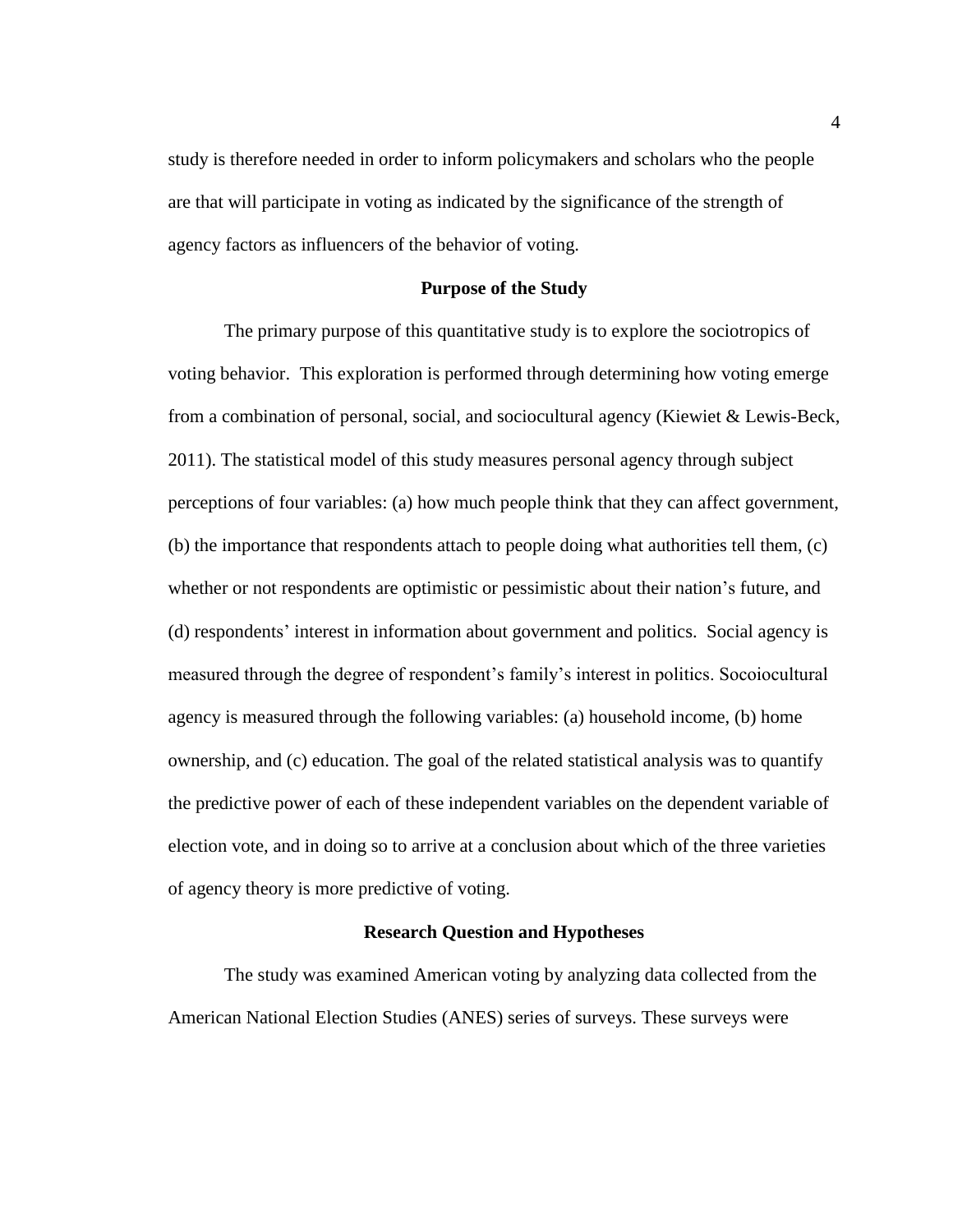administered to American voters in every presidential election year since 1948.The primary research question for this study was:

 RQ: How did the factors of personal, social, and sociocultural agency influence American voters' stated voting actions in U.S. Presidential elections from 1952 to 2008?

The null hypothesis for the primary research question was that neither personal, social, or sociocultural agency factors had any predictive power in determining whether a representative sample of American voters intended to vote in U.S. Presidential elections. The alternative hypothesis was that at least one factor was a significant predictor of American voting in U.S. Presidential elections. Twenty specific subhypotheses were developed to test specific factors:

H10: There is no significant relationship between age and voting in U.S. Presidential elections.

 $H_1A$ : There is a significant relationship between age and voting in U.S. Presidential elections.

H20: There is no significant relationship between gender and voting in U.S. Presidential elections.

H2A: There is a significant relationship between gender and voting in U.S. Presidential elections.

H30: There is no significant relationship between race and voting in U.S. Presidential elections.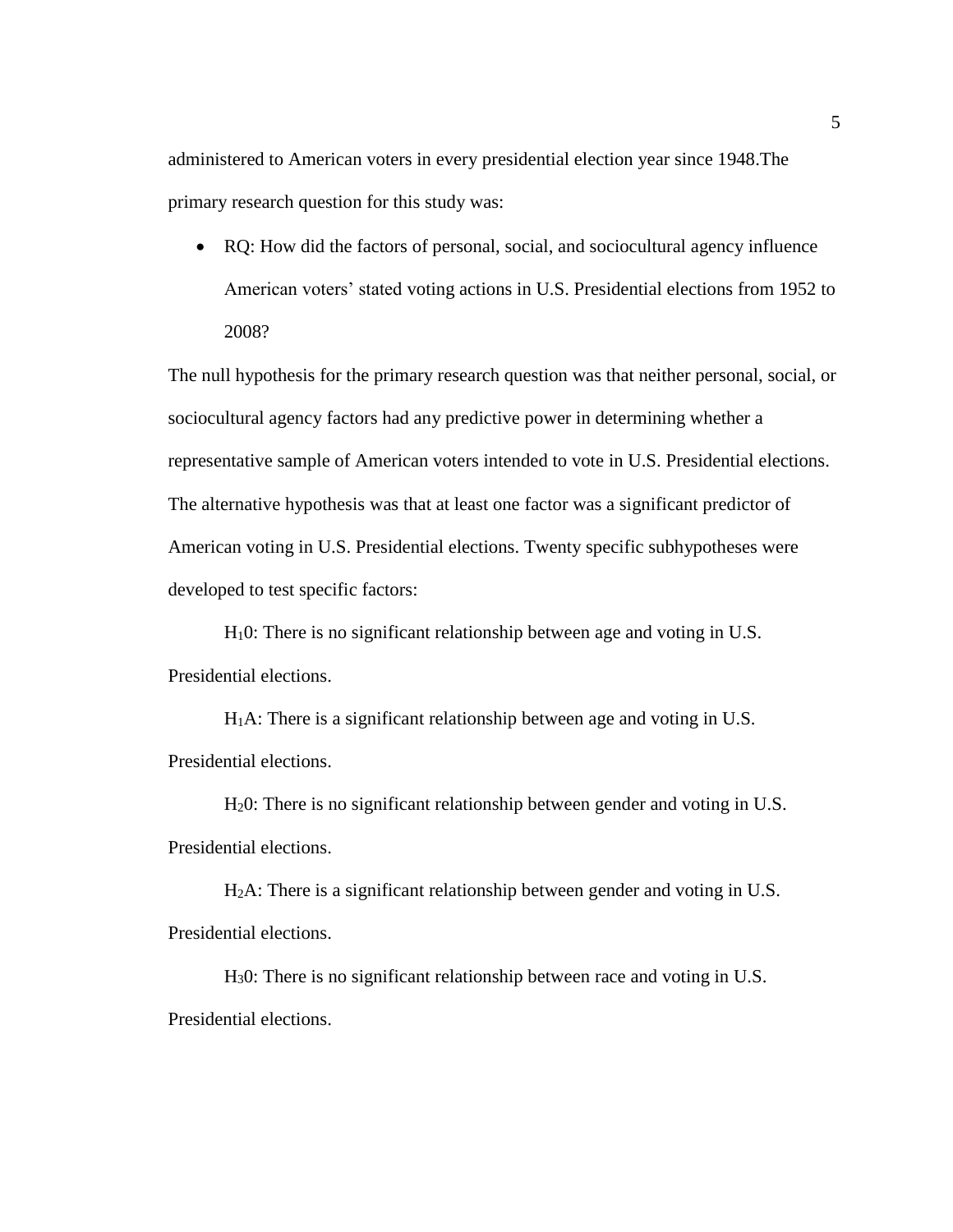H3A: There is a significant relationship between race and voting in U.S. Presidential elections.

H40: There is no significant relationship between education and voting in U.S. Presidential elections.

H4A: There is a significant relationship between education and voting in U.S. Presidential elections.

H50: There is no significant relationship between family income and voting in U.S. Presidential elections.

H5A: There is a significant relationship between family income and voting in U.S. Presidential elections.

H60: There is no significant relationship between religion and voting in U.S. Presidential elections.

H6A: There is a significant relationship between religion and voting in U.S. Presidential elections.

H70: There is no significant relationship between home ownership and voting in U.S. Presidential elections.

H7A: There is a significant relationship between home ownership and voting in

U.S. Presidential elections.

H80: There is no significant relationship between interest in the elections and voting in U.S. Presidential elections.

H8A: There is a significant relationship between interest in the elections and voting in U.S. Presidential elections.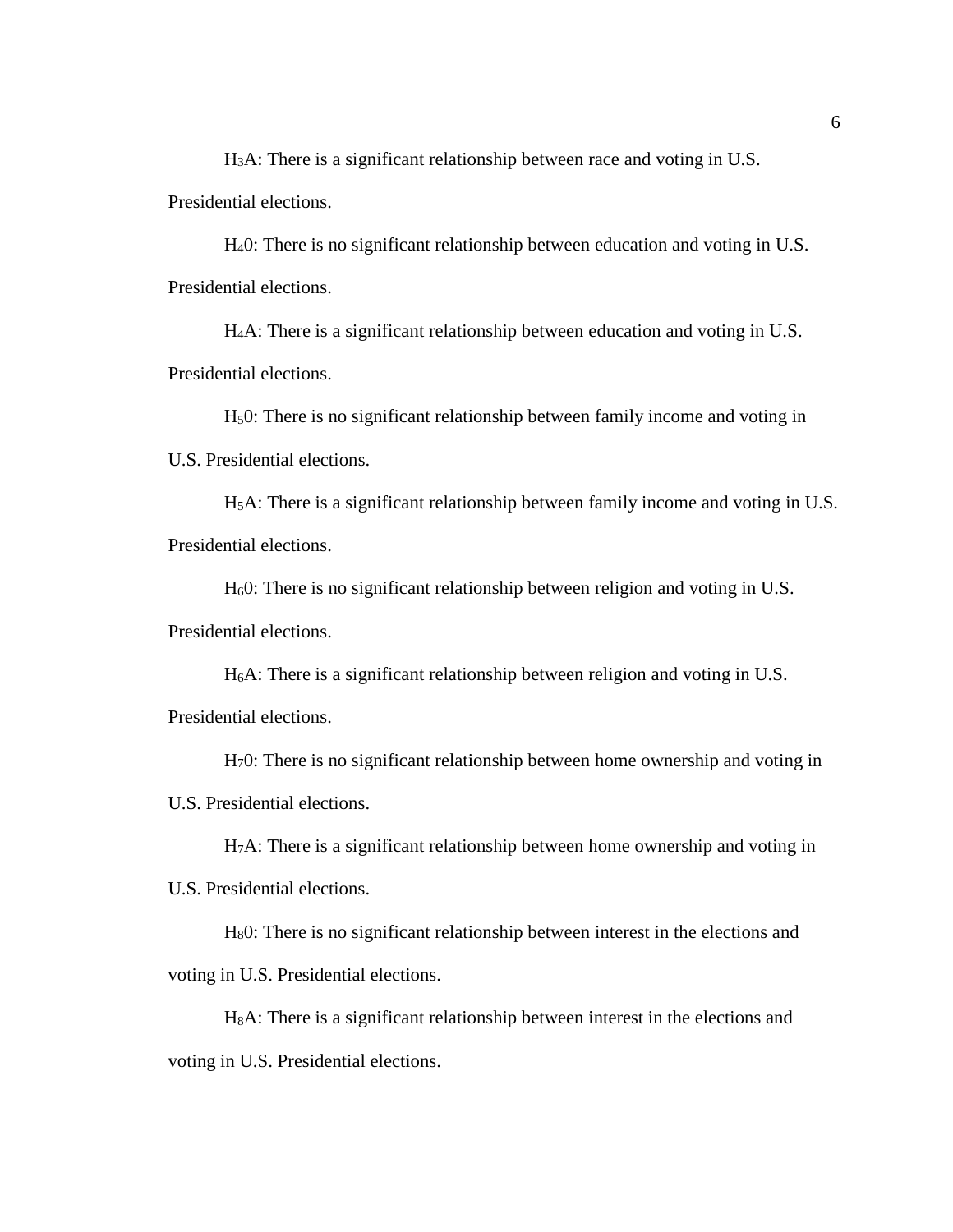H90: There is no significant relationship between interest in public affairs and voting in U.S. Presidential elections.

H9A: There is a significant relationship between interest in public affairs and voting in U.S. Presidential elections.

H100: There is no significant relationship between a belief that one has any say in what government does and voting in U.S. Presidential elections.

H10A: There is a significant relationship between a belief that one has any say in what government does and voting in U.S. Presidential elections.

The research question was designed to be addressed through the use of logistic regression, in which the null hypothesis is accepted if the *p* value of each individual agency factor's contribution to voting is  $\geq$  0.05, and the null hypothesis is rejected if  $p <$ .05 for any of the agency variables. The inclusion of demographic as well as agency variables allows the answer to the research question to reflect variation due to different facets of respondents' circumstances and identities. The ANES dataset from which the personal, social, and sociocultural agency variables were taken, and the nature of these variables themselves, is discussed further in chapter three.

#### **Theoretical Base**

One way of organizing a discussion of the theoretical base is through the notion of agency. Agency theory has three main divisions: (a) personal agency, in which theorists assume that humans are want-maximizing, purposive decision-makers who consciously seek to achieve goals that gratify themselves; (b) social agency, in which theorists assume that social units (such as families and neighborhoods) help to determine individual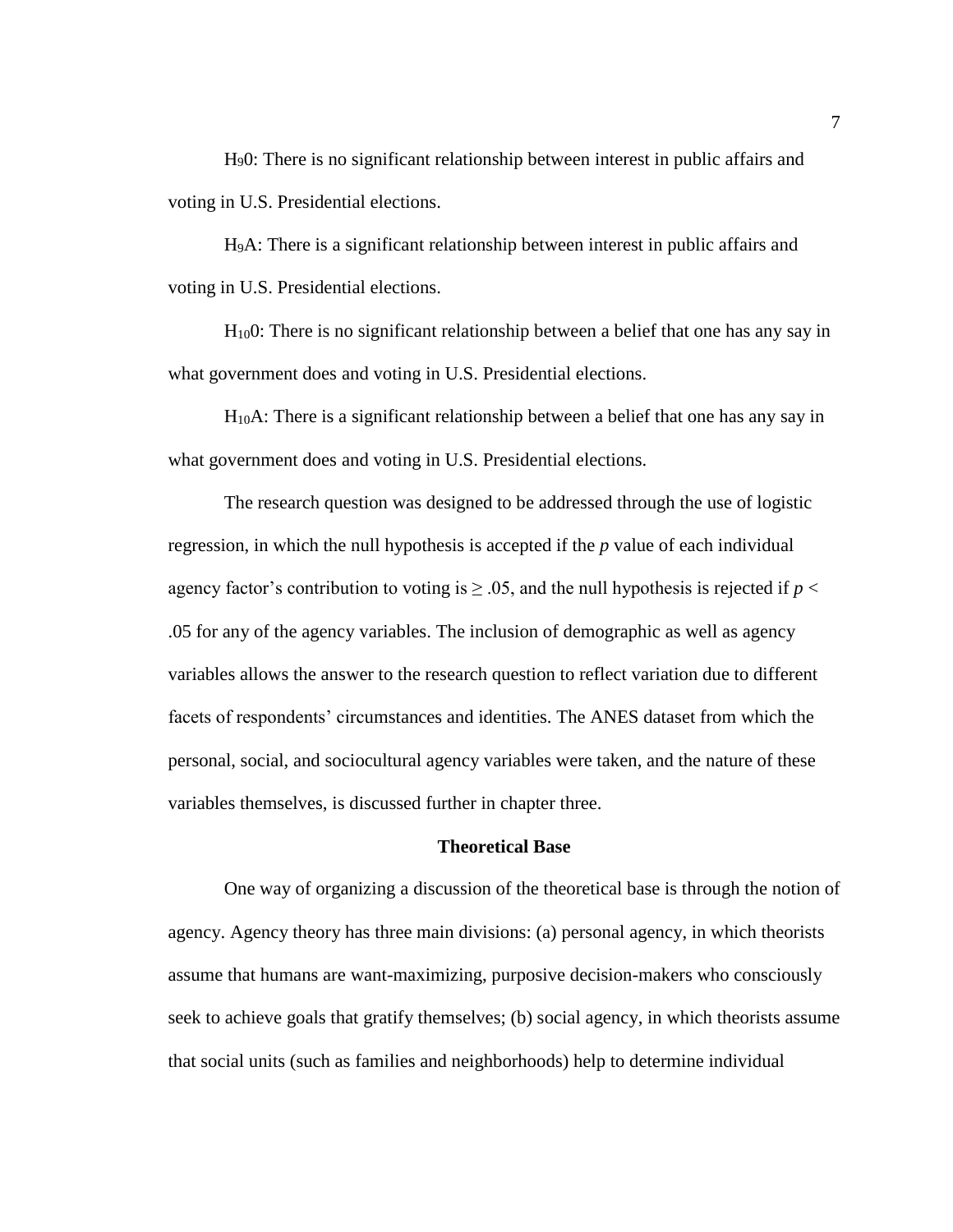decisions, based on their influence of the individual; and (c) sociocultural agency, in which theorists assume that individual decisions are the products of membership in large groups (for example, the working class or the Republican Party).

There is incidental amounts of overlap between the various kinds of agency theory. For this reason, agency theory is better described as being a spectrum than a dichotomy (Cote & Levine, 2014).For example, personal agency theorists acknowledge that decisions do not take place at a perfect Archimedean remove from the structural and infrastructural facts of an agent's life, many of which are predetermined before the agent's birth (Rogers & Shoemaker, 1971). Yet, like classical liberals, personal agency theorists emphasize that voter behavior is essentially want-maximizing behavior in response to felt needs and based on an ultimately rational appraisal of their situations (O'Sullivan, 2009). Sociocultural theorists (e.g., Thoms, 2006) acknowledge some modicum of personal choice and want maximization. However, they also focus more acutely on the background context of this behavior than social theorists of agency, showing it as either wholly (e.g., Marx, 1972) or partly determined by variables that have little, if anything, to do with individual choice.

There is a degree of theoretical complexity which exists in the current study as there are social and cultural factors under examination. While social and cultural complexities exist, quantitative study can still have implications for theory if the limitations present are acknowledged. As an example, if quantitative identifies that making over \$175,000 a year is the surest predictor of voting, then rationale becomes evident that there is a need for further investigation of a general sociocultural theory of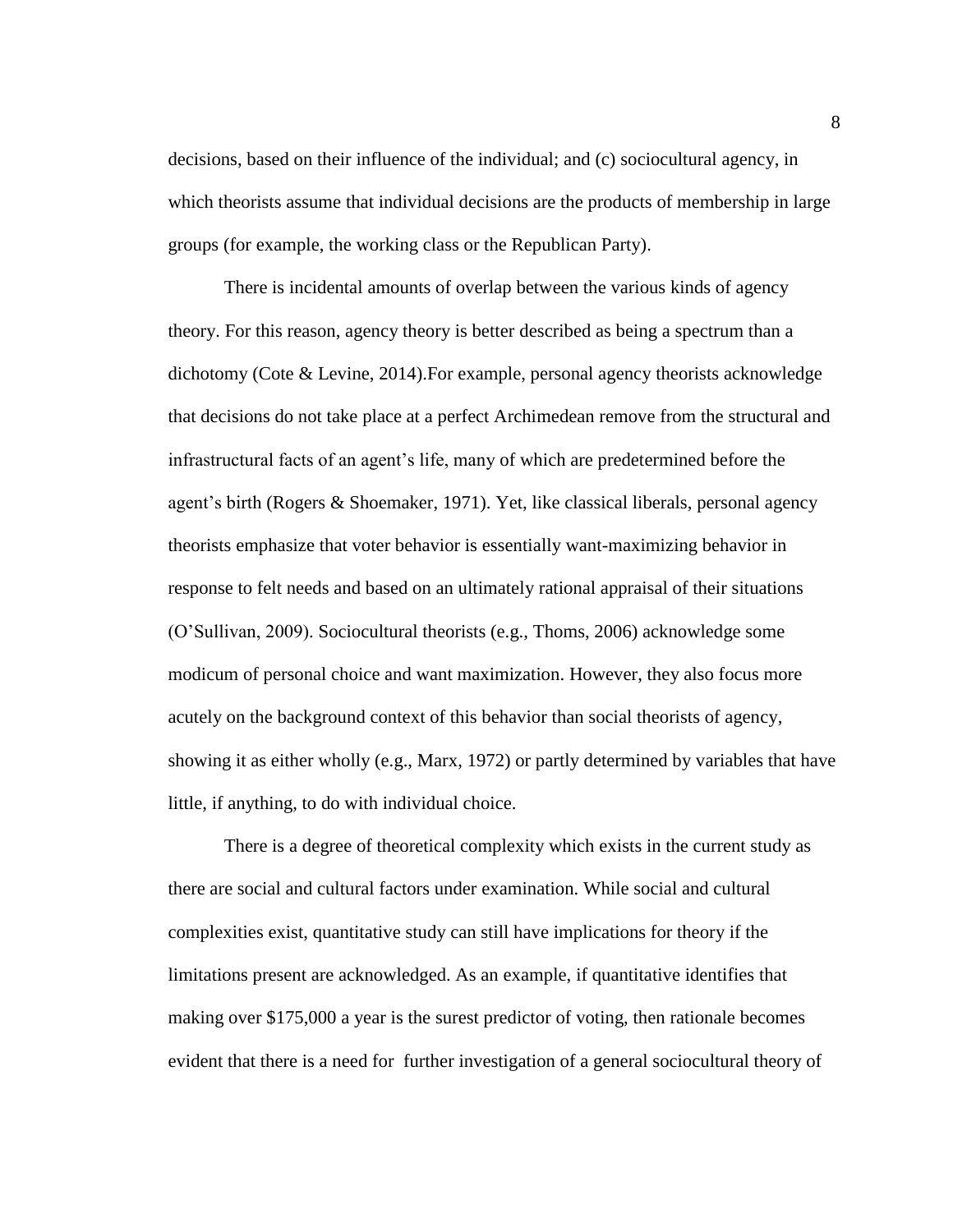voting built around income. These results cannot be presented as either simple or causal, but must be taken as planks in an ongoing debate about voter motivations that neither this study nor any other is likely to conclusively resolve.

#### **Nature of the Study**

This quantitative study used logistic regression as its main statistical technique for data analysis. The study's dependent variable was voting in U.S. Presidential elections. Its independent variables of the study were:

- 1. potential voters' perceptions of how much people can affect government;
- 2. potential voters' perceptions of how important it is to do what authorities tell them;
- 3. potential voters' optimism or pessimism about the nation's future;
- 4. potential voters' interest in information about government and politics;
- 5. potential voters' families' interest in politics;
- 6. potential voters' household income;
- 7. potential voters' home ownership status; and
- 8. potential voters' education.

The intermediate variables of the study were race, gender, major party affiliation, religion, ethnicity, and age. The data pertaining to these variables was collected from the published ANES dataset pertaining to U.S. Presidential elections. This dataset contains contains responses from hundreds of thousands of potential voters who were statistically representative of the American electorate in various election years.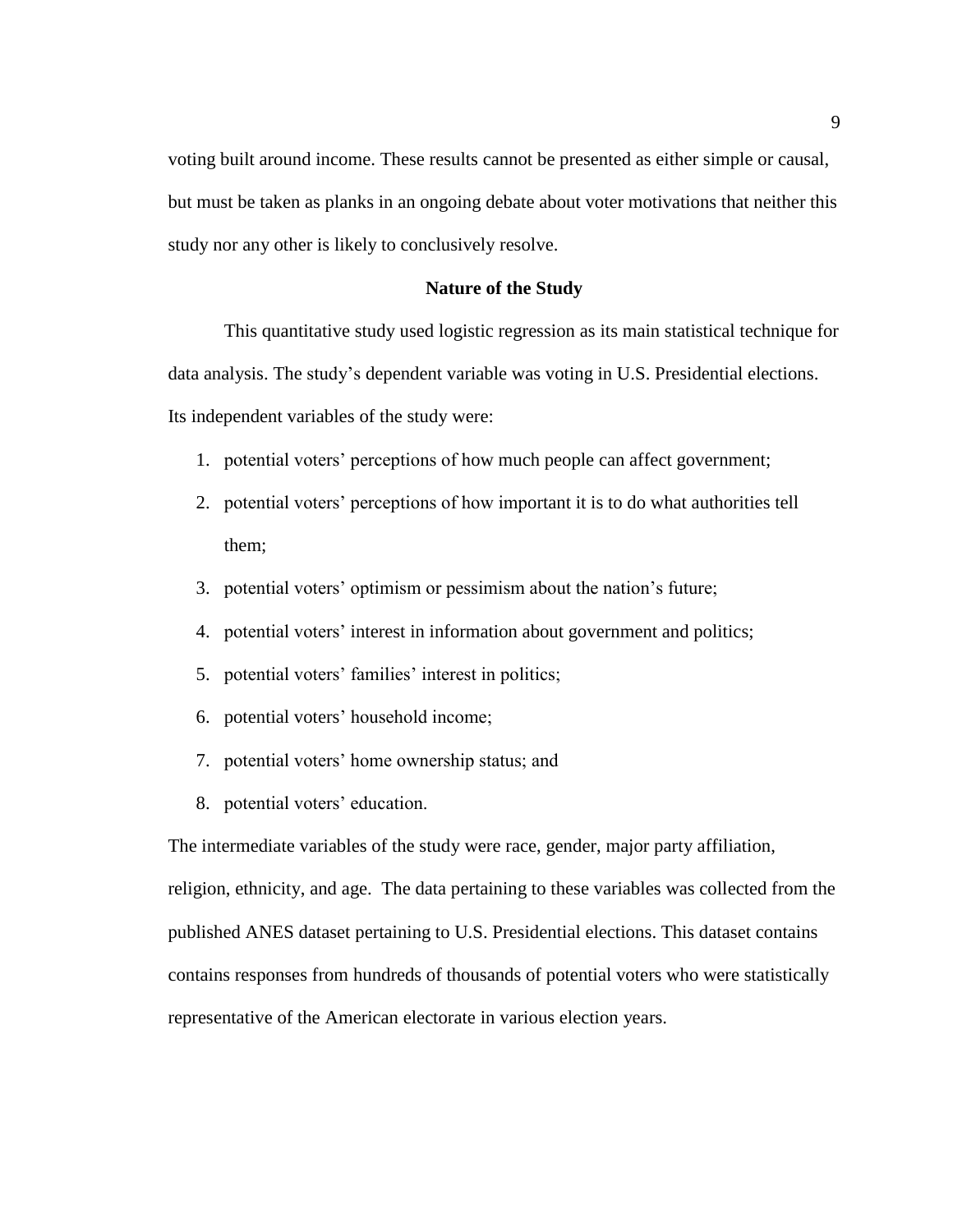#### **Definition of Terms**

**Agent.** An individual in his or her capacity as a decision-maker, especially when such decisions take place in relative conditions of autonomy (Krugman & Wells, 2009).

**Agentic.** Behavior that reflects the relative autonomy of an agent (Krugman & Wells, 2009).

**Mobilization.** Pro-voting messages (such as through the use of advertising, both public and private) that reach the voter and influence his or her behavior (Putnam 2001a, 2001b).

**Personal agency theory.** Theory rooted in the belief that humans are wantmaximizing, purpose actors who seek to achieve certain ends for their own individual reasons (Smith, 1801).

**Self-interest.** A state of being in which an agent attempts to reach his or her goals, regardless of the implications of this want-maximizing behavior for others (Poundstone, 2008).

**Social agency theory.** A theory stating that smaller social units (such as families, neighborhoods, business cultures, etc.) function as determinants of individual political behavior (Poundstone, 2008).

**Sociocultural agency theory.** As articulated by theorists including Frank (2004) and Marx (1974), a theory claiming that larger social and economic units such as economic classes and political parties) play the primary role in determining individuals' economic behavior.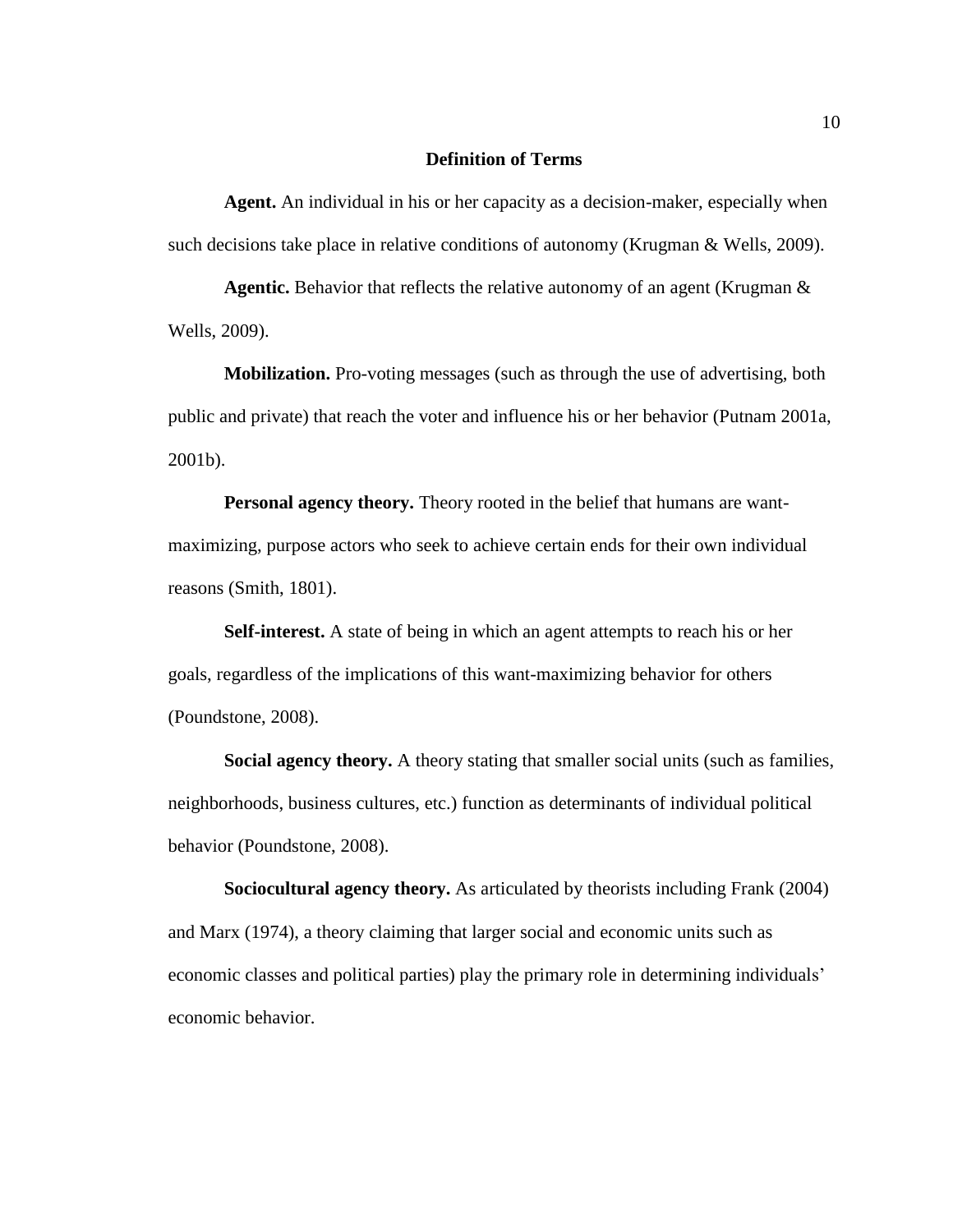**Sociotropic.** A voting behavior that is understood to reflect some combination of personal, social, and sociocultural agency (Kiewiet & Lewis-Beck, 2011).

**Uses and gratifications theory.** A personal agency theory committed to the position that voters vote in order to satisfy personal gratifications, such as the need to participate in a democracy (Rubin, 1983).

#### **Assumptions**

The assumptions of the study are the same as the ANES assumptions, which center around the truthful answering of questions by participants, particularly regarding voting. There have been some well-documented examples of social desirability bias in political surveys; for example, the Bradley Effect is the name given to the phenomenon of white voters overestimating their actual likelihood of voting for a black candidate (Rogers, 1992). It is possible that some kind of social desirability bias infected ANES, for example by leading participants to overstate their voting.

#### **Limitations**

The limitations of the study are also the limitations of ANES. One important limitation is that ANES did not survey cell-phone only households (ANES, 2011)..

#### **Delimitations**

The study is delimited to the ANES data about the U.S. Presidential elections of 1952 to 2008. In addition, the ANES sample was delimited to only those respondents who gave substantive answers to the questions; respondents who opted out of answering the main question, of whether or not they intended to vote, were not included in the final sample.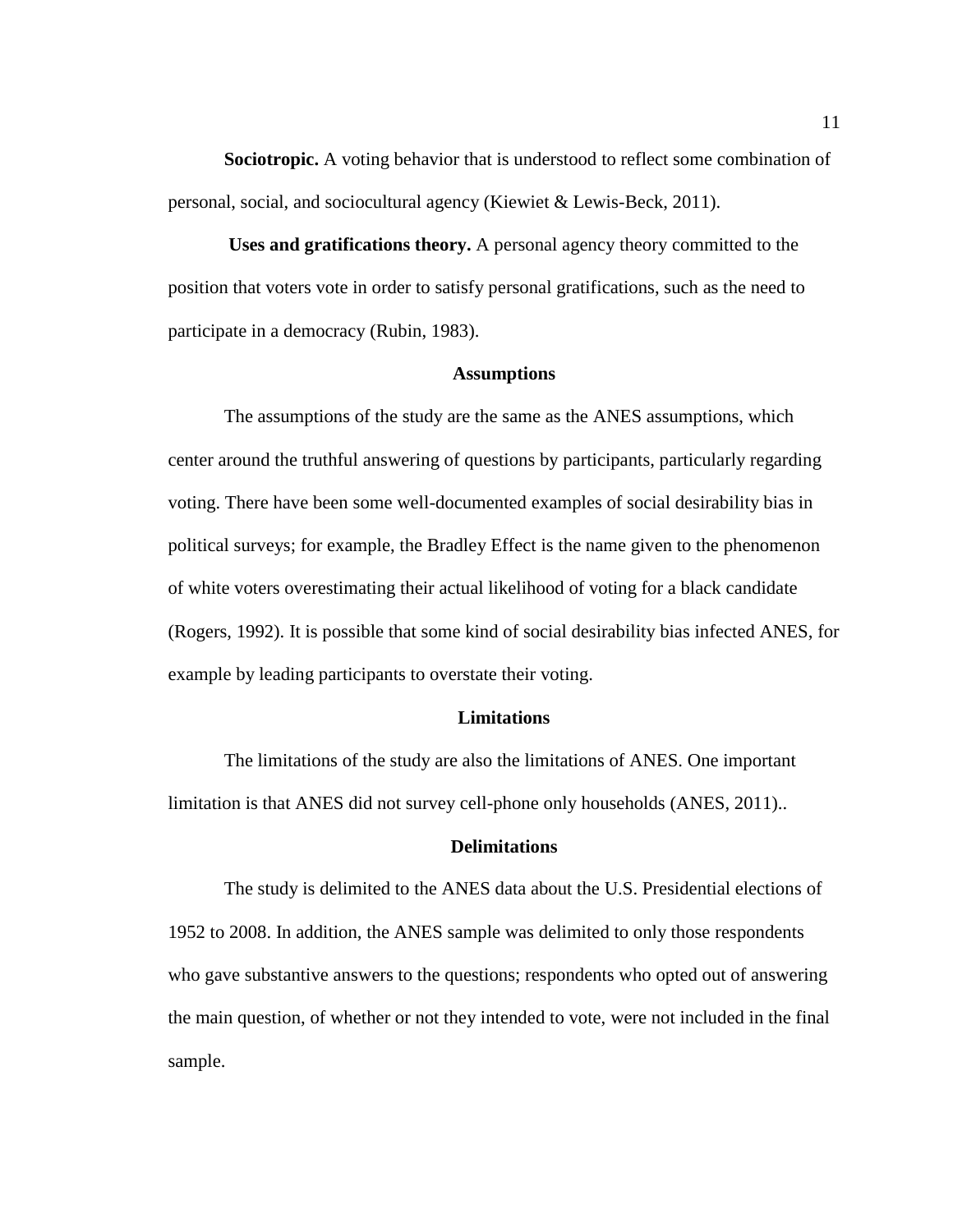#### **Significance of the Study**

This study is important because it is the first study to apply the full spectrum of agency theory (including personal agency, social agency, and sociocultural agency) to the empirical study of voting behavior. Agency theorists tend to work within their own field of interest; as a result, there is a dearth of literature that employs each of the three components of agency theory as a frame through which to examine political behavior. The methodological significance of the study lies in the use of a quantitative model, defined and defended at length in chapter three, which can test and weight the roles of each kind of agency in the prediction of voting behavior.

The study will be of value to a number of audiences. Political scientists, public policy theorists, political operatives, citizen activists, and even marketers and psychologists will benefit from an increased quantitative understanding of the antecedents to voting.

#### **Implications for Positive Social Change**

The study will promote positive social change by identifying potential weak spots in electoral participation, providing a basis for public policy changes that could increase incentives to vote. The connection to public issues is as follows: Currently, public resources are applied to get-out-the-vote efforts on both a federal and state-level basis, but, in the absence of supporting data, it is difficult to know whether public resources are being efficiently spent. Identifying the roles of three kinds of agency in impacting the decision to vote makes it possible to create data-driven get-out-the-vote strategies, which in turn have a higher likelihood of persuading people to vote and thus promoting positive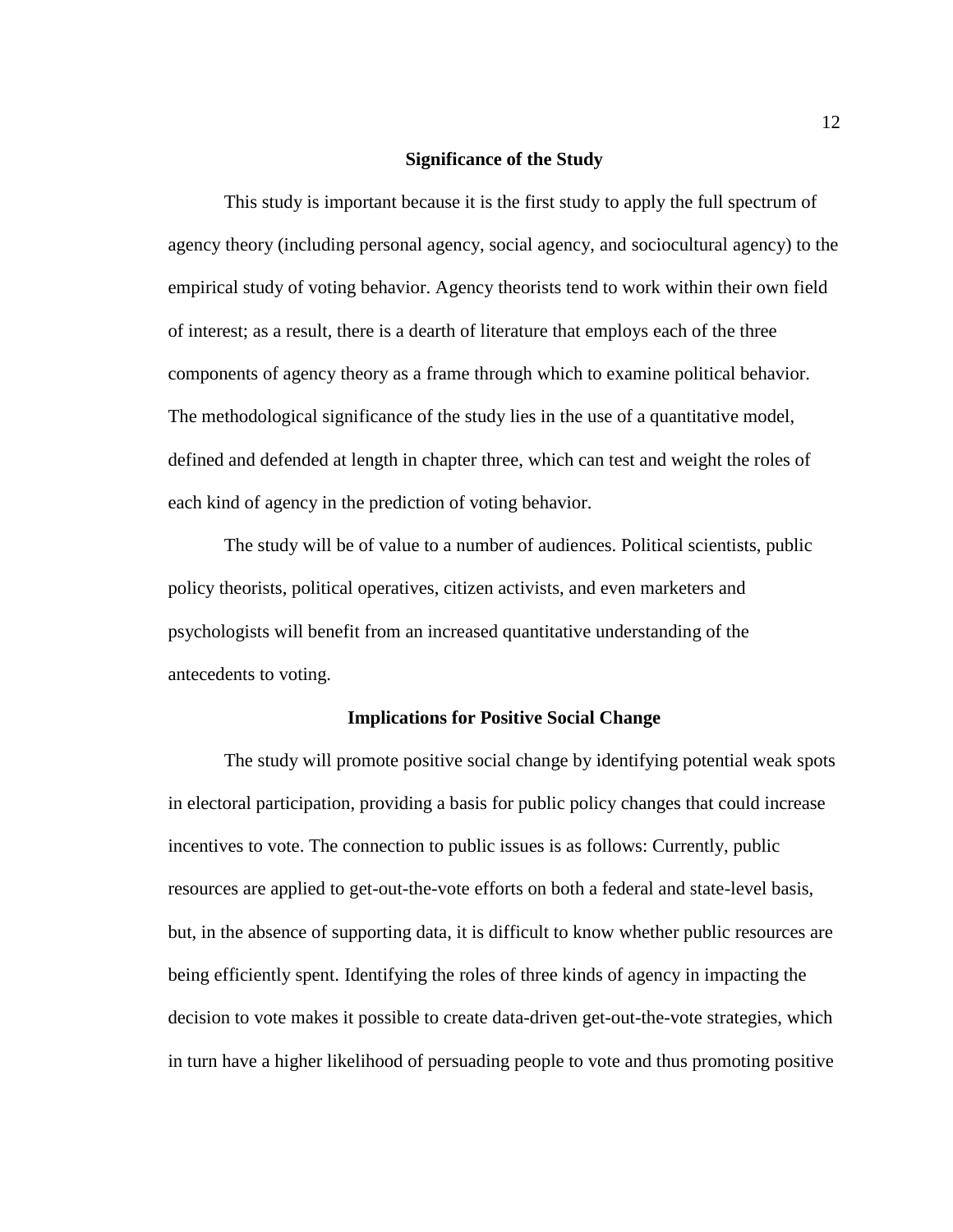political change—on the assumption that exercising the franchise is a measure of the quality of a democracy. A higher rate of political participation is directly connected to social change, because people who are more active in voting tend to feel connected to society in ways that make them better parents, neighbors, friends, and workers (Putnam, 2001a, 2001b).

#### **Summary and Transition**

This chapter has discussed and provisionally justified a new approach to answering the question of why people vote, grounded in the ANES data from U.S. Presidential elections. This approach is based on the use of three kinds of agency theory—personal agency, social agency, and sociocultural agency—as part of a single theoretical frame through which to examine voting behavior. The statistical methods of linear and logistic regression can be used to determine the relative importance of each type of agency theory as a prediction of voting behavior, thus generating insights that can help policymakers to target get-out-the-vote resources in a more rational and efficient way. Moreover, the use of the three kinds of agency theory is also a means of generating a richer explanatory model and uniting insights from theorists who are often not divided by methodological and conceptual boundaries. Thus, this study can play an important role in mobilizing agency theory for a more thorough explanation of voting behavior, assisted by the extensive data in ANES (2011) and the use of regression analysis.

Chapter two offers an overview of the theories used to inform the study design and that constitute the context of voting behavior. Chapter three will demonstrate how certain theoretical predictions about why people vote can be empirically tested by means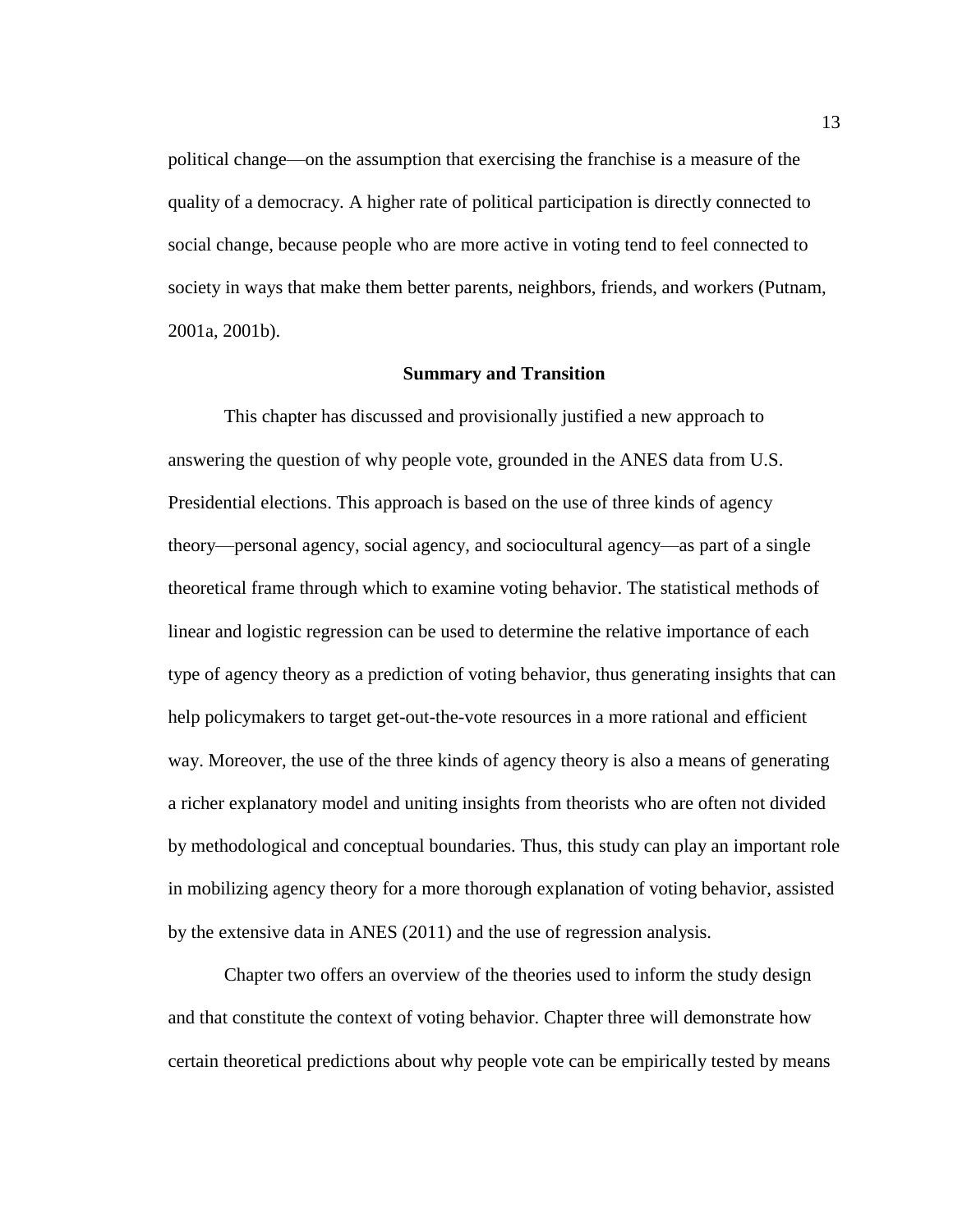of a regression analysis of the ANES data. Chapter four will consist of a presentation and discussion of the resulting findings. Chapter five will summarize the main findings, discuss the implications of the findings for past and future researcher, and conclude with a reflection on the importance of electoral participation in democratic societies.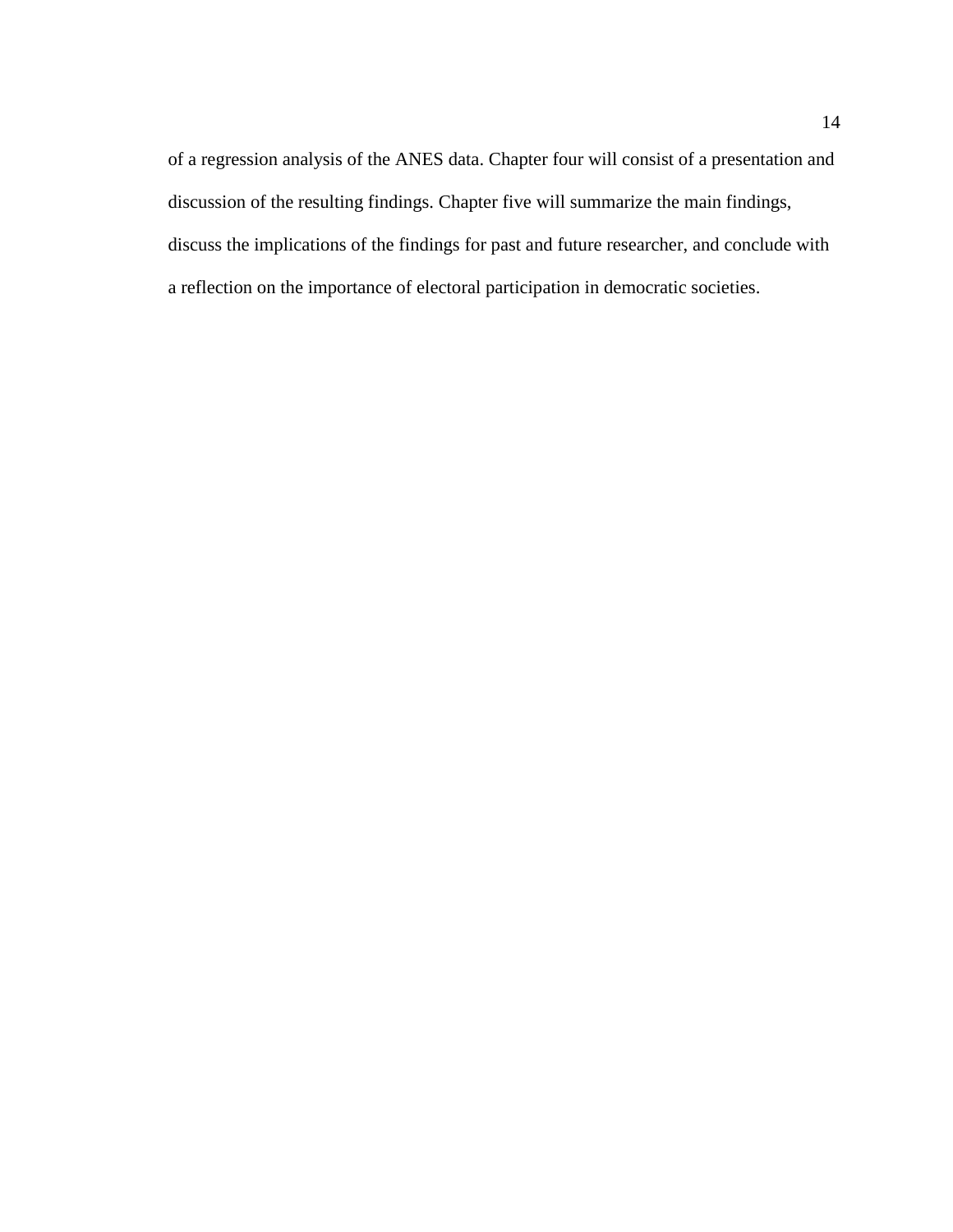#### Chapter 2: Literature Review

#### **Introduction**

The scope of the literature review was broad, as theories of political participation date from the work of Aristotle to contemporary times. There was a cutoff date of 2010 used for supporting research in academic articles, however this cutoff was not used for texts which support the investigation of agency theory in the scope of voting as knowledge from seminal work on the topic was determined to be useful in arguing the delineation of the elements of agency theory which were studied. Review of literature did not uncover thesis or dissertation work that would be useful in giving a background on the topics studied. Publications related to political science and sociology were therefore utilized in order to utilize supporting literature to undergird the performance of the current study. Studies performed before 2010 were largely excluded from the review of literature, however this exclusion was not applied to books on the topic which give support and seminal explanations of the constructs examined. The literature review strategy involved entering the following search terms into the Political Science Complete, Political Science, Expanded Academic ASAP, Academic Search Complete, and ProQuest Central databases:

- "individual agency" and "voting"
- "social network" and "voting"
- "class struggle" and "voting"
- "motivations for voting"
- "voting motivations"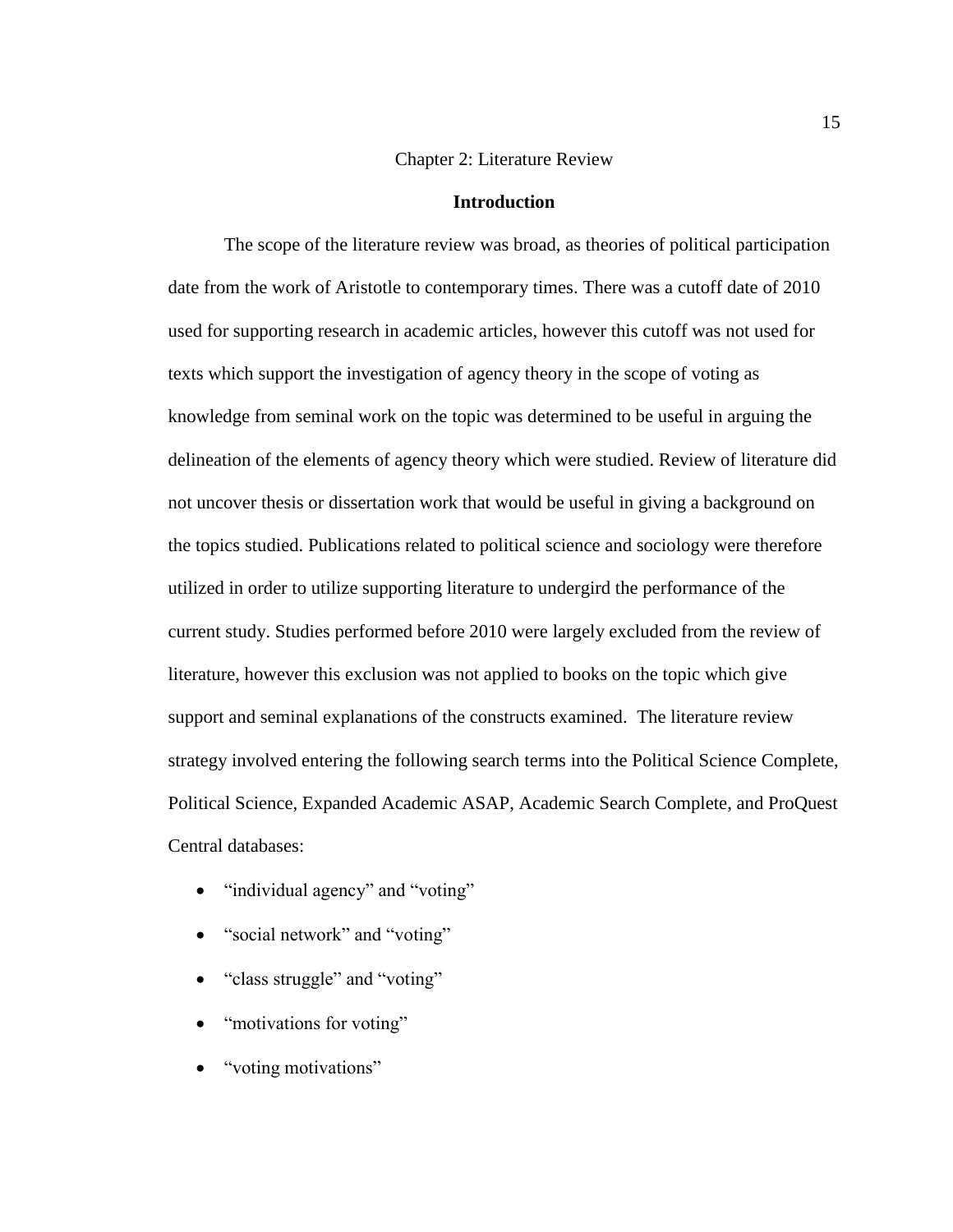These search strings uncovered several hundred articles, many of which were read and annotated preparatory to writing the literature review. The second component of the literature search strategy used the snowball method suggested by Creswell (2009), in which both the texts and the bibliographies of chosen articles were consulted in order to identify seminal works and expand the circle of reading. This process identified several seminal works (e.g., Aristotle's *Politics*) cited in many different empirical studies. When such works were identified, they were procured, read, and annotated to add context to the literature review.

This literature review incorporates information from 23 peer-reviewed journal articles in addition to book-length monographs. The search focused primarily on books because many political scientists have expanded their empirical work on voting to book length. In addition, the topics of individual, social, and historical agency have received more theoretical attention and empirical analysis in book publications than in journal articles. One of the rationales for this study was to close a gap in the empirical literature on multiple factors of agency as predictors of voting.

There is broad consensus in the literature that voting is the result of choice. While voting is described as an act of choice, the controversy emerges when trying to decide exactly who is doing the choosing (Kang, 2010). Personal agency theorists argue that the ultimate decision-maker in voting is the individual; while this individual might be somewhat influenced by their social group, this perspective argues, a vote ultimately transcends social influence and represents an individual's desire to exercise agency in the world of politics (Hersh, 2012). Sociocultural agency theorists instead argue that the role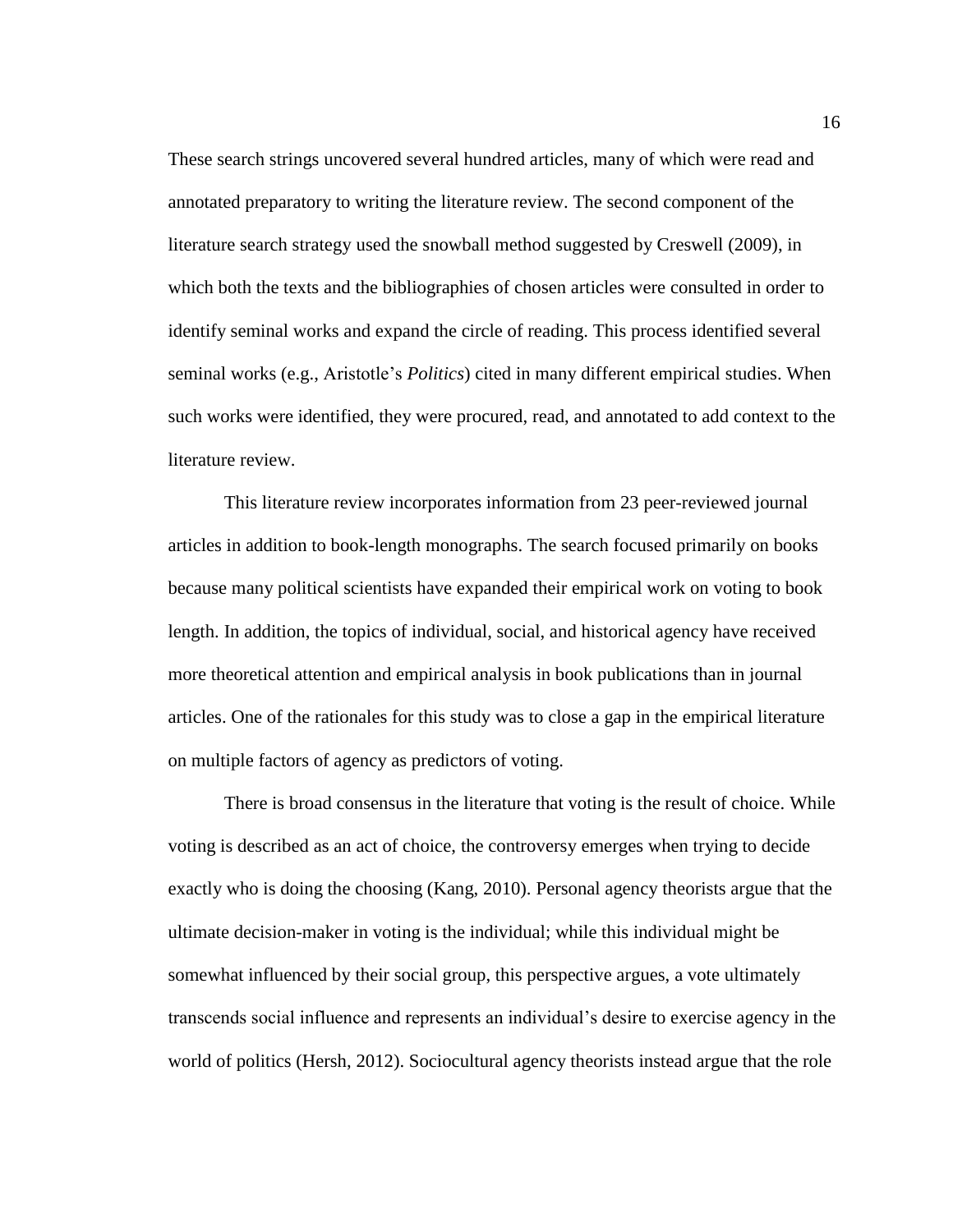of the individual is overshadowed by the role of the social network that they are embedded in, and that it is ultimately the social network rather than the individual that chooses (Bergh & Bjorklund, 2011). Finally, historical agency theorists suggest that both the individual and the social network are acted upon by the forces of history, especially economics and class struggle, and that it is the historical moment (rather than individual or social agency) that determines how and why people vote (Marx, 1972). Many empirical studies have been written on individual and social agency; historical agency has not similarly been subjected to empirical analysis, with its theorists primarily writing highly conceptual arguments.

#### **Previous Approaches to the Problem**

The question of why people are motivated to vote has often been answered through qualitative methodologies. These methodologies have offered rich insight into the participatory behavior of citizens in democratic countries, but are structurally unable to answer and resolve certain questions and disputes. Although several qualitative theories of voting behavior have been developed, however, scholars have been unable to weigh these theories against each other to see how they operated together in such a way that they could both support the performance of voting. Over the past two decades alone, there have been several qualitative studies emphasizing multiple aspects of voting behavior:

 Partisanship (including ideology and formal and informal identification with parties) (Payne, Krosnick, Pasek, Lelkes, Akhtar, & Tompson, 2010; Poundstone, 2008);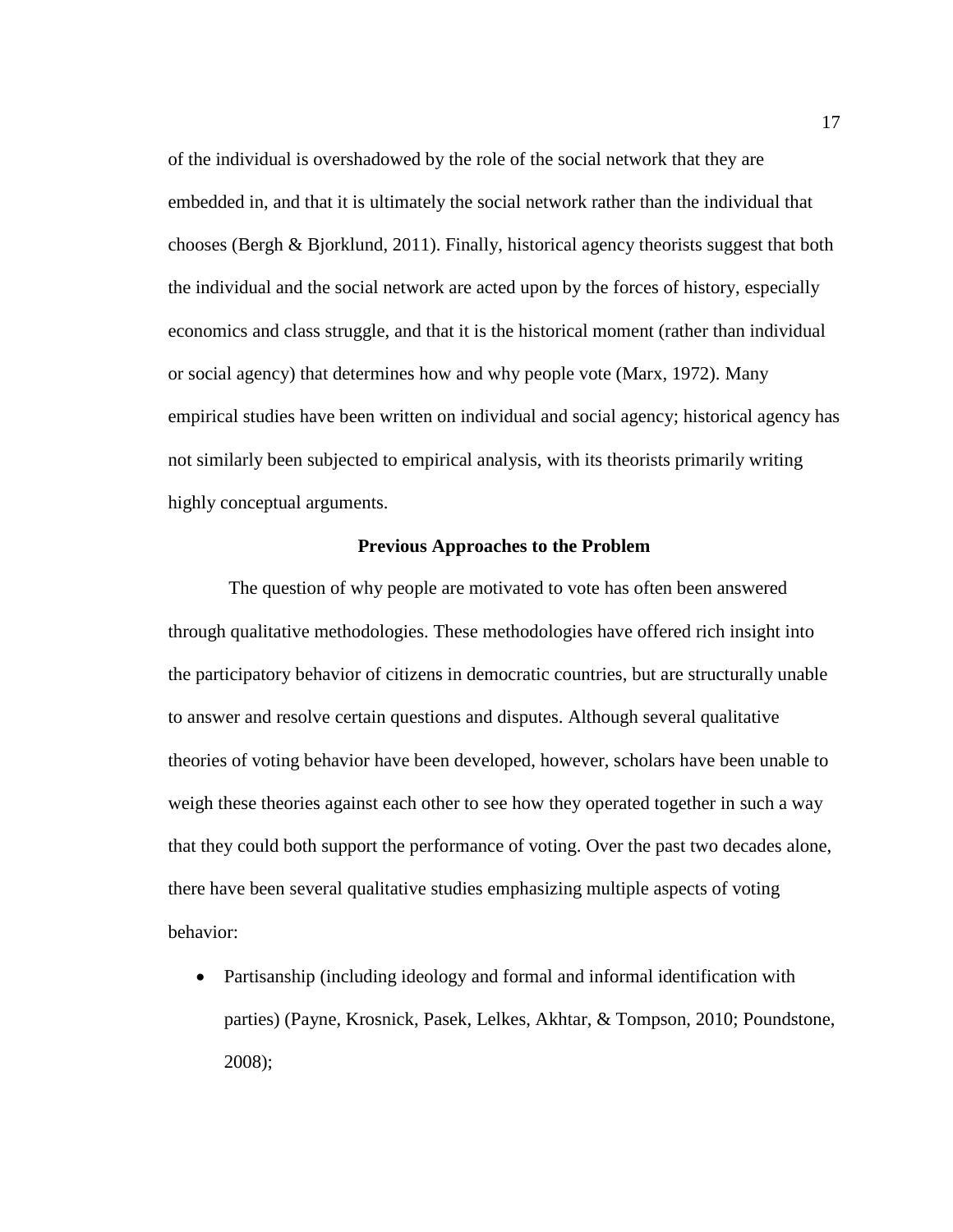- mobilization (meaning the influencing of the electorate by outside messages) (Postman, 2006);
- the overall fabric of civic participation representing the quality and kind of political participation at the family, friend, and neighborhood level (Gerber & Rogers, 2009; Putnam 2001a, 2001b);
- religious identity (Frank,  $2004$ );
- socioeconomic status (Marx, 1972);
- personal psychology, including attitudes to information, authority, and race (Simon et al., 2008); and
- demographic facts such as age and gender (Scheff, 1994).

This confluence of findings from qualitative study has led to the creation of what Geertz (2008) termed a thick description (p. 5) of voting and pre-voting behavior, in which each of the major theories has some a priori merit and stands in need of weighing against the others. It is highly unlikely that any person decides to vote because of a single pathway of motivation (Geertz, 2008). Now that evidence from other behavioral research programs has accumulated, the more appropriate conclusion is that human beings make any purposive and important decision on the basis of a gestalt of other considerations, conscious and unconscious (Zhang & Margolis, 2006). There is also evidence of noise in human decision-making, indicating that some of the variability in decisions cannot be explained at all, at least by variables that are known to researchers (Westen, 2008). Statistical analysis such as linear and logistic regression can quantify how decisions are made, however; the  $R^2$  measurement and individual Beta values for independent variables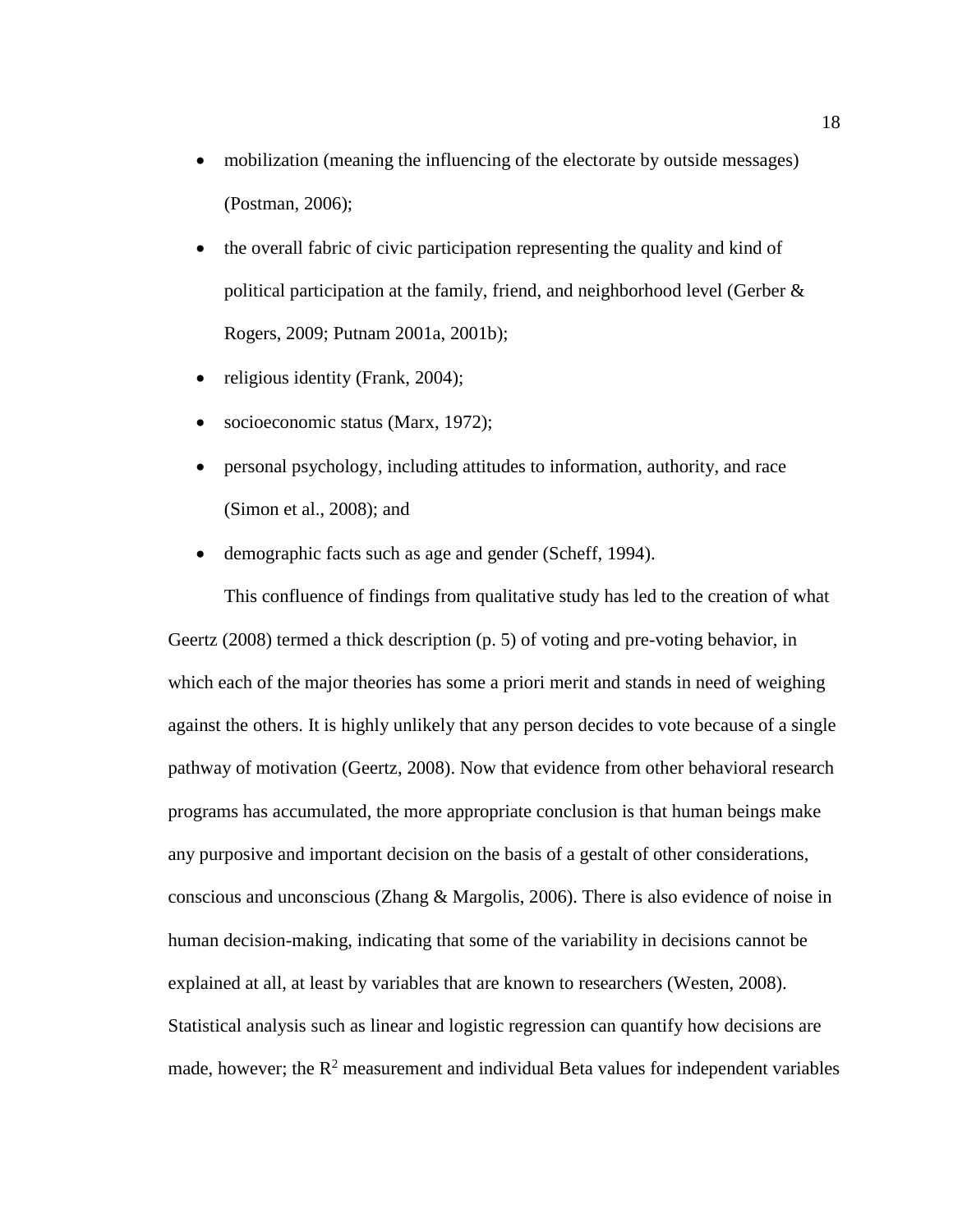(IVs) can both be used to quantify the relationship between any IV (such as mobilization) and the DV of voting behavior. In theory, quantitative analysis can offer more precise descriptions of voting behavior than qualitative research.

Each of the variables tracked in this study have been used in prior research on this topic, but not in the agency-comparative manner utilized in this study. These variables are: (a) potential voters' perceptions of how much people can affect government; (b) potential voters' perceptions of how important it is to do what authorities tell them; (c) potential voters' optimism or pessimism about the nation's future; (d) potential voters' interest in information about government and politics; (e) potential voters' families' interest in politics; (f) potential voters' household income; (g) potential voters' home ownership status; and (h) potential voters' education—can be justified because they. Poundstone (2008) drew upon the variables of potential voters' families' interest in politics and potential voters' education. Lin's (2010) analysis touched on potential voters' perceptions of how much people can affect government, potential voters' perceptions of how important it is to do what authorities tell them, potential voters' optimism or pessimism about the nation's future, and potential voters' interest in information about government and politics. Finally, Campbell (2006) examined potential voters' household income and potential voters' home ownership status. These findings are all evidence that voting is likely an activity that is influenced by a number of different social and sociocultural factors.

Numerous empirical studies have examined individual, social, and historical agency. This literature review did not, however, identify any studies that have attempted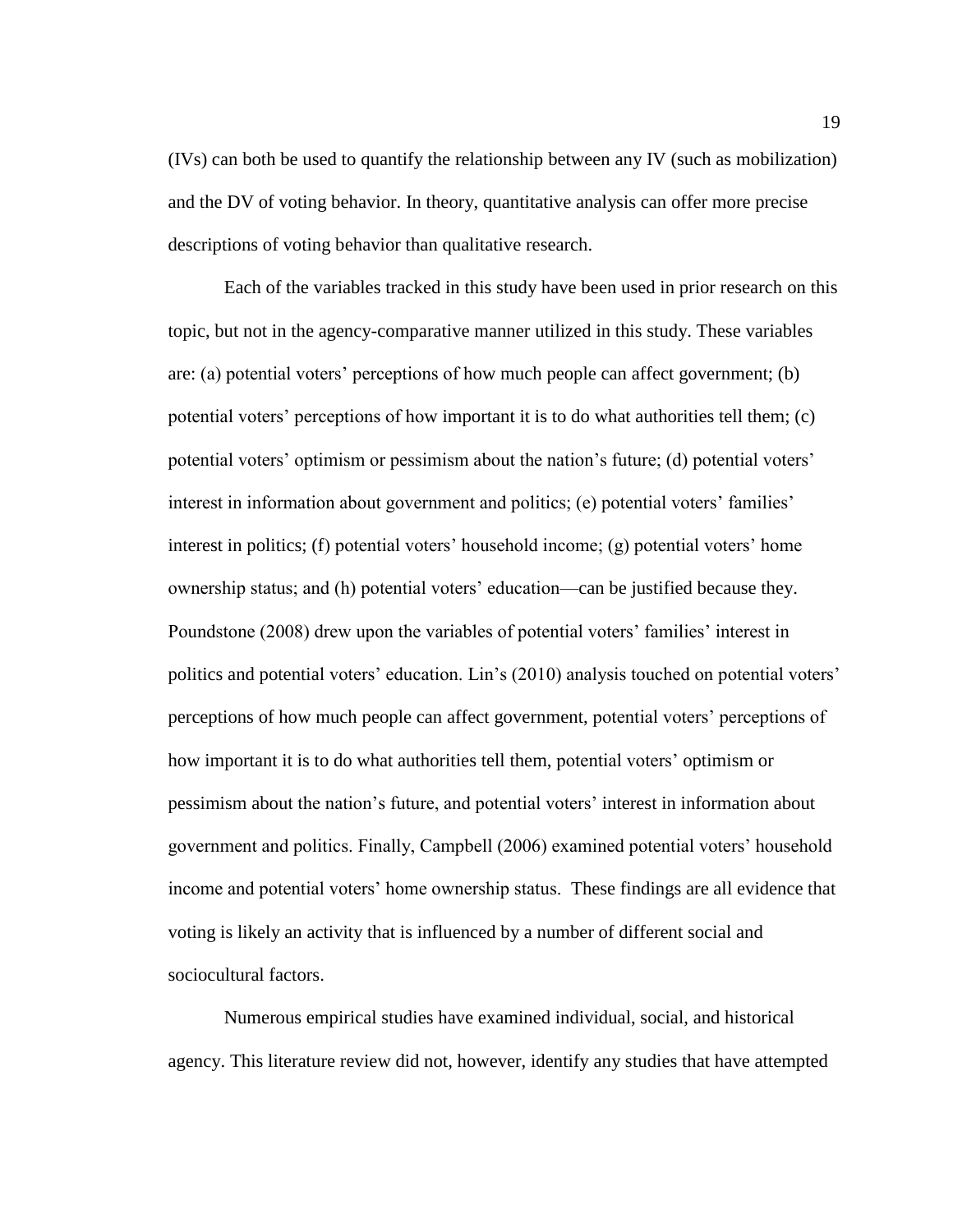to detect the operation of each kind of agency in a quantitative manner. Indeed, many scholars who approached the problem from a wide variety of perspectives have noted the insufficiency of existing methodologies as predictors of observed voting (Abrams, Iversen, & Soskice, 2010; Alvarez, Levin, & Sinclair, 2012; Aragones, Giboa, & Weiss, 2011; Bergh & Bjorklund, 2011; Grafstein, 2009; Hersh, 2012; Kang, 2010; Oswald & Poedthavee, 2010; Panagopoulos, 2010; Urbatsch, 2012). It is therefore legitimate to suggest a new approach to the problem of predicting voting, especially an approach rooted in quantitative methodology and attentive to all three forms of agency mentioned in the previous literature.

#### **Overview of Theories of Agency**

Personal agency represents a form of methodological individualism rooted in the neoclassical framework of Adam Smith (1801) whereas sociocultural agency has historically been represented by Marx (1972). Smith represented the trend in modern political thought that privileges the individual as the source of goal-driven, purposive, and free voting behavior. Marx stood for the proposition that voting was the outcome of sociocultural forces that directed the decisions and consciousness of the voter. For Smith, it was the individual who acts and thereby dictates the nature of society. For Marx, it was society—actually, history, because history dictates the evolution of society—that acts and thereby dictates the nature of the individual. In-between these poles are social agency theorists who accept Smith's idea that voting behavior is goal-driven, purposeful, and freely-chosen, but reject Smith's idea that it is the individual making the choices. For social agency theorists, the unit of decision is not the individual but, rather, some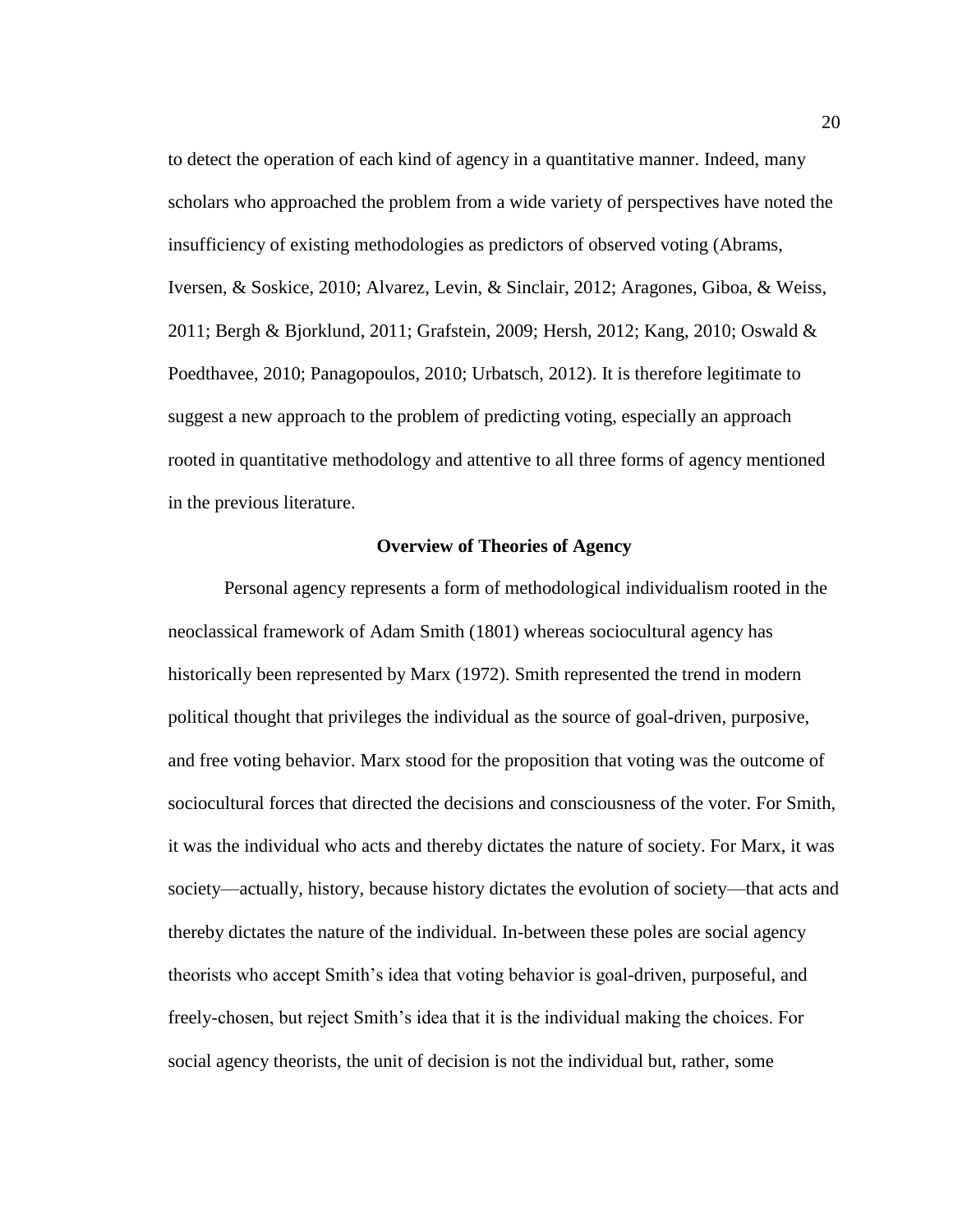collective: For example, households, neighborhoods, language groups, religious groups, etc. For Marx, the unit of decision is history itself. Marx did not believe, as social agency theorists do, that political decisions in democratic countries reflect the communal choices of groups of people, for two reasons. First, Marx argued that there were only two groups struggling throughout history, workers and bosses, and that other groups were irrelevant. Second, Marx believed that history itself was guiding both the workers and the bosses towards their interests and positions. Thus, Marx subscribed to a kind of historical determinism that rejected both the individual and the collective as potential sources of free, goal-driven decisions.

Following the conceptual divisions of agency advanced by scholars, the literature review is divided into four larger sections. The first section contains a discussion of the evolution of voting. The second section touches on the frame of individualism. The third section employs the frame of social agency, which is halfway between Smith's (1801) pure individualism and Marx's (1972) pure social determinism. The fourth section employs the frame of determinism, and examines sociocultural theories of voting. Because of the possibility of confusion that can arise when trying to explain the interrelationships between the frames and the theories, some visual support would be helpful. Accordingly, Figure 1 lists the three theoretical frames in the study (individual agency, sociocultural agency, and historical agency) and demonstrates where four bodies of theory (uses and gratifications, mobilization, civic agency, and sociocultural agency) fit on the spectrum: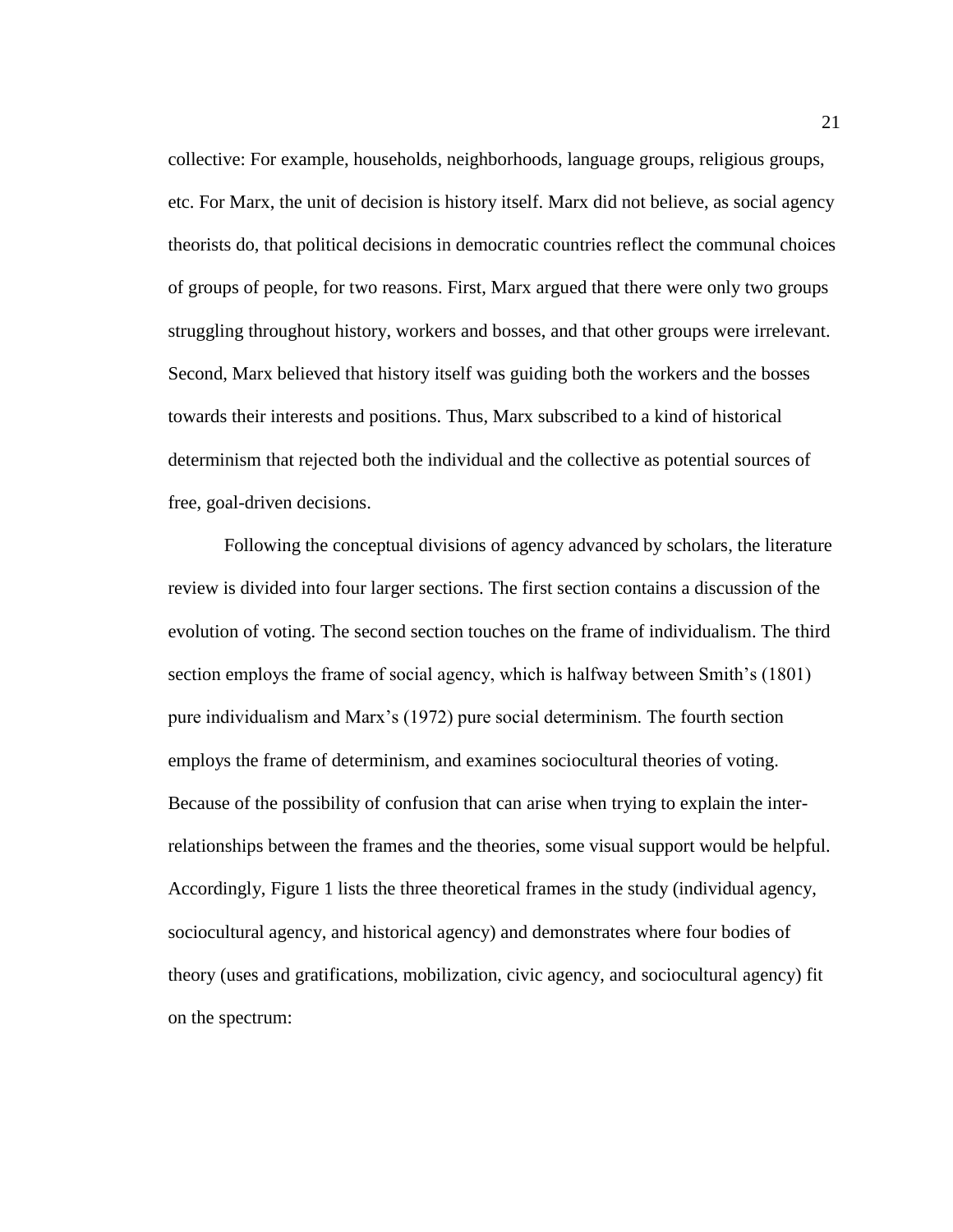

**Decreasing Individual Agency Increasing Social Agency** 

*Figure 1.* A diagram showing the study's theoretical framework and the relative positions of specific theories.

Individual agency is anchored by Smith (1801) and historical agency by Marx (1972). There is a bias in modern political thought towards the acceptance of either individual agency or sociocultural agency as frames for examining voting behavior; accordingly, as clear from Figure 1, most of the chosen theories also fit on this side of the spectrum. However, for reasons of theoretical and historical completeness, it is necessary to acknowledge Marx, even though Marx's work is not central to the theoretical model of this study.

The topic of voter decision-making and psychology is vast, but the use of the frames in Figure 1 resulted in the narrowing of literature to examples of seminal work from, for example, uses and gratifications theory and mobilization theory. The second research strategy was to discover appropriate scholarly resources by employing the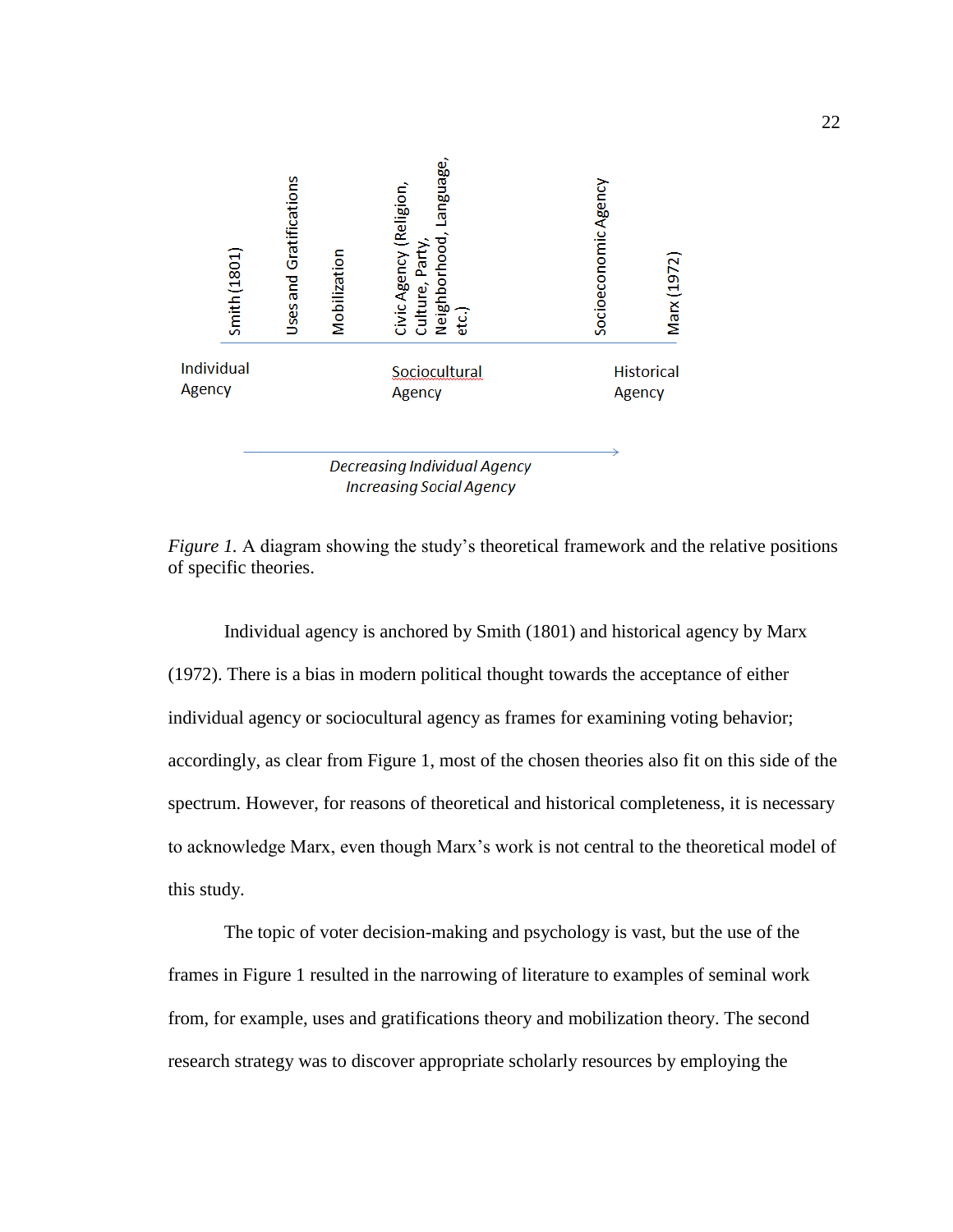Science Direct, EBSCO Host, and JSTOR databases. The following search strings were employed in these databases: Voter theory; voting theory; voting in America; psychology of voting; and motivations for voting.

Before examining theories through the three frames in Figure 1, it would be helpful to offer an introduction to voting behavior. The purpose of this general overview is to trace the historical appreciation of voting behavior and to illustrate the emergence of individual-centered and socially centered explanations of voting through the history of political thought.

#### **The Evolution of Voting**

The Oxford English Dictionary (2011) defined a *vote* as follows: "An indication, by some approved method, of one's opinion or choice on a matter under discussion; an intimation that one approves or disapproves, accepts or rejects, a proposal, motion, candidate for office, or the like" (para. 7). The word appears to have entered the English language in the late 15<sup>th</sup> century from the Latin word *votum* (vow, wish) and its past participle, *vovere* (to vow, desire).

In Western political philosophy, beginning with the history of ancient Greece, there is every indication that voting was understood more as a civic obligation rather than a discretionary right of the citizen (Evans, 2010). In Athens, for example, voting (which was limited to free men) was not obligatory, but it was a social taboo not to vote. In fact, since Athenian voting took place publicly and ballots were not secret (Pels, Briquet, & Bertrand, 2006), strong social and political pressure could be exerted on non-participants in their process (Cartledge, 2009). Because ancient Athenian society was small enough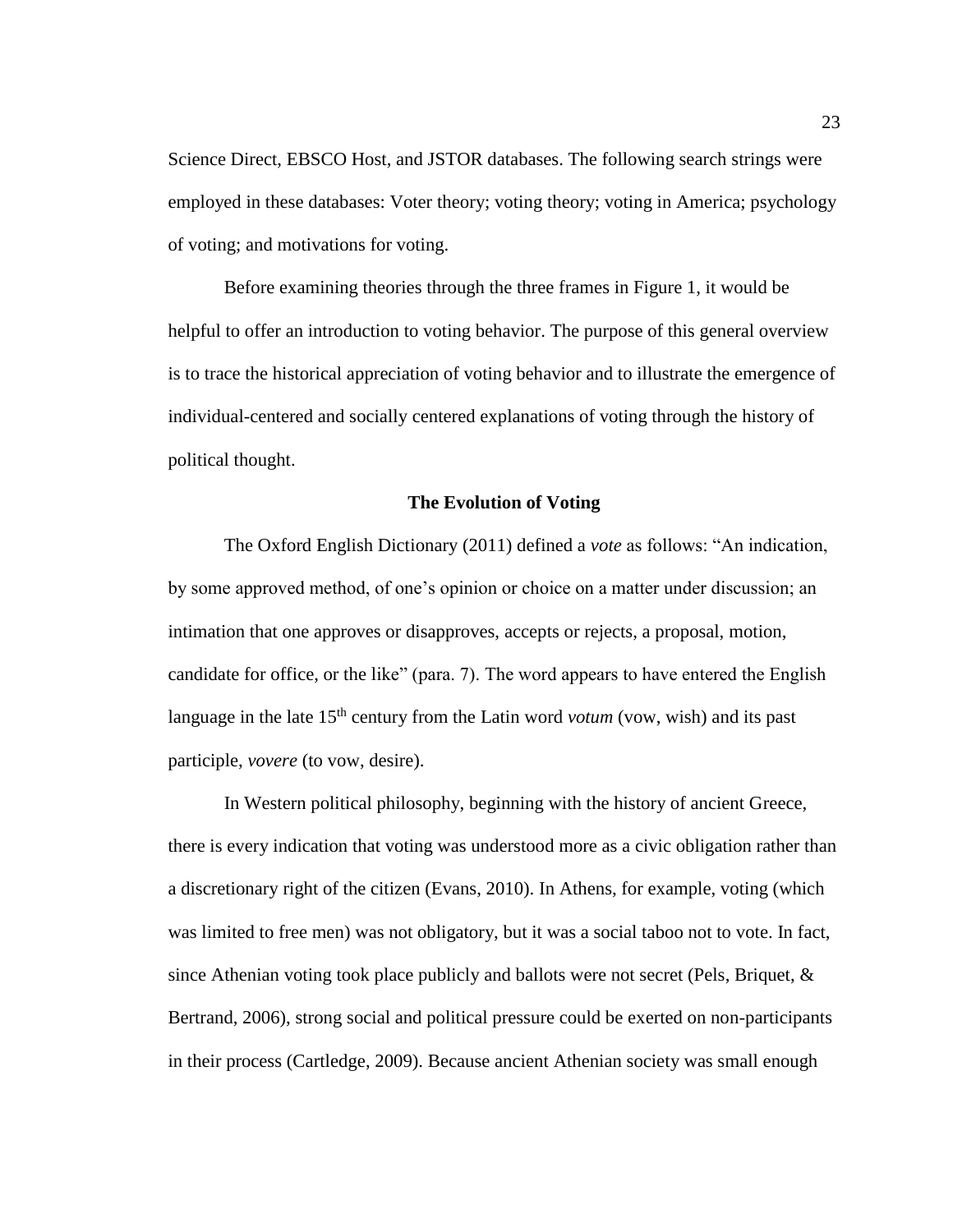for many Athenians to know each other personally, social pressures to vote were particularly intense (Cartledge, 2009). Voting had a strong significance in Athens for two reasons. The first reason was a material one. Since Athens only went to war on the basis of direct voting, and many elections centered on the elevation of officers to generals, there was a strong incentive for the electorate to make its wishes felt (Pritchard, 2010). Failure to vote in Athens likely meant that the non-voter exercised no impact on one of the most important decisions Athenians could face, that of warfare (Lape, 2010). The second reason for the importance of voting in Athens was symbolic and philosophical. Missiou (2011) is one scholar who made an explicit connection between the philosophy of practice of democracy in Athens. In Greek mythology, the city of Athens itself was named after the results of a vote. Both Poseidon and Athena wished to have the city named after themselves, and all the gods—except for Zeus, who remained neutral—voted on behalf of the two divine claimants to Athens' naming rights. Zeus's abstention resulted in a win for Athena (Pritchard, 2010).

This story is important in its own right, because it suggests that the independent and relatively egalitarian city-states of Greece, which later exerted such great influence on the entire history of Western political organization, prized the ideas of fairness, consensus, and consultation, even where gods were concerned (Osborne, 2010). To be sure, neither the rhetoric nor the reality of voting-based democracy has been ideal; throughout history, even democratic states have excluded some segments of their populations from voting.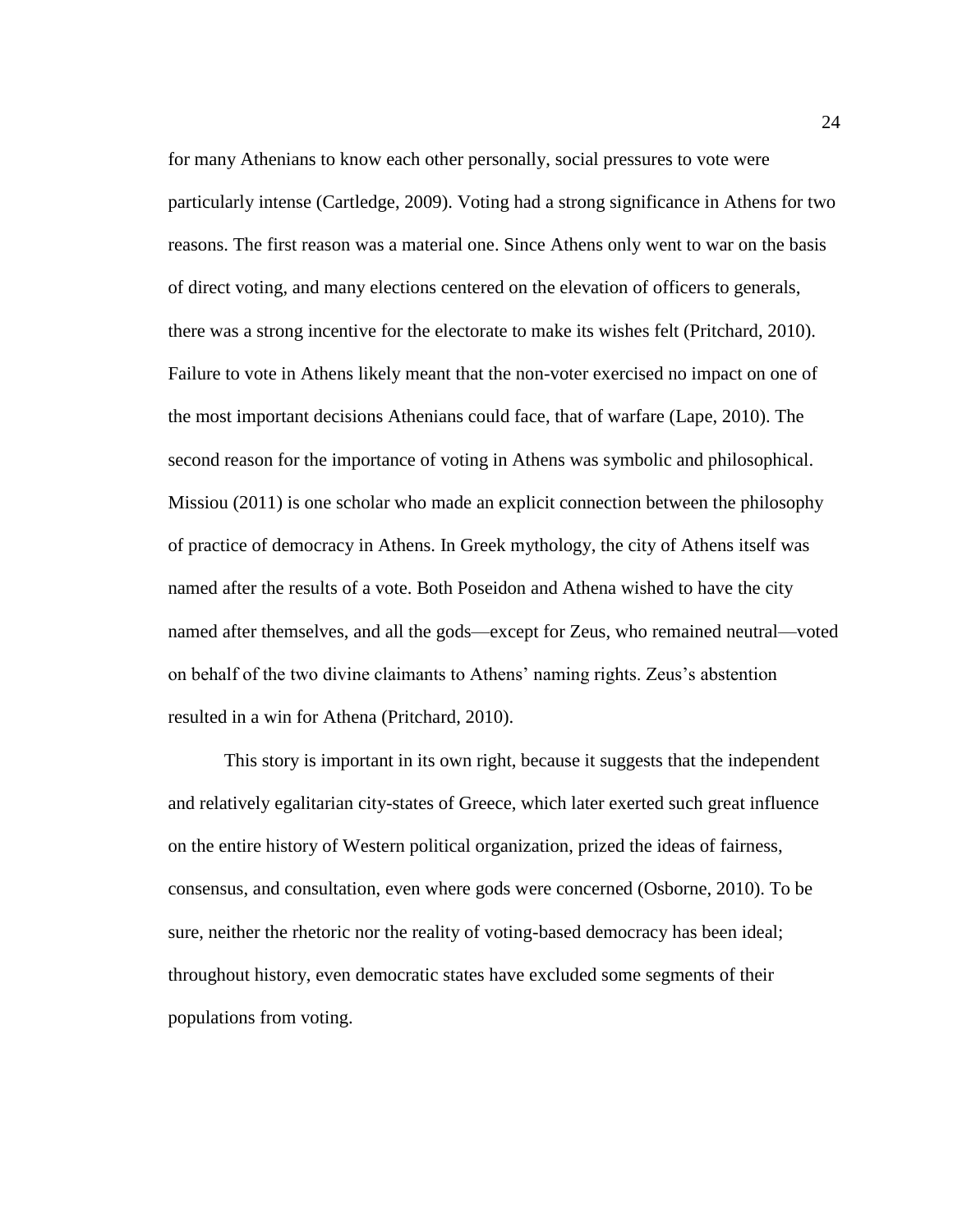In American political history, voting—like the study of voting behavior—has gone through several phases. In the years leading up to the Declaration of Independence, a number of seminal figures in American politics wrote of voting as a system of basic self-preservation and self-interest. In 1766, writing to William Shirley, Governor of the Province of Massachusetts Bay, on the occasion of British imposition of direct taxes on the American colonies, Benjamin Franklin (1825) stated that:

…the frontiers of an empire are properly defended at the joint experience of the body of the people in such empire;--it would now be thought hard by act of parliament to oblige the Cinque ports or sea costs of Britain, to maintain the whole navy, because they are more immediately defended by it, not allowing them at the same time a vote in choosing members of the parliament…(p. 35).

Franklin thus believed that, at least for the American colonists of the late eighteenth century, voting was a means of defending themselves from onerous taxation that threatened to destroy the viability of several colonies, especially after the major economic crisis brought about by the Bank of England's decision to forbid the colonies from minting their own money. The cry of 'taxation without representation,' inspired by Arthur Lee's (1775) eloquent *A Speech, Intended to Have Been Delivered in the House of Commons, in Support of the Petition from the General Congress at Philadelphia*, became the popular rally for the incipient American Revolution, and it was premised on the necessity of voting.

Voting lost its urgency after the success of the revolution. In the 1760s and 1770s, voting had taken on vast rhetorical importance precisely because it was denied to the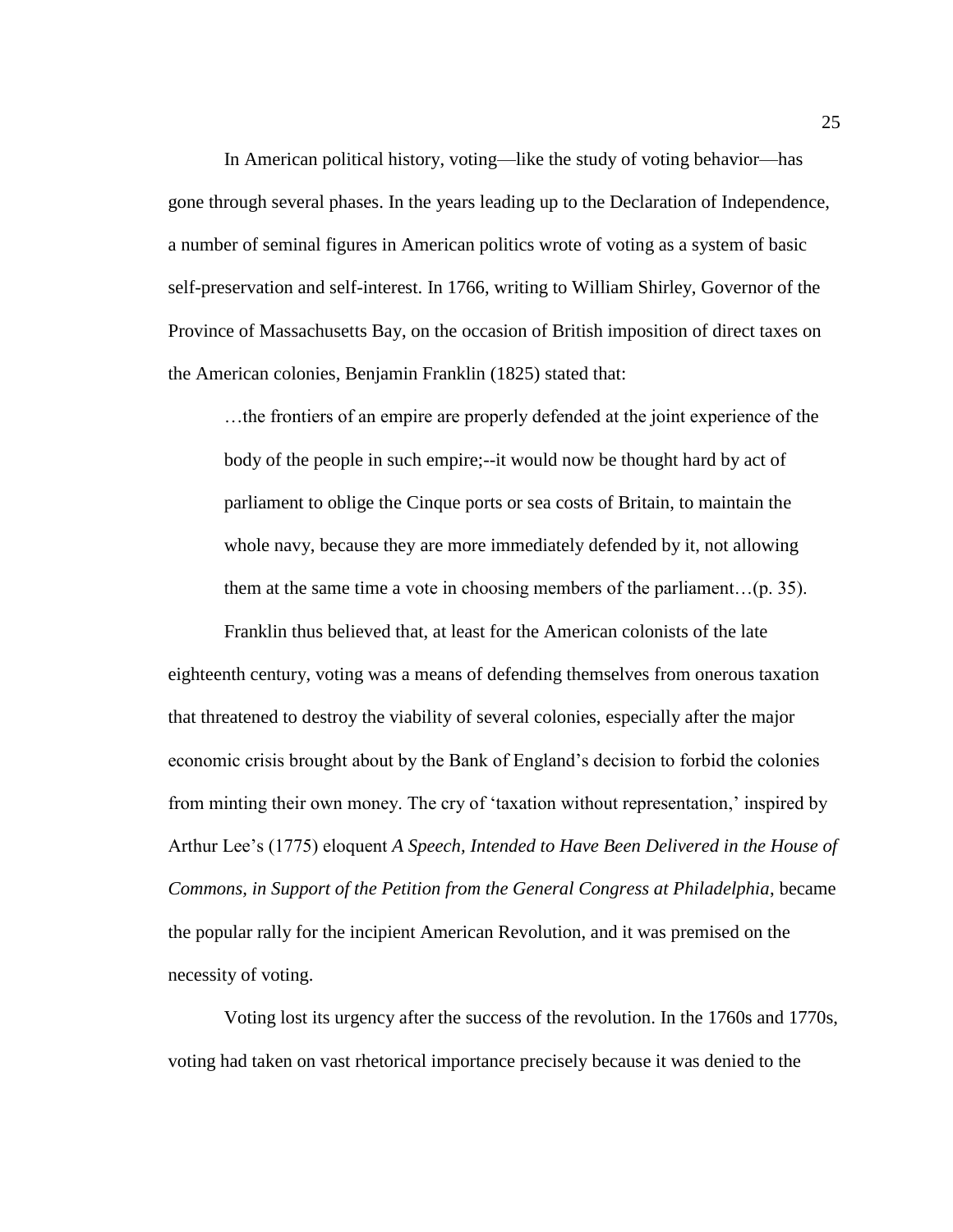American colonists by the British Empire. After 1776, when America entered the global community of nations, the issue of voting diminished in importance and was less frequently evoked as a form of political salvation (McCaffrey, 2004). In fact, from the period from 1776 to 1789, much of the public discussion of voting in America focused on state-level voting rather than individual voting, as the nation moved to amalgamate its colonies into a single federal apparatus at the Constitutional Convention. Many states sent just a handful of representatives, or sometimes only one representative, to the Convention, meaning that direct voting was not a factor in the proceedings; the representatives did not arrive with a mandate to vote in one way or another based on the vote of their respective states' citizens (McCaffrey, 2004). Rather, political elites took on magnified importance at this time, with defenders of federalism engaging in back-room bargaining for representatives' votes.

The contemporary American voter arose as a result of the reforms of the Progressive Era, including the innovations represented by the secret ballot and the 17th Amendment. Carson and Jenkins (2011) argued that the debt of the secret ballot in the late 19th century rendered voter intimidation less likely. At about the same, the 17th Amendment to the Constitution of the United States established the direct vote for Senatorial elections and thus further empowered the individual voter (Gailmard & Jenkins, 2009). It is within this general historical framework that it is possible to speak of American voting as both a meaningful and a common political decision for individuals.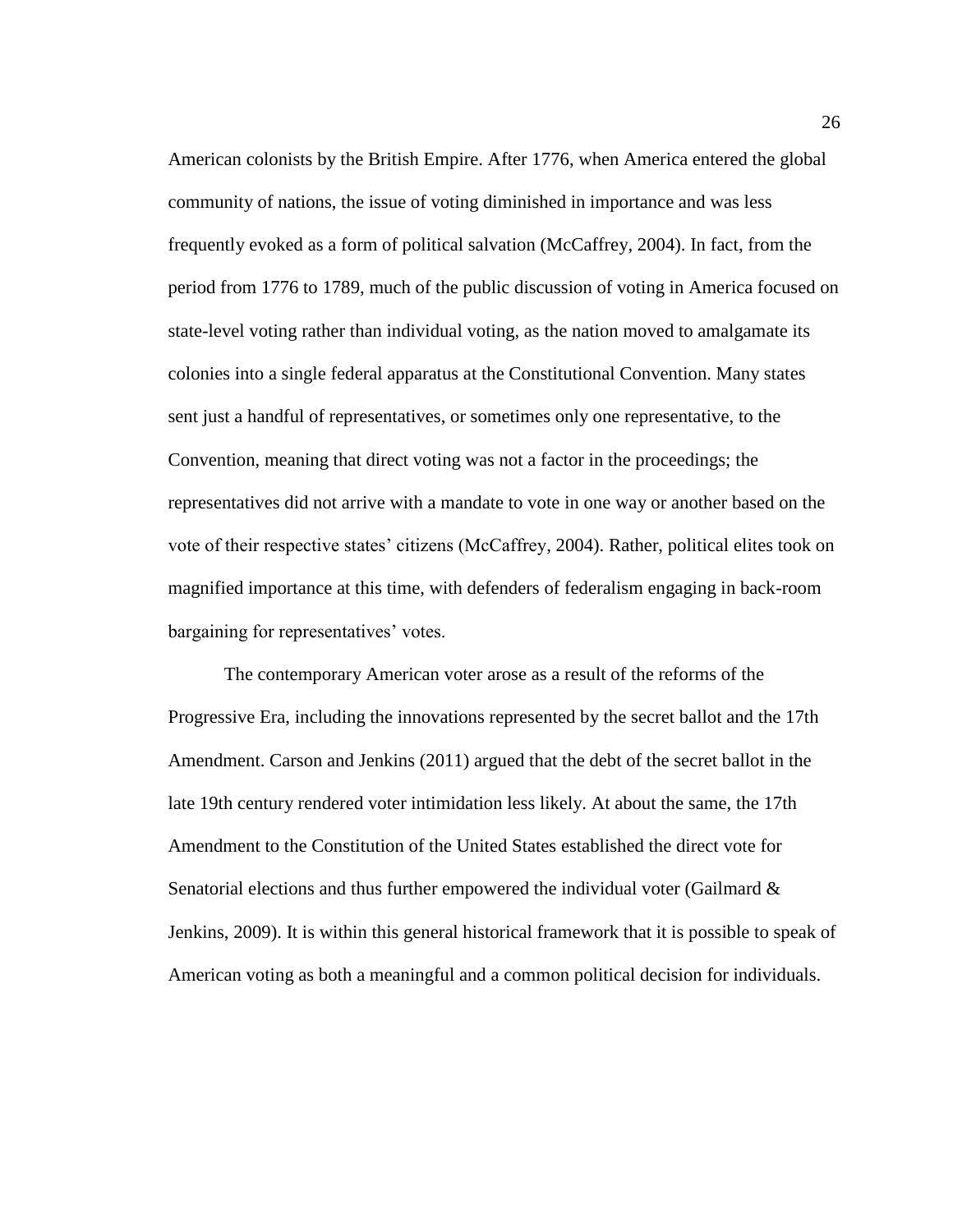#### **Individual Agency**

Several kinds of individual agency have been identified in the literature. This overview will delve into neoclassical decision theory by way of uses and gratification theory as well as mobilization theory. As Adam Smith (1801) is the great ancestor of agency theory as it is applied in modern Western economic and political though, his work will loom large in the discussion.

Uses and gratifications theory first emerged in the context of communications, with the scholars Lazarsfeld (1940) and Herzog (1940) using the theory to explain why certain members of radio audiences chose particular shows over others. However, in order to understand the true roots of uses and gratifications theory, it is necessary to discuss neoclassical decision theory. Neoclassical theory originates with Adam Smith (1801), who is credited with introducing and popularizing the use of methodological individualism as a science of decisions.

Before Smith (1801), scholars who studied human decisions had two general approaches to the topic: Great man theory and divine providence theory, both of which have their roots in ancient Greek political theory and were adopted by Christian theorists during the Middle Ages. Divine providence theory, as championed by Aquinas (1916), implied that the decisions of individuals carried less weight than divine providence. Thus, Aquinas (1916) and other Scholastics argued that the political order was decreed by God. Great man theory, which may have its roots in Plato's (1908) *Republic*, assumed that the decisions of certain important personages, particularly kings, carried disproportionate weight in deciding the state of affairs in war, culture, politics, and economics.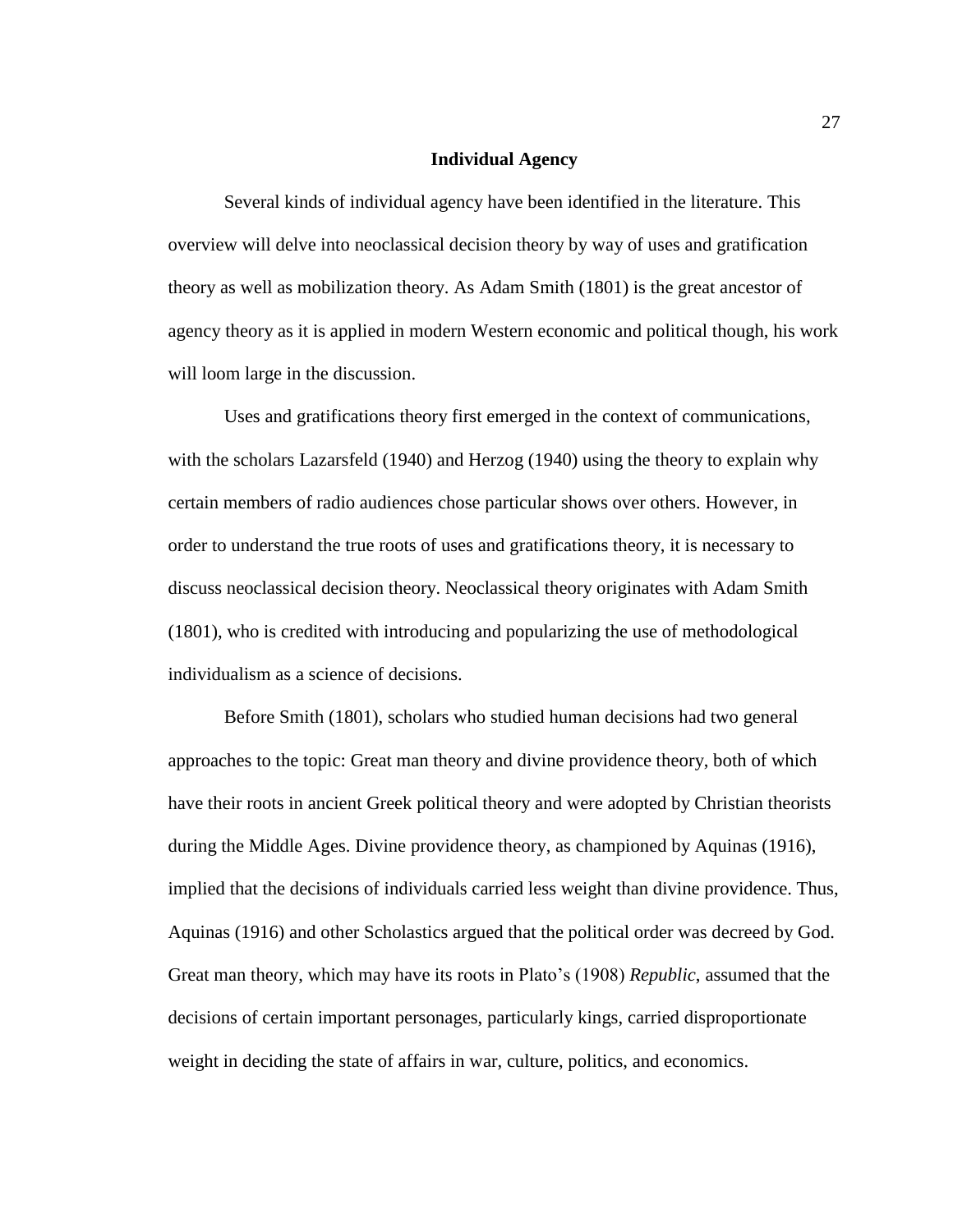In *The Wealth of Nations*, the Scottish humanist and economist Adam Smith (1801) introduced a new idea: That the decisions of individual humans collectively dictated the reality of the market (and, by extension, of politics and other aspects of the collective human condition). Smith was one of the very few figures in Western intellectual history who made the ordinary individual the centerpiece of a theory of decision-making. Of course, in the years since Smith, there has been empirical confirmation of his methodological individualism in economics (Yonay, 1998). The history of economics after Smith is, in some ways, a history of the failure of every theory other than methodological individualism (Ingham, 2008). Centralized economic systems have failed with predictable regularity and the market has proven immune to manipulation by any actor, or set of actors, over the long term (Spiegel, 1991). In the wake of Smith, it is possible to conclude that the building blocks of economic reality are individual men and women whose decisions, often made in isolation from each other and in the absence of a guiding hand, collectively determine the status quo. Given that there is a rich body of literature treating political decisions as a subset of economic decisions (see Downs, 1957), Smith's economic thoughts are highly relevant to electoral politics. However, even if Smith's specific ideas about economic decision-making are discarded, his formulation of methodological individualism must be acknowledged as the starting point for modern discussions of voting behavior.

Methodological individualism was not, for Smith (1801), a generic decision theory, but rather a way of approaching what he called *homo economicus*. For Smith's account of the invisible hand to be theoretically coherent, it required some form of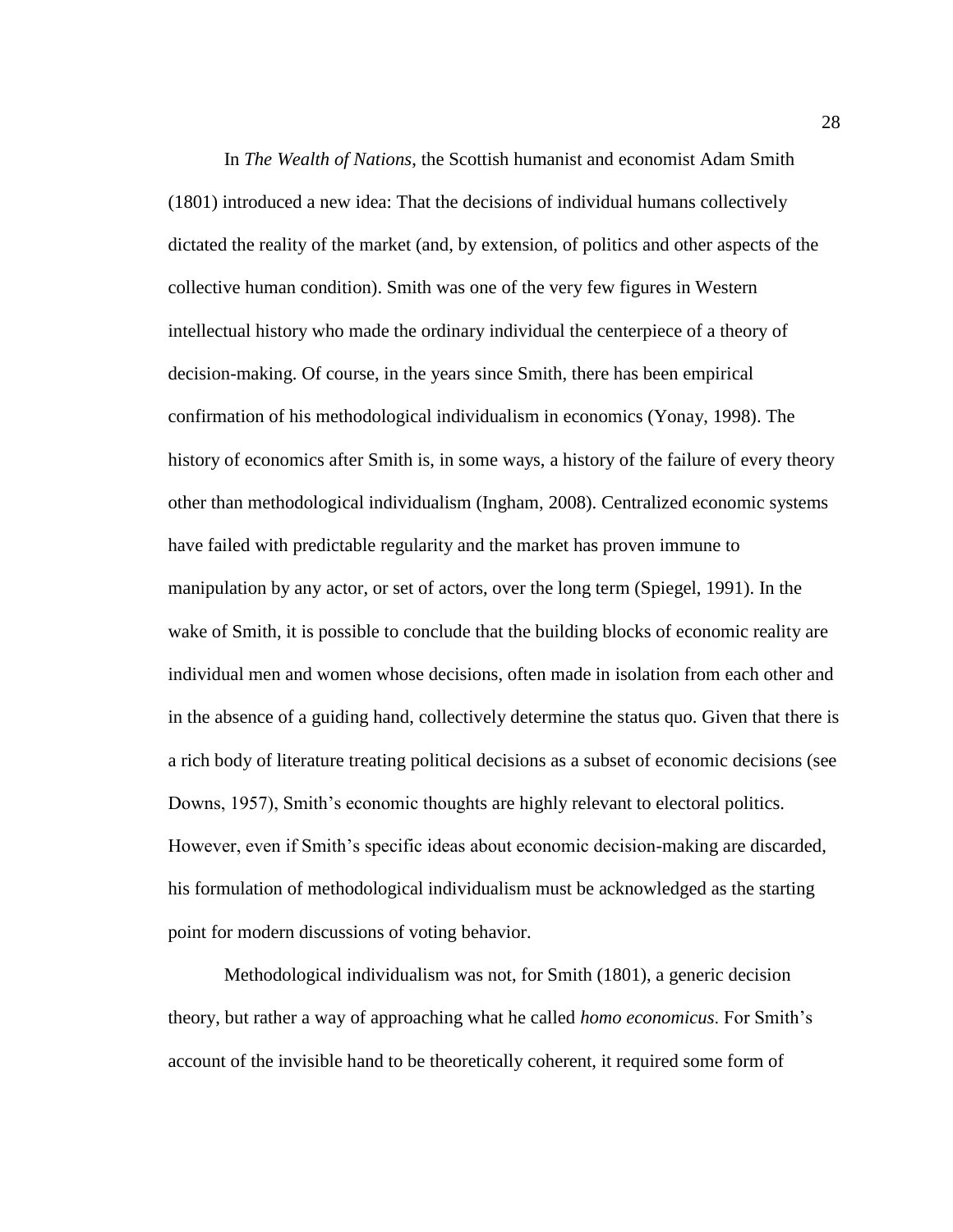methodological individualism as an anchor. However, in the years after Smith, neoclassical economists and scholars in other fields influenced by the neoclassical turn began to turn Smith's limited concept of methodological individualism into a generic form of decision theory based on the interrelated concepts of want maximization, risk reduction, and bounded rationality (Blais, 2000). These concepts are the direct precursors of both uses and gratifications theory and of other forms of individual agency that inform voting behavior, so they deserve closer attention.

Bounded rationality is a theoretical lens in decision theory and economics assuming that people are rational (that is, want-maximizing, self-interested beings) but also limited in their rationality, for example by not knowing everything that needs to be known to make a fully rational decision (Simon et al.,2008). In neoclassical theory, the ultimate arbiter of rationality is the market itself (Altman, 2006); for example, if a company stock traded is priced at \$100 a share on the open market, this price is in theory fully rational in that it reflects the sum total of individual valuations of the stock. However, the individuals making the decisions to buy the stock are limited in their knowledge of what might make the stock go up and down. Thus, in bounded rationality theory, humans are basically rational but limited by their inability (Wittman, 2008) to discern, process, and act upon the sum of knowledge relating to complex decisions (such as buying a stock or voting for a political candidate).

The bedrock of bounded rationality theory, as of methodological individualism in general, is a commitment to the idea of a free individual (Udehn, 2001). It is for this reason that methodological individualism is so closely tied to the philosophy of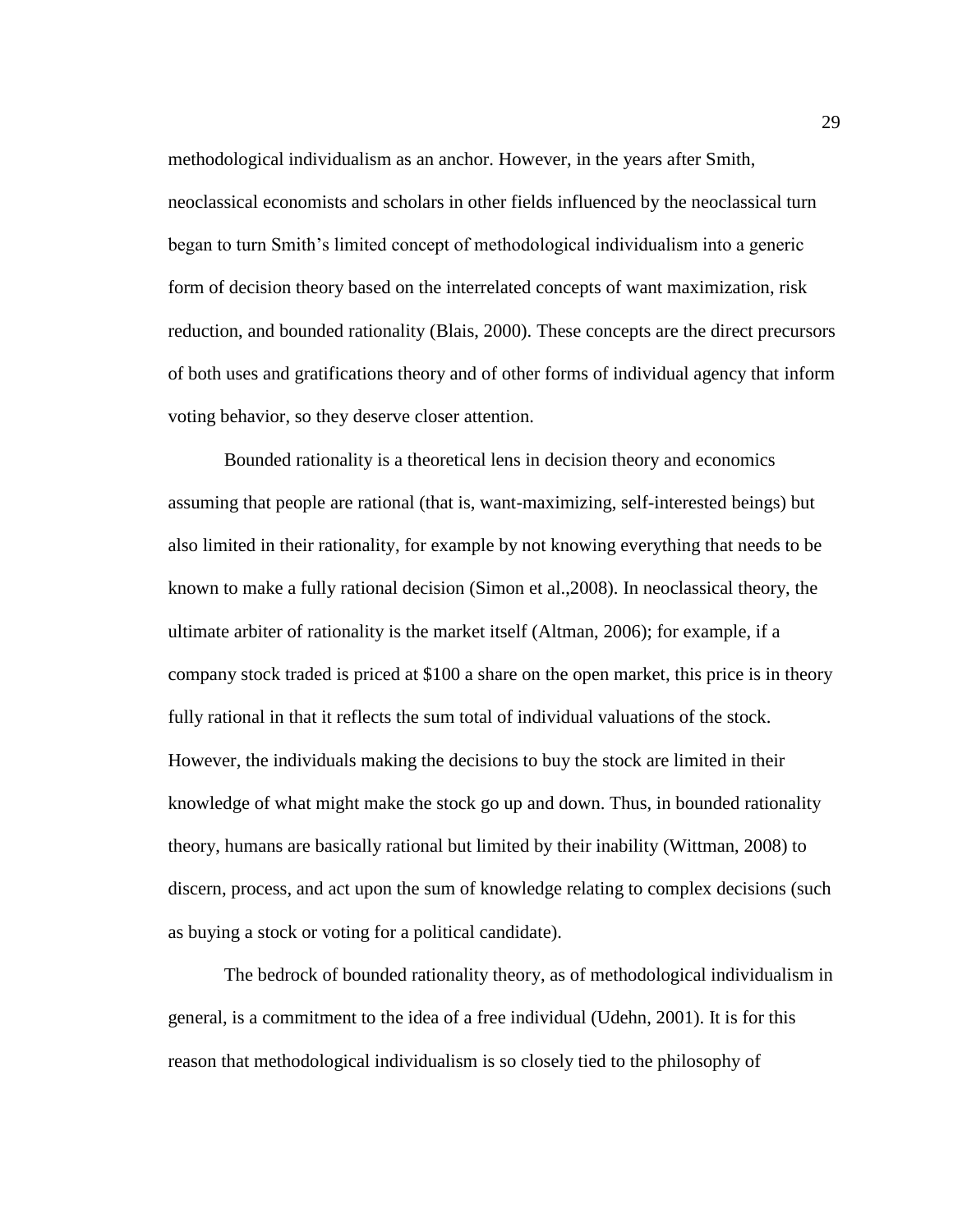democracy. Bounded rationality posits a world of free agents picking and choosing between information in order to take voluntary want-maximizing actions. While the agent's free will is not the only aspect of the decision space—which can also include constraints on the agent's free will, such as law and social custom—it is, to bounded rationality theorists, the most explanatorily powerful aspect of all decisions, including decisions relating to political behavior.

Despite the fact the bounded rationality was in the intellectual marketplace of ideas after Smith's (1801) original 1776 publication of *The Wealth of Nations*, it took well over another century and a half for theorists to rigorously categorize the elements of rationality. An early and influential attempt at such a categorization was made by Abraham Maslow (1945), who is associated with his concept of the hierarchy of needs. Maslow accepted the central thesis of bounded rationality theory, that people act in order to maximize their wants based on the information and resources available to them, but he rejected the idea that all wants were equal to each other in explanatory strength. Maslow argued that the wants most capable of fulfilling a human being, and therefore the wants that were most intensely pursued by the mass of humanity, were higher-order emotional needs. This argument was a radical one when Maslow made it, because there was a common assumption that the most human needs had to do with food, shelter, and other physical necessities. It took the work of Herzberg (1966) to reconcile Maslow's insights with previous theorists' prioritization of physical needs. Herzberg argued that physical necessities were not in themselves capable of leading to profound satisfaction; however, when these necessities were absent, people felt dissatisfaction. Herzberg's decoupling of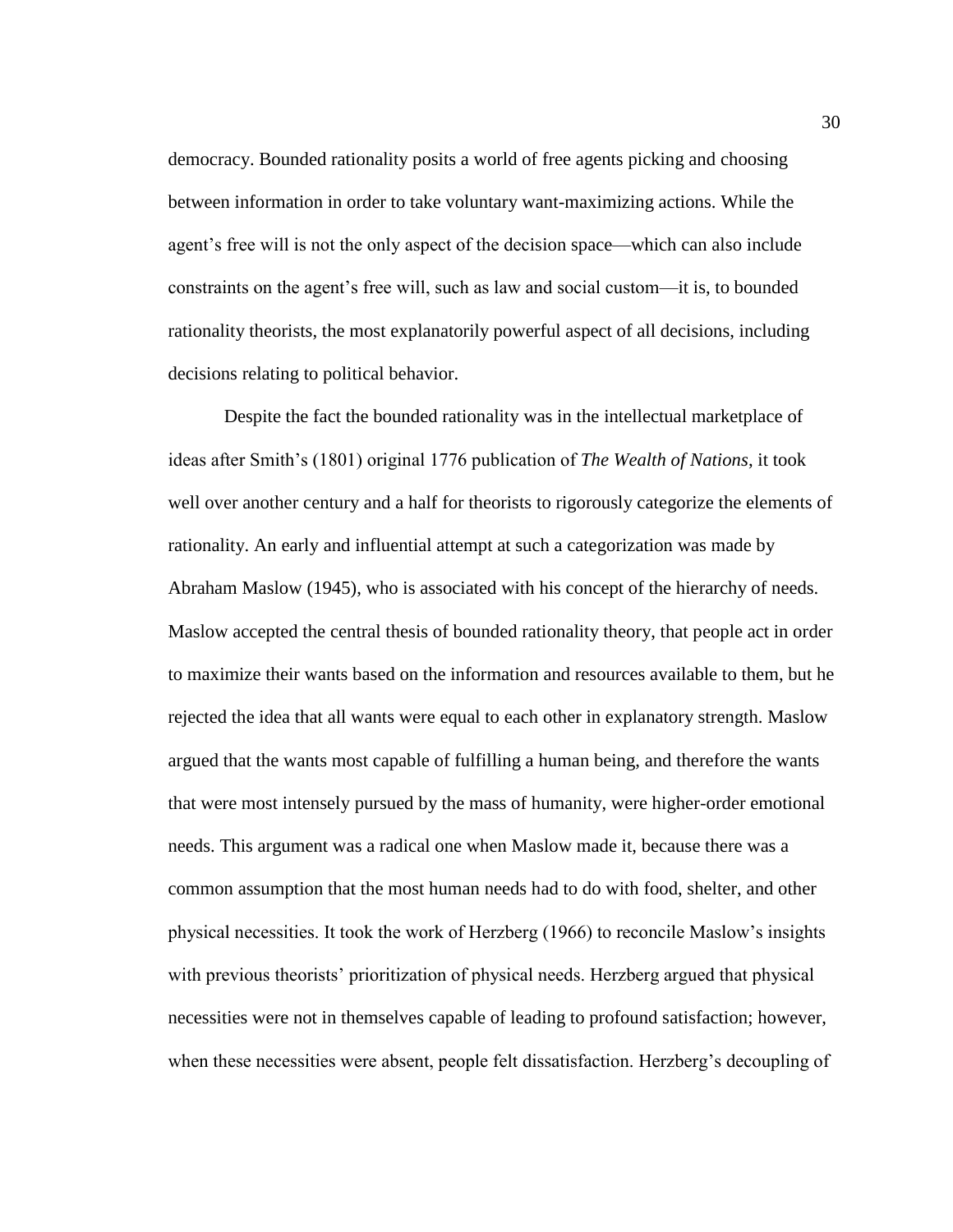the concepts of satisfaction and dissatisfaction was known as Two-Factor Theory, and has been empirically verified in both experiments and pseudo-experiments many times.

In this sense, the work of Maslow (1945) and Herzog (1966) is at the foundation of uses and gratifications theory, which, starting in the 1940s, posited that people consume cultural artifacts (such as radio shows or political messages) because such consumption resulted in higher-order emotional and cognitive gratifications. In of uses and gratifications theory, the methodological individualism introduced by Smith (1801) and the high importance placed on primarily emotional needs by Maslow came together to provide a foundation for explaining why people took purposive action.

In its early manifestation, uses and gratifications theory was used to analyze consumption of entertainment. However, in the 1960s, numerous scholars recognized the potential of uses and gratifications theory to predict and describe political behavior (Katz, Blumler, & Gurevitch, 1974). These developments were related to Downs's (1957) seminal work, which suggested that the kind of agent-driven decisions reflected in uses and gratifications theory applied equally well to economic analyses of political decisionmaking. For example, both the decision framework discussed by Downs and uses and gratifications theory could explain why people preferred to consume certain political messages rather than others. In uses and gratifications theory, the idea was that politics was, like entertainment, capable of generating emotions in the electorate that could only be fulfilled by taking some form of political action, such as casting a vote or becoming a party activist. Indeed, as the body of uses and gratification theory grew in the 1980s, scholars discerned that the gap between politics and entertainment was closing, at least in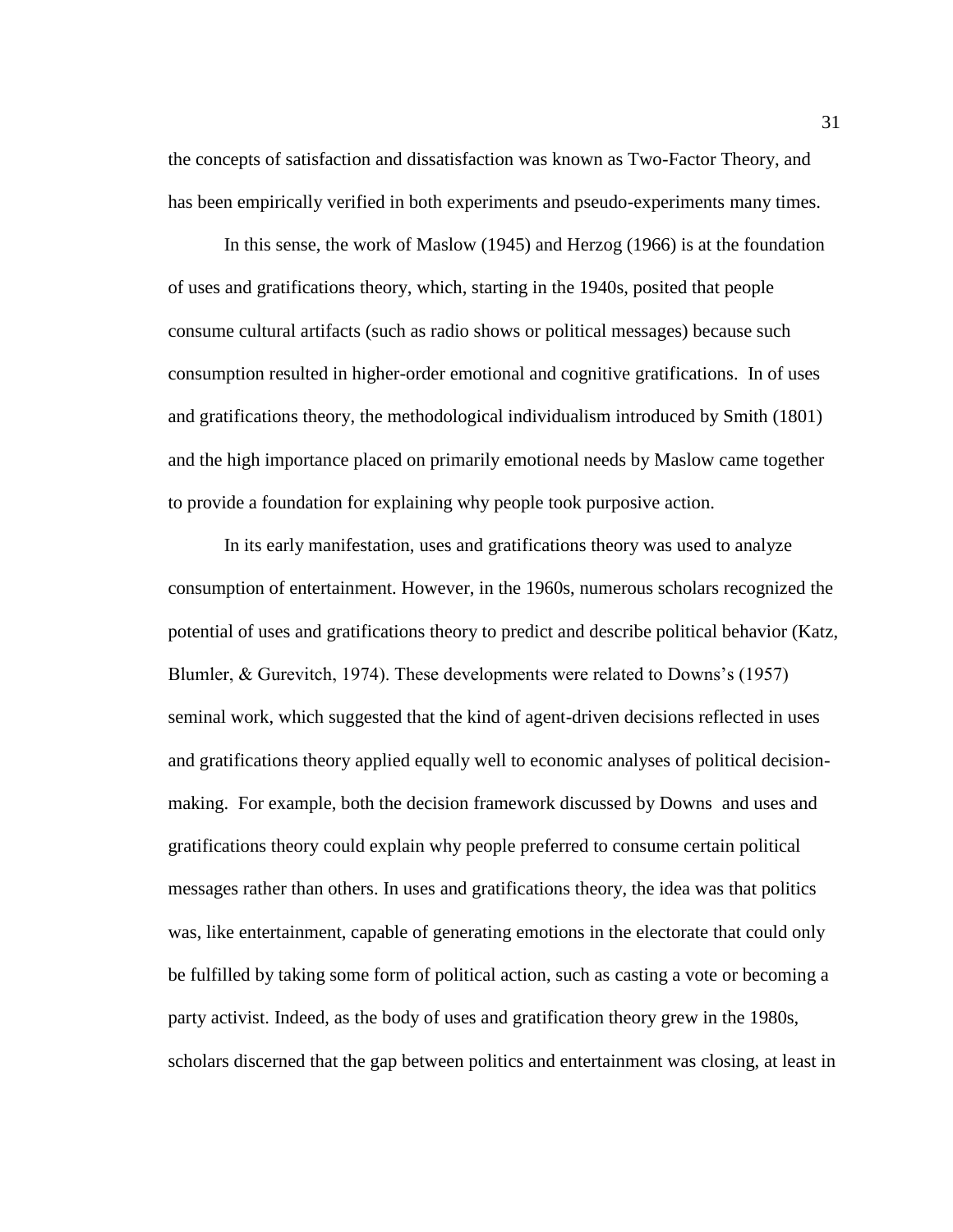America (Postman, 2006). Since the 1980s, studies have repeatedly shown that people who are most active in political life are also driven more by emotion than cognition (Munson 1993), which was also the case with the radio listeners studied by Lazarsfeld (1940) and Herzog (1940) in their pioneering application of uses and gratifications theory to communications.

Applied to voting, uses and gratifications theory assumes a framework of voter hegemony; in other words, voters act consciously to cast their ballots because of largely emotional (but also cognitive) satisfactions they associate with this kind of political behavior. The theory has little room for determinism (whether social, psychological, biological, or otherwise), and relies on Smith's (1801) model of the empowered individual, forging ahead with want maximization on a voluntary basis.

# **Mobilization Theory: A More Complex Kind of Agency Emerges**

Mobilization theory is a catch-all name for a number of theories, with various degrees of similarity to each other, that promote what might be called a marketing- or influence-oriented approach to political behavior. Mobilization involves the marshaling of remote forms of influence, such as advertising and marketing. Prandstraller (2010) defined mobilization as "market offers aimed at gaining mass approval. Marketing strategies try to make the product 'seductive' so that large numbers of people will buy it" (p. 30). Marketing is a complex form of agency because, while acting upon people's existing inclinations to act in certain ways, it adds influence and behavioral modification that muddy the question of whether it is the individual or the marketing message, or the combination thereof, that is doing the 'acting.'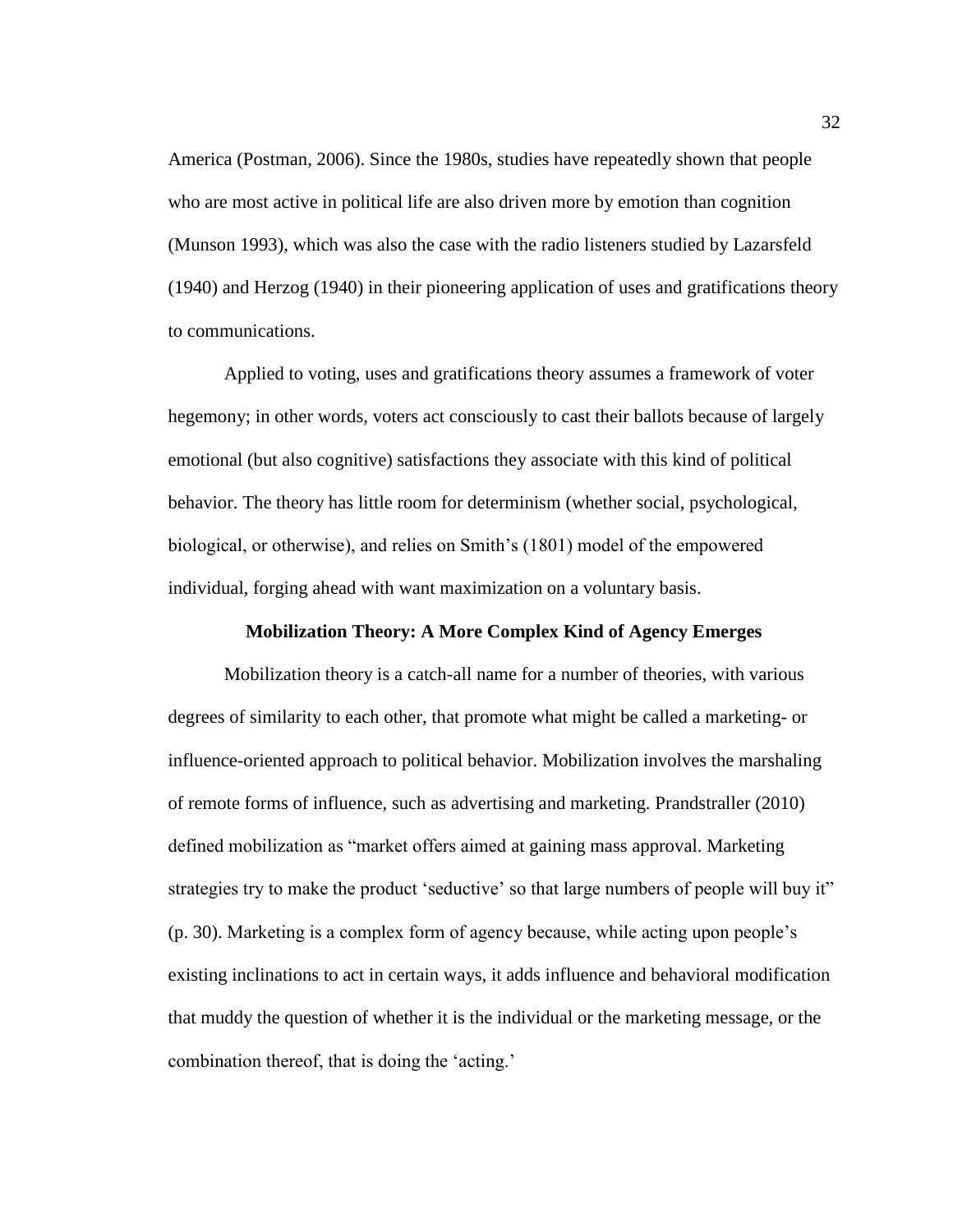In American elections, billions of dollars are spent to reach the entire electorate with sophisticated, unremitting, and intense political messages. In addition to formal campaign spending on advertising, both formal and informal canvassing (of the kind that occurs when a celebrity endorses a candidate) are also part of the apparatus of mobilization (Prandstraller, 2010).

In some instances however, these theories overlap. Someone who has been convinced to vote Democratic by a series of advertisements may voluntarily leave his or her Republican neighborhood to be among politically like-minded people, in which case there would be an overlap between mobilization, uses and gratifications, and civic participations theories. One way of focusing the discussion is to take up Rogers' (1995) model of information dissemination, which establishes a natural boundary for the role of mobilization theory. Rogers, who is the theorist most closely associated with what is known as diffusion of innovations theory, argued that ideas are adopted in five sequential stages: (1) Knowledge, (2) persuasion, (3) decision, (4) implementation, and (5) conformation. Mobilization theory fits neatly into the second category, that of persuasion. It is certainly intended to induce decisions, implementation, and confirmation, but at those stages mobilization theory gives way to other theories that are superior at explaining what people do when they have made up their minds. Mobilization theory focuses on how outside agents try to make up people's minds in the first place. A seminal work on this topic is Rosenstone and Hansen's (2002) *Mobilization, Participation, and Democracy in America*, which is based on a version of bounded rationality that is indebted to Smith's (1801) methodological individualism. Rosenstone and Hansen argued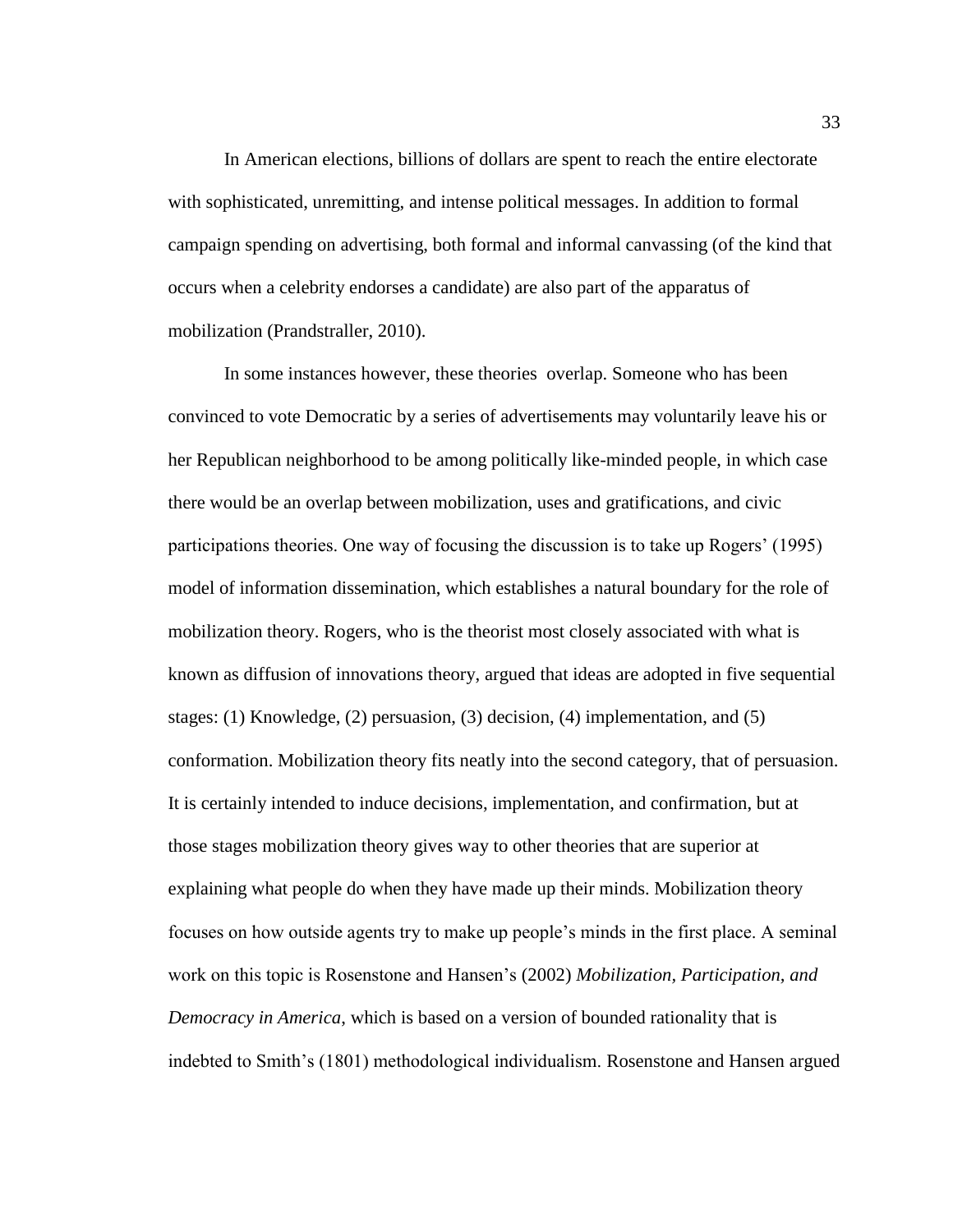that the best metaphor to explain voting was that of stimulation by elites (p. 8). True, it is the individual who votes, but only as the end result of a dance with various interests (including media and political interests) that prime the pump for participation. It is for this reason that mobilization theory represents an approach that is further to the right, in Figure 1, of uses and gratifications theory. While uses and gratifications theory accords more power of choice to the individual, mobilization theory as articulated by Rosenstone and Hansen (2002) wish to portray individual choice as emerging from a web of influence.

Mobilization theorists tend to focus on the impact of media messages on consumer psychology (Couldry, Livingstone, & Markham, 2007). Because mobilization theorists' interests and theoretical frames overlap so closely with theorists who emphasize individual psychology as a predictor of voting, discussing them together is appropriate. In this category of theory, some scholars argue that the influence is equally divided; in other words, that individuals (voters) and message generators (television stations, advertising agencies, etc.) exercise mutual influence over each other (Hutchings, 2003) to create a single and communally accountable system. Others, while accepting the general existence of such a reciprocal system, argue that the media has more power to generate opinion and behavior than the individual has power to shape the direction of the media (Hill, 2003). Neuman (2007) took an opposite tack, arguing that political emotion was more in the control of the recipient of the message, but that how such emotion could be translated into action was vulnerable to manipulation.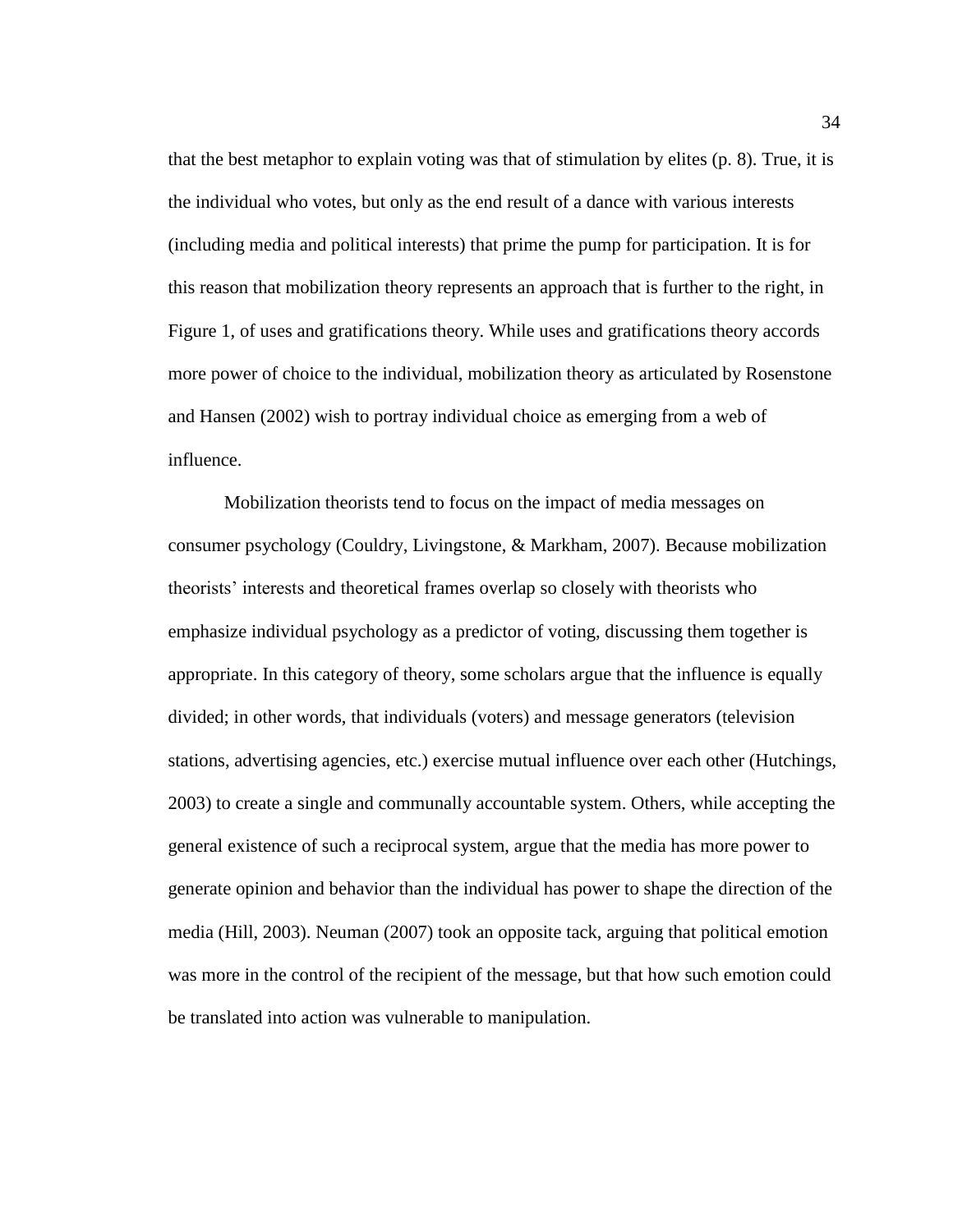Sharan (2002) argued that one of the core components of mobilization theory is the concept of conditioning. The use of certain stimuli, which can be administered by the kinds of elites discussed by Rosenstone and Hansen (2002), is intended to bring about positive responses in the agent. For example, an individual watching so-called attack ads on television might see a political in a split-frame with Osama bin Laden, with the hope of the advertiser being to get the viewer to associate disgust with Osama bin Laden with disgust for the politician portrayed next to him. However, mobilization theory also has a cognitive component (Southakker, 1961). In the cognitive version of this theory, the agent is rationally appealed to by messages. Sharan and other scholars have documented a split between these two approaches, with political mobilization in particularly leaning away from cognitive appeals and more towards the sensationalistic, stimulus-response pattern of advertising.

There are now more inclusive and sophisticated ways of thinking about consumer behavior and mobilization. For example, Foxall's (1999) behavioral perspective model was an attempt to capture the insights of both doctrinaire behaviorism and doctrinaire cognitivism. Foxall (1999) did not part ways with behaviorism and in fact called his theory the behavioral perspective model (BPM). However, BPM acknowledged that behavior itself has a rational and voluntary component in addition to the effects of classic conditioning. Foxall, Maddock, and Leek (2000) preferred to describe decisional behavior in terms of a larger context that included emotions, cognitions, and responses to stimuli.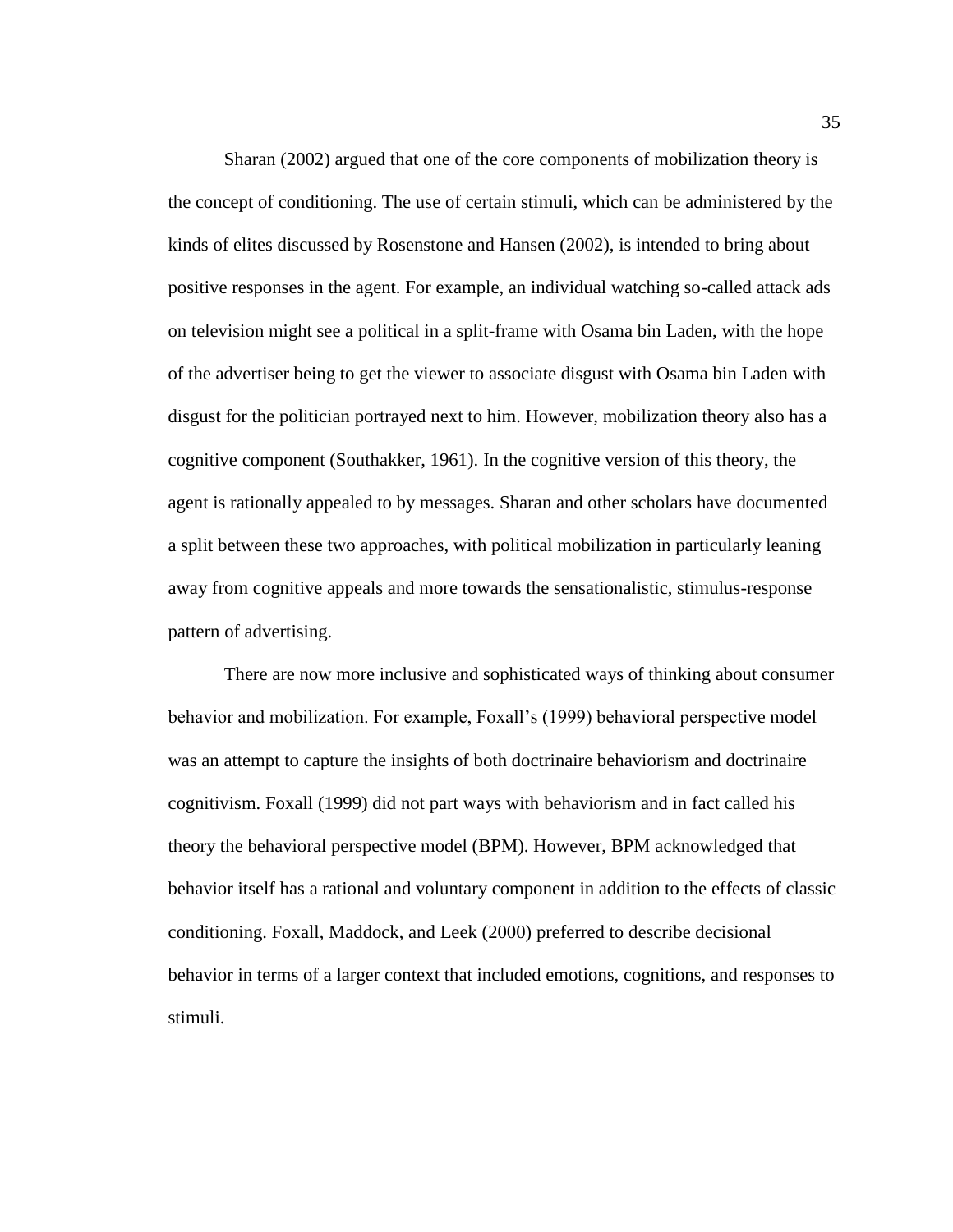Some theorists have resisted this line of thinking. Morrison, Rimmington, and Williams (1998) argued that "Post-modernist consumers will often have multiple, even contradictory, projects to which they are marginally and momentarily connected" (p. 174). Kotler (1999), while not embracing this radical claim, still wrote that while core values are not easily changed, secondary values can be. The implication is that mobilization is the key variable to consider when trying to model the behavior of the individual voter. What different forms of mobilization theory share in common is a vision of an individual agency that is complicated by outside influence. From this theoretical ground, it is a short jump to social or civic agency, which consists of theories that place the collective, rather than the individual, at the conceptual heart of the decision-making process.

# **Civic Agency Theory**

Although there are many variations of civic agency theory, there is not necessarily enough of a theory gap between them to justify separating sections to discuss separate theories. The main difference between such theories lies not in their theoretical apparatus, but rather in their subjects of inquiry. For example, some theories focus on the determinative and agentic role of physical neighborhoods, whereas other theories focus on more abstract collectives, such as religious groups. Variations on these theories will be considered in this section.

In some ways, civic agency theory overlaps with purely sociocultural explanations of voting behavior. Both of these bodies of theory appeal to what some theorists call demotic explanations. The *deme* is, in ancient Greek, a word root that refers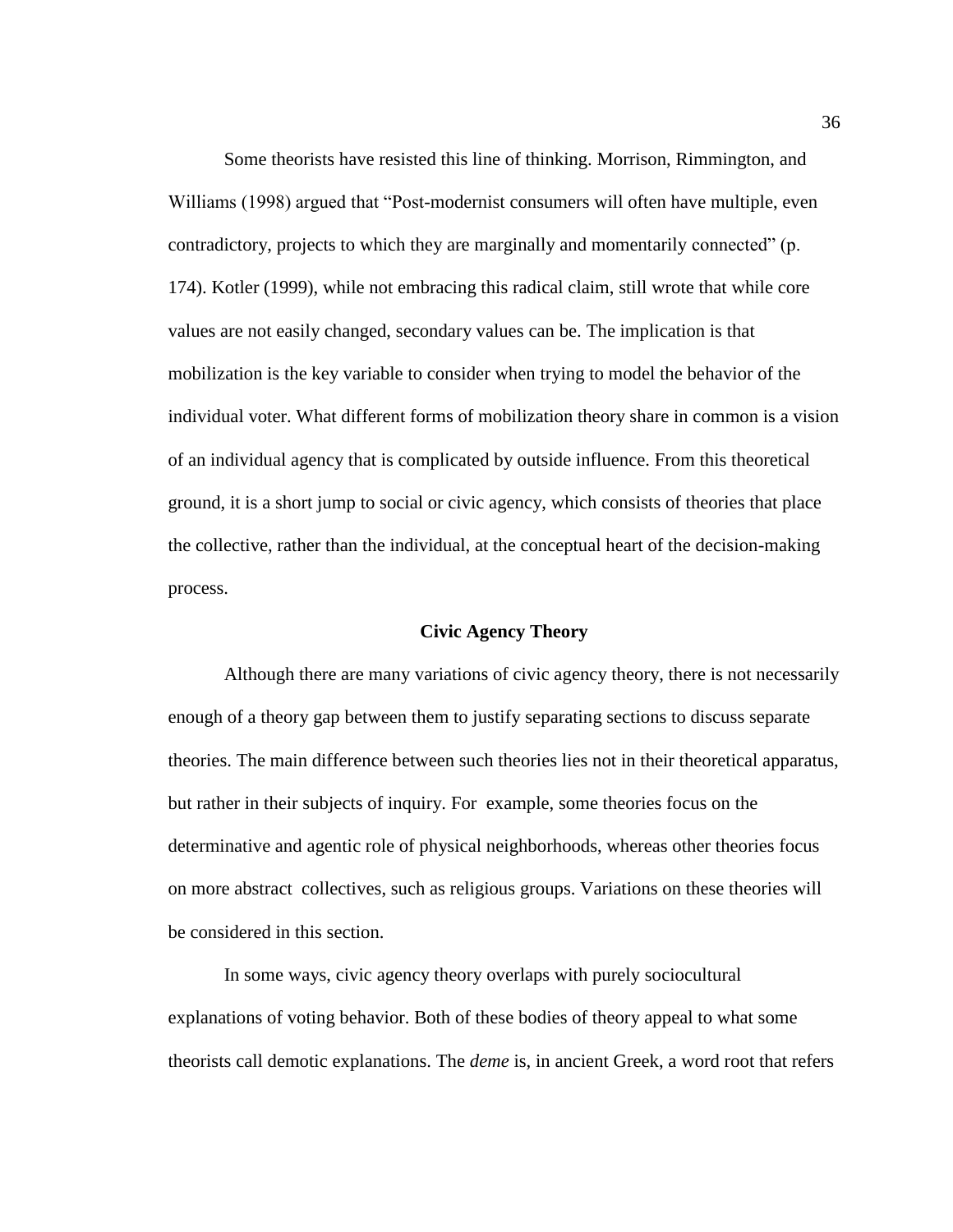to a class of people. For years, evolutionary biologists and other life scientists have argued that much human behavior thought to be individualistic is actually demotic (Dunbar, Barrett, & Lycett, 2005). For example, an extremely altruistic person might consider himself or herself to be acting out of purely individual principles of charity, but such actions also have a demotic value in that they increase the group fitness of the charity-giver's deme. There is therefore a dual significance to human action, an individual and a demotic significance (Okasha, 2009).

Civic agency theory, broadly construed, holds that political behavior is demotic. However, the difference between civic participation theory and the kinds of sociocultural theory examined earlier involves the extent to which the deme chooses. Sociocultural theorists broadly influenced by Marxism, as well as sociobiologists and other determinists, do believe that political behavior takes place in groups, but do not vest these groups with much power of choice. Classic civic participation theorists, such as Putnam (2001a), are still methodological individualists and non-determinists in the neoclassical mold, but they recognize a transfer of agency from the individual to the deme. Putnam (2001b), for example, suggested that civic groupings—which could be as simple as a two-person household or as complex as millions of co-inhabitants of a city—seem to exhibit a kind of agency that is distinct from, even though it is built out of, individual agency.

In democratic societies, civic participation is held to be voluntary, whereas in authoritarian societies—following the model in Plato's (1908) *Republic*—the root of civic participation is non-voluntary assignment to certain spheres of communal life. In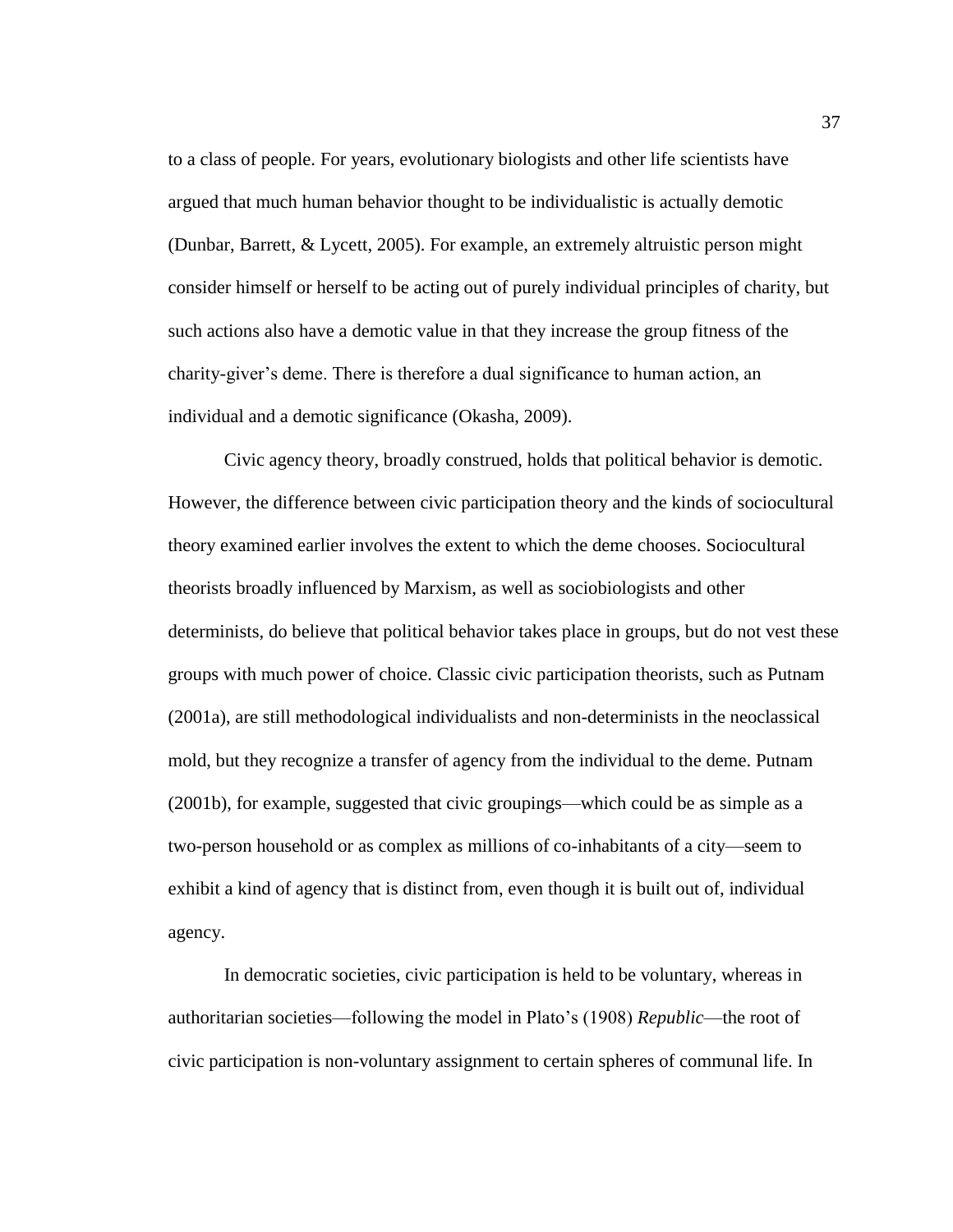recent years, the debut of the Internet has shifted the terms of this debate, as political scientists have acknowledged the Internet's ability to span previously daunting distances between people. To some extent, the Internet has served as a flattener of civic differences, allowing people to voluntarily band together in virtual communities for purposes of political behavior (Gainous & Wager, 2011). This kind of use of the Internet was prominently on display in the run-up to the 2008 election, during which Barack Obama's campaign employed the Internet as a so-called 'netroots' of activists and wellwishers (Liu, 2010).

The phenomenon of civic democratic participation clearly exists. However, what is less clear is how to model the behavior of civic groupings. Recent work suggests that a civic grouping builds opinion consensus as a means of giving group members incentives to behave in a particular way. For example, Golub and Jackson (2010) argued that, in a generic decision-making model, "agents…naively update beliefs by repeatedly taking weighted averages of their neighbors' opinions" (p. 112). The individual embedded in a civic context is constantly interacting with that group. As Golub and Jackson (2010) suggested, the individual takes the group's opinion temperature, and then becomes more likely to conform to the group on the basis of social cognition and social desirability.

Social cognition is a powerful theory, and one that has often been employed to understand voting behavior. At its heart, social cognition theory is simply the claim that people learn by watching others (Bandura, 1997). Both simple and complex forms of behavior emerge and are reinforced through example. Thus, people are more likely to take on the beliefs and behaviors of those they have grown up around, in particular family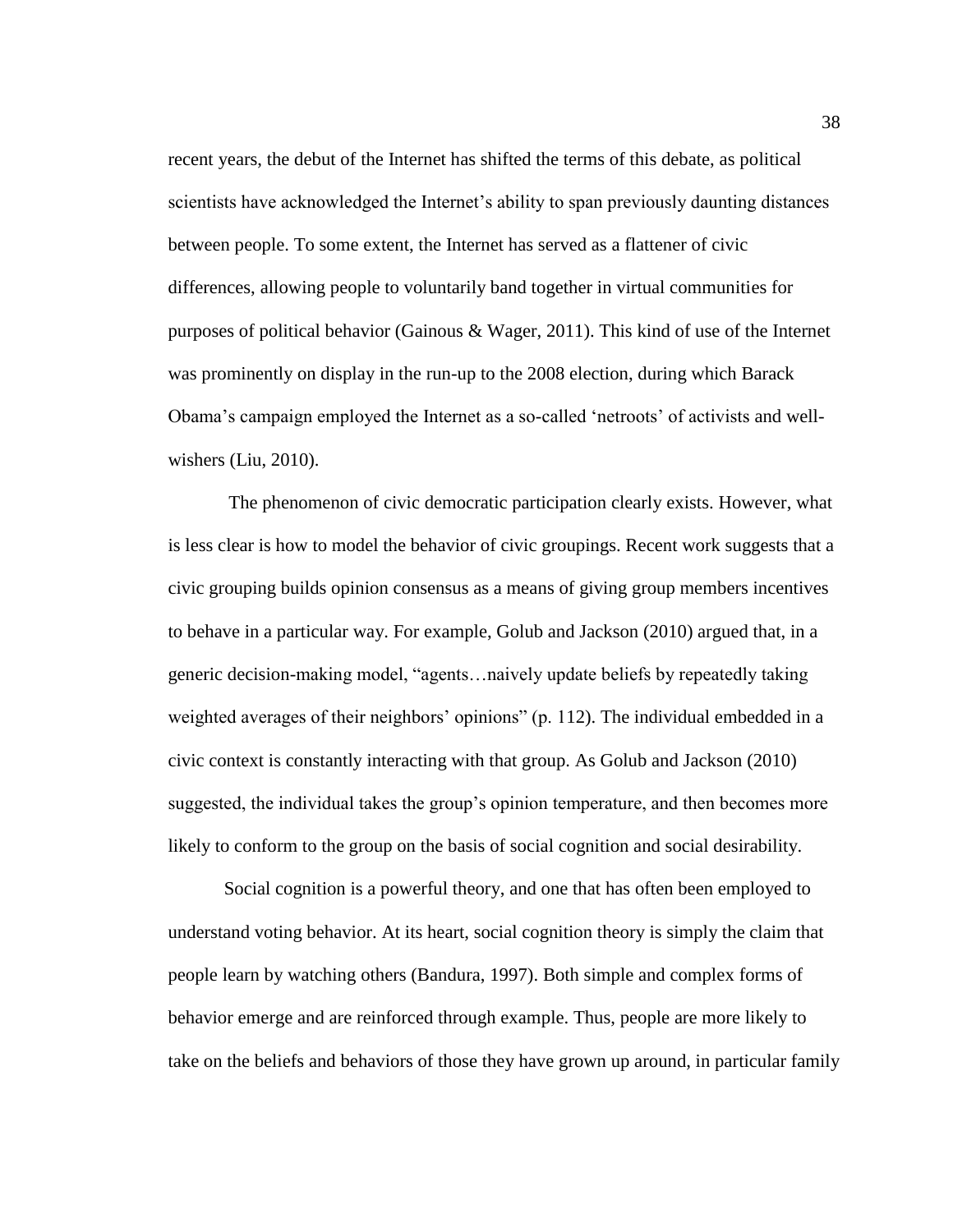and friends. In political terms, there is a well-documented trend of families voting for a single ticket, and sociologists have also revealed that religious preference and many other forms of behavior track closely with group affiliation (Bandura, 1986). Social cognition is the theory that explains this observed phenomenon.

Social cognition explains some of the agentic aspects of civic participation, as the theory provides a model of how people learn political behavior in groups, and then how people keep their political behavior updated by taking continuous stock of the group, as Golub and Jackson (2010) argued. However, social cognition does not explain why people would want to immerse themselves in the group in the first place. Social desirability theory is a sociological theory that fills this explanatory gap. Social desirability holds (Giddens, 1987) that people obtain significant pleasure from, and save themselves from distress by, conforming to their immediate group (such family, neighborhood, workplace, and place of worship). Thus, the overlap between civic participation theory and uses and gratifications theory becomes clearer. Individuals obtain gratifications from the group, which serves as reciprocal reinforcement for group behavior, and in this sense there is a constant and mutual process of conforming adjustment between the individual and the group (Scheff, 1994). The group, meanwhile, becomes a self-sustaining institution that offers rewards for entry and disincentives for dissent, further cementing the loyalty of individual adherents.

The theory of partisanship, in the American context, is at heart the claim that dominant parties create an electorate that is both polarized and 'big tent' in nature (Bogaards & Boucek, 2010; Caplan, 2007; Fiorina, 1999). Since there are two major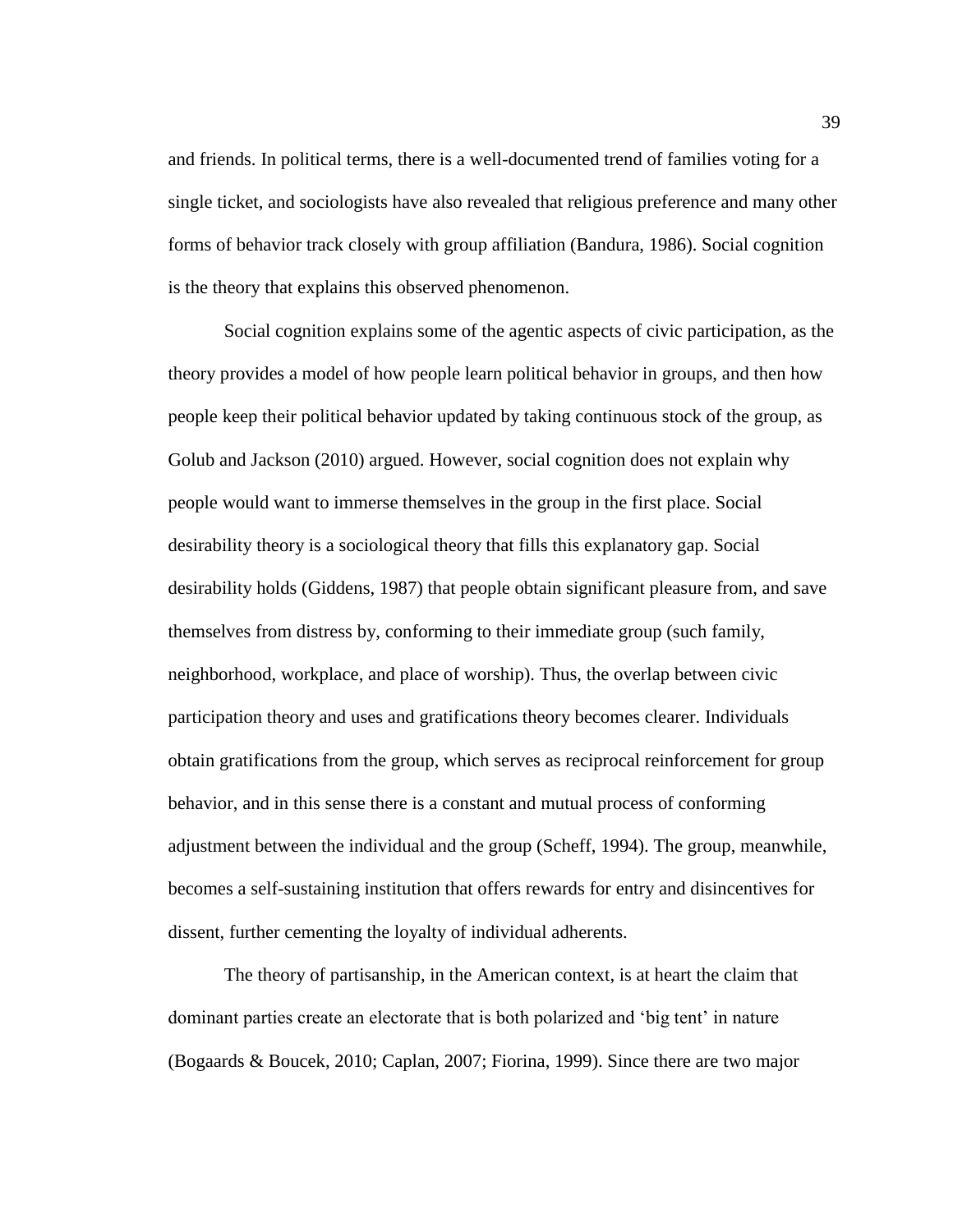parties of roughly equal strength, there are also two polarized electorates, each of which has begun to code the other as deviant (Andersen & Taylor, 2005). In this process, partisanship has to some extent succeeded in turning political opponents into what Cohen (2002) called folk devils. Scholars have empirically tracked increasing polarization beginning in the early 1990s (DiMaggio, Evans, & Bryson, 1996; Evans, 2003).

Moreover, since there are only two viable party choices, each party has to accommodate fellow travelers who might not be in the same party if not for the perceived necessity to aggregate their votes and achieve political efficacy. In this way, as Munger (2010) argued, American electoral democracy harbors a tension between the expression of ideology in the form of party membership and the suppression of ideology demanded by joining a party alongside people of essentially different leanings, such as a genuine socialist alongside a centrist in the Democratic Party. Outside the American context, partisanship may retain a sense of group survival (Gust, 2008), whereas in America the fate of no social group is directly tied to party supremacy.

Religious identity has been held to be a determinant of voting in recent decades in particular, given the association of the Republican Party with conservative Christian values (Norris & Inglehart, 2004). Borgida, Federico, and Sullivan (2009) argued that religious identity is part of the individual's political psychology and cannot be excluded from analysis in any study of the motivation of voting. Brennan and Lomasky (2008) also argued that religious emotions, cognitions, and heuristics informed political behavior, especially when one party's politicians were more able to co-opt religious identity into part of an alluring form of self-presentation (King & Leigh, 2009).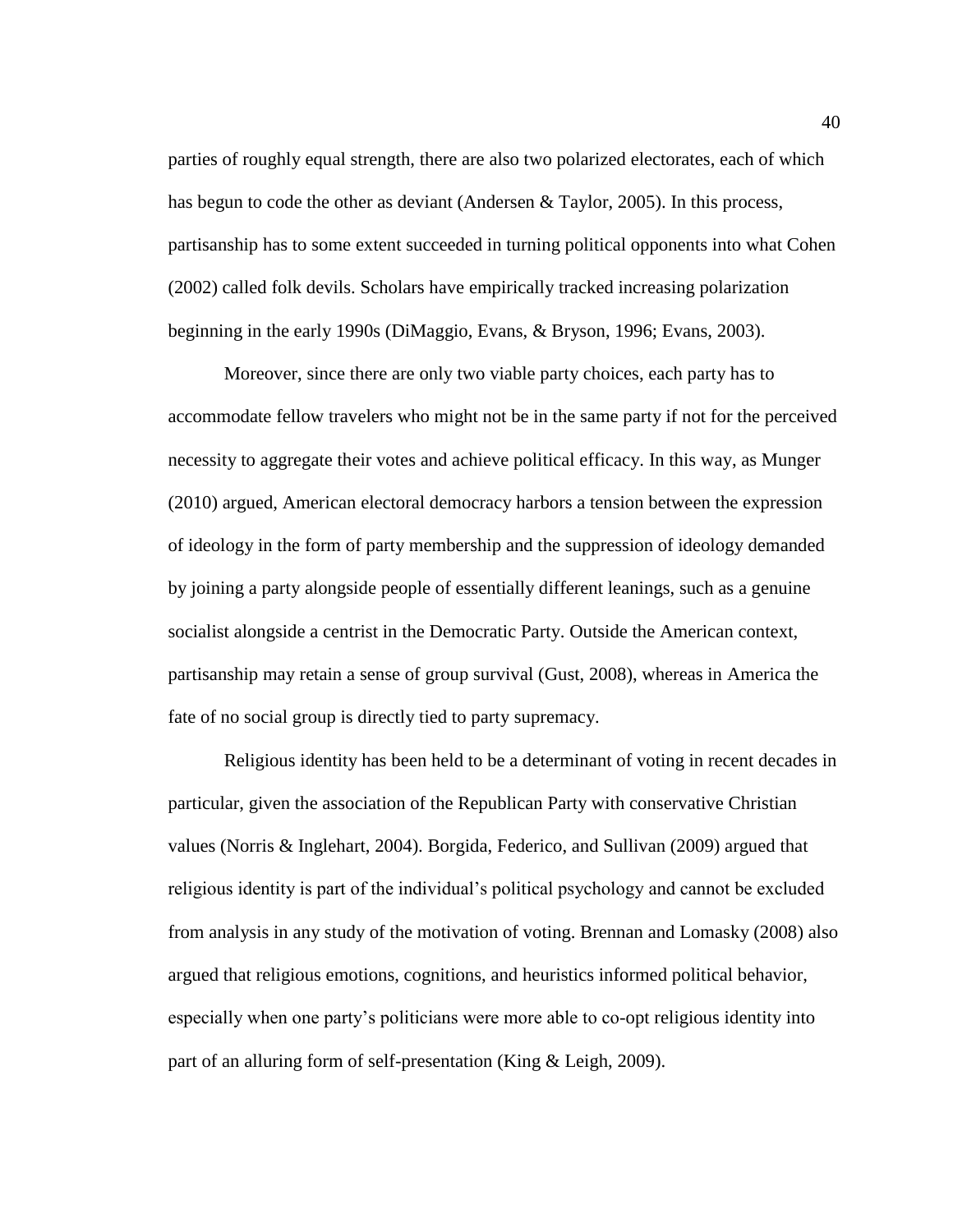Some theorists believe that patterns in American voting can be understood as part of a global shift in voting dynamics away from what class-based to culture-based values. For example, a study conducted by Achterberg and Houtman (2006) revealed that, in the Netherlands, voting is not determined more by cultural values than by class interests, so that cultural conservatism and cultural liberalism are the surest predictors of voting. Achterberg and Houtman conducted a meta-review of literature revealing that the same pattern obtains in many other Western democracies, including the United States, and concluded that the data point to a "cultural explanation" (p. 75) for voting. Such a cultural explanation would subsume religious values and social values into a single construct.

There may be some overlap between Achterberg and Houtman's (2006) cultural explanation of voting and Darmofal's (2010) self-efficacy theory . Damofal (2010) conducted a study revealing that people who feel their vote is more decisive are more likely to vote; it is also the case, as Achterberg and Houtman (2006) discovered, that selfefficacious voters are often the ones with the most cultural investment in the outcome of a decision. In other words, the people who overestimate the prospects that an election will determine the cultural tone of their society are also the most likely to vote. While these new theories of voting have evidence to support them, they do not in themselves resolve the question of whether the decision to vote is based on individual and agency versus determination.

The common factor in various forms of civic theory is the insistence on the concept of free and goal-driven decision-making, but the transference of the center of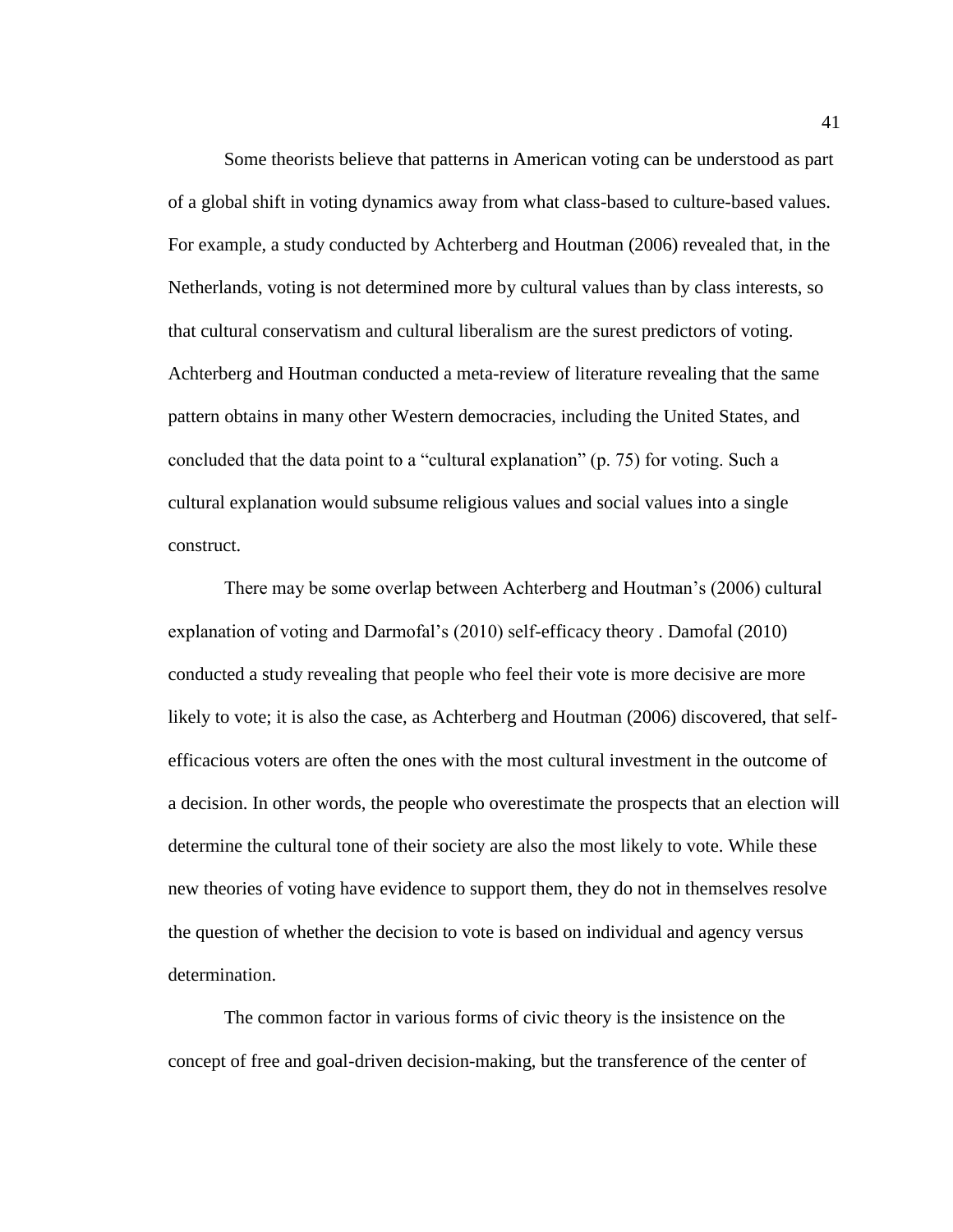decision-making power from the individual to the deme. Whether the deme is represented by the neighborhood, family, or religion, it—rather than the individual—becomes what social agency theory considers the prime mover in decision-making.

## **Historical Bodies of Theory**

Historically-oriented theories of voting behavior have been, since Marx (1972), radical theories that do not accept voting as the product of actual and legitimate wantmaximization, but rather as the dependent variable of some pre-existing fact of economic or social organization. The classical formulation of this theory lies in Marx's concept of false consciousness, which after Marx's death became one of the pillars of Marxist theories of political behavior and participation in democracies.

The theory of false consciousness suggests that, when anyone but a bourgeois or someone else with an innate interest in the continuity of a capitalist state votes, they are under an illusion that they are acting in their own interest. According to Marx (1972), the interest of the vast majority of society lay in abolishing the existing capitalist order, and, for workers, peasants, and other socially and economically disenfranchised people, participation in this order was contrary to their true wants and needs. In this way, Marxism—and subsequent theories that have prioritized the importance of sociocultural factors as determining voting behavior—clashes directly with what Lukes (1974) called liberalism (best typified by the methodological individualism of Smith, 1801) and reformism.

Abrams (2010) argued that Marx's (1972) concept of false consciousness was the wrong way in which to approach voting behavior in capitalist democracies. While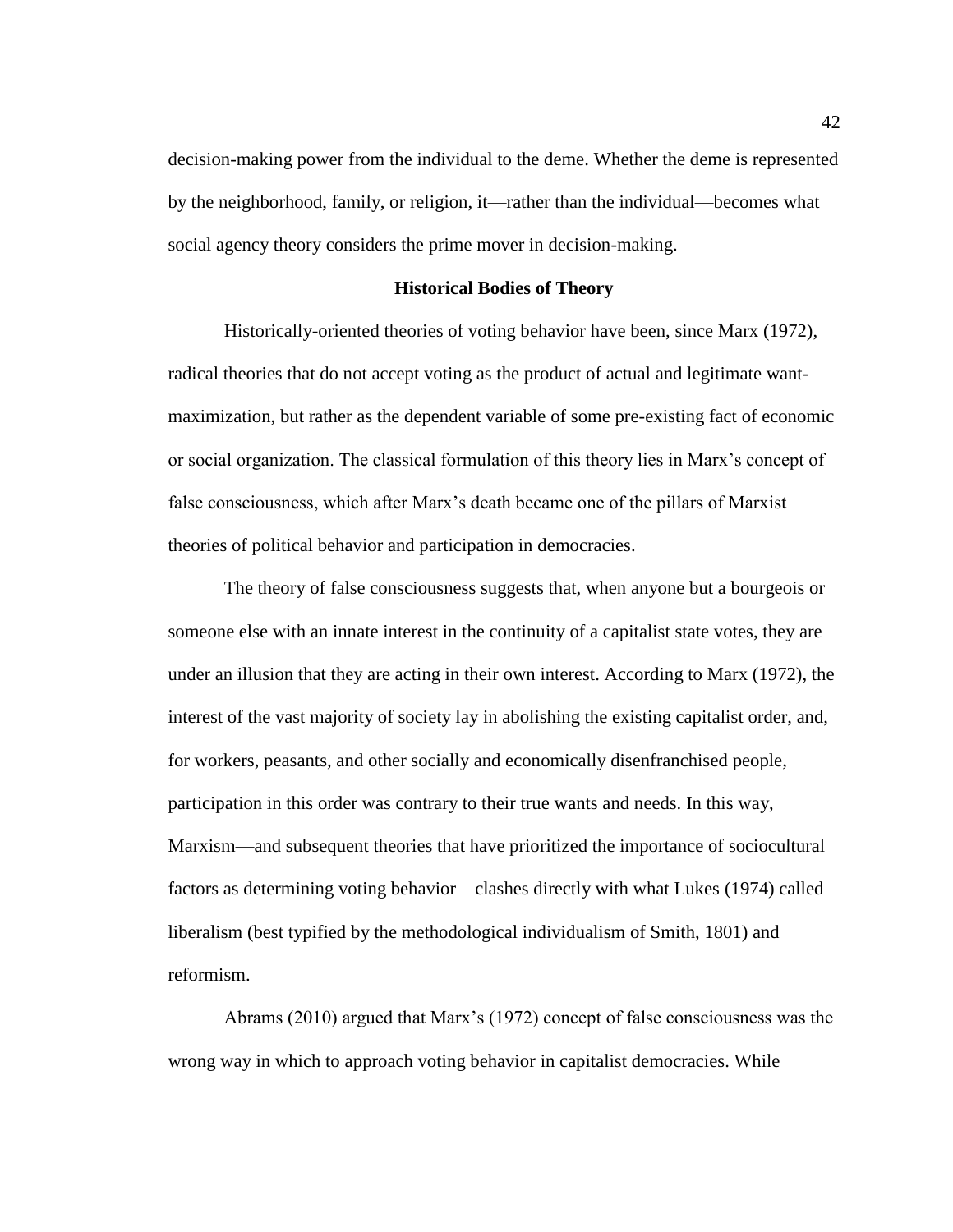Abrams adopted the same general theoretical frame, the argument was that income position is too limited a lens through which to examine voting behavior. Abrams suggested that a theory of voter turnout rooted in the voter's overall position in society was a better predictor of voting, but did not ground this claim in quantitative analysis. Other theorists embedded in the sociocultural tradition argue that voting itself is a sham. Saiegh (2011) argued that genuine rule is achieved by statue and influence-peddling, a claim that has also been made by Poundstone (2008). Some theorists point to low American election turnout (Hill, 2006; Institute for Democracy and Electoral Assistance, 2012) as evidence that many citizens have reached the same conclusion.

A group of theorists in the sociocultural school de-emphasizes group economic interests, which were of such concern to Marx (1972), in favor of more cultural explanations. Dalton and Anderson (2011) argued that electoral choices are expressions of historical forces as they act upon the individual. Some theorists in sympathy with Marxist explanations have pointed out that false consciousness can exist in the field of cultural as well as economic and political behavior (Frank, 2004). In the cultural explanations school, Putnam (2001a, 2001b) and Campbell (2006) have been influential in arguing that, rather than determined per se, voter behavior is merely shaped by culture and community, a softer claim that is difficult to reject and that separates some of Marx's (1972) explanatory power from its ideological trappings.

# **Summary of Theories**

Attempting to answer the question of why people vote is fraught with immense difficulties, because possible answers to this question invoke decision theory, rationality,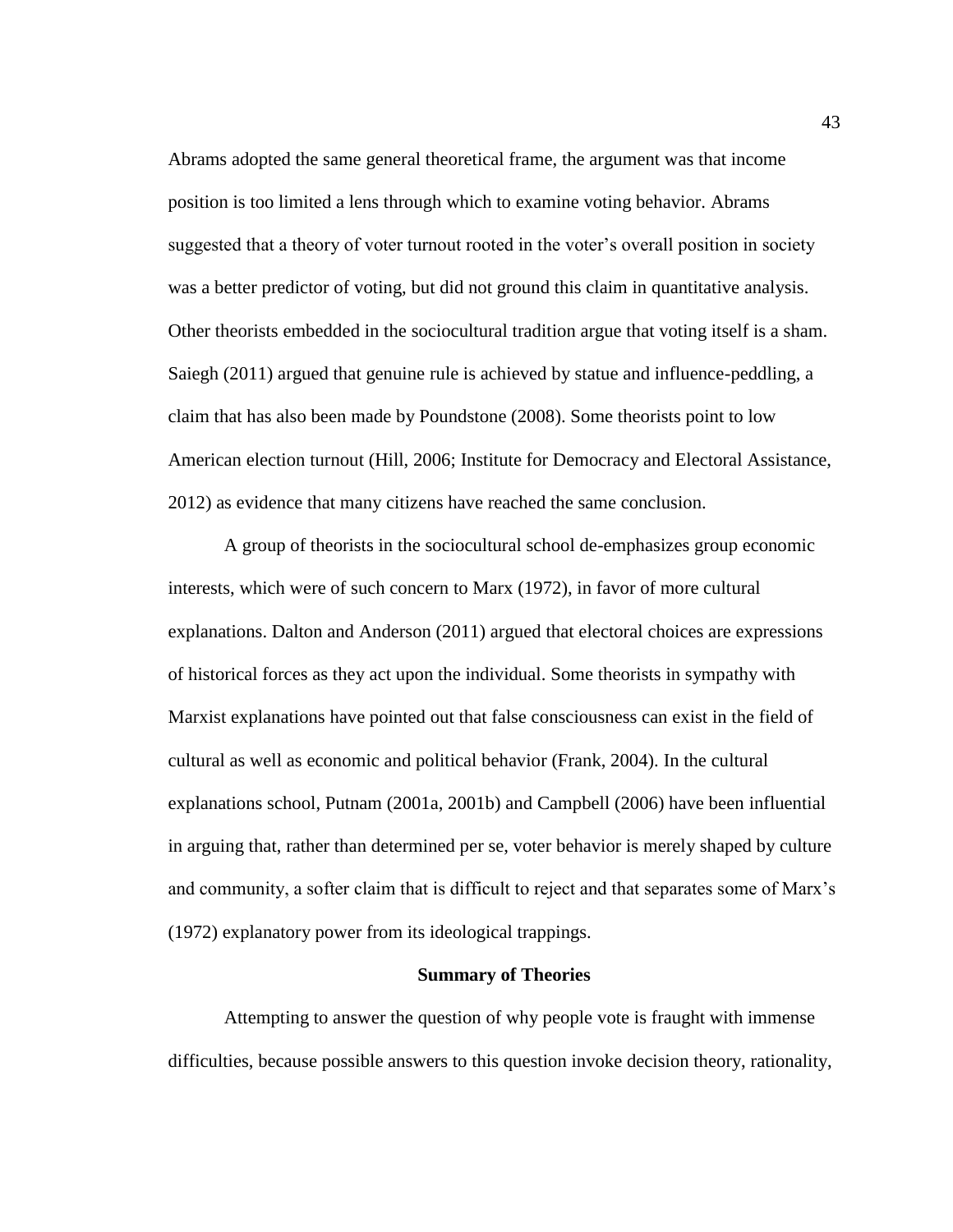free will, determinism, emotions, cognitions, the environment, and social and economic facts. In the welter of all of these variables, it is just as unlikely that a final theory of voting will emerge as a final theory of human behavior will emerge. At best, scholars can illuminate different components of the question, and empirical models can be created to explain some of the variance in a statistical model with voting as the dependent variable. The preceding sections of the literature review surveyed various scholarly approaches that can point the way to a better, but not final or complete, theory of voting behavior that is tested by the methods utilized in chapter three.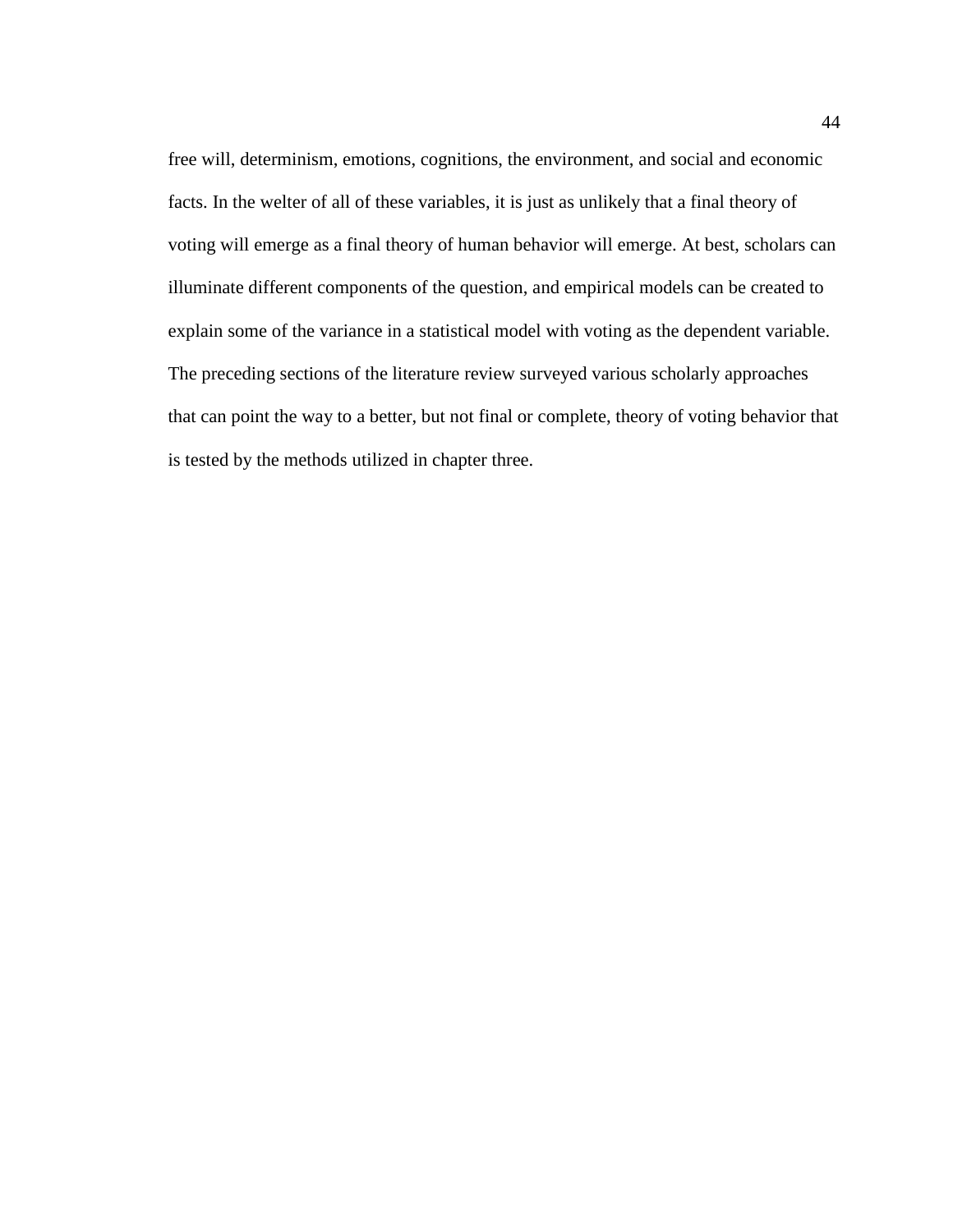#### Chapter 3: Research Method

#### **Introduction**

The purpose of this study was to examine the relative contributions made to voting in U.S. Presidential elections by personal, social, and sociocultural agency. The contributions of these factors were specifically explored using information available through the publicly available American National Election Study (ANES) dataset. A quantitative, correlative research design drawing on panel data was chosen to determine the magnitude of these contributions. A quantitative methodology was appropriate for the research questions of the study because it sought to measure the contributions of specific independent variables pertaining to agency to the dependent variable of voting.

The hallmark of the quantitative methodology is a focus on measuring the impact of one or more independent variables on one or more dependent variables (Creswell, 2009). Correlative research is research conducted based on existing data. Sincet would be impractical to scale voting decisions or agency in laboratory conditions, the correlative approach is the proper means of collecting data to analyze the research questions of the study. Thus, only quantitative and correlative methods can effectively support the analysis of data from the thousands of subjects who need to be sampled in any statistically representative analysis of the U.S. electorate. The remainder of the chapter discusses and defends the specific components of research design associated with this approach.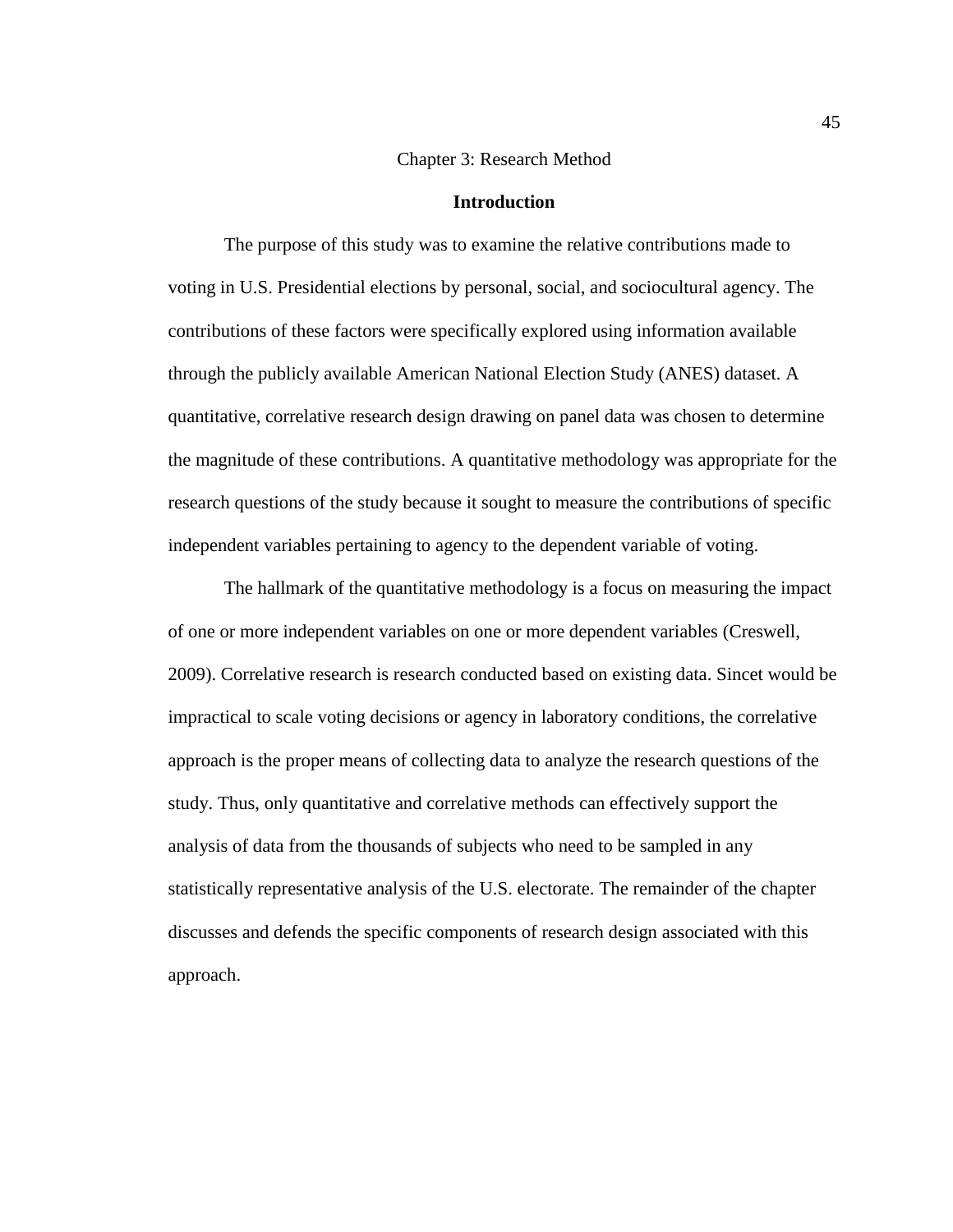#### **Research Design and Approach**

Regression analysis was applied to ANES presidential election voting data in order to examine the research question. Regression is a statistical procedure that can measure the relative contribution of different independent variables to a particular dependent variable. The independent variables in this study were personal, social, and sociocultural agency, and the dependent variable was respondents' voting. Logistic regression was an appropriate statistical approach because it is designed to deal with dependent variables that are dichotomous (Creswell, 2009). Since the dependent variable in this study has only two possible values (voting or not voting), logistic regression was applied as the main statistical technique.

## **Setting and Sample**

This study exclusively used secondary ANES data. This panel dataset was chosen for this analysis because it is the largest dataset on American voters' behaviors and preferences. ANES is an ongoing panel study that began in 1948 for the purpose of tracking American voters' opinions and characteristics. In 2008, ANES collected two sets of data: A September 2 to November 3 pre-election window, and a November 5 to December 30 post-election window (ANES, 2008). The data in this study were drawn from the ANES pre-election window for 2008.

## **Instrumentation and Materials**

The purpose of the study was to examine the relative contribution of the independent variables of personal, social, and sociocultural agency to the dependent variable of voting. The survey instrument used in this study, the ANES questionnaire,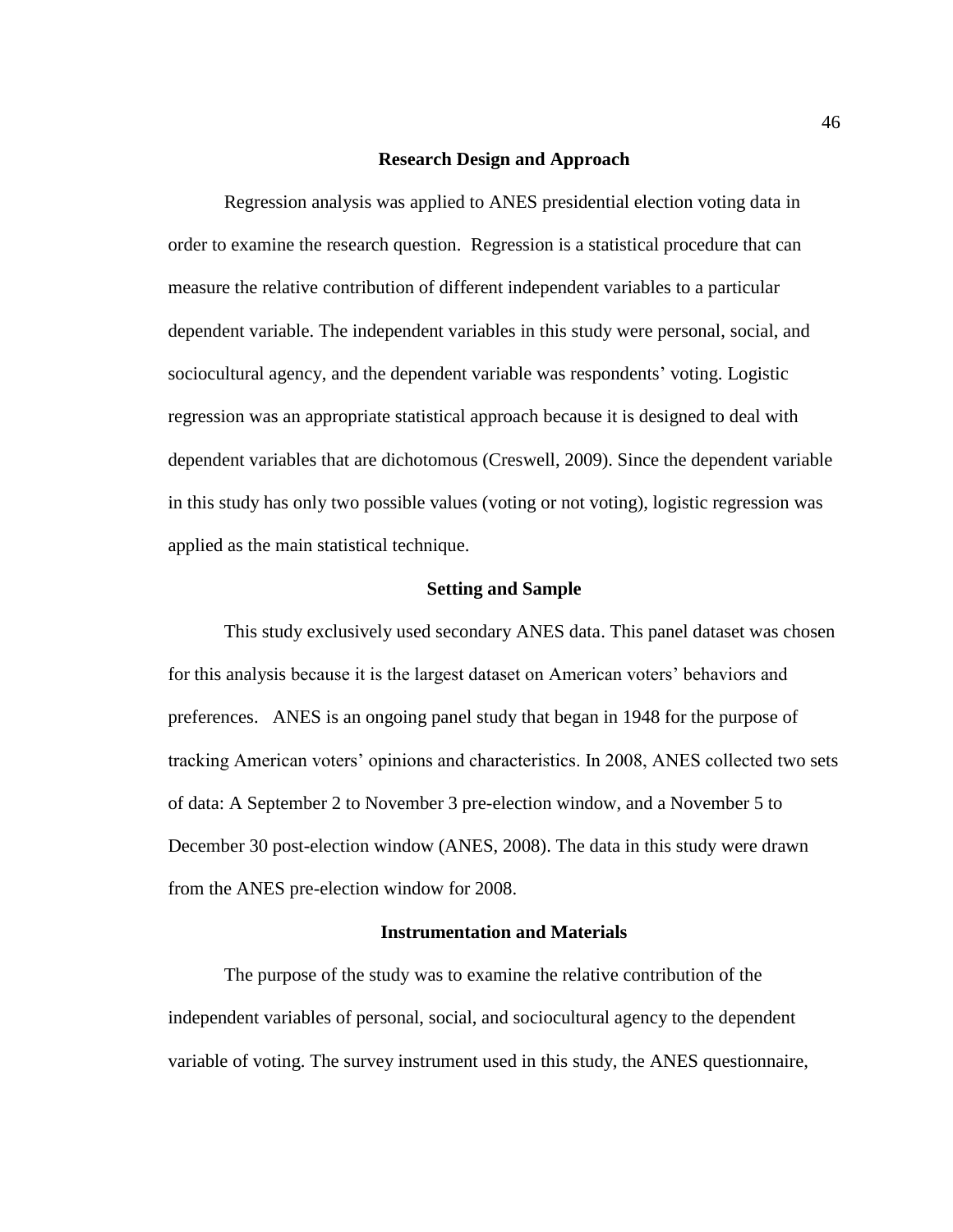includes a variety of questions designed to measure the variables needed to answer the research question. The dependent variable was measured by a single question that asked ANES respondents if they intended to vote in the upcoming election. For purposes of this study, only those respondents who answered yes or no to this question were included in the sample; those who indicated that they did not know or who did not answer the question were excluded.

Three classes of independent variables were used in this study: Personal, social, and sociocultural agency. Personal agency was measured using variables: (a) How much people can affect government, (b) how important respondent thinks that people do what authorities tell them, (c) is respondent optimistic or pessimistic about nation future, and (d) respondent interest in information about government and politics. These four variables were chosen because they express generic, non-partisan individual attitudes about governance that can be used as proxies for the individual's sense of political engagement. Social agency was measured using the degree of respondent's family's interest in politics. This variable was the only identified ANES variable that asked respondents to evaluate the strength of their social circle's commitment to political life, and was therefore the only appropriate variable for capturing social agency in this data set. Socoiocultural agency was measured through the following variables: (a) household income, (b) home ownership, and (c) education. Each of these variables has been shown to motivate the decision to vote (Caplan, 2007).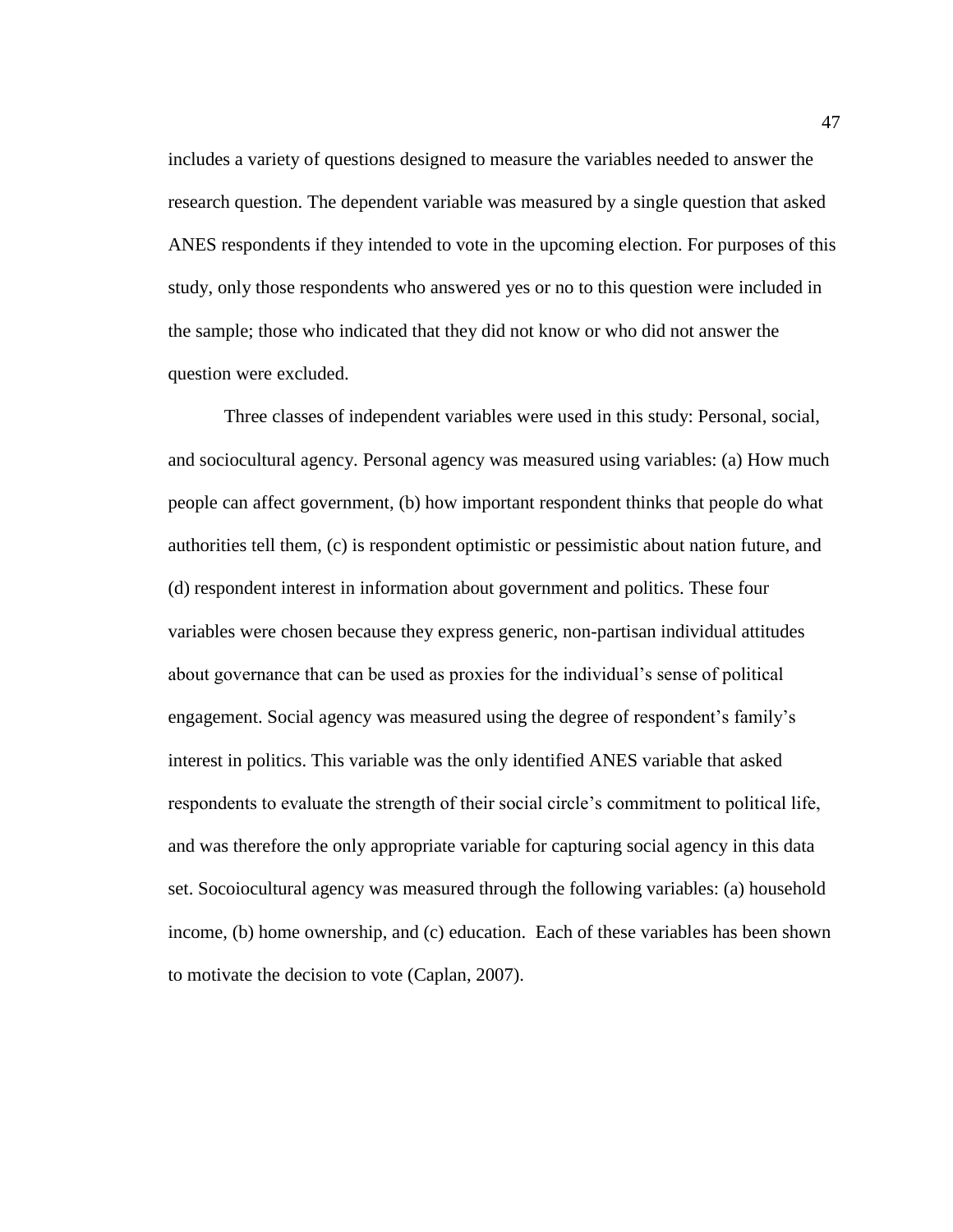# Table 1

# *ANES Study Variables*

| Variable      | Type         | <b>Question Topic</b>                               |
|---------------|--------------|-----------------------------------------------------|
| Personal      | Independent  | Belief that individuals have a day in government    |
| Agency        |              | Degree of interest in the elections                 |
|               |              | Degree of interest in public affairs                |
| Social Agency | Independent  | Mother's party                                      |
|               |              | Father's party                                      |
| Sociocultural | Independent  | Respondent income                                   |
| Agency        |              | Respondent home ownership                           |
|               |              | Respondent education                                |
| Demographics  | Intermediate | Race, gender, religion, age, ethnicity, major party |
|               |              | affiliation                                         |
| Voting        | Dependent    | Voting in Presidential election                     |
|               |              |                                                     |
|               |              |                                                     |

The personal agency variables, social agency variables, and voting variable were all scored on a Likert scale measuring subjects' attitudes. For purposes of analysis, only substantive responses to these questions were considered; 'don't know' or blank responses were not considered. This exclusion is supported by DeBell (2013) in his paper on the decoding of the ANES. The sociocultural agency variables were measured continuously (for income) and categorically (for home ownership and education). The demographic variables contained categories from census data; the only special consideration is that major party affiliation includes people who reported being Democratic or Republican, while not being registered as such. For purposes of the analysis, all those who lean toward a party were counted as belonging to that party.

# **Data Collection and Analysis**

ANES work is performed by researchers at Stanford University and the University of Michigan who were working with a National Science Foundation (NSF)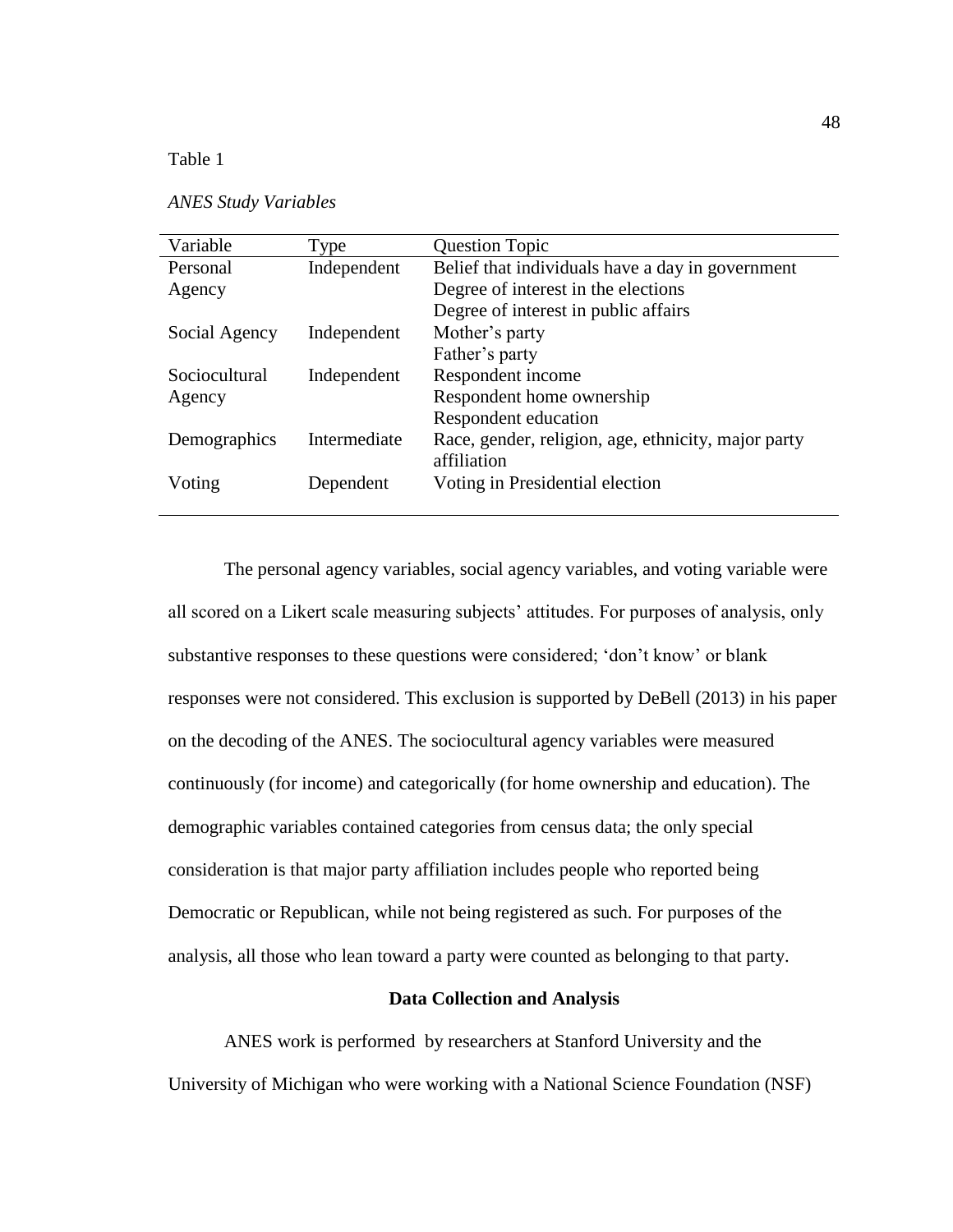grant. The inclusion criteria for the 2008 ANES data collection were being a U.S. citizen born on or before November 4, 1990, having a landline telephone, and living in a U.S. household (ANES, 2008). The ramifications of this exclusion is that people who fit the demographic of not having a landline are not represented in the study. The method of sampling was stratified list-assisted random-digit-dialing (RDD) of landline telephones. The ANES researchers began by using automated telephone lists to isolate 51,386 randomly-chosen residential telephone numbers, although it was not reported by the performers of the ANES survey whether the randomness was achieved through computer algorithm or manual procedures (ANES, 2008).

The number of usable cases from the ANES dataset that were used in this study was over 28,000. Usable cases were those where there was not a "don't know or "blank space and where all items were responded to by respondents. This sample was chosen because it consists of all the respondents to the 1952-2008 versions of ANES who reported a voting outcome. A power analysis was performed and the results are given in chapter four, for the purposes of quantifying the generalizability of the sample. ANES's stratification methods and the size of its sample yielded a high level of generalizability.

To address the research question of this study, several variables were chosen from the ANES dataset. The data were analyzed by means of logistic regression of the dichotomous variable of voting, with logistic regression providing an odds ratio as the measure of an IV's predictive power over voting. The research question of the study was as follows: How do the factors of personal, social, and sociocultural agency influence American voters' stated voting in U.S. Presidential elections?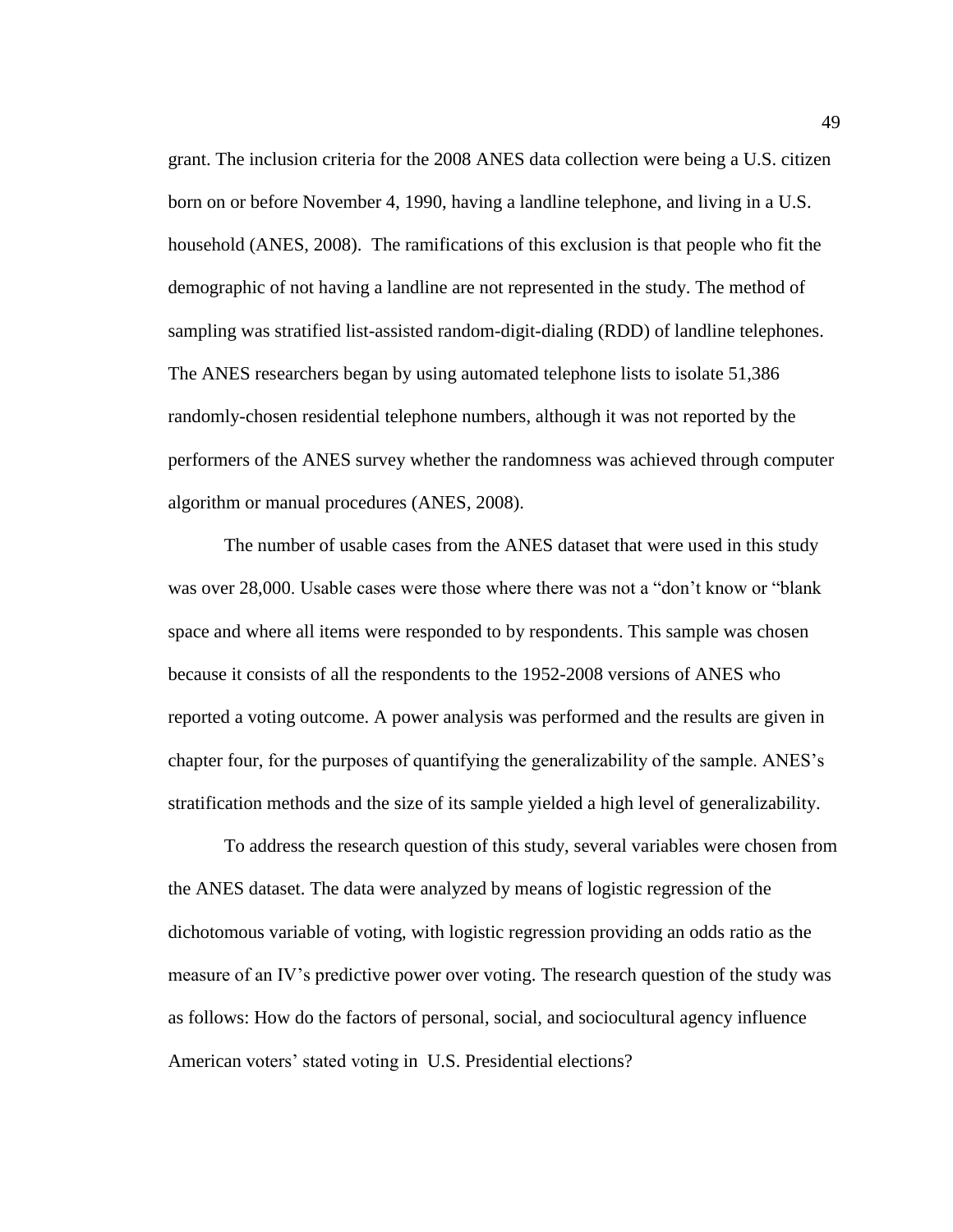H10: There is no significant relationship between age and voting in U.S. Presidential elections.

 $H_1A$ : There is a significant relationship between age and voting in U.S. Presidential elections.

H20: There is no significant relationship between gender and voting in U.S. Presidential elections.

H2A: There is a significant relationship between gender and voting in U.S. Presidential elections.

H30: There is no significant relationship between race and voting in U.S. Presidential elections.

H3A: There is a significant relationship between race and voting in U.S. Presidential elections.

H40: There is no significant relationship between education and voting in U.S. Presidential elections.

H4A: There is a significant relationship between education and voting in U.S. Presidential elections.

H50: There is no significant relationship between family income and voting in

U.S. Presidential elections.

H5A: There is a significant relationship between family income and voting in U.S. Presidential elections.

H60: There is no significant relationship between religion and voting in U.S. Presidential elections.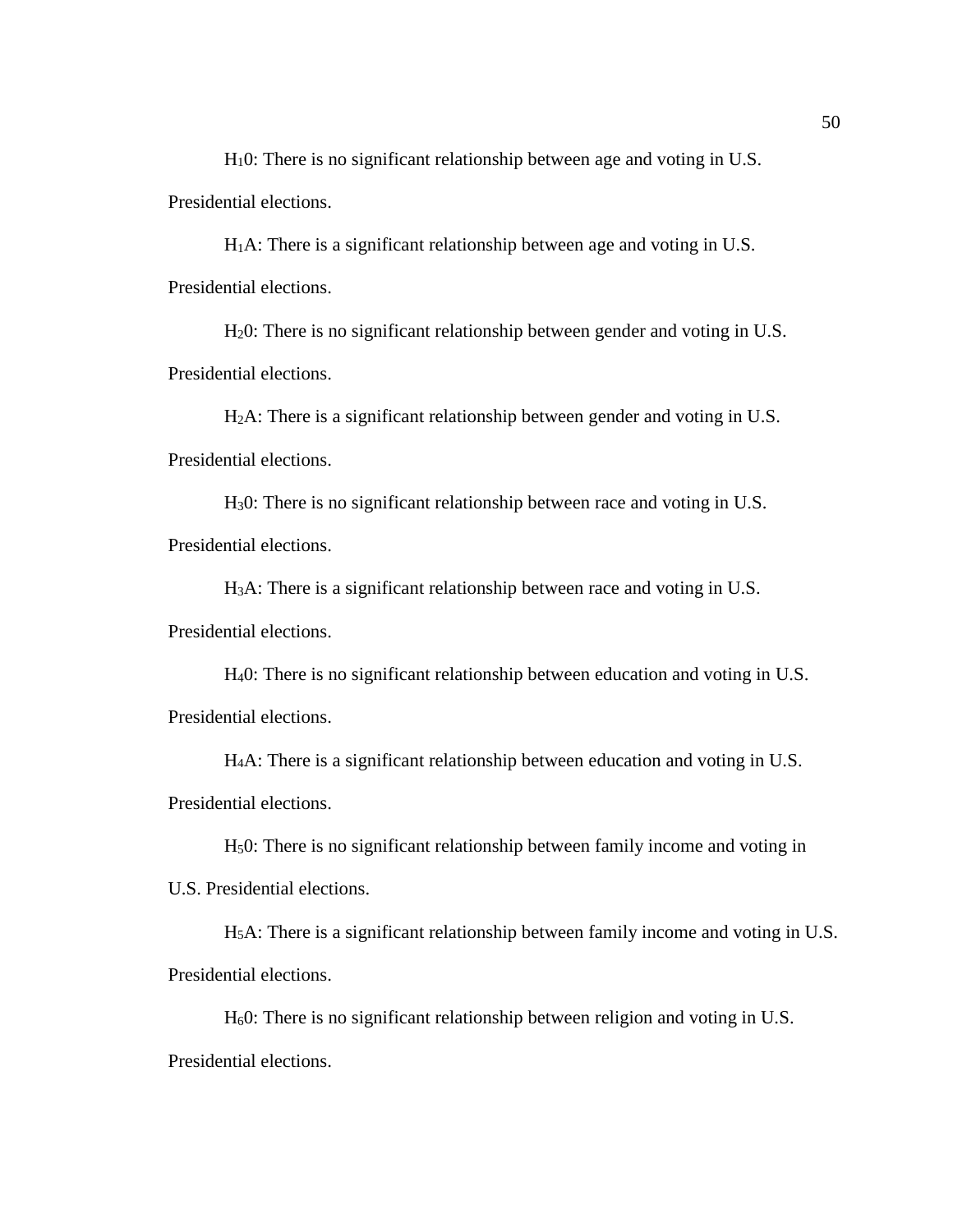H6A: There is a significant relationship between religion and voting in U.S. Presidential elections.

H70: There is no significant relationship between home ownership and voting in U.S. Presidential elections.

H7A: There is a significant relationship between home ownership and voting in U.S. Presidential elections.

H80: There is no significant relationship between interest in the elections and voting in U.S. Presidential elections.

H8A: There is a significant relationship between interest in the elections and voting in U.S. Presidential elections.

H90: There is no significant relationship between interest in public affairs and voting in U.S. Presidential elections.

H9A: There is a significant relationship between interest in public affairs and voting in U.S. Presidential elections.

H100: There is no significant relationship between a belief that one has any say in what government does and voting in U.S. Presidential elections.

H10A: There is a significant relationship between a belief that one has any say in what government does and voting in U.S. Presidential elections.

For purposes of hypothesis testing, the independent variables were measured in ANES as follows. The personal agency variables of (a) How much people can affect government; (b) how important respondent thinks that people do what authorities tell them; (c) is respondent optimistic or pessimistic about nation future; and (d) respondent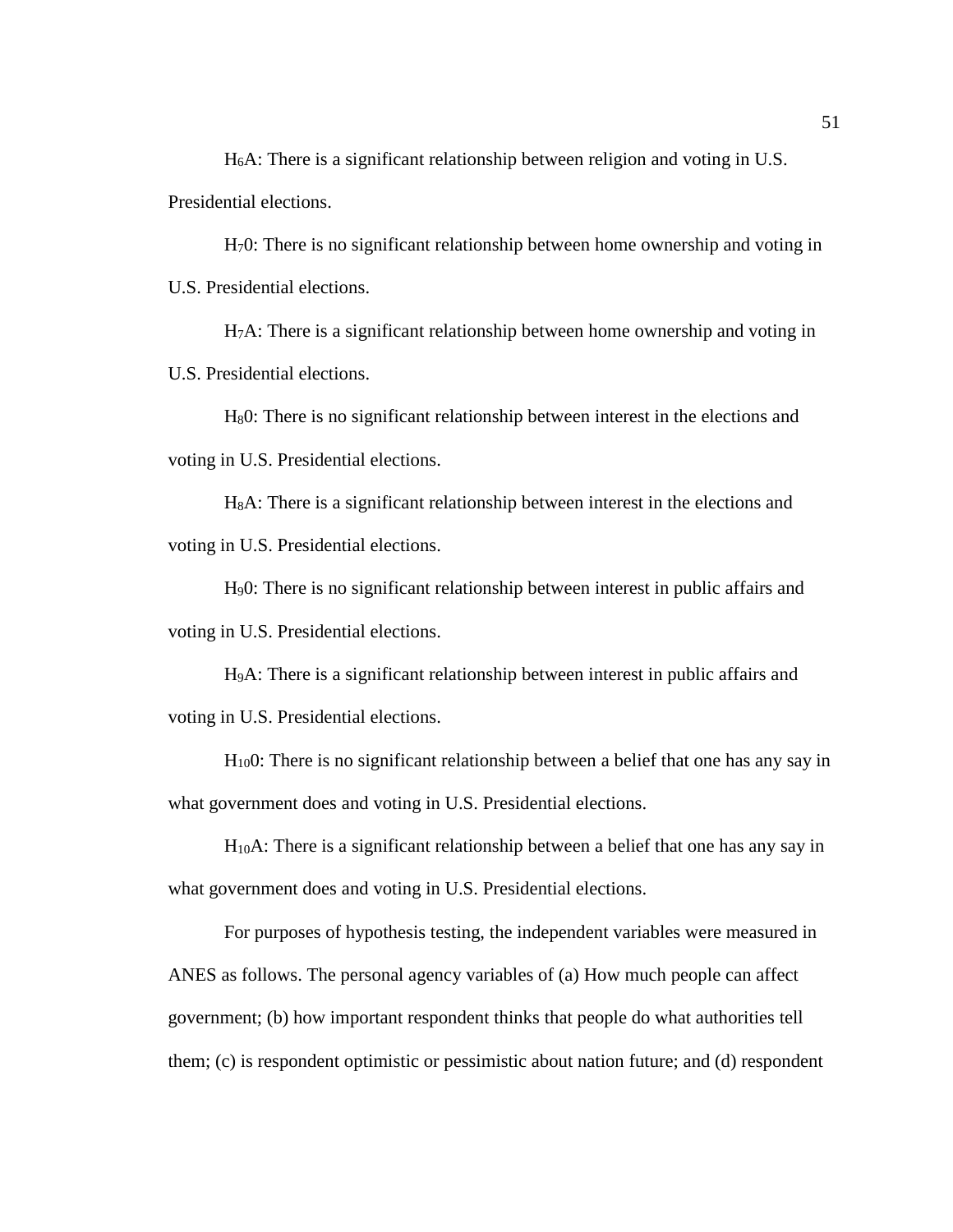interest in information about government and politics were all measured through a 3 point Likert scale, as was the variable of respondent's family's interest in politics. Household income was measured through a 6-point Likert scale corresponding to income levels. Home ownership was a yes/no dichotomous variable, and education was a categorical variable reflecting respondents' degree of schooling. Since all of these variables were quantified in the ANES dataset, they were all incorporated into a logistic regression model conducted in SPSS ™. The results of this regression can further be personalized into different demographic categories, which in this study were (a) people of different ethnicities (with the major categories being African-American, White, Hispanic, and Asian); (b) men versus women; (c) Democrats versus Republicans; (d) Christians versus non-Christians, (e) people of different sociocultural categories, and (e) the 35-orolder population (as of the survey administration date) versus the under-35 population, which were included in order to determine how common markers of individual and group identity (Kiewiet & Lewis-Beck, 2011) might mitigate the relationship between agency and voting. The results of the logistic regression (to be considered significant at a level of *p* < .05) will be disclosed and discussed in the next chapter of this study.

There are many ways to operationalize the concepts of personal, social, and sociocultural agency. This study operationalized each of these concepts in the manner summarized in Table 1 above. Of particular interest was the role of these variables in predicting voter turnout. The study hypothesized that personal, social, and sociocultural variables—into which the variables listed in Table 1 can be sorted—will indeed serve as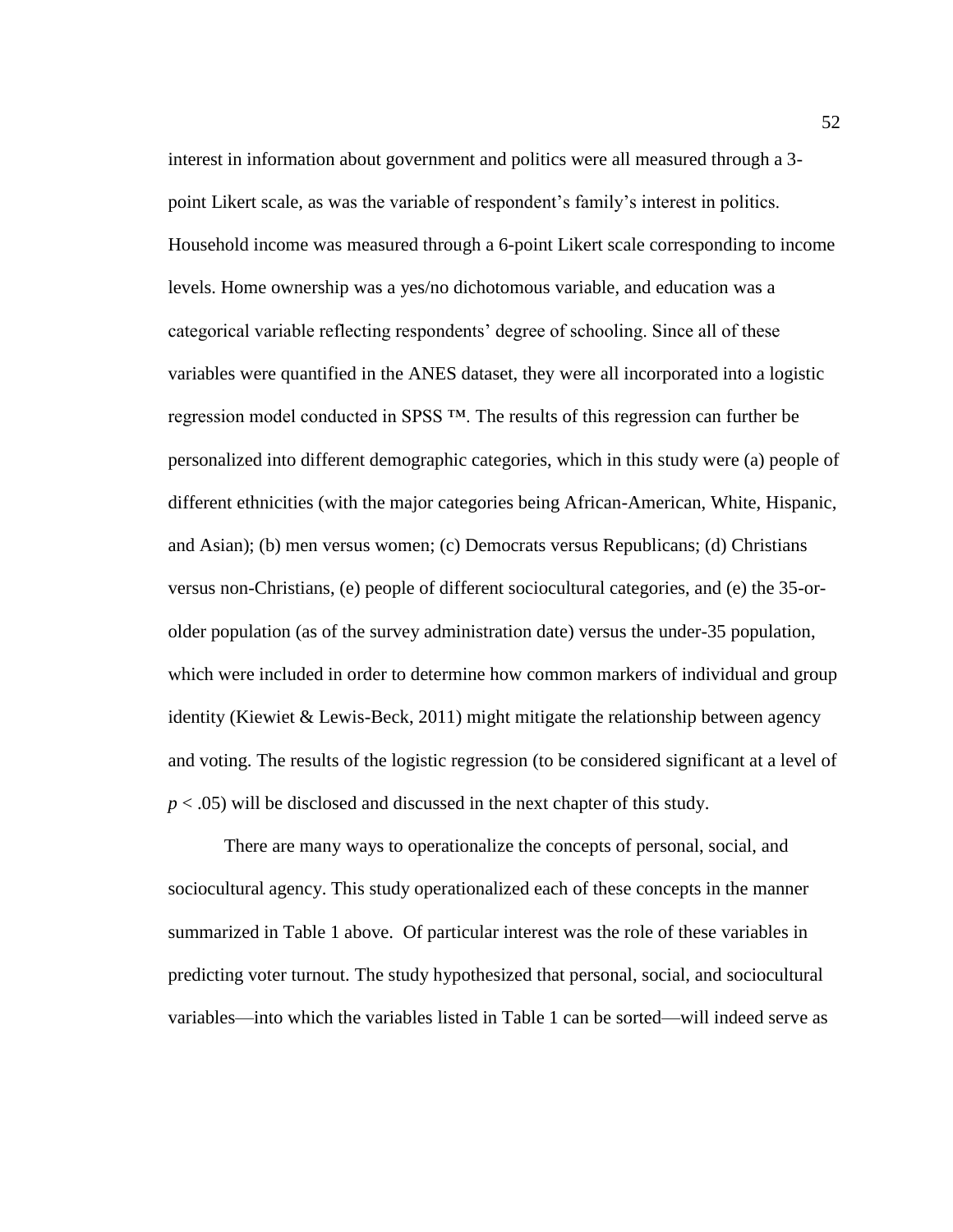predictors of voter turnout, although it not clear which form of agency will be more predictive than any other.

## **Threats to Validity**

After more closely analyzing the tens of thousands of phone numbers randomly selected in the initial samples, non-working, business, and fax numbers were screened out, and only numbers with a matching listed residential address were retained by ANES researchers (ANES, 2008). These households were then sent a letter, with \$2 included, explaining the study and requesting the recruited participants to consent to an initial interview on the telephone and follow-up monthly surveys (ANES, 2008). Another potential threat was raised by the procedure of only sampling homes with landlines, given that many younger people and technology aficionados no longer have landlines, preferring cell phone and Internet telephony. ANES acknowledged this possible threat to validity and took one measure against it by treating voice-over Internet protocol (VOIP) numbers as landlines.

## **Ethical Procedures**

The study was conducted based on publicly available data for which the original data collectors had IRB approval from their affiliated universities, as well as from the government of the United States (ANES, 2008). As such, no ethical procedures or concerns were associated with the data, other than the general ethical directives of analyzing data honestly and disseminating results. Both of these directives were followed in this study; all data were double-checked for accuracy and otherwise handled in accordance with Walden University IRB # 04-05-13-0101627.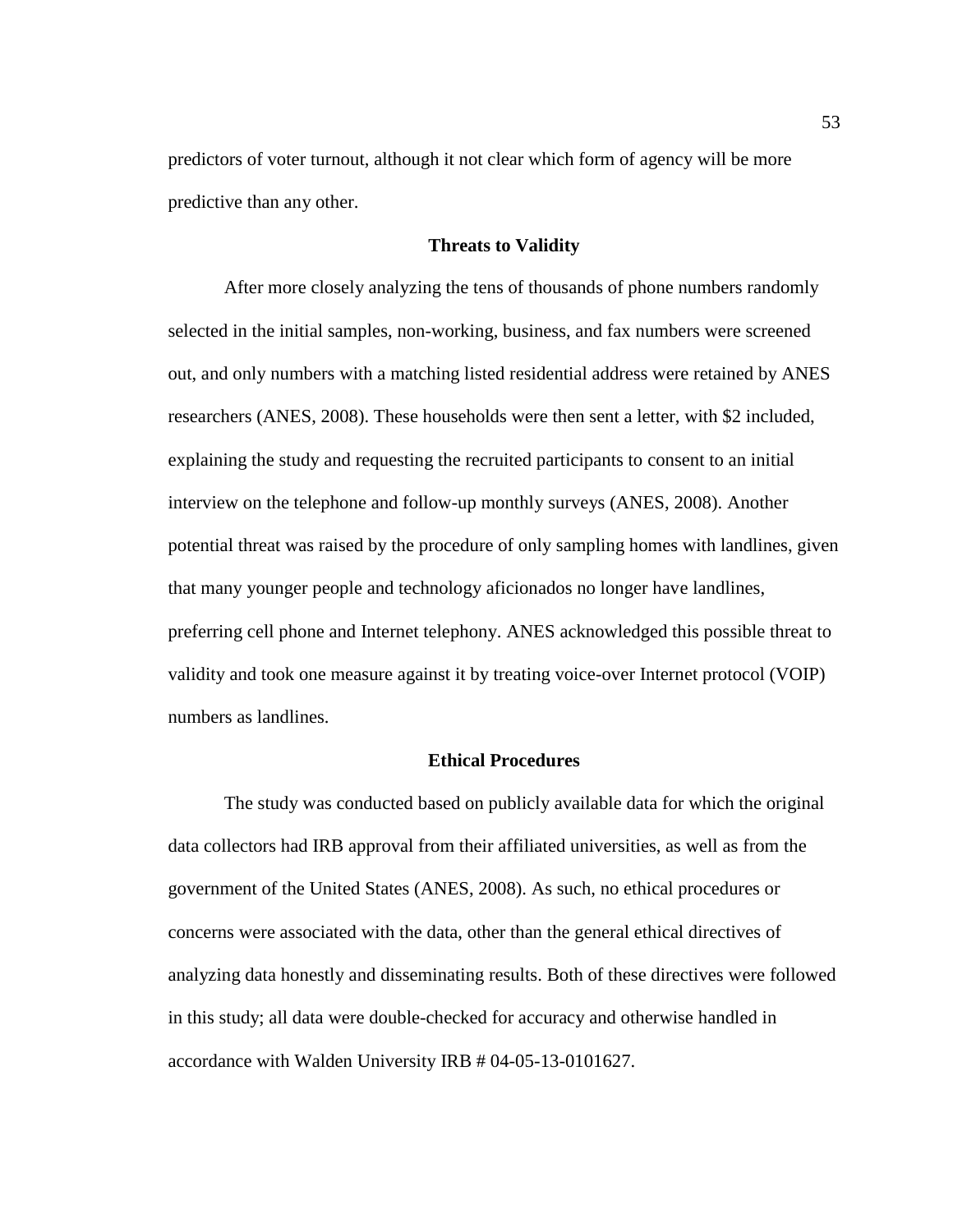# **Summary and Transition**

A quantitative, correlative approach based in logistic regression was used to determine the extent to which factors of personal, social, and sociocultural agency influenced American voters' stated voting in U.S. Presidential elections. All data were drawn from the ANES (2008) dataset, whose high number (> 28,000) of subjects, statistically-representative sampling, and robust study design made it an appropriate source for information about both agency variables and voting in U.S. Presidential elections. The results of the analysis are presented and discussed in chapter four.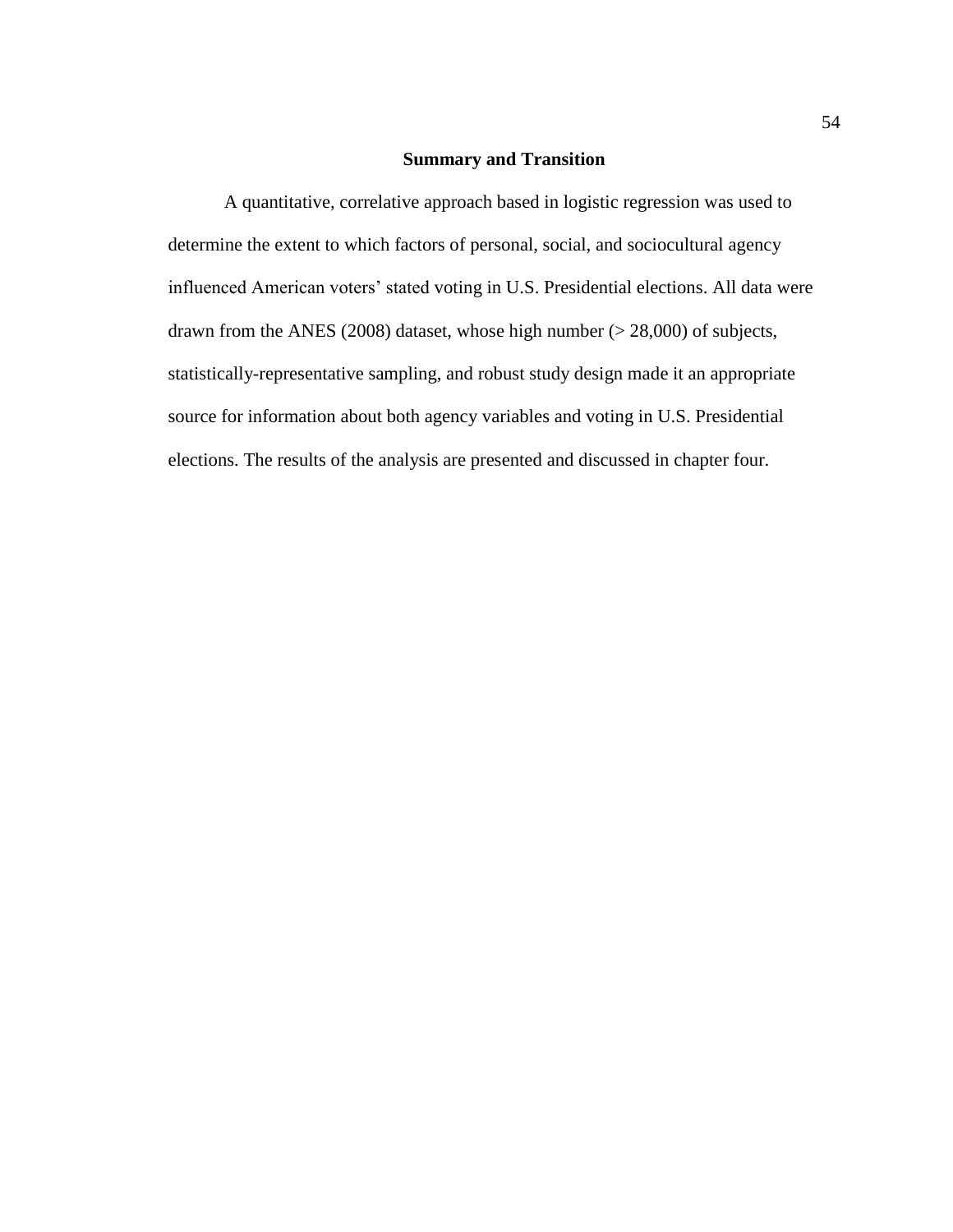## Chapter 4: Results

## **Introduction**

The purpose of this quantitative study was to explore how voting emerges from a combination of personal, social, and sociocultural agency as measured in the ANES dataset of the American electorate. The research question was: How do the factors of personal, social, and sociocultural agency influence American voters' stated voting in U.S. Presidential elections? Twelve null hypotheses were associated with this research question, with each null hypothesis utilizing the dependent variable of voting in U.S. national Presidential elections and separately tracking one of the independent variables: age, gender, race, education, family income, religion, home ownership, father's party, mother's party, interest in the elections, interest in public affairs, and believing that one had any say in what the government does.

## **Data Collection**

Data were collected consistent with Walden IRB # 04-05-13-0101627. The ANES dataset was accessed online from October 11, 2013 to February 1, 2014 in order to obtain the data for analysis. During the process of data collection and analysis, the researcher discovered that data for some of the variables existed only in certain years of the ANES survey. The implications of this were that it was not possible to test all variables in both models In order to fully test the hypotheses, the ANES Time Series Cumulative Data File was accessed. The ANES Time Series Cumulative Data File contained data from 1948 to 2008 in a single SPSS file. These data were used to create two models, one from 1952 to 1988 and another from 1952 to 2008, in order to ensure that the appropriate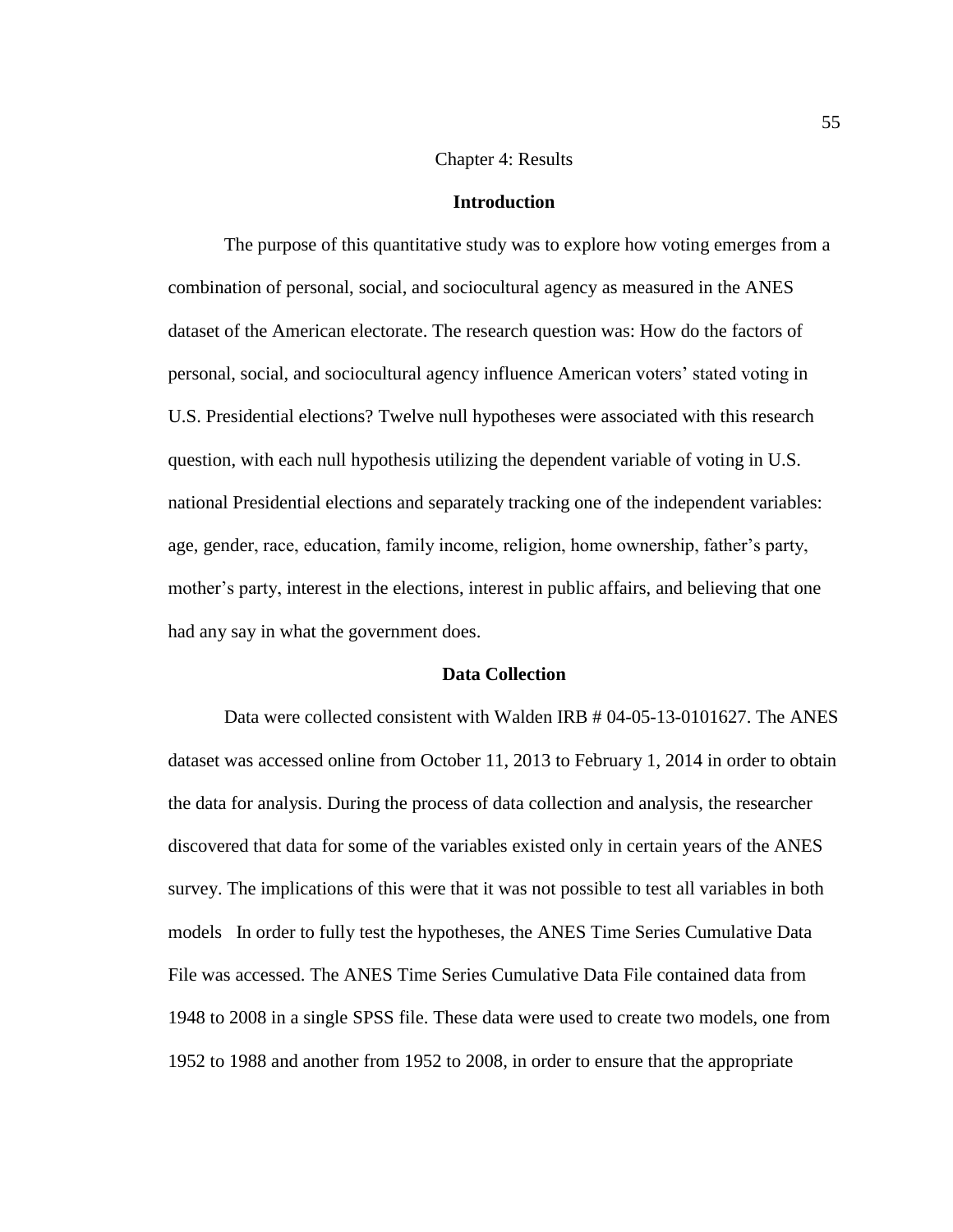variables were represented. These procedures, while deviating from the initially outlined research plan, did not threaten the quality of the analysis, for reasons that will be discussed at greater length below.

I originally selected the 2008 ANES dataset on the assumptions that (a) all of the variables of interest were present in the 2008 data and (b) previous years of the ANES dataset did not employ the same variables. I subsequently discovered that two of the variables in my initial study design were not present in the 2008 data, but that each of the other variables required by this design existed in the ANES dataset going back to 1952, I decided to split the analysis into two models, one from which 2008 was excluded because of the absence of mother and father party identification variables. I further decided to take advantage of the cross-variable comparability in the extended data set by adding several more ANES years to the study.

## **Descriptive Statistics**

The ANES dataset used for analysis included roughly 28,000 individual records of electorally eligible Americans surveyed from 1952 to 2008. Table 2 summarizes the independent, dependent and covariates under investigation in this study. None of the variables in the study were continuous (a variable, such as weight, that can be in theory be assigned any value between its minimum and maximum value [Nikoletseas, 2010]). Each variable was either categorical and could be sorted into categories that are not susceptible to any form of ordering or other form of numeric relationship with each other, or ordinal and had a clear order (Nikoletseas, 2010)). For this reason, standard descriptions of central tendency (such as mean and standard deviation) could not be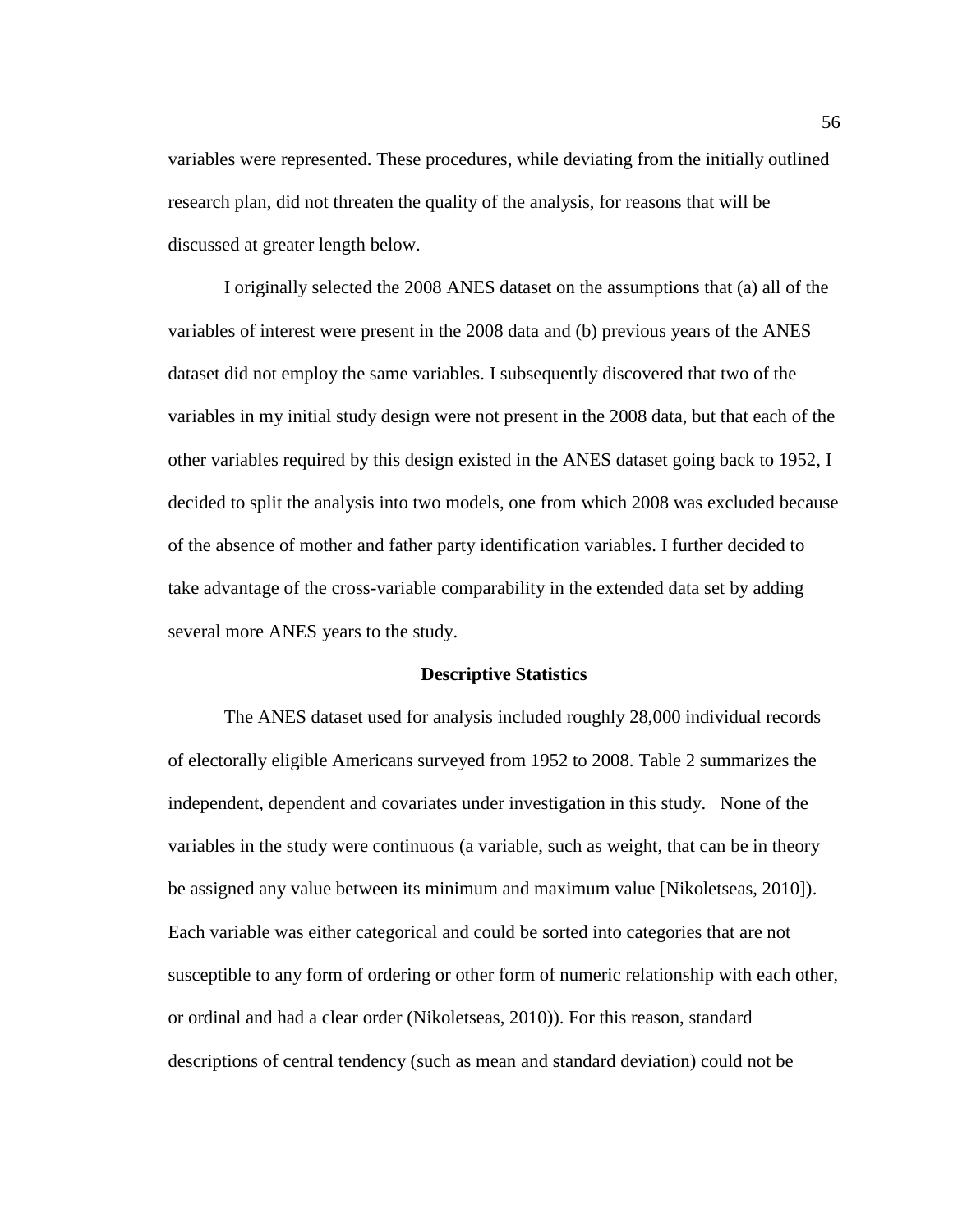validly calculated for the demographic variables. For purposes of the inferential statistics

utilized in this study, the inability to calculate measures of central tendency for

demographic variables has no practical implication, as the statistics were chosen on the

basis of the types of data available.

Table 2

| Variable                       | Categories                                                                                                   |  |
|--------------------------------|--------------------------------------------------------------------------------------------------------------|--|
| Age                            | $1 = 17-24$ , $2 = 25-34$ , $3 = 35-44$ , $4 = 45-54$ , $5 = 55-$                                            |  |
|                                | $64, 6 = 65-74, 7 = 75+$                                                                                     |  |
| Gender                         | $0 = Male$ , $1 = Female$                                                                                    |  |
| Race                           | $0 =$ White, $1 =$ Non-White                                                                                 |  |
| Education                      | 1 = Grade school or less, 2 = High school, 3 =                                                               |  |
|                                | Some college, $4 =$ College or postgraduate                                                                  |  |
|                                | $1 = 0$ <sup>th</sup> to 16 <sup>th</sup> percentile, $2 = 17$ <sup>th</sup> to 33 <sup>rd</sup> percentile; |  |
| Family income                  | $3 = 34^{\text{th}}$ to 67 <sup>th</sup> percentile, $4 = 68^{\text{th}}$ to 95 <sup>th</sup>                |  |
|                                |                                                                                                              |  |
|                                | percentile, $5 = 96th$ to $100th$ percentile                                                                 |  |
| Religion                       | 1 = Protestant, 2 = Catholic, 3 = Jewish, 4 = Other                                                          |  |
|                                | and non                                                                                                      |  |
| Home ownership                 | $0 = Does not own, 1 = Owns$                                                                                 |  |
| Father's party                 | $0 =$ Major party, 1 = Independent                                                                           |  |
| Mother's party                 | $0 =$ Major party, 1 = Independent                                                                           |  |
| Interest in the elections      | $1 =$ Not much interested, $2 =$ Somewhat interested,                                                        |  |
|                                | $3 =$ Very much interested                                                                                   |  |
| Interest in public affairs     | 1 = Hardly at all, 2 = Only now and then, 3 =                                                                |  |
|                                | Some of the time, $4 =$ Most of the time                                                                     |  |
| Belief about say in government | $0 = Disagree, 1 = Agree$                                                                                    |  |
| Voting                         | $0 = Did$ not vote, $1 = V$ oted                                                                             |  |

*Values and Categories of Variables*

Tables 3 and 4 report the percentage-based respective sizes of the measured

categories from all of the measures in the two models described below.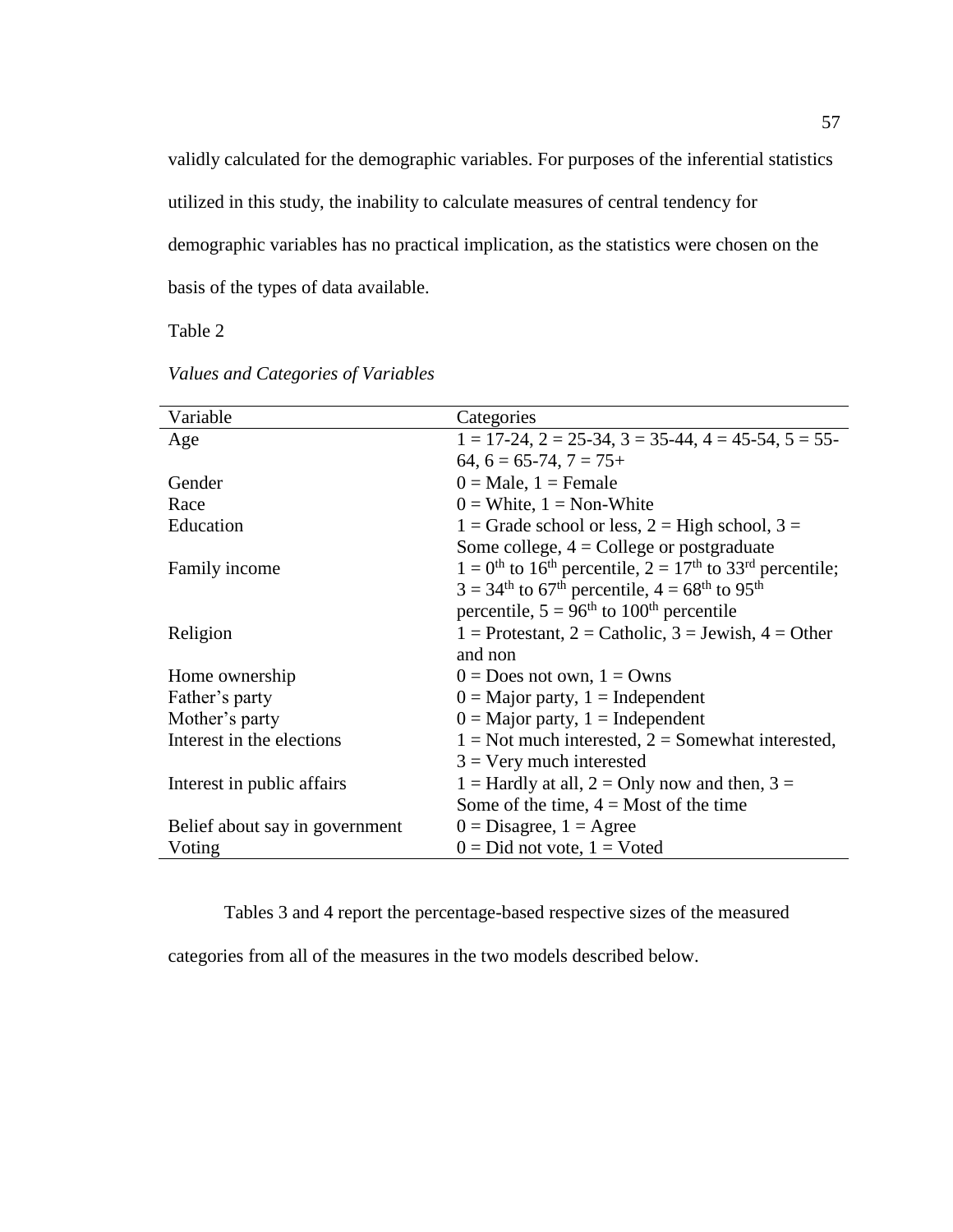# Table 3

*Frequency Table of Variables Used in Analysis Model 1 (1952-1988)*

| Variable             | Category                                              | Frequency |  |
|----------------------|-------------------------------------------------------|-----------|--|
|                      | $1 = 17 - 24$ ,                                       | 10.16%    |  |
| Age                  | $2 = 25 - 34$ ,                                       | 22.69%    |  |
|                      |                                                       |           |  |
|                      | $3 = 35 - 44$ ,                                       | 20.39%    |  |
|                      | $4 = 45 - 54$ ,                                       | 16.36%    |  |
|                      | $5 = 55-64$ ,                                         | 14.06%    |  |
|                      | $6 = 65 - 74$ ,                                       | 10.52%    |  |
|                      | $7 = 75+$                                             | 5.82%     |  |
| Gender               | $0 = Male$ ,                                          | 43.77%    |  |
|                      | $1 =$ Female                                          | 56.23%    |  |
| Race                 | $0 =$ White,                                          | 85.53%    |  |
|                      | $1 = \text{Non-White}$                                | 14.47%    |  |
| Education            | $1 =$ Grade school or less,                           | 21.13%    |  |
|                      | $2 =$ High school,                                    | 49.16%    |  |
|                      | $3 =$ Some college,                                   | 16.46%    |  |
|                      | $4 =$ College or postgraduate                         | 13.26%    |  |
| <b>Family Income</b> | $1 = 0$ <sup>th</sup> to 16 <sup>th</sup> percentile, | 17.15%    |  |
|                      | $2 = 17th$ to 33 <sup>rd</sup> percentile;            | 16.87%    |  |
|                      | $3 = 34th$ to 67 <sup>th</sup> percentile,            | 31.90%    |  |
|                      | $4 = 68^{\text{th}}$ to 95 <sup>th</sup> percentile,  | 28.82%    |  |
|                      | $5 = 96^{\text{th}}$ to $100^{\text{th}}$ percentile  | 5.26%     |  |
| Religion             | $1$ = Protestant                                      | 68.01%    |  |
|                      | $2 =$ Catholic                                        | 23.15%    |  |
|                      | $3 =$ Jewish,                                         | 2.63%     |  |
|                      | $4 =$ Other and non                                   | 6.20%     |  |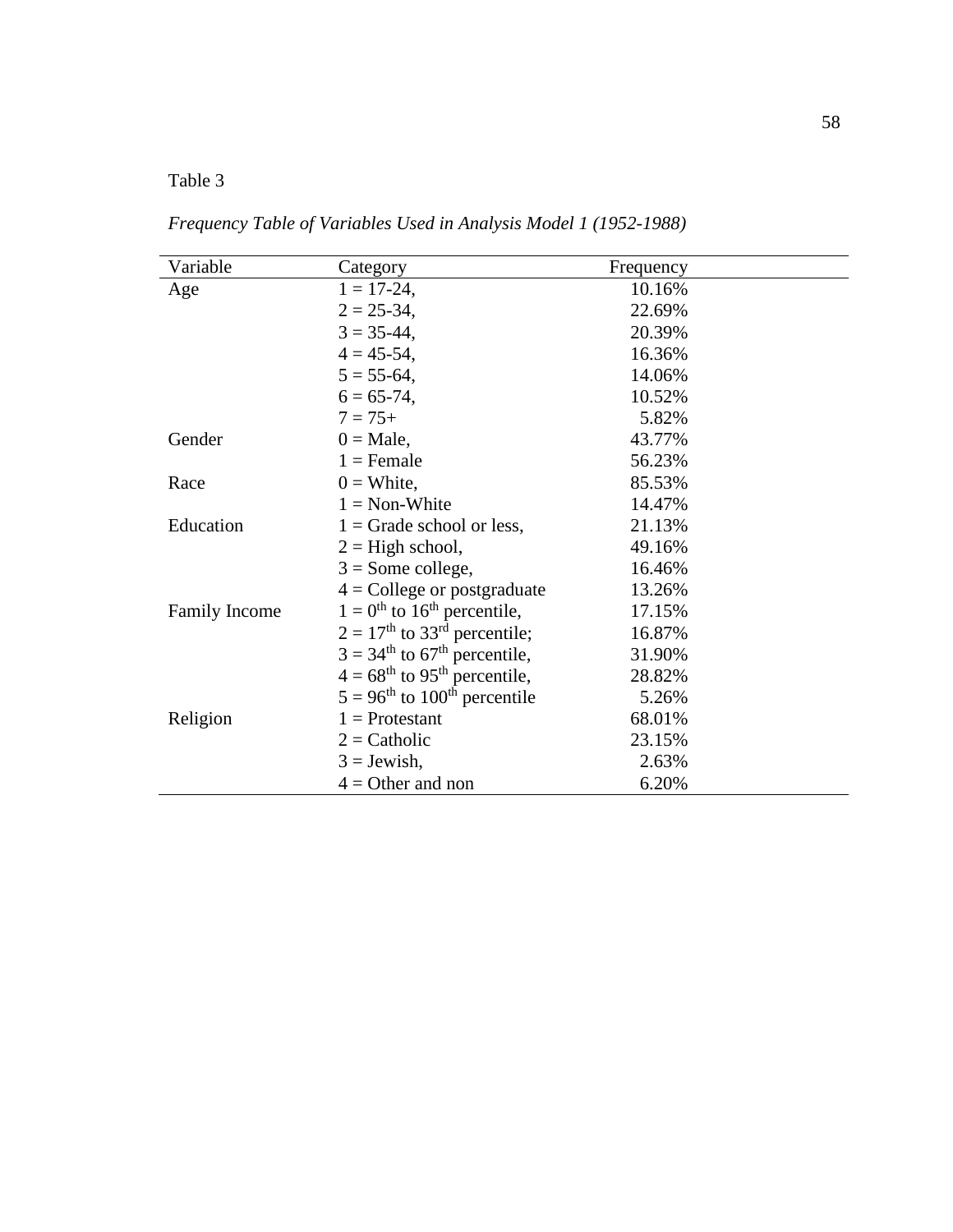# Table 4

| Variable             | Category                                             | Frequency |
|----------------------|------------------------------------------------------|-----------|
| Age                  | $1 = 17 - 24$                                        | 9.69%     |
|                      | $2 = 25 - 34$                                        | 21.63%    |
|                      | $3 = 35 - 44$                                        | 20.64%    |
|                      | $4 = 45 - 54$                                        | 16.90%    |
|                      | $5 = 55-64$                                          | 14.05%    |
|                      | $6 = 65 - 74$                                        | 10.51%    |
|                      | $7 = 75+$                                            | 6.59%     |
| Gender               | $0 = Male$ ,                                         | 44.14%    |
|                      | $1 =$ Female                                         | 55.86%    |
| Race                 | $0 =$ White                                          | 79.98%    |
|                      | $1 = \text{Non-White}$                               | 20.02%    |
| Education            | $1 =$ Grade school or less                           | 15.68%    |
|                      | $2 =$ High school                                    | 46.35%    |
|                      | $3 =$ Some college                                   | 20.45%    |
|                      | $4 =$ College or postgraduate                        | 17.52%    |
| <b>Family Income</b> | $1 = 0$ <sup>th</sup> to 16 <sup>th</sup> percentile | 17.04%    |
|                      | $2 = 17th$ to 33 <sup>rd</sup> percentile            | 17.73%    |
|                      | $3 = 34th$ to 67 <sup>th</sup> percentile            | 32.36%    |
|                      | $4 = 68th$ to 95 <sup>th</sup> percentile            | 27.44%    |
|                      | $5 = 96th$ to 100 <sup>th</sup> percentile           | 5.43%     |
| Religion             | $1 =$ Protestant                                     | 64.60%    |
|                      | $2 =$ Catholic                                       | 23.50%    |
|                      | $3 =$ Jewish                                         | 2.38%     |
|                      | $4 =$ Other and none                                 | 9.52%     |

*Frequency Table of Variables Used in Analysis Model 2 (1952-2008)*

The majority (53%) of participants were between 18 and 44. The respondents were also primarily (55.7%) male. For the purposes of this study, the ANES participants were segmented into two racial categories, white (79.3% of participants) and non-white (19.9% of participants), with the remaining 0.8% of participants not having indicated their race. In terms of religion, the sample included 63.8% Protestants, 23.2% Catholics, 2.4% Jews, and 9.4% who indicated none or other. In terms of education, 15.5% of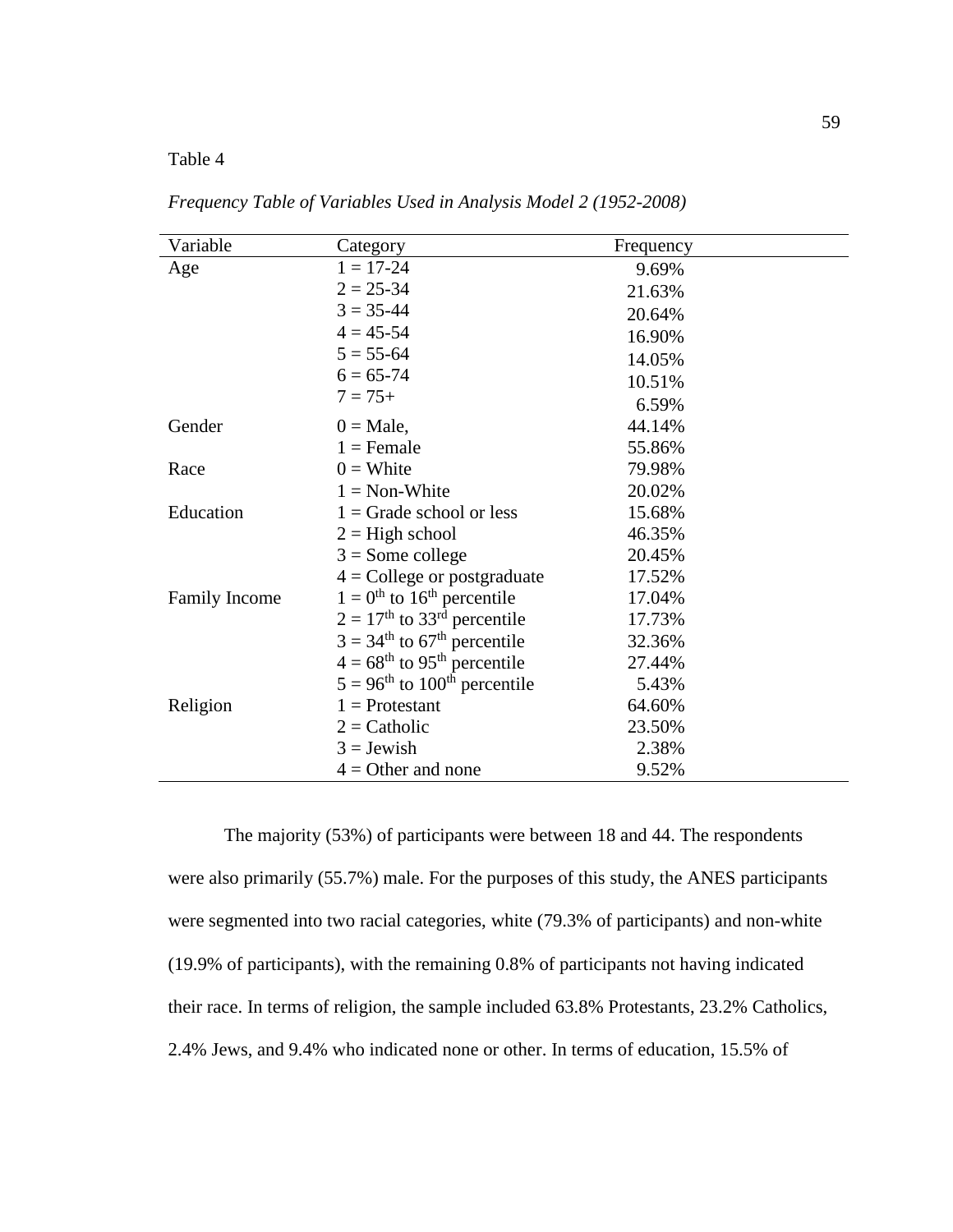respondents had an education of grade school or less, 45.9% had a high school diploma, 20.2% had some college without a degree, and 17.3% had a college degree or postgraduate degree. Income was measured in percentiles; 29.8% of the sample was included in the 34<sup>th</sup> to  $67<sup>th</sup>$  income percentile, with another 25.3% in the  $68<sup>th</sup>$  to 95<sup>th</sup> percentile.

The frequencies are very similar in Model 4 as well although there are a few areas where large differences emerge. One is in race. There are about 5% more non-White voters in Table 4 than in Table 3. This may reflect the fact that there were socio-cultural reasons for non-White people to not vote until the late 1950's-early 1960 with the Civil Rights Acts of 1957 and 1960 when there were stronger laws put in place to protect non-White voters (Doar, 1997). Education could be reflected upon by there being greater availability for loans for education, something gained from policy designed in the 1960s (Hansen, 1983). The role of these demographic factors in predicting likelihood of voting is discussed later in this chapter.

## **Creation of Models**

Since the independent variables of mother and party identification were not collected after the 1988 election, two separate models have been created: (1) a model in which every independent variable found in the hypotheses has been included and the years under consideration are 1952 to 1988 and (2) a model from which the independent variables of mother and father party identification have been excluded and the years under consideration are 1952 to 2008. Because there are two models, special note will be made of whether the null hypotheses in the study can fail to be rejected relative to each of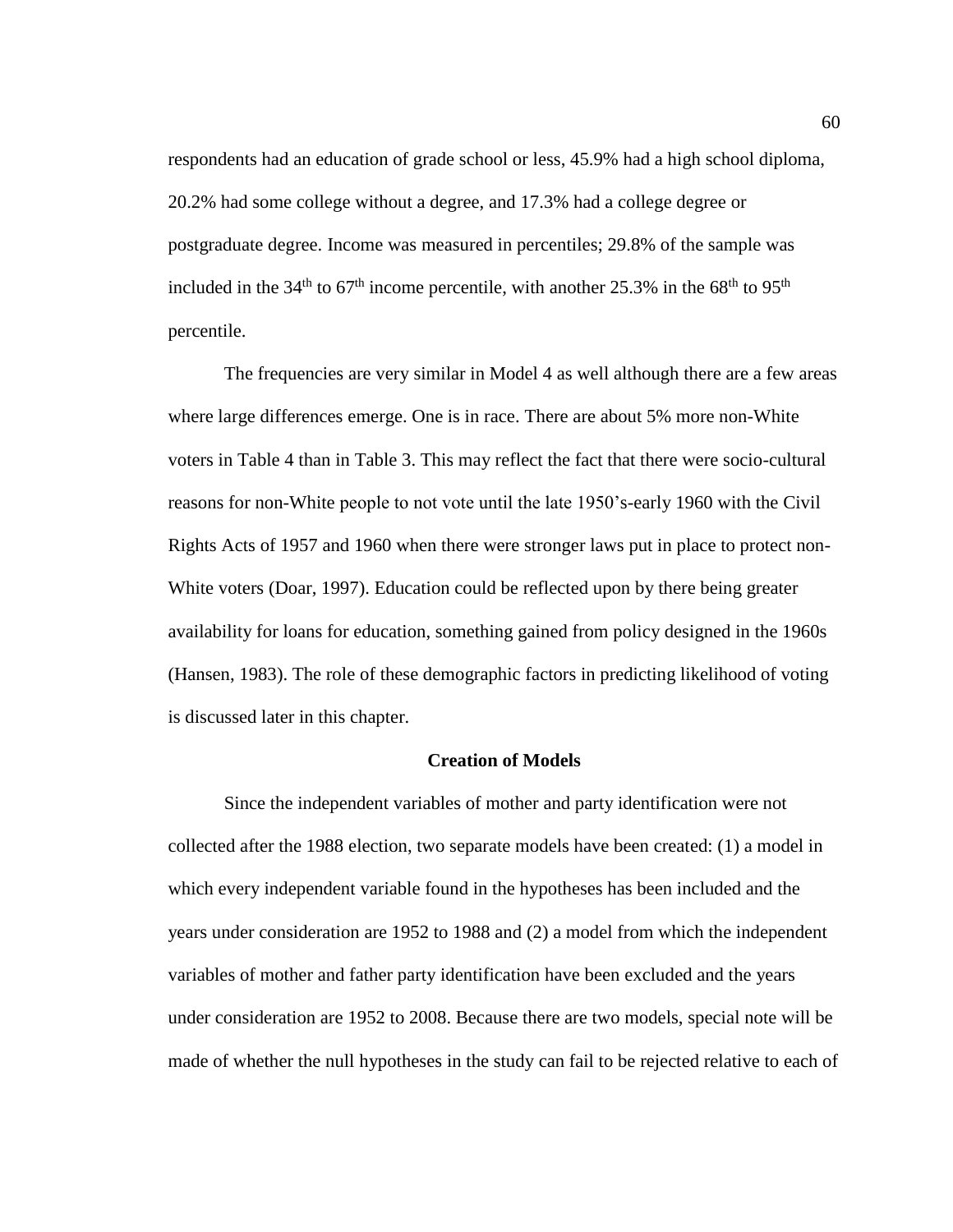the models. In addition, statistical assumptions will be tested separately for each of the models.

#### **Statistical Assumptions**

One of the main assumptions of logistic regression is that the chosen predictors are meaningful, with meaningfulness measured by the cumulative *p* value of the independent variables (McPherson, 2001). In this study, both model 1 and model 2 had *p*  values < .001, satisfying the criterion of meaningful predictors. Another important assumption of logistic regression is that there is goodness of fit, as measured by  $\mathbb{R}^2$  or pseudo- $R^2$ , in the model (McPherson, 2001). In both models 1 and 2, the pseudo  $R^2$  was over .12, which indicates that neither model had a high level of goodness of fit. However, because the focus of the study was on comparing the predictive power of chosen agencybased independent variables to each other rather than building a voting prediction model with high goodness of fit, the relatively low goodness of fit did not compromise the quality of the study.

Another important logistic regression assumption is that there is no multicollinearity, that is, that two or more independent variables in the model are not predicted by some combination of other independent variables (McPherson, 2001). In this study, the results of multicollinearity testing are presented in Table 5 below. In general, multicollinearity appears when two or more independent variables are highly correlated; including multicollinear variables results in redundancy and a loss of model quality (McPherson, 2011). Multicollinearity is typically tested through variance inflation factor (VIF) and tolerance. VIF measures the extent to which the variance of regression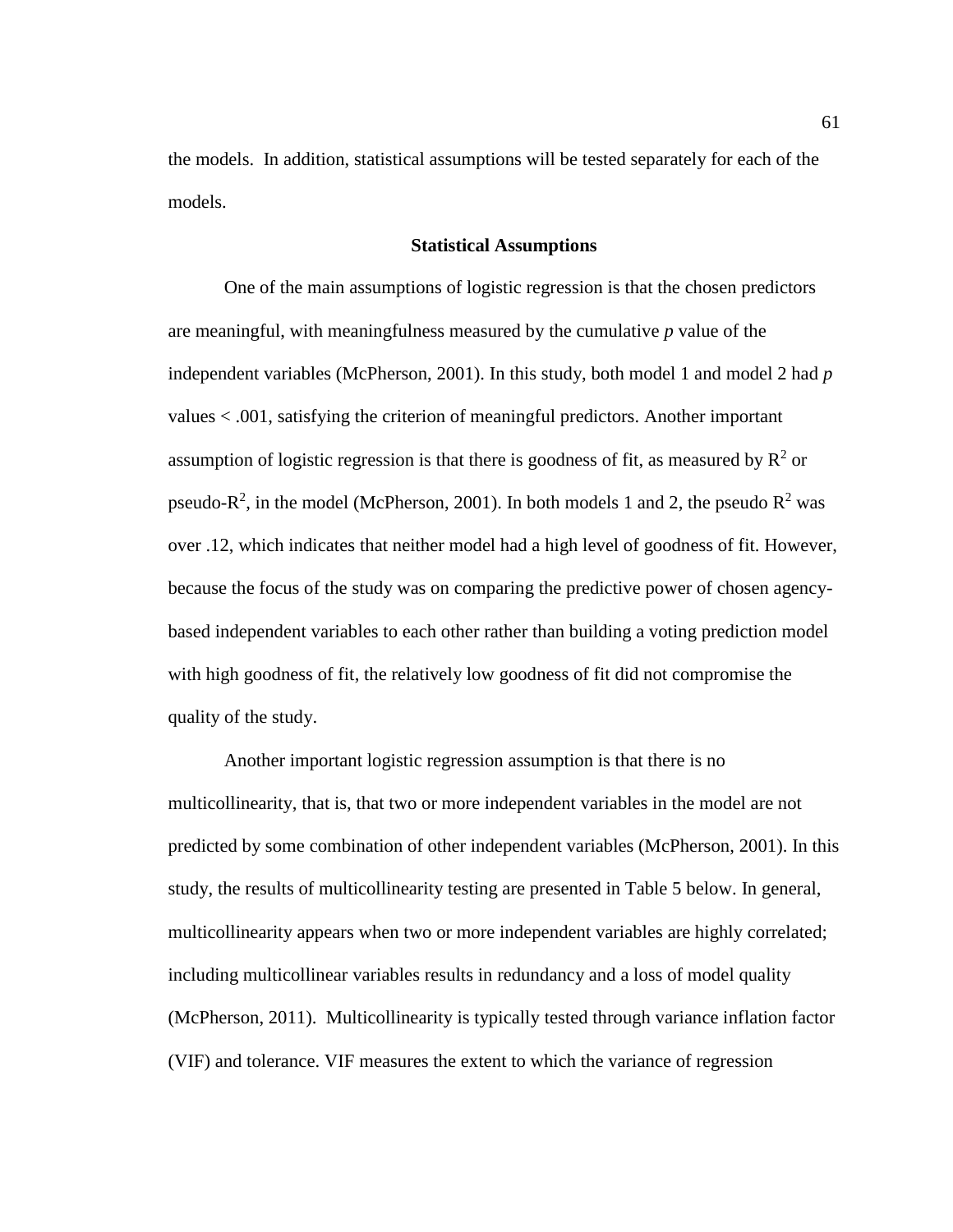coefficients increase as a result of multicollinearity. Tolerance is calculated as the reciprocal of VIF.

SPSS has been designed to test multicollinearity only in linear regression; however, the SPSS help file indicates that this kind of multicollinearity testing applies to logistic regression as well. Multicollinearity was tested through both tolerance and VIF statistics. In keeping with general recommendations about multicollinearity testing, VIF figures above 10 were held to indicate multicollinearity (McPherson, 2001), while tolerance figures under .100 were also held to indicate multicollinearity (McPherson, 2001). By these commonly defined standards, none of the variables in either model 1 or model were multicollinear. None of the observed VIF values in either model rose above 2, while none of the tolerance values in either model were below .5. Thus, based on the existing criteria (McPherson, 2001), none of the variables in the study were multicollinear. The tolerance and VIF figures presented in Table 5 below indicate that both models passed the general assumptions of multicollinearity in logistic regression.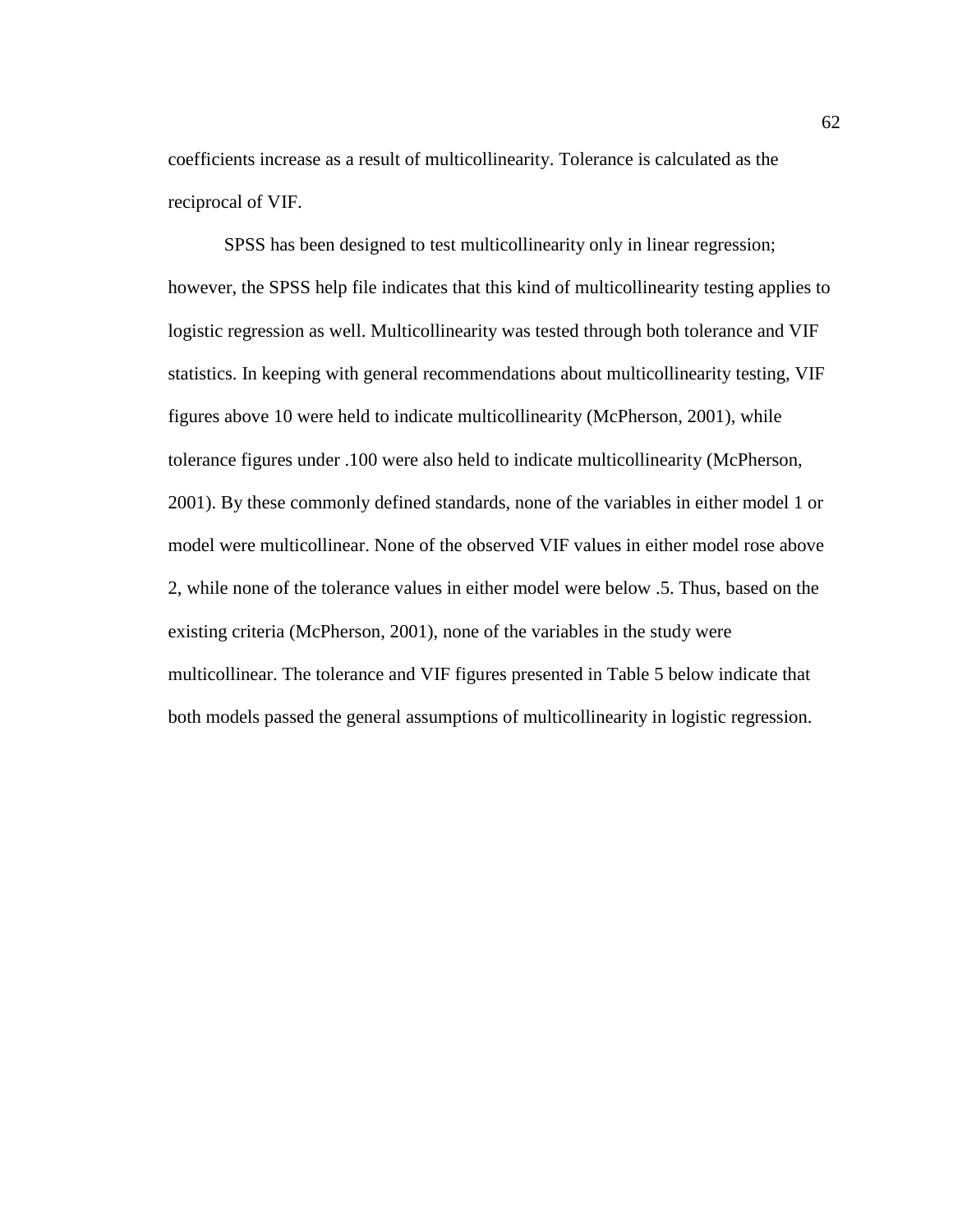# Table 5

| Variable        | Model 1   | Model 1 VIF | Model 2        | Model 2 VIF    |
|-----------------|-----------|-------------|----------------|----------------|
|                 | Tolerance |             | Tolerance      |                |
| Age             | .809      | 1.236       | .812           | 1.231          |
| Gender          | .946      | 1.057       | .945           | 1.058          |
| Race            | .941      | 1.063       | .939           | 1.065          |
| Education       | .740      | 1.352       | .755           | 1.324          |
| Family income   | .700      | 1.429       | .693           | 1.444          |
| Religion        | .954      | 1.048       | .963           | 1.039          |
| Home            | .823      | 1.216       | .810           | 1.235          |
| ownership       |           |             |                |                |
| Father's party  | .540      | 1.852       | <b>OMITTED</b> | <b>OMITTED</b> |
| Mother's party  | .544      | 1.837       | <b>OMITTED</b> | <b>OMITTED</b> |
| Interest in the | .750      | 1.333       | .738           | 1.355          |
| elections       |           |             |                |                |
| Interest in     | .712      | 1.405       | .700           | 1.429          |
| public affairs  |           |             |                |                |
| Belief about    | .901      | 1.110       | .912           | 1.096          |
| say in          |           |             |                |                |
| government      |           |             |                |                |

*Multicollinearity Diagnostics*, *Models 1 and 2*

# **Results**

The results were obtained by performing logistic regression, which SPSS refers to as binary logistic regression. Logistic regression was used because the outcome variable had only two conceptually independent states (voted versus did not vote) that could easily be represented as odds of voting. Diagnostics and assumption testing for logistic regression have already been presented. The summarized results appear in Table 6 below.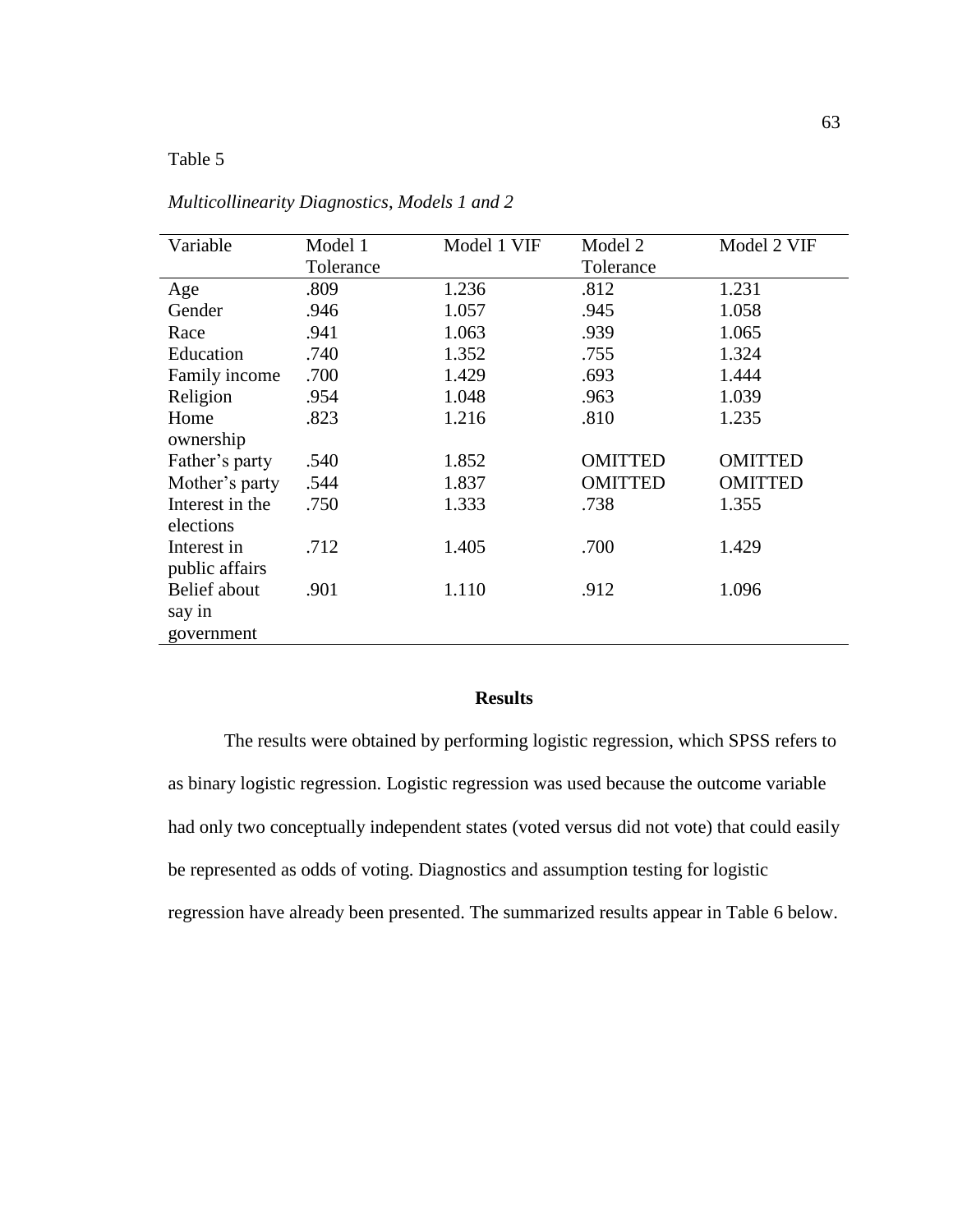# Table 6

### *Summary of Models*

| Variable                       | Model 1 (1952-1988) | Model 2 (1952-2008) |
|--------------------------------|---------------------|---------------------|
| Age group                      | $.181***(.018)$     | $.220***(.013)$     |
| Gender                         | .051(.055)          | $.088**(.040)$      |
| Race                           | $-.032(.079)$       | $-.008(.050)$       |
| Education                      | $.327***$ $(.035)$  | $.487***(.025)$     |
| Family income                  | $.205***(.028)$     | $.213***(.020)$     |
| Religion                       | .024(.034)          | .016(.021)          |
| Home ownership                 | $.389***(.062)$     | $.471***(.044)$     |
| Father's party                 | $-0.016(0.102)$     | Omitted             |
| Mother's party                 | $-.027(.096)$       | Omitted             |
| Interest in the elections      | $.496***(.041)$     | $.553***$ $(.030)$  |
| Interest in public affairs     | $.143***(.056)$     | $.199***(.022)$     |
| Belief about say in government | $.359***(.163)$     | $.355***$ $(.040)$  |

*Note*. Beta coefficient values of binary logistic regression, standard error in parentheses. \*\*\* = significant at < .001; \*\* = significant at .05.

# **Hypothesis Testing**

H10: There is no significant relationship between age and voting in U.S.

Presidential elections.

The first null hypothesis could not be accepted in either model. In model 1, each unit change in age category was associated with an 18.1% greater likelihood of voting (*p*  < .001); in model 2, each unit change in age category was associated with a 22% greater likelihood of voting  $(p < .001)$ . As predicted by Putnam (2001a, 2001b) increasing age is associated with increasing participation in political and civic institutions. That finding was borne out in both models of this study.

H20: There is no significant relationship between gender and voting in U.S.

Presidential elections.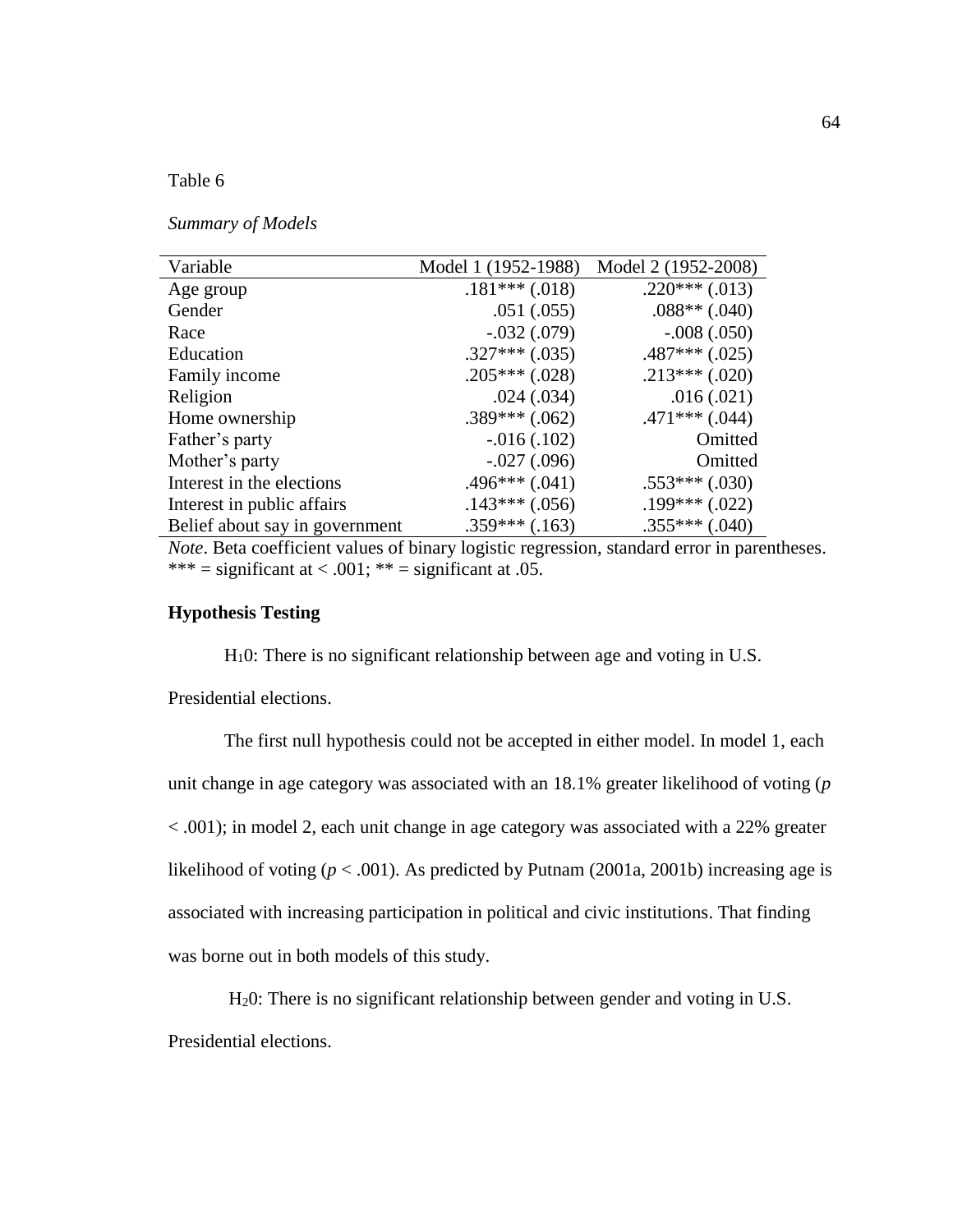The second null hypothesis could not be rejected in model 1 and could not be accepted in model 2. In model 2, women were 8.8% more likely to vote  $(p < .05)$ . The divergence in findings between models can be attributed to the fact that model 2 encompasses data from later years, in which women were more likely to vote. Welch (1977) pointed out that female American voters voted more frequently than men beginning in the 1970s, reversing the pre-1970s trend of lower female exercise of the franchise. From the 1970s to 2012, women have been observed to participate in American elections at approximately the same rate as men (Emmenegger & Manow, 2014). These existing empirical findings were borne out in model 2.

The implications of this point will be revisited in chapter five's recommendations for practice section. There is, however, literature suggesting that women are, and have been, more likely to vote than men. Because women had to fight for enfranchisement, they were historically more eager to exercise the right to vote (Rosenstone & Hansen, 2002). Even after women were no longer influenced by the historical memory of enfranchisement, women's deep commitment to civic institutions and communal stability have been cited as reasons for women's superior participation at the ballot booth (Rosenstone & Hansen, 2002).

H30: There is no significant relationship between race and voting in U.S. Presidential elections.

The third null hypothesis could not be rejected in either model 1 or model 2, because the *p* value associated with the variable of race in both of these models was above .05. Previous analyses of voting patterns have not disclosed a significant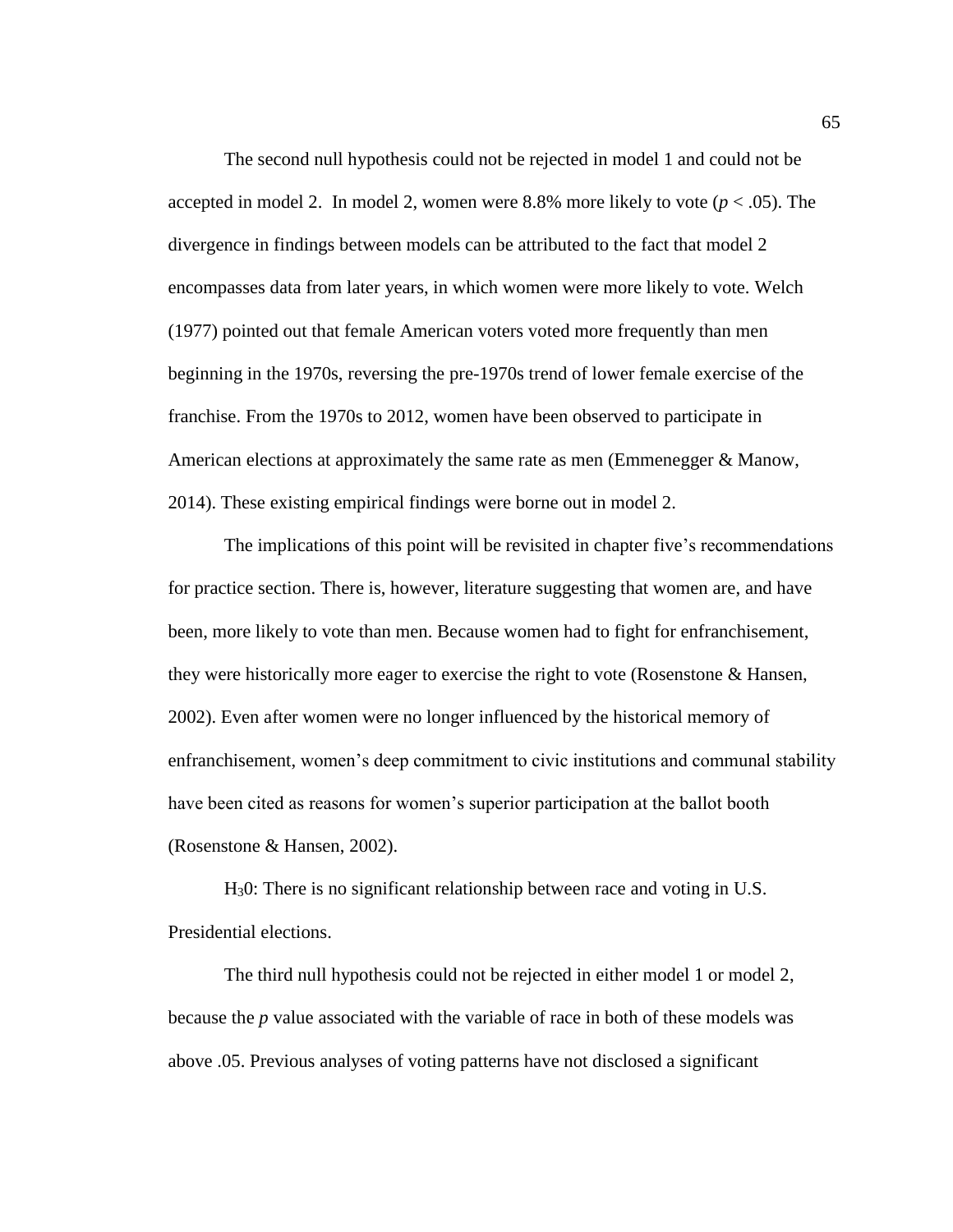relationship between race and likelihood of voting (Simon et al., 2008). Simon et al. (2008) noted that, after the fall of Jim Crow and even in the face of contemporary efforts to make voting more difficult, African-Americans and other racial minorities have been adamant about exercising their franchise.

H40: There is no significant relationship between education and voting in U.S. Presidential elections.

The fourth null hypothesis could not be accepted in either model 1 or model 2. In model 1, each unit change in education category was associated with a 32.7% greater likelihood of voting  $(p < .001)$ . In model 2, each unit change in education category was associated with a 48.7% greater likelihood of voting  $(p < .001)$ . As predicted in the literature (Poundstone, 2008; Scheff, 1994), more educated people were more likely to vote in either model. Poundstone found that Americans in the top 20% of income were nearly three times as likely to vote as Americans in the bottom 20% of income. This general trend of increasing voting frequency with increased education was affirmed in both model 1 and model 2.

H50: There is no significant relationship between family income and voting in U.S. Presidential elections.

The fifth null hypothesis could not be accepted in either model 1 or model 2. In model 1, each unit change in family income percentile category was associated with a 20.5% greater likelihood of voting  $(p < .001)$ . In model 2, each unit change in family income percentile category was associated with a 21.3% greater likelihood of voting (*p* <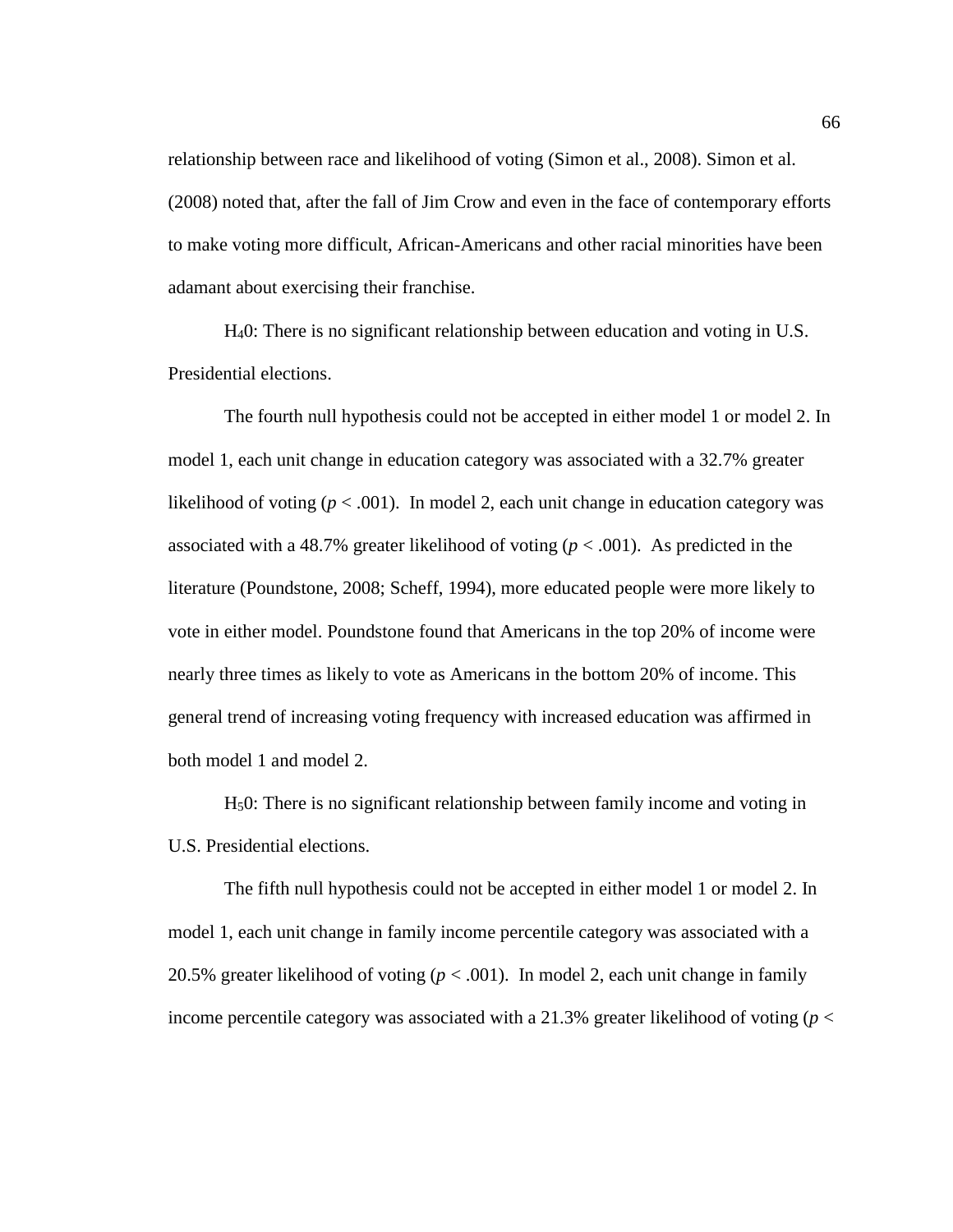.001). As predicted in the literature (Scheff, 1994), wealthier people were more likely to vote in either model.

H60: There is no significant relationship between religion and voting in U.S. Presidential elections.

The sixth null hypothesis could not be rejected in either model 1 or model 2. Previous analyses of voting patterns have not disclosed a significant relationship between religion and likelihood of voting (Norris & Inglehart, 2004).

H70: There is no significant relationship between home ownership and voting in U.S. Presidential elections.

The seventh null hypothesis could not be accepted in either model 1 or model 2. In model 1, owning a home was associated with a 38.9% greater likelihood of voting (*p* < .001). In model 2, owning a home was associated with a 47.1% greater likelihood of voting  $(p < .001)$ . As predicted in the literature (O'Sullivan, 2009), home-owners were more likely to vote in either model.

H80: There is no significant relationship between father party identification and voting in U.S. Presidential elections.

The eighth null hypothesis was tested only in model 1, as the variables were not available after 1988. The null hypothesis could not be rejected in model 1. This variable, as well as the variable of mother's party identification, does not appear to have been included in previous studies of voting likelihood, so no meaningful links can be drawn between this finding and the work of previous scholars. However, there has been general support (Gerber & Rogers, 2009; Putnam 2001a, 2001b) for the conclusion that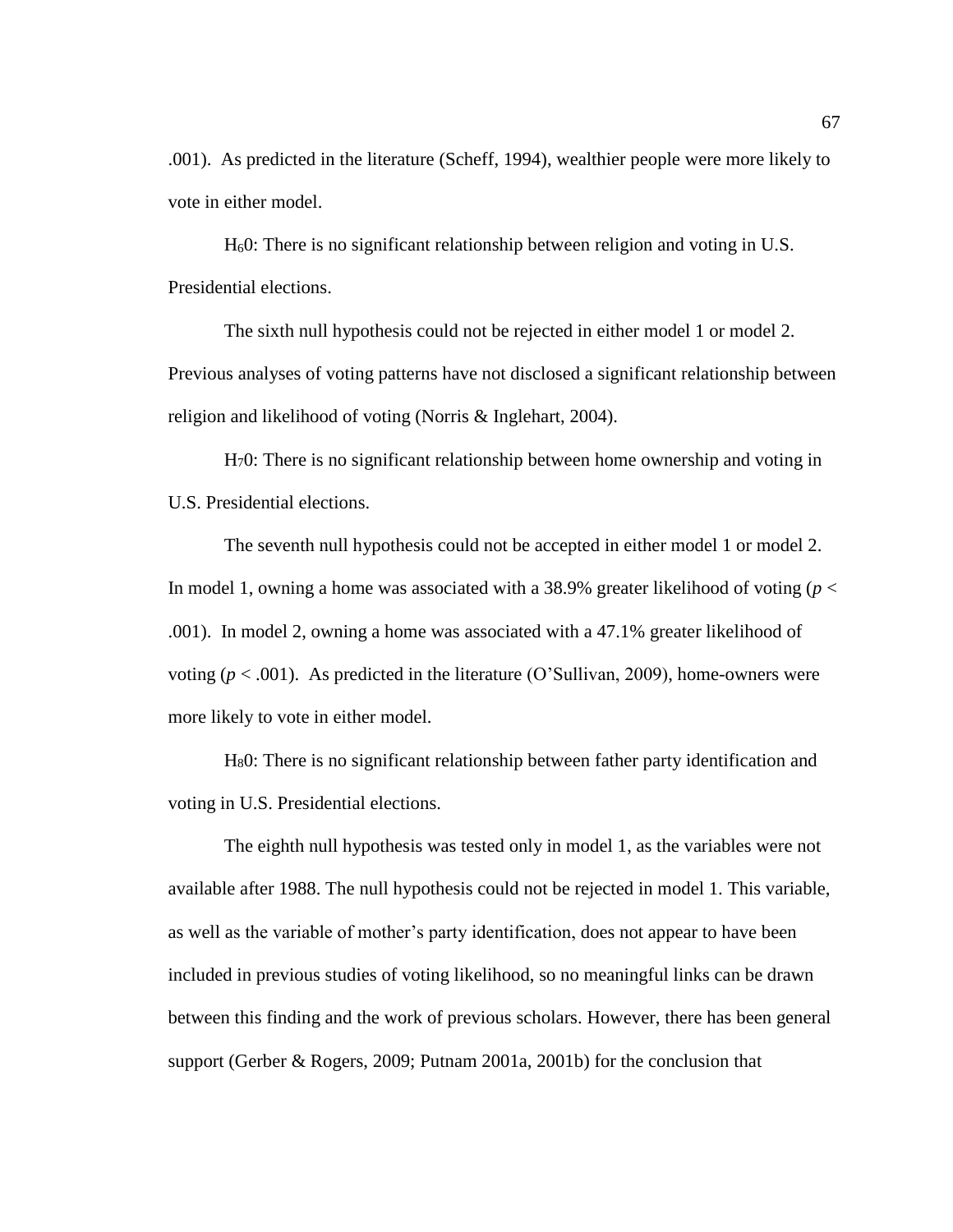socialization, of which mother's and father's voting identification are proxy variables, conditions individual voting predilections and habits.

H90: There is no significant relationship between mother party identification and voting in U.S. Presidential elections.

The ninth null hypothesis was tested only in model 1. The null hypothesis could not be rejected in model 1.

H100: There is no significant relationship between interest in the elections and voting in U.S. Presidential elections.

The tenth null hypothesis could not be accepted in either model 1 or model 2. In model 1, every unit change in degree of interest in the elections was associated with a 49.6% greater chance of voting  $(p < .001)$ . In model 2, every unit change in degree of interest in the elections was associated with a 55.3% greater chance of voting  $(p < .001)$ . Hersh (2012) suggested that personal interest is the strongest predictor of voting, but did not quantify this claim.

 $H<sub>11</sub>0$ : There is no significant relationship between interest in public affairs and voting in U.S. Presidential elections.

The eleventh null hypothesis could not be accepted in either model 1 or model 2. In model 1, every unit change in degree of interest in public affairs was associated with a 14.3% greater chance of voting ( $p < .001$ ). In model 2, every unit change in degree of interest in public affairs was associated with a 19.9% greater chance of voting  $(p < .001)$ . Interest in public affairs, or civic-mindedness, has often been described as a determinant of political behavior such as voting (Putnam 2001a, 2001b), but the relationship between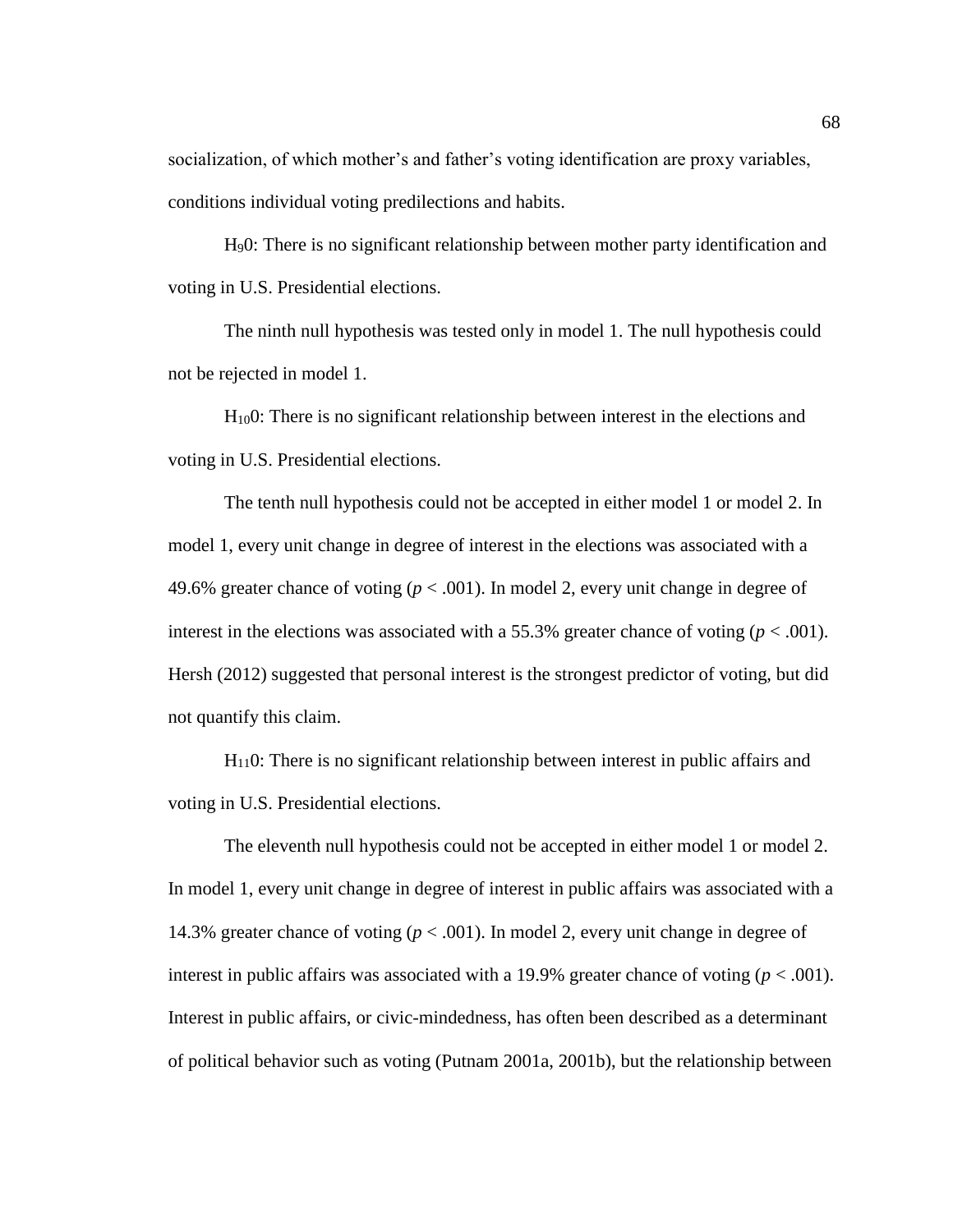such interest and voting behavior does not appear to have been quantified in previous studies.

H120: There is no significant relationship between a belief that one has any say in what government does and voting in U.S. Presidential elections.

The twelfth null hypothesis could not be accepted in either model 1 or model 2. In model 1, every unit change in belief about people's say in government was associated with a 35.9% greater chance of voting ( $p < .001$ ). In model 2, every unit change in degree of belief about people's say in government was associated with a 35.5% greater chance of voting (*p* < .001). There is a large body of literature suggesting that individual voters' belief in the inefficacy of their votes discourages voting (Hersh, 2012; Kiewiet & Lewis-Beck, 2011; Munger, 2010; Panagopoulos, 2010; Westen, 2008), but belief in voting efficacy does not appear to have been as widely studied, especially as a precursor of voting behavior.

#### **Summary of Results**

The purpose of the study was to study the factors of agency as predictors of likelihood of voting. Three main kinds of agency were considered as predictors: Personal agency, social agency, and sociocultural agency. Personal agency was measured through subject perceptions of the following variables: (a) Degree of interest in elections; (b) degree of interest in public affairs; and (c) belief in individual say over government. Social agency was measured through mother's and father's party identification. Socoiocultural agency was measured through the following variables: (a) household income, (b) home ownership, and (c) education. Based on the empirical results, all of the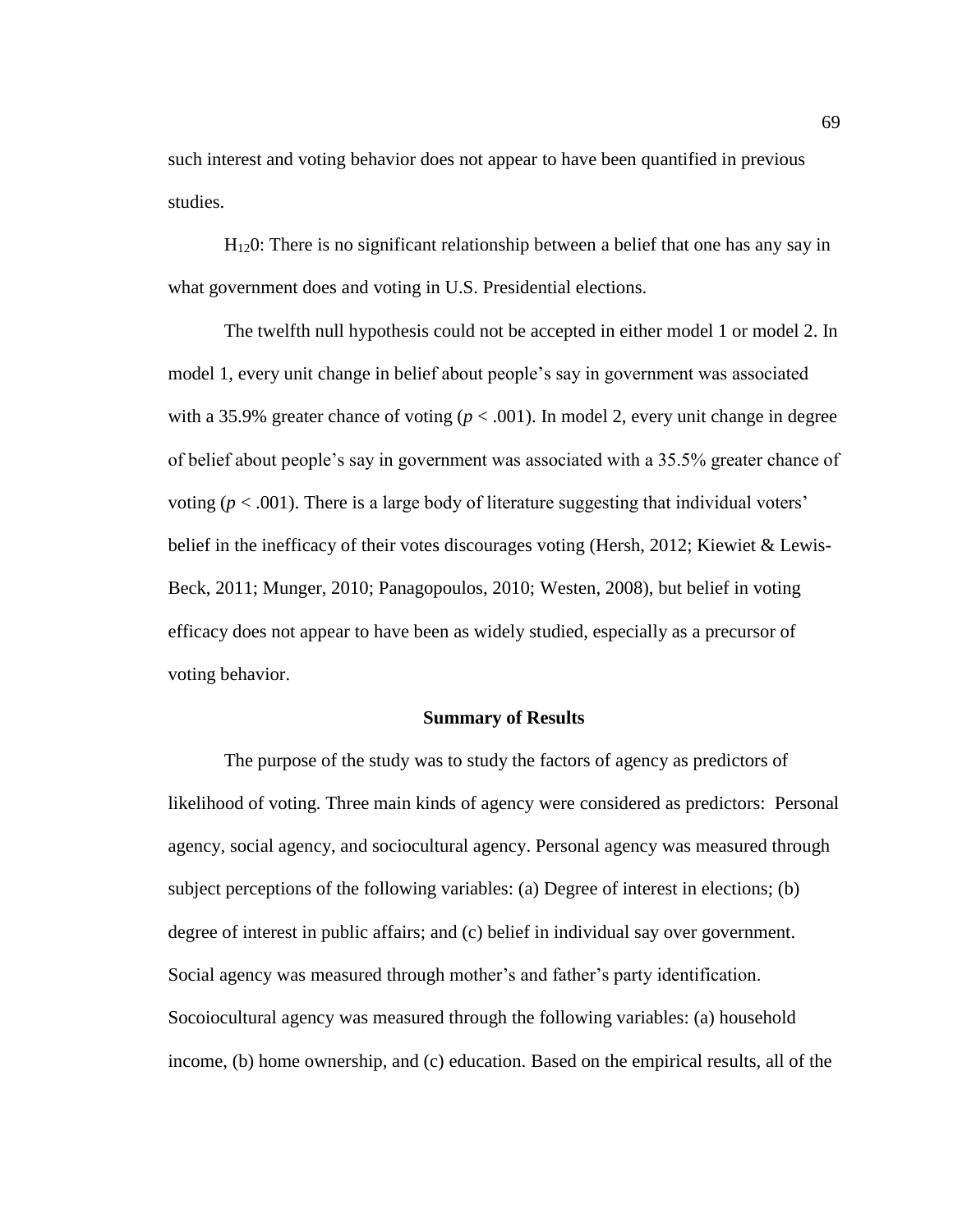components of sociocultural agency (as measured through education, income, and home ownership) and all of the components of personal agency (degree of interest in elections, degree of interest in public affairs, and belief that individuals have a say in government) were significant in both models. Neither of the social agency variables was significant in model 1, and social agency was omitted from model 2. When all three types of agencies are considered in one model of voting, only personal and sociocultural agency predict if someone is going to vote and measures of social agency were not significant.. The implications of the results of the study will be considered more carefully in chapter five.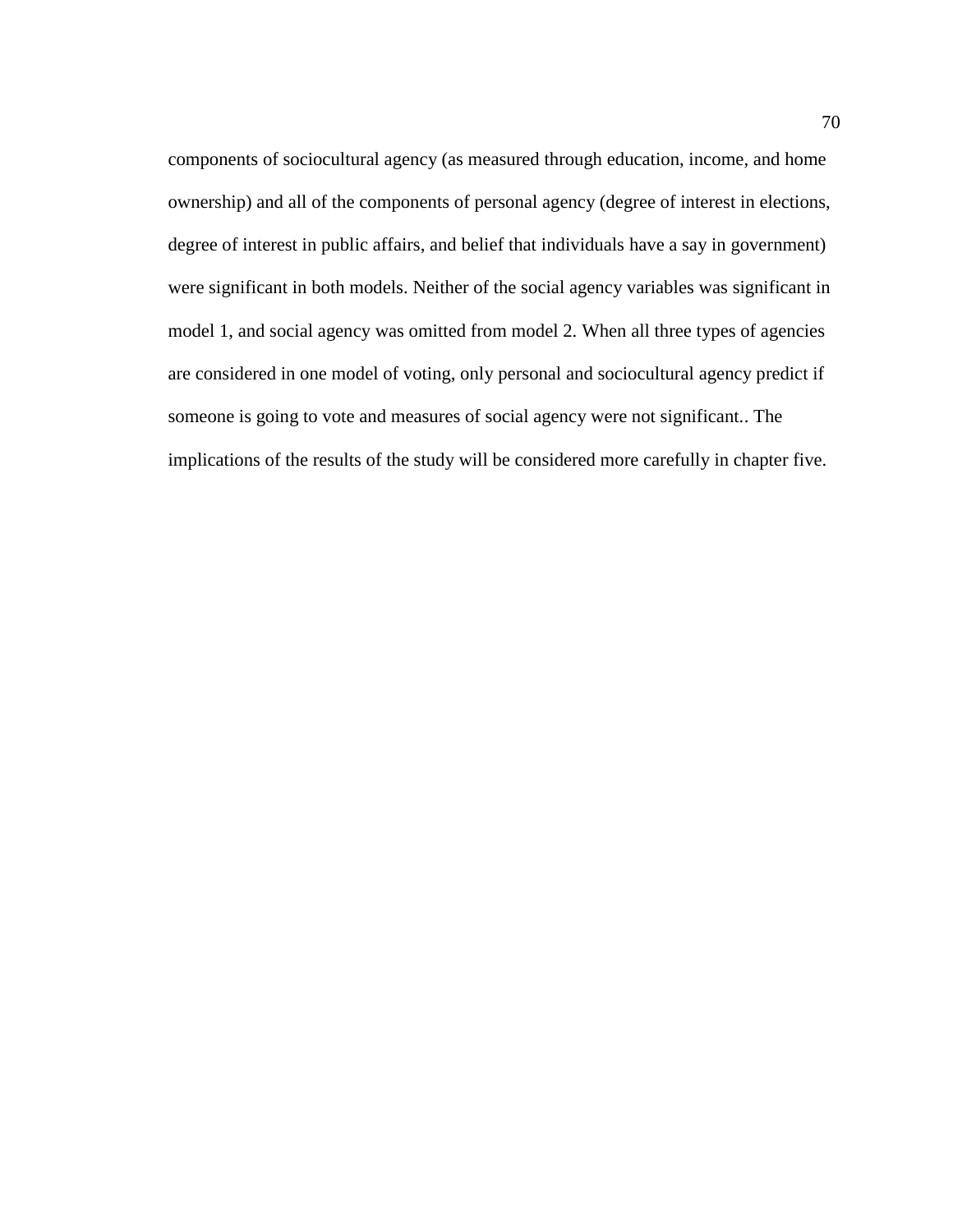#### Chapter 5: Conclusion

### **Introduction**

The purpose of this quantitative study was to explore how voting emerges from a combination of personal, social, and sociocultural agency as measured in the ANES dataset of the American electorate. Regression analysis demonstrated that the variables associated with sociocultural agency and personal agency, but not social agency, were statistically powerful predictors of the likelihood of voting in presidential elections. This chapter relates the findings to past theories and empirical findings, discusses the limitations of the study, makes evidence-supported recommendations, and discusses the study's implications for positive social change.

In Model 1 the analysis of data was performed to 1988, however in Model 2 the analysis was performed to 2008. There is stronger significance in Model 2 than in Model 1. This finding indicates that in the 20 years between 1988 and 2008 that sociocultural and personal agency has gained in strength in order to influence a growth in the effect size. What this means is that there is an increasing amount of variance that sociocultural and personal agency are able to explain. This supports the idea that the voting population is becoming increasingly dependent on the sociocultural and personal agency factors.

### **Interpretation of the Findings**

The theoretical debate over the nature of agency in voting behavior has continued for a long time. Although there is a consensus that there are many independent variables that predict voting (Sexton, 2011), existing quantifications of various types of agency in the same model are fragmented, with scholars studying one or a few variables rather than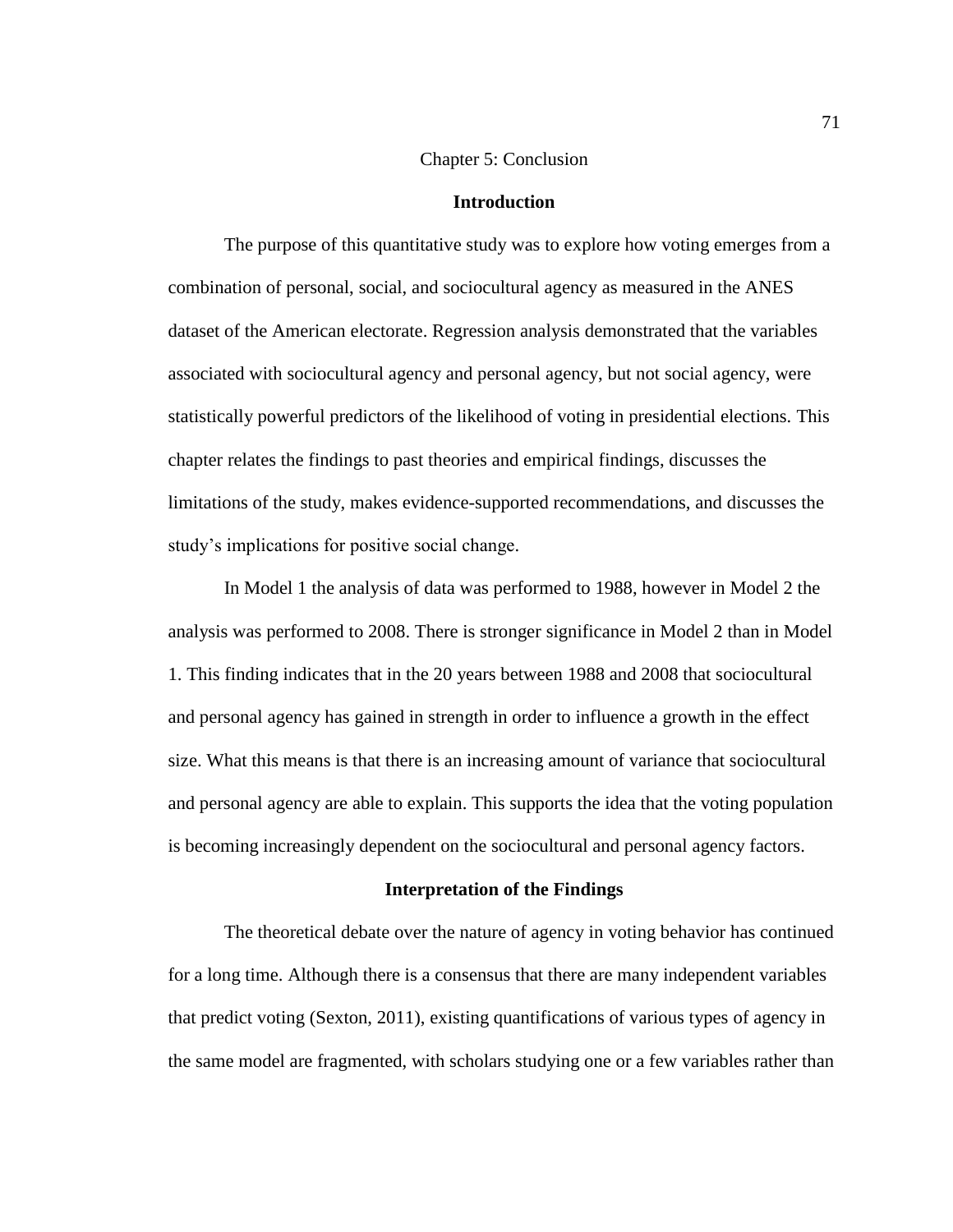variables that span all three categories of agency. However, not until relatively recently have the empirical means of testing these various theoretical positions have become available. In the United States, the ANES dataset represents a vast repository of voter data extending back to 1948 and encompassing hundreds of individual details about the voter.

The idea of voting as an expression of individual agency has been championed in the neoclassical approach to agency articulated by Smith (1801). Neoclassical theory suggests that the collective institution of democracy arises out of the voluntary and purposeful participation of millions of individual voters, just as the collective institution of the market arises out of the otherwise disconnected and small-scale buying and selling activities of innumerable individuals. There are other approaches to the role of agency in voting. Marx (1972) is closely associated with the idea that voting is not an expression of agency, but rather the function of structural forces—in particular, class struggle—that compel individuals to take certain kinds of actions. The Marxist theory of voting describes American and other forms of Western democracy as deluding voters into believing that they are making a free choice. Other political theorists (Gerber & Rogers, 2009; Putnam 2001a, 2001b) have rejected the Marxist view of agency and also rejected the neoclassical / liberal version of personal agency, holding instead that voting is closer to an extension of collective (e.g., familial, communal, etc.) agency than to personal agency. Widespread support for the existence of personal agency was found in the models, even after controlling for gender, income, educational, religious, and racial distinctions. Personal agency has a significant impact on voting behavior. At the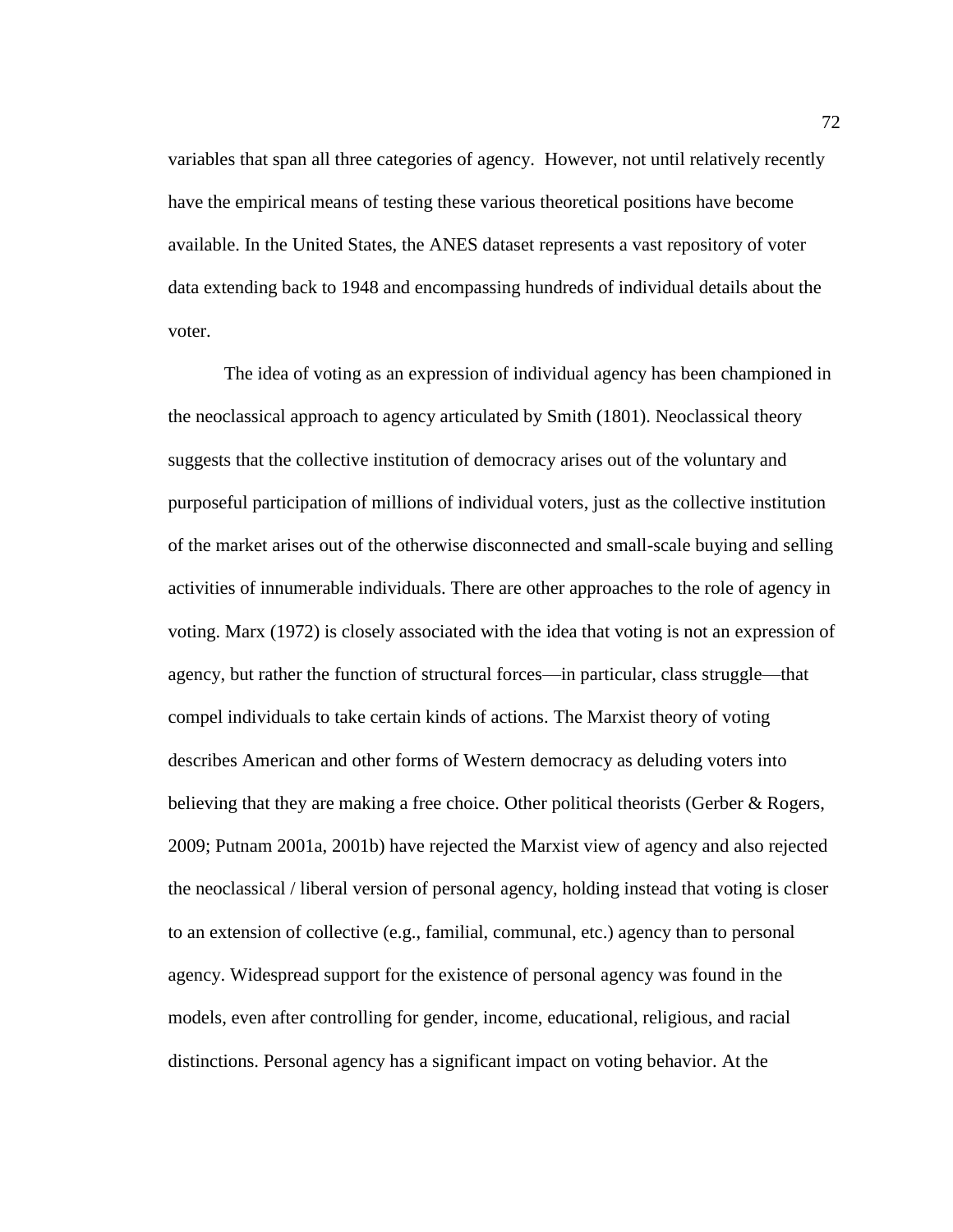foundation of this work, these personal agency findings were conceptually related to Smith's (1801) idea of individual agency as the driver of collective (i.e., economic, political, and social) behavior.

This study adds to the understanding of voting practices of individuals by looking at the voting behaviors of a larger group of voters in each election and measuring their voting practices in each period. Several previous studies have found that people who are interested in elections are more than twice as likely to vote than people who are not interested (Sanney, 2008; Westen, 2008). People who believe in the efficaciousness of their individual vote are also at least twice as likely to vote as people who do not believe in the efficaciousness of their vote (Hutchings, 2003; Rosenstone & Hansen, 2002). The applicability of these previous findings was, however, limited by a combination of small sample sizes, delimitation to one election, and use of dichotomous (e.g., interested / not interest) measures rather than ordinal or scale measures such as those used by ANES. By using the ANES dataset, this study was able to address many of the limitations of the previous studies. The models designed in this study measured how the factors measured have influenced voting over the past 50 years among a number of demographic areas.

This study produced several significant findings related to sociocultural agency. It found that, within the ANES population, a greater proportion of non-Whites voted in the time period between 1956 and 2008 than 1956 and 1988. This suggests that the voters' rights laws have had an effective influence on voting habits of individuals. It also found that voter education increased over time. This is something that could be tied to the government increasing the level of funding for education and supporting loans for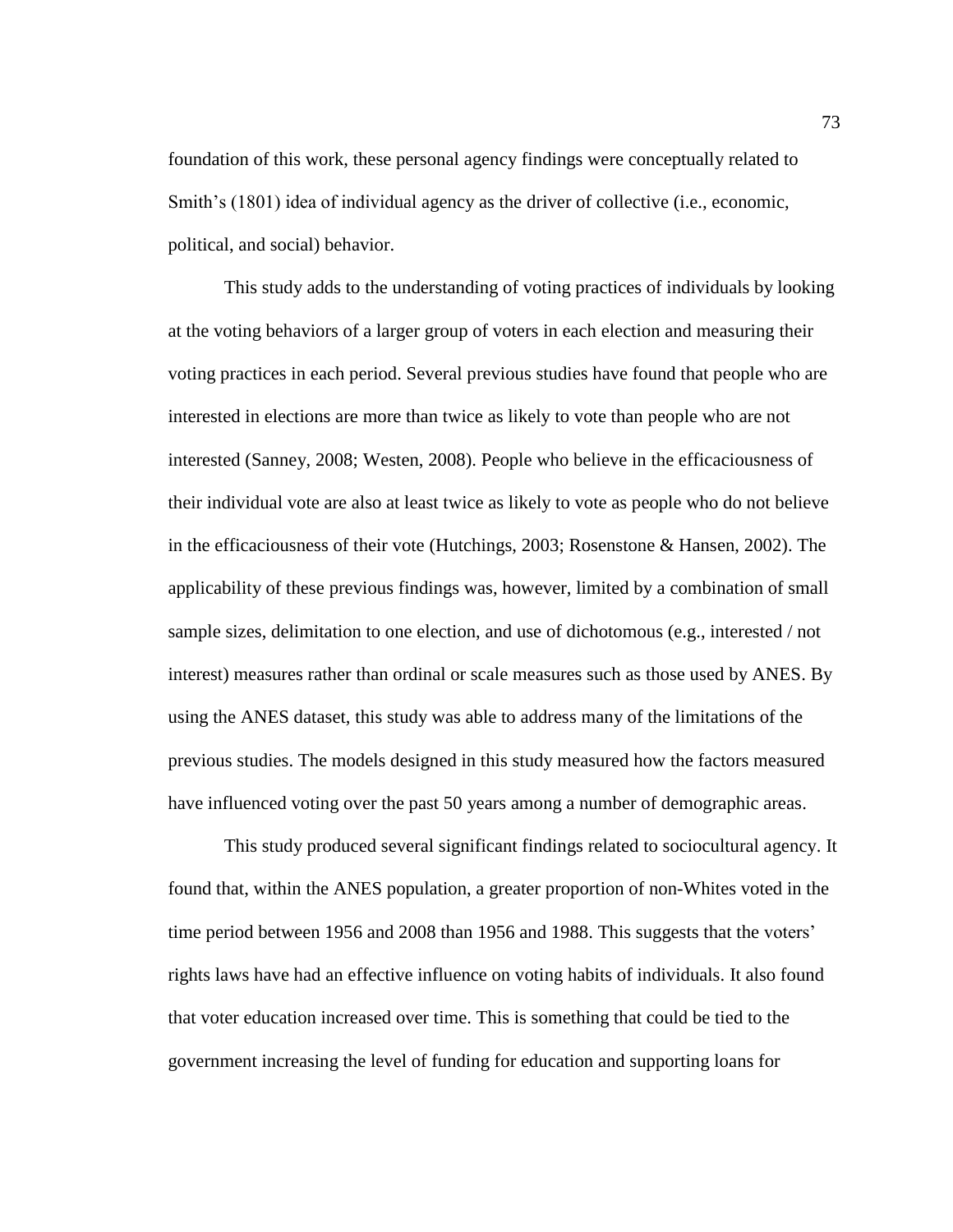students in legislation passed in the 1960s. These results suggest that public policy may have been the main contributing factor to the growth of these demographic areas, as variables such as income and gender remained largely flat during the study period, with little change in proportions. This suggests that sociocultural agency relies on policy driving the changes needed for the voting bloc to grow.

These sociocultural agency findings align with numerous previous empirical findings. These earlier findings were generated using a theoretical foundation suggesting that individuals' emplacement within social categories helps to form their opinions and attitudes, forming voting behaviors (Borgida et al., 2009; Cwalina et al., 2008; Putnam, 2001a, 2001b). Poundstone (2008) calculated that Americans in the top 20% of income were nearly three times as likely to vote as Americans in the bottom 20% of income. Simon (2008) indicates that Whites and Non-Whites have exercised the franchise in a statistically identical manner from the 1970s onwards. Emmenegger and Manow (2014) noted that women vote more frequently than men because of a greater sense of social responsibility and emplacement. Putnam (2001a, 2001b) found that older Americans voted more frequently, typically because they are more concerned about protecting their spectrum of interests at the ballot box. Each of these earlier findings was affirmed by this dissertation study. These study results also confirm prior research on voting behavior using different statistical procedures and data models that takes into account a robust amount of demographic information.

The model tested in this study for 1956-2008 and 1956-1988 does not indicate that social agency will predict turnout, contrary to the propositions and findings of prior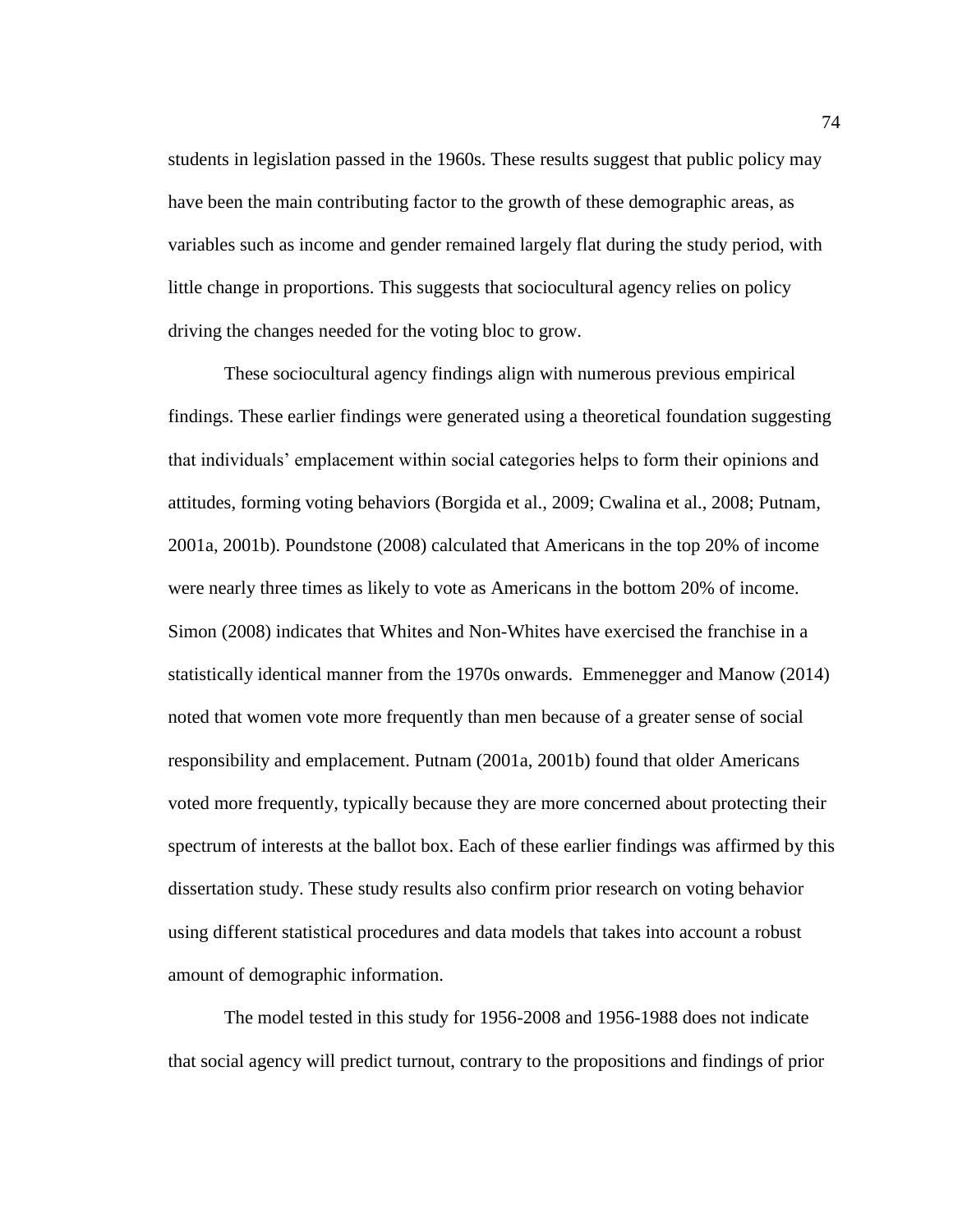research such as Putnam (2001a; 2001b). This suggests that other variables that can be implemented into the understanding of voter turnout. The use of other variables associated with society and social class could be used to understand voter turnout in future studies, however the contributions of Putnam (2001a) that suggest agency being present do not seem to be valid in this study.

Cumulatively, the results supported the interpretation that both personal agency and sociocultural agency are significant predictors of voting. This supports various theories and empirical findings of agency theory and furnishes useful guidance for policymakers insofar as an understanding of the factors that motivate voting decisions. These results also suggest that the American electorate genuinely believes that they are exercising agency and that their agency matters. While personal agency will influence a belief that they are voting based on their own beliefs, sociocultural agency also influences voting. In turn, this finding suggests that the neoclassical and liberal frames for understanding political behavior, combined with a healthy respect for the importance of sociocultural standing, remain highly relevant to American political life.

# **Limitations of the Study**

One of the limitations of the study was that only a few questions in the ANES dataset were used to measure the concepts of personal agency, social agency, and sociocultural agency. ANES contains hundreds of individual questions. Other questions could have been included under the rubric of personal, social, and sociocultural agency, but were screened out because of the goal of only including the most relevant ANES questions. This also prevented the use of the disproportionately high number of highly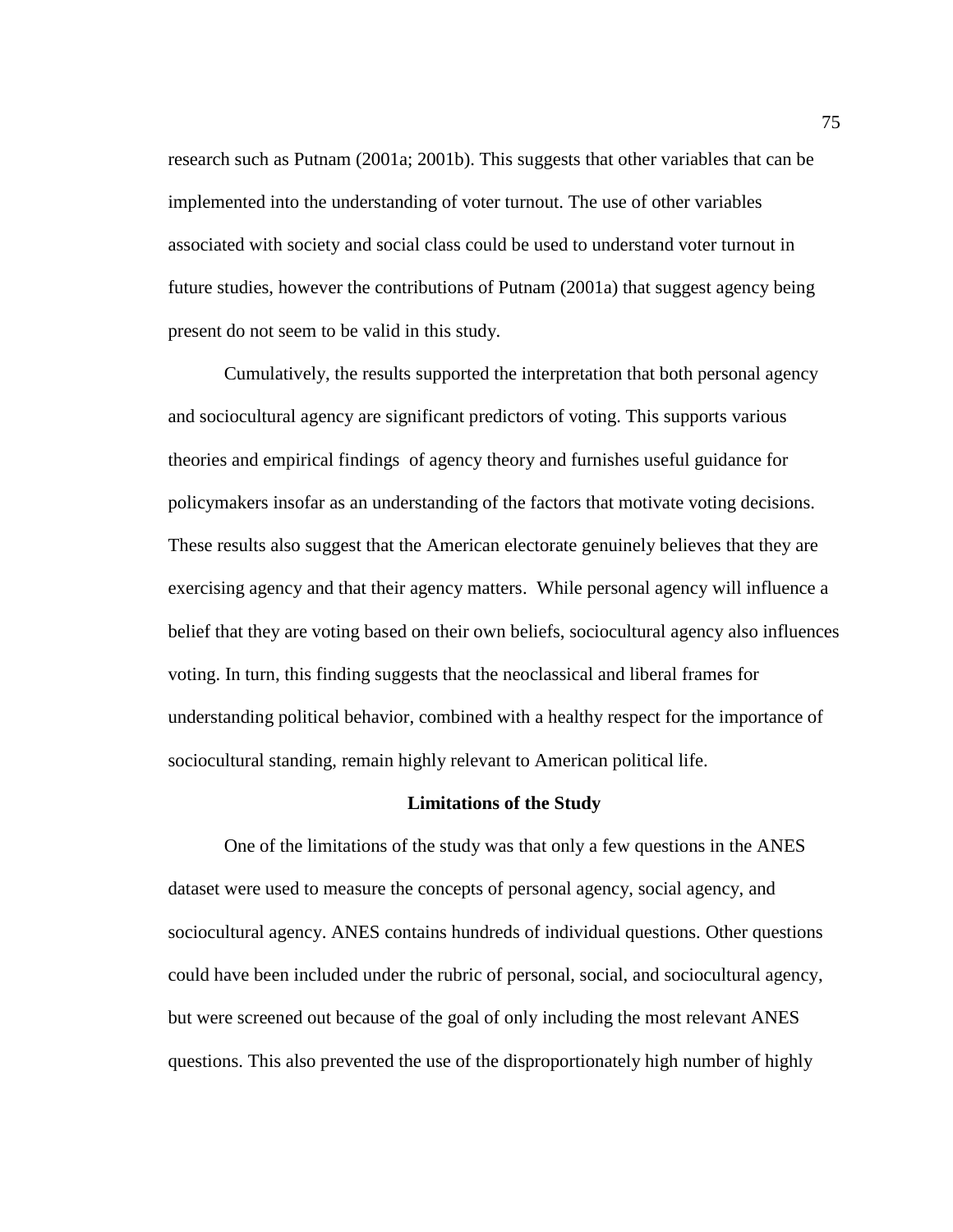specific political questions in the overall ANES data set that only pertain to specific elections. The questions that were chosen for inclusion in the study did in fact represent valid types of agency. Another limitation of the study is the use of self-reported data and the lack of verification measures to determine whether or not participants' self-reported voting did not reflect their actual voting behavior.

### **Recommendations for Future Research**

One of the main findings of the current study is that men and women differ significantly in terms of what motivates them to vote. Women's desire to vote is partially associated with social agency (in particular, degree of family interest in politics) whereas men have no social agency component in their voting. In addition, women were highly motivated to vote to the extent that believed in the possibility of change and also held a personal interest in politics, while men who believed that it was important to do what authorities told them to do were more likely to vote.

There are basic differences in how the genders exercise agency. In the current study, the observed difference between the kinds of personal agency predictors associated with male likelihood of voting and the kinds of personal agency predictors associated with female likelihood of voting held even when income, education, race, party affiliation, and religion were introduced as moderating variables. Thus, the difference between male and female voting cannot be explained away through a third variable; there seems to be some aspect of gender itself that is associated with difference in agency. Some existing research suggests that, in the United States, women are more socially connected (Frank, 2004), have a greater belief in their ability to impact public life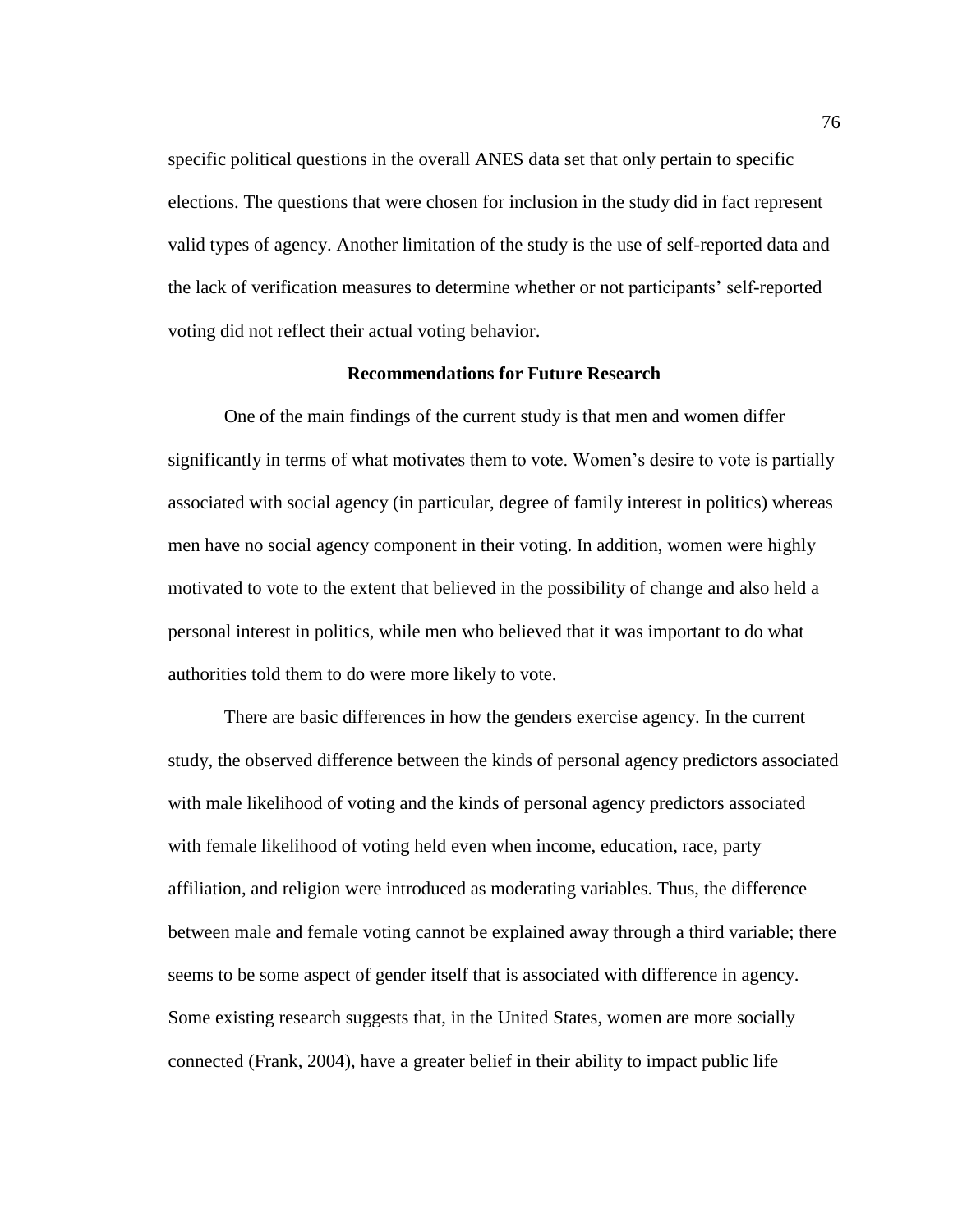(Gerber & Rogers, 2009), and a greater desire to influence positive political change (Putnam, 2001a, 2001b; Scheff, 1994). These findings could help to provide a theoretical basis for the gender differences observed in this study.

One possible project of interest to future researchers could be the use of principal components analysis (PCA) to more precisely identify differences between male and female voters whose data is in ANES. The purpose of such a project would not be to explain the origin or the characteristics of male-female differences in the exercise of agency—a topic that is more suited to sociology, evolutionary biology, neuroscience, and related subjects than to political science or public policy—but rather to keep analyzing the ANES dataset in order to determine whether there are other indicators of male-female difference that cast additional light on gender difference in voting preferences. PCA could be run on the entire set of ANES questions (treated as dependent variables) with the independent variable being gender. Such an approach could facilitate the identification of not merely isolated differences between male and female voters (such as the female preference for engagement and the male preference for response to authority) but rather the existence of larger conceptual categories of difference emerging from varimax rotation (Creswell, 2009).

# **Recommendations for Practice**

An important aspect of public policy at the federal, state, and local levels is the development and support of get-out-the-vote programs. In the first chapter of the study, it was suggested that such programs can only be efficacious if they act on and engage personal agency. In other words, if voting is an act that is both personal and voluntary,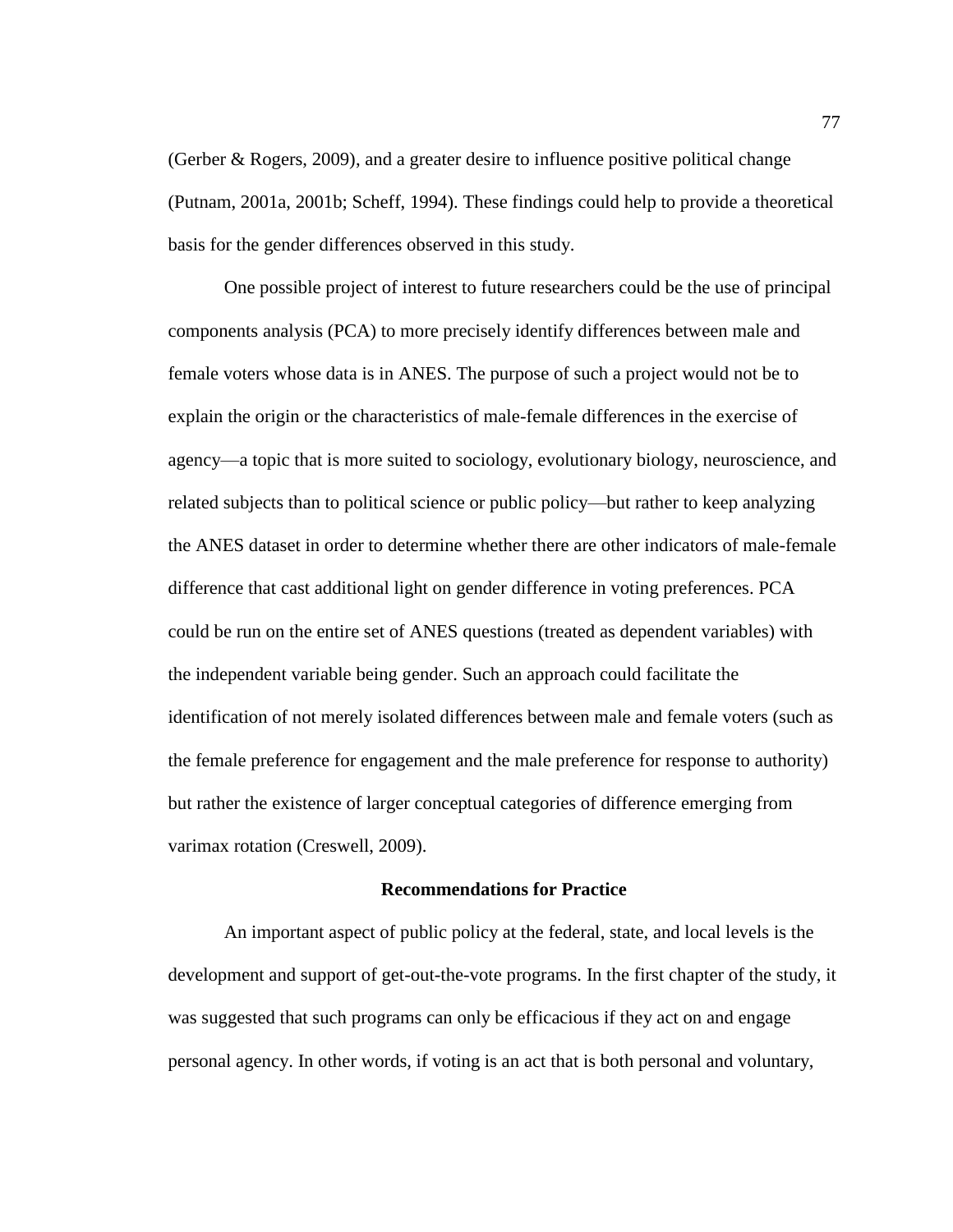then appealing directly to voters' agency—as so many get-out-the-vote messages do—is bound to get more results than if voting is the end result of a class struggle or some manifestation of social agency. The results of the statistical analysis in chapter four demonstrate that the American electorate is characterized by a strong sense of personal agency. Therefore, the current approach to get-out-the-vote messaging appears to be the correct one. Such messages tend to consist of direct appeals to voters, both invoking and relying upon personal feelings such as pride of participation, the desire to make a difference, and interest in shaping the country.

Based on the findings of the study, this trend in get-out-the-vote messaging ought to continue. However, it is possible to further target get-out-the-vote messages by gender. As the statistical analysis in chapter four disclosed, women appear to be socially engaged (in terms of having their voting being more susceptible to family interest in politics) and more driven by considerations of personal interest than by men, who are disproportionately influenced to vote by their belief that it is important to do as authorities ask. Accordingly, it is possible to craft gender-specific get-out-the-vote messages that suggest that voting is a duty (to men) and that voting is personally fulfilling (to women). Segmenting get-out-the-vote messages in this way might lead to improved voter recruitment and participation, given what was learned about some of the differences between male and female motivations to vote. However more research on male-female voting differences is necessary before firm recommendations about get-outthe-vote messages can be made. Even if such segmentation policies are not adopted,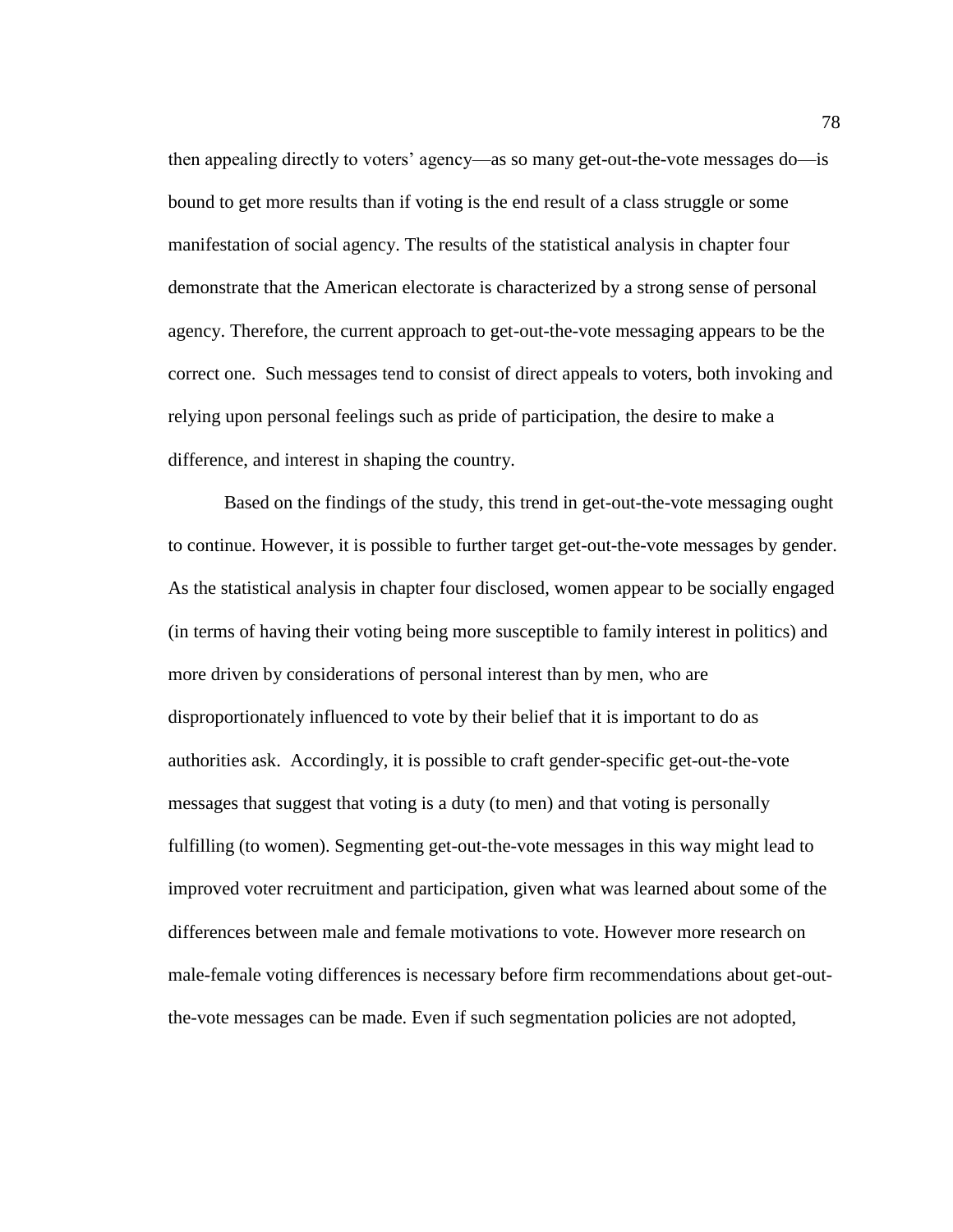public policy officials considering get-out-the-vote messaging would be well advised to appeal to voters' and potential voters' social agency.

### **Positive Social Change**

On the assumption that exercise of enfranchisement is a cornerstone of democratic societies, many public policy initiatives focus on convincing more people to vote. The premise behind such initiatives is that voting is a voluntary behavior that can be encouraged; in other words, that voting is the result of personal agency. From this perspective, the main positive social change implication of the study was the support found for the relationship between personal agency and voting. Because personal agency is a significant predictor of voting, get-out-the-vote efforts that focus on building personal interest in, and commitment to, the political process are likely to be effective in raising the voting rate, which in turn would represent positive social change, especially in the context of low voter participation in the United States (Alvarez et al., 2012).

### **Conclusion**

Raising voter participation in democratic societies levels is a means of improving the quality of democracy (Alvarez et al., 2012; Aragones et al., 2011; Newman, 2007; Saiegh, 2009). In order to raise voter participation, public policymakers can rely on a number of methods. One common approach is to appeal to the individual voter's sense of interest, empowerment, and engagement (Cwalina et al., 2008). The main conclusion of this study is that such appeals are likely to work, because factors of agency are statistically significant and strong predictors of voting likelihood in U.S. Presidential elections. In particular, building prospective voters' interest in elections, interest in public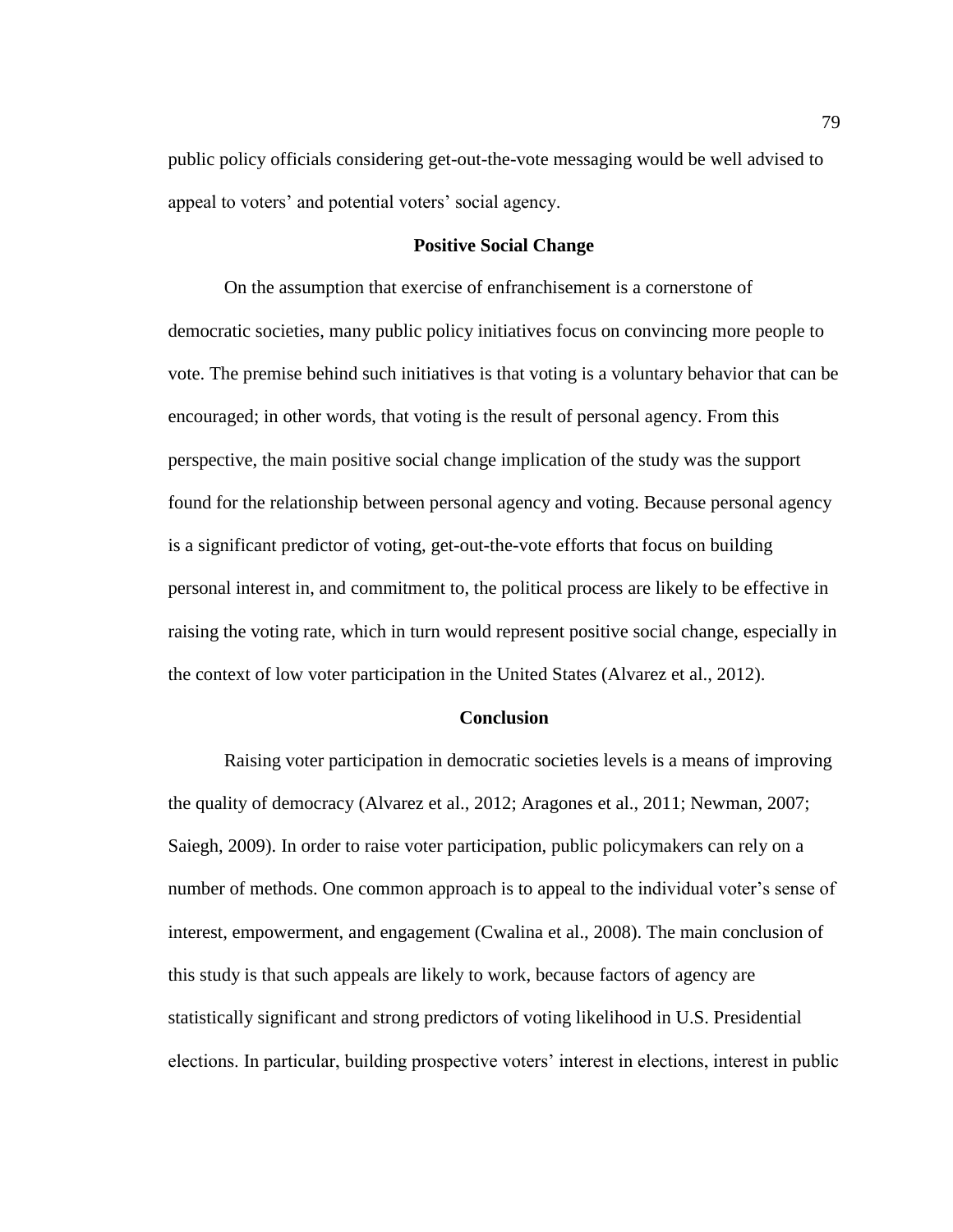affairs, and belief that they can have a say in government are all strategies that are likely to increase the likelihood of voting.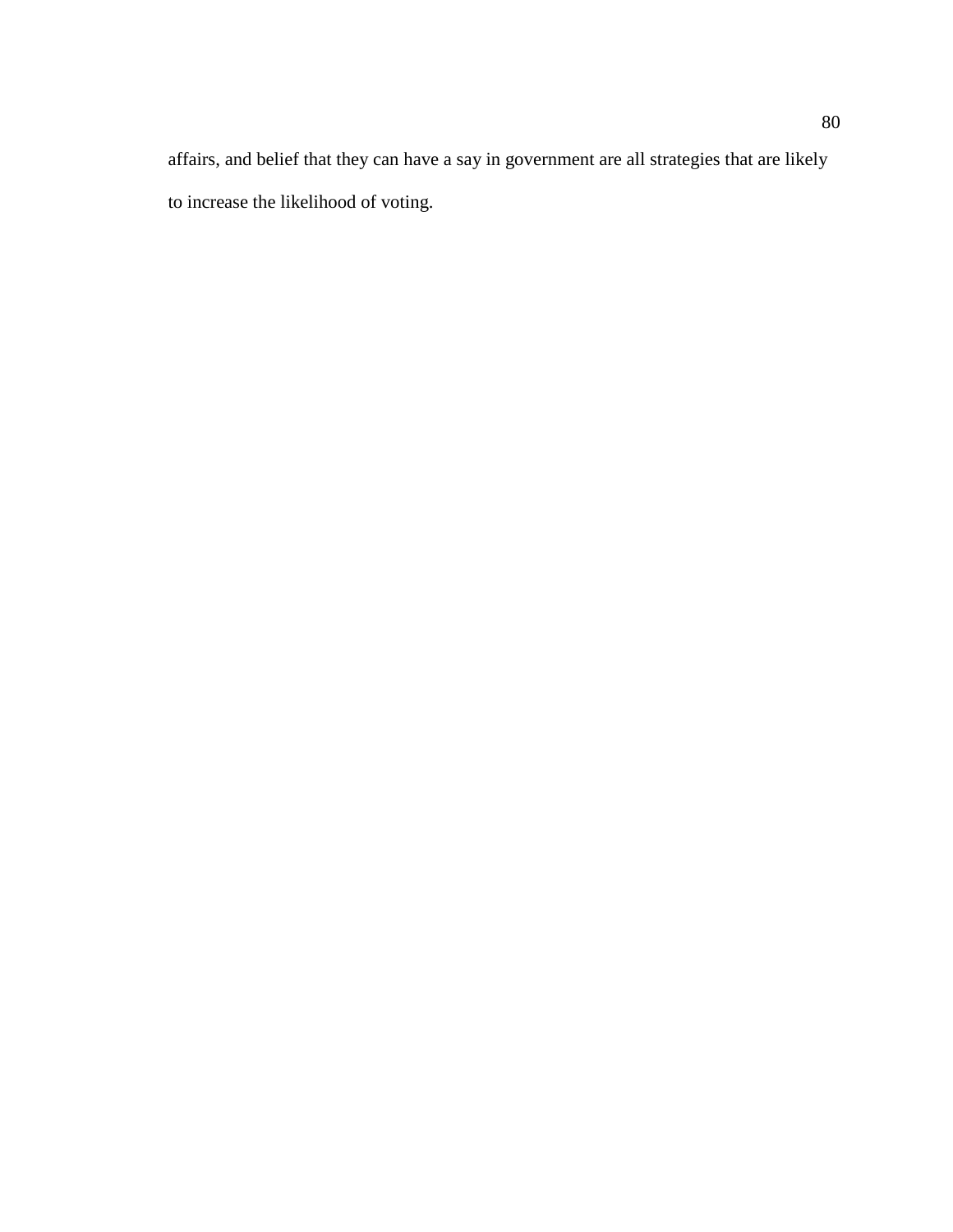#### References

- Abrams, S. J. (2010). *Where everyone knows your name: A socio-rational theory of voter turnout in advanced industrial democracies*. New York, NY: Basic Books.
- Abrams, S.A., Iversen, T., & Soskice, D. (2010). Informal social networks and rational voting. *British Journal of Political Science*, *41*(2), 229-257.
- Achterberg, C. & Houtman, D. (2006). Why do so many people vote unnaturally? A cultural explanation for voting behavior. *European Journal of Political Research*, *45*(1), 75-92.
- Altman, M. (2006). *Handbook of contemporary behavioral economics*. New York, NY: M.E. Sharpe.
- Alvarez, R. M., Levin, I., & Sinclair, J. A. (2012). Making voting easier: Convenience voting in the 2008 Presidential election. *Political Research Quarterly*, *65*(2), 248- 262.
- Andersen, M. & Taylor, H. (2005). *Sociology: Understanding a diverse society*. New York, NY: Cengage.
- ANES. (2008). *2008 time series study*. Retrieved from http://www.electionstudies.org/studypages/2008prepost/2008prepost.htm
- Aquinas. T. (1916). The gospel of stewardship. In W. Hamilton (Ed.), *Current economic problems* (pp. 24-47). Chicago, IL: University of Chicago Press.
- Aragones, E., Gilboa, I., & Weiss, A. (2011). Making statements and approval voting. *Theory and Decision*, *71*(4), 461-472.
- Aristotle. (1912). *Nichomachean ethics*. New York, NY: Macmillan.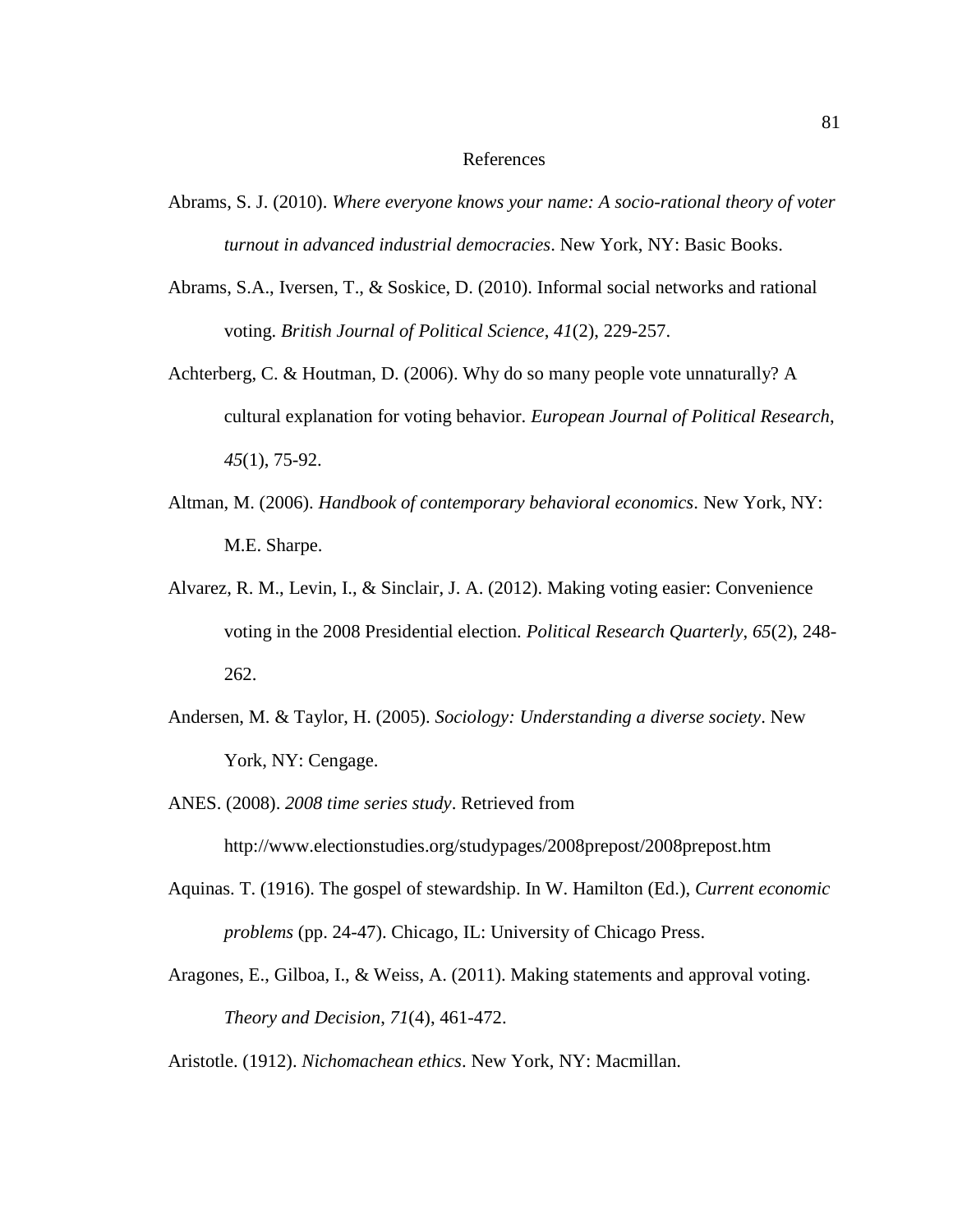- Bandura, A. (1986). *Social foundations of thought and action*. Philadelphia, PA: University of Pennsylvania Press.
- Bandura, A. (1997). *Self-efficacy: The exercise of control*. New York, NY: McGraw-Hill.
- Beaumont, E. (2011). Promoting political agency, addressing political inequality: A multilevel model of internal political efficacy. *The Journal of Politics*, *73*(01), 216-231.
- Benney, M., Gray, E. P., & Pear, R. H. (2013). *How people vote: a study of electoral behaviour in Greenwich*. London: Routledge.
- Bergh, J. & Bjorklund, T. (2011). The revival of group voting: explaining the voting preferences of immigrants in Norway. *Political Studies*, *59*(2), 308-327.
- Blais, A. (2000). T*o vote or not to vote?: The merits and limits of rational choice theory*. Pittsburgh, PA: University of Pittsburgh Press.
- Bogaards, M., & Boucek, F. (2010). *Dominant political parties and democracy: Concepts, measures, cases and comparisons*. Hoboken, NJ: Taylor & Francis.
- Borgida, E., Federico, C. M., & Sullivan, J. L. (2009). *The political psychology of democratic citizenship*. New York, NY: Oxford University Press.
- Brennan, G., & Lomasky, L. E. (2008). *Democracy and decision: The pure theory of electoral preference*. Cambridge, England: Cambridge University Press.
- Campbell, D. E. (2006). *Why we vote: How schools and communities shape our civic life*. Princeton, NJ: Princeton University Press.
- Caplan, B. D. (2007). The myth of the rational voter: why democracies choose bad policies. Princeton, NJ: Princeton University Press.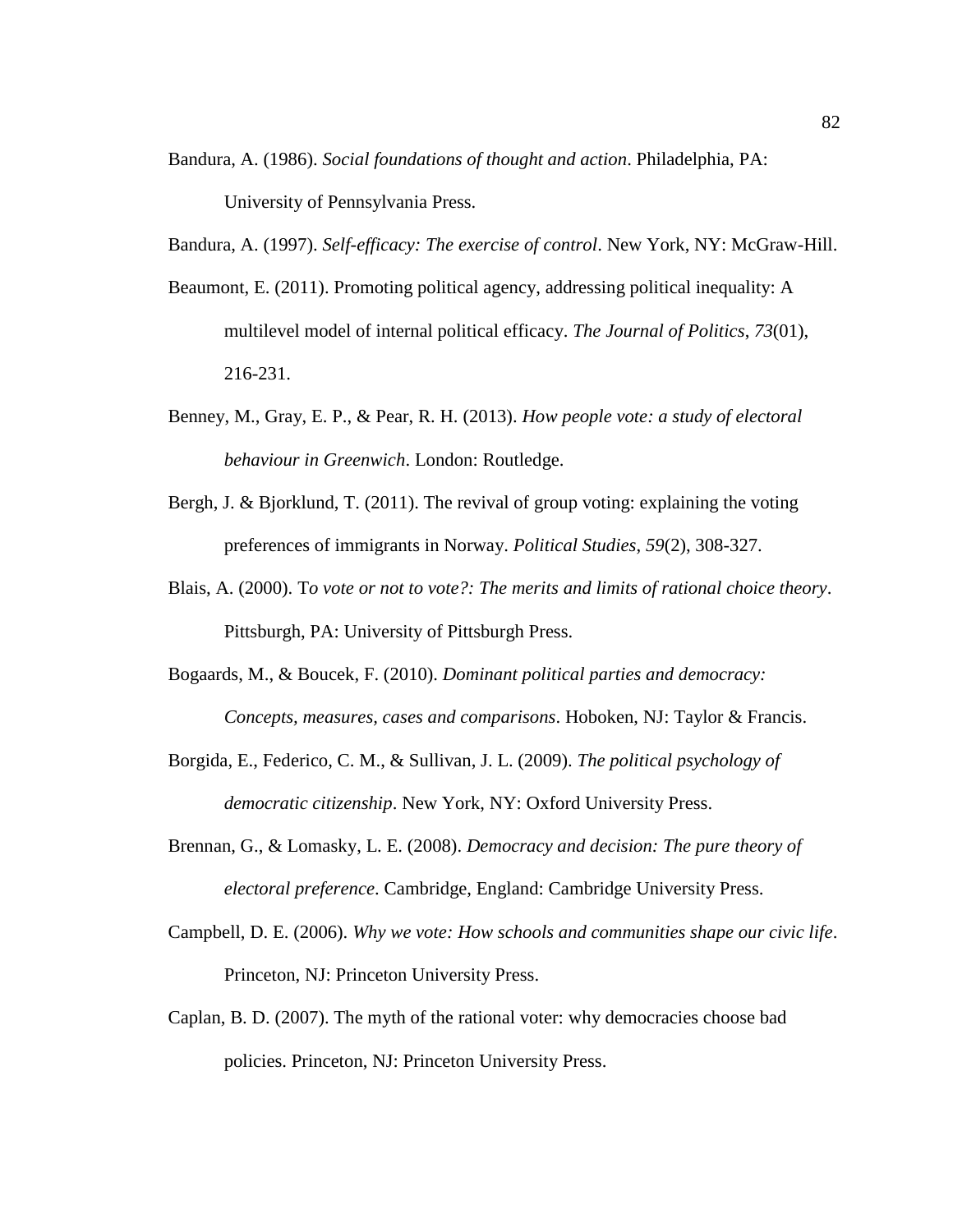- Çarkoğlu, A., & Kalaycıoğlu, E. (2007). *Turkish democracy today: Elections, protest and stability in an Islamic society*. New York, NY: I.B, Tauris.
- Carson, J. L. & Jenkins, J. A. (2011). Examining the electoral connection across time. *Annual Review of Political Science*, 14, 25-46.
- Cartledge, P. (2009). *Ancient Greek political thought in practice*. Cambridge, England: Cambridge University Press.
- Cohen, S. (2002). *Folk devils and moral panics*. New York, NY: Routledge.
- Côté, J. E., & Levine, C. G. (2014). *Identity, formation, agency, and culture: A social psychological synthesis*. Psychology Press.
- Couldry, N., Livingstone, S. M., & Markham, T. (2007). *Media consumption and public engagement: Beyond the presumption of attention*. Basingstoke, England: Palgrave Macmillan.
- Creswell, J. W. (2009). *Research methods*. Thousand Oaks, CA: Sage.
- Cwalina, W., Falkowski, A., & Newman, B. I. (2008). *A cross-cultural theory of voter behavior*. New York, NY: Haworth Press.
- Dalton, R. J., & Anderson, C. (2011). *Citizens, context, and choice: How context shapes citizens' electoral choices*. Oxford, England: Oxford University Press.
- Darmofal, D. (2010). Re-examining the calculus of voting. *Political Psychology, 31*(2), 149-174.
- DeBell, M. (2013). Harder than it looks: Coding political knowledge on the ANES. *Political Analysis*, *21*(4), 393-406.

DiMaggio, P., Evans, J., & Bryson, B. (1996). Have Americans' social attitudes become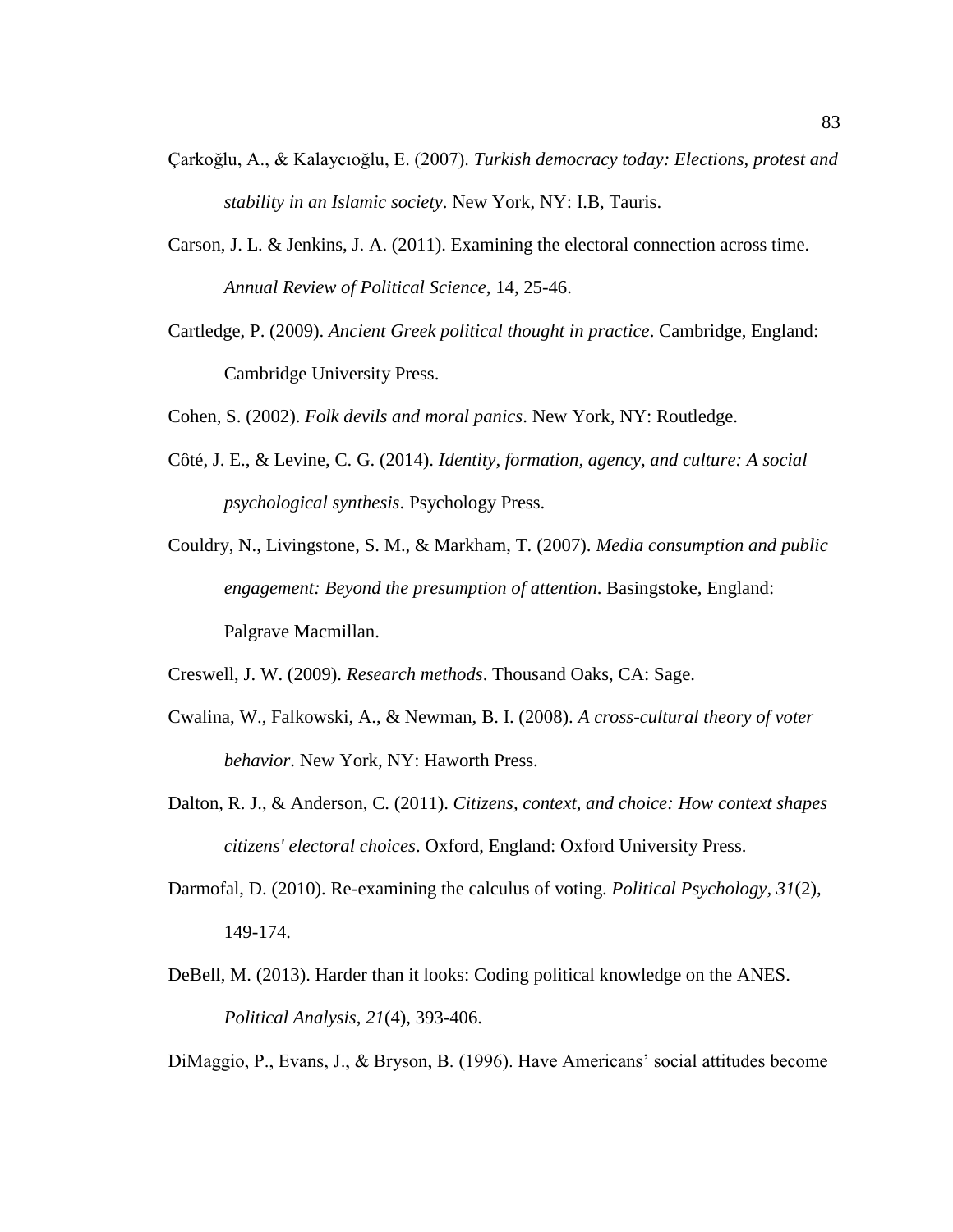more polarized? *American Journal of Sociology*, *102,* 690-775.

Downs, A. (1957). *An economic theory of democracy*. New York, NY: Harper.

- Dunbar, R. I., Barrett, L., & Lycett, J. (2005). *Evolutionary psychology: A beginner's guide*. London, England: Oneworld.
- Eligur, B. (2010). *The mobilization of political Islam in Turkey*. Cambridge, England: Cambridge University Press.
- Emmenegger, P., & Manow, P. (2014). Religion and the gender vote gap: Women's changed political preferences from the 1970s to 2010. *Politics & Society*, *42*(2), 166-193.
- Evans, J. H. (2003). Have Americans' social attitudes become more polarized? An update. *Social Science Quarterly*, *84,* 71-90.
- Evans, N. (2010). *Civic rites: Democracy and religion in ancient Athens*. Berkeley, CA: University of California Press.
- Fiorina, M. P. (1999). Extreme voices: a dark side of civic engagement. In T. Skocpol & M. Fiorina (Eds.), *Civic engagement in American democracy* (pp. 395-423). Washington, D.C.: Brookings Institution Press.
- Foxall, G. R. (1997). The emotional texture of consumer environments: A systematic approach to atmospherics. *Journal of Economic Psychology*, 18, 505-523.
- Foxall, G. R., Maddock, S., & Leek, S. (2000). Situational determinants of fish consumption. *British Food Journal*, *102*(1), 18-39.
- Frank, T. (2004). *What's the matter with Kansas?* New York, NY: Macmillan.
- Franklin, B. (1825). *The works of Dr. Benjamin Franklin*. New York, NY: Van Norden.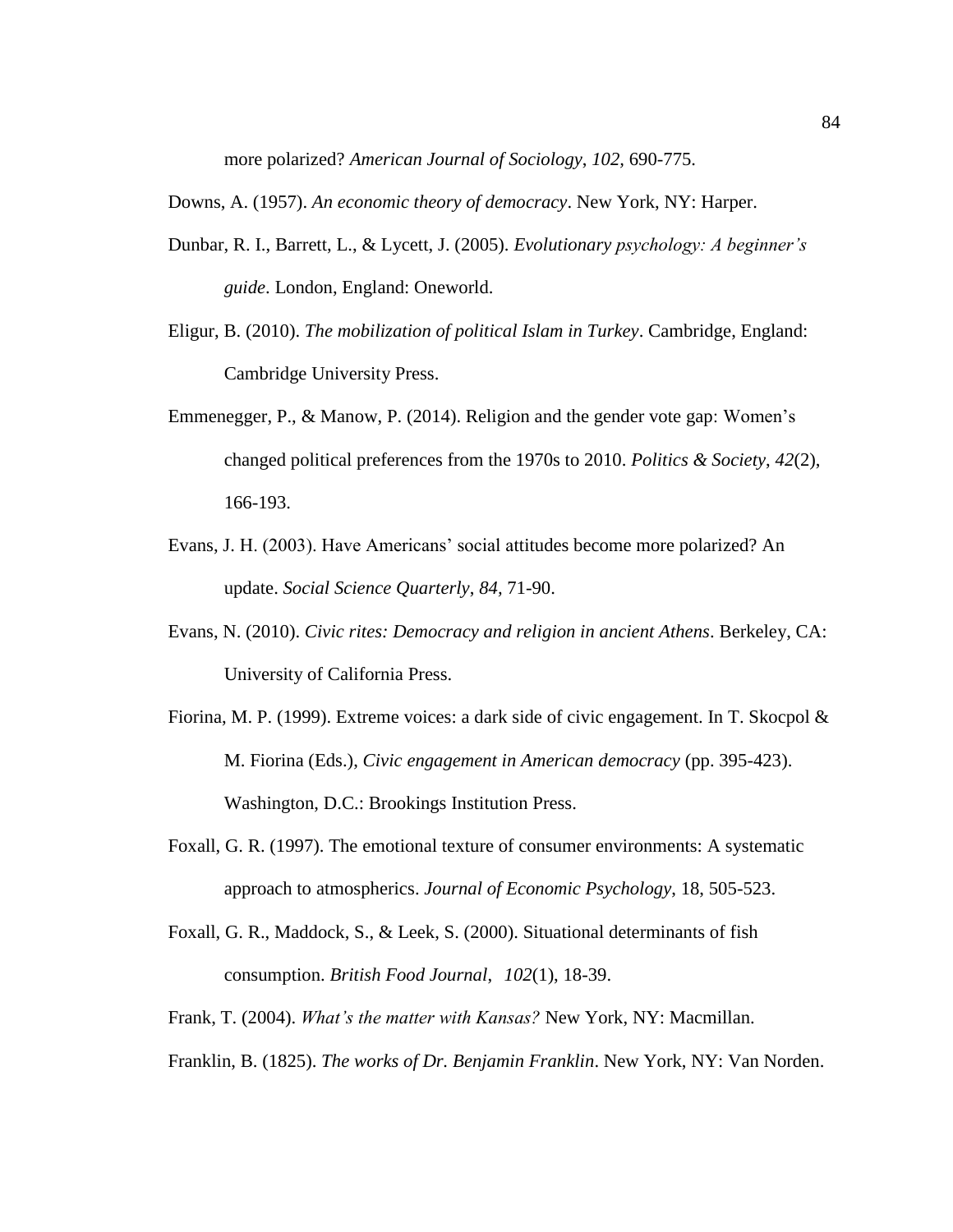- Gailmard, S. & Jenkins, J. A. (2009). Agency problems, the  $17<sup>th</sup>$  Amendment, and representation in the Senate. *American Journal of Political Science*, *53*(2), 324- 342.
- Gainous, J., & Wagner, K. M. (2011). *Rebooting American politics: The internet revolution*. Lanham, MD: Rowman & Littlefield Publishers.
- Geertz, C. (2008). Thick description. In A. Budd (Ed.), *The modern historiography reader* (pp. 5-17). London, England: Routledge.
- Gerber, A. S. & Rogers, T. (2009). Descriptive social norms and motivation to vote: Everybody's voting and so should you. *The Journal of Politics,* 71, 178-191.
- Giddens, A. (1987). *Social theory and modern sociology*. Palo Alto, CA: Stanford University Press.
- Golub, B. & Jackson, M.O. (2010). Naïve learning in social networks and the wisdom of crowds. *American Economic Journal: Microeconomics*, *2*(1), 112-149.
- Grafstein, R. (2009). The puzzle of weak pocketbook voting. *Journal of Theoretical Politics*, *21*(4), 451-482.
- Gust, E. J. (2008). *The Arab citizens of Israel: Motivations for collective action*. Ft. Belvoir, VA: Defense Technical Information Center.
- Hersh, E. (2012). Primary voters versus caucus goers and the peripheral motivations of political participation. *Political Behavior*, *34*(4), 689-718.
- Herzberg, F. (1966). *Work and the nature of man*. New York, NY: World Publishing.
- Herzog, H. (1940). Professor quiz: A gratification study. In P.F. Lazarsfeld (Ed.), *Radio and the printed page* (pp. 64-93). New York, NY: Duell, Sloan & Pearce.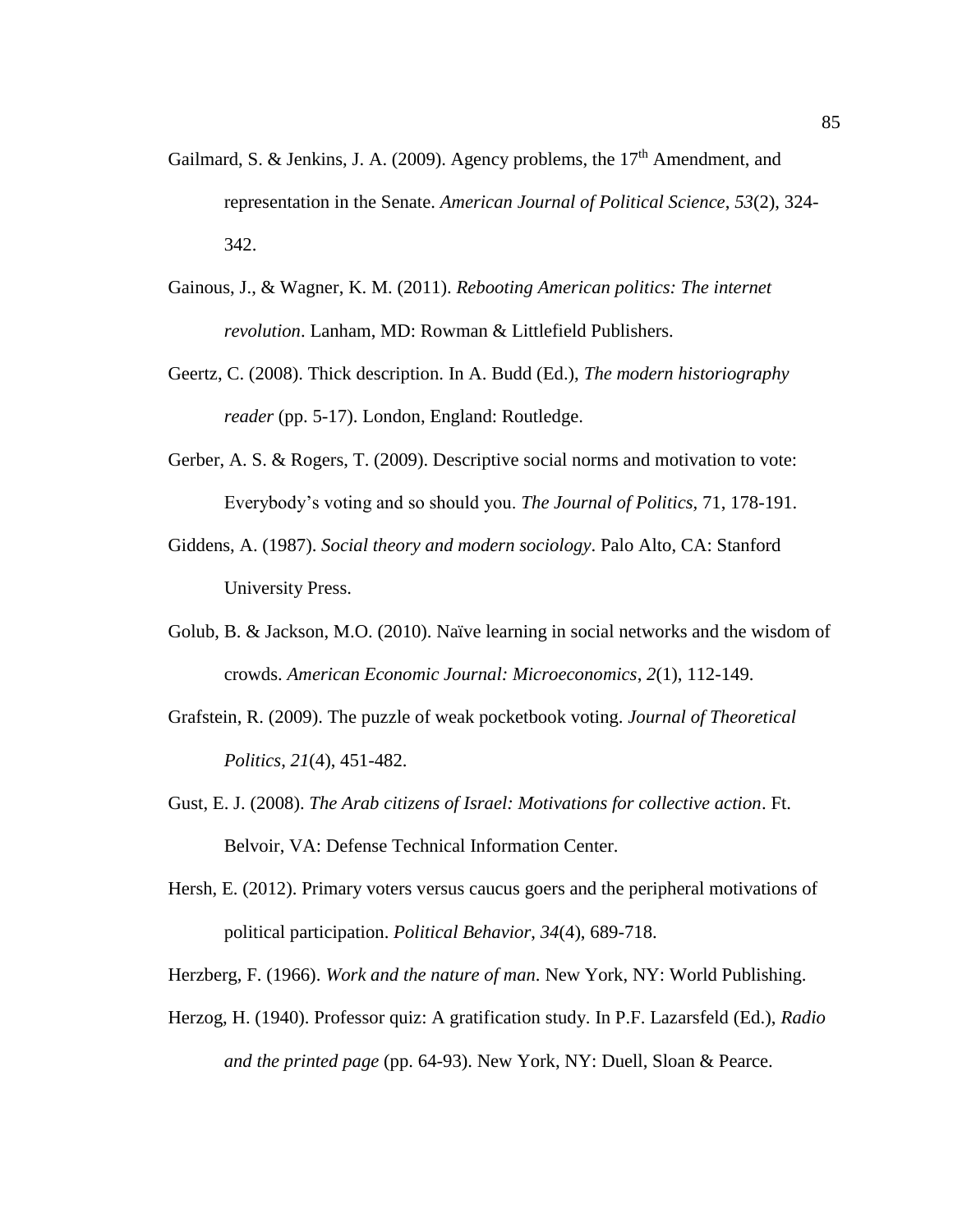- Hill, D. L. (2006). *American voter turnout: An institutional perspective*. San Francisco, CA: Perseus Books.
- Hill, T. G. (2003). *Interest-ing candidates: The electoral impact of interest group endorsements*. Columbus, OH: Ohio State University.
- Hutchings, V. L. (2003). *Public opinion and democratic accountability: How citizens learn about politics*. Princeton, NJ: Princeton University Press.

Ingham, I. (2008). *Capitalism*. London, England: Polity.

- Institute for Democracy and Electoral Assistance. (2012). *Voter turnout data*. Retrieved from http://www.idea.int/vt/
- Kahanek, J. E., & Eshbaugh-Soha, M. (2009). *An informational theory of midterm elections: The impact of Iraq war deaths on the 2006 election. Denton, TX:* University of North Texas.
- Kang, M. S. (2010). Voting as veto. *Michigan Law Review*, *108*(7), 1221-1281.
- Katz, E., Blumler, J. G., & Gurevitch, M. (1974). Utilization of mass communiction by the individual. In J.G. Blumler & E. Katz (Eds.), *The uses of mass communications: Current perspectives on gratifications research* (pp. 19-32). Thousand Oaks, CA: SAGE.
- Kiewiet, D. R. & Lewis-Beck, M. S. (2011). No man is an island: Self-interest, the public interest, and sociotropic voting. *Critical Review*, *23*(3), 303-319.
- King, A., & Leigh, A. (2009). *Beautiful politicians*. Canberra, Australia: Centre for Economic Policy Research, Australian National University.

Kotler, P. (1999). *Principles of marketing*. London, England: Prentice Hall.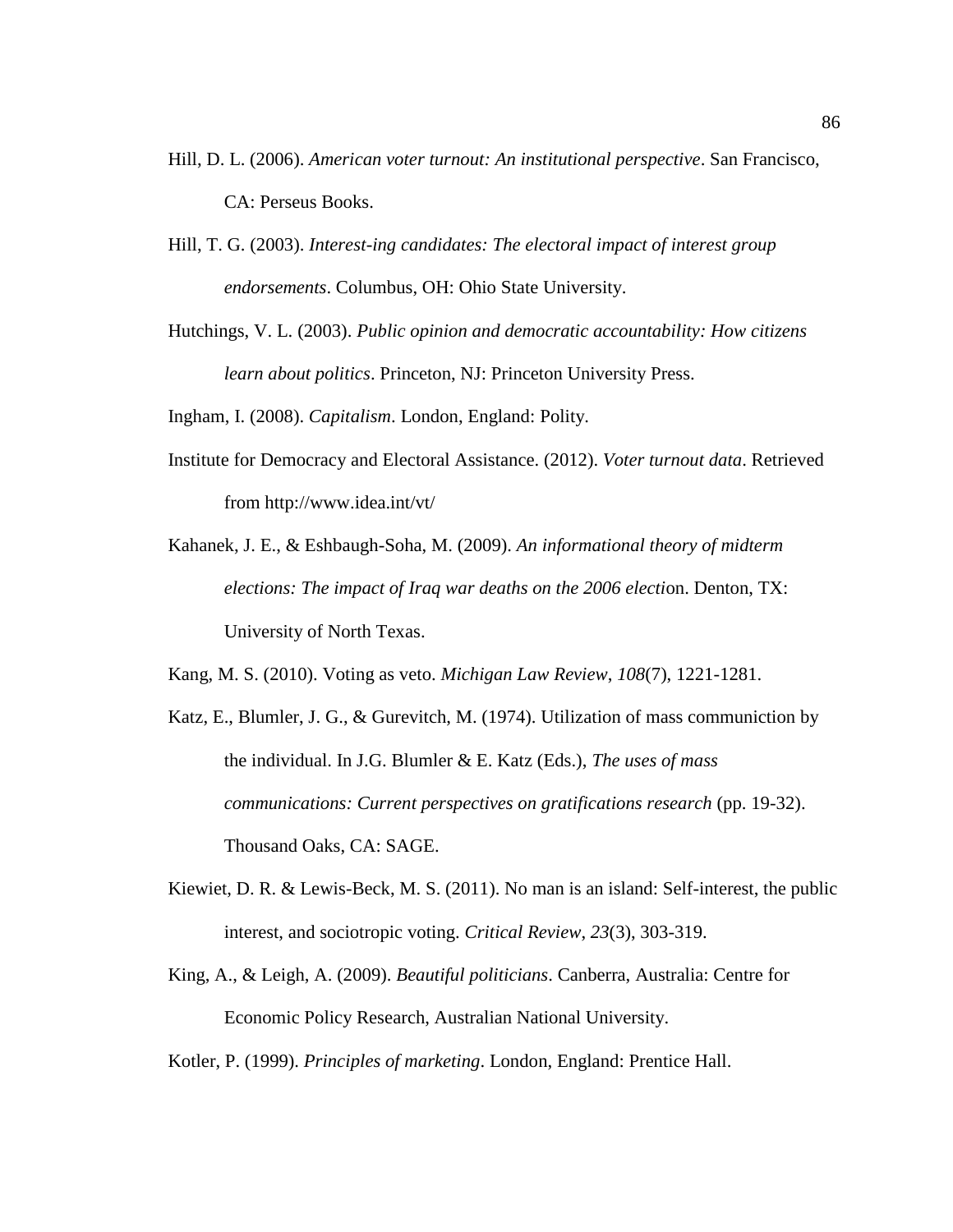Krugman, P. & Wells, R. (2009). *Economics*. New York, NY: Worth Publishers.

- Lape, S. (2010). *Race and citizen identity in the classical Athenian democracy*. Cambridge, England: Cambridge University Press.
- Lazarsfeld, P.F. (1940). *Radio and the printed page*. New York, NY: Duell, Sloan, and Pierce.
- Lee, A. (1775). *A speech, intended to have been delivered in the House of Commons*. London, England: J. Almon.
- Liu, B. (2010). *The election of Barack Obama: How he won*. Basingstoke, England: Palgrave Macmillan.

Lukes, S. (1974). *Power: A radical view*. New York, NY: Macmillan.

- Marx, K. (1972). *The Marx-Engels reader*. Princeton, NJ: Princeton University Press.
- Maslow, A. (1945). *The farther reaches of human nature*. New York, NY: Basic Books.

McCaffrey, P. (2004). *U.S. election system*. New York, NY: H.W. Wilson.

- McPherson, G. (2001). *Applying and interpreting statistics: A comprehensive guide*. New York, NY: Springer.
- Miller, B. L. (2005). *Why is the South so conservative?: A Marxian analysis of alienation, religion, and political ideology among poor Southern white voters*. Blacksburg, VA: University Libraries, Virginia Polytechnic Institute and State University.
- Milner, H. (2010). *The internet generation: Engaged citizens or political dropouts*. Medford, MA: Tufts University Press.

Missiou, A. (2011). *Literacy and democracy in fifth-century Athens*. Cambridge,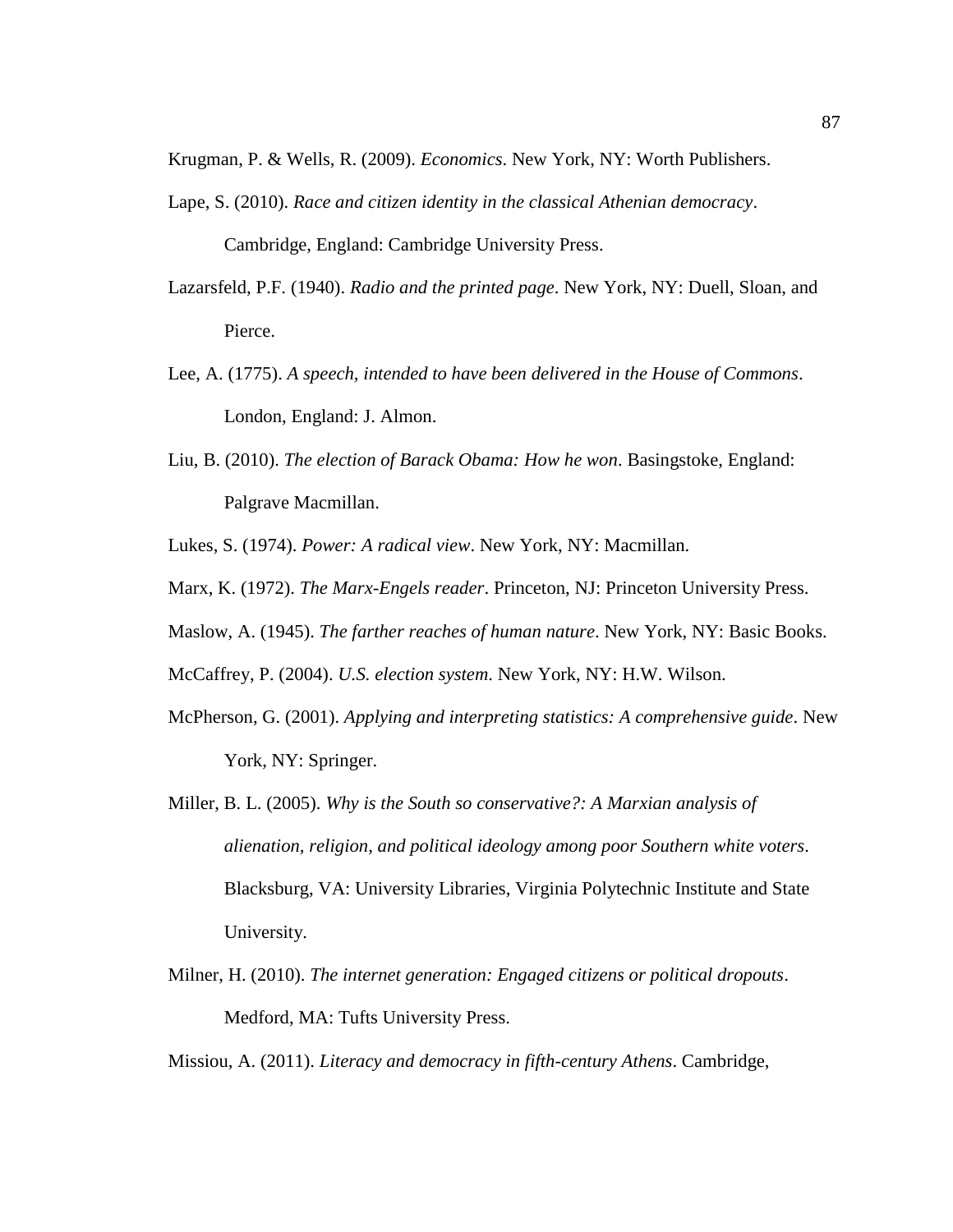England: Cambridge University Press.

- Morrison, A., Rimmington, M., & Williams, C. (1998). *Entrepreneurship in the hospitality, tourism, and leisure industries*. London, England: Butterworth-Heinemann.
- Munger, M. C. (2010). *Ideology and the theory of political choice*. Ann Arbor, MI: University of Michigan Press.
- Munson, W. (1993). *All talk: The talkshow in media culture*. Philadelphia, PA: Temple University Press.
- Neuman, W. R. (2007). *The affect effect: Dynamics of emotion in political thinking and behavior*. Chicago, IL: University of Chicago Press.
- Nikoletseas, M. N. (2010). *Statistics for college students and researchers*. New York, NY: Random House.
- Norris, P., & Inglehart, R. (2004). *Sacred and secular: Religion and politics worldwide*. Cambridge, England: Cambridge University Press.

O'Sullivan, A. (2009). *Urban economics*. New York, NY: McGraw-Hill.

- Okasha, S. (2009). *Evolution and the levels of selection*. New York, NY: Oxford University Press, USA.
- Osborne, R. (2010). *Athens and Athenian democracy*. Cambridge, England: Cambridge University Press.
- Oswald, A.J. & Powdthavee, N. (2010). Daughters and left-wing voting. *The Review of Economics and Statistics*, *92*(2), 213-227.

Oxford English Dictionary. (2011). *Vote*. Retrieved from http://www.oed.com.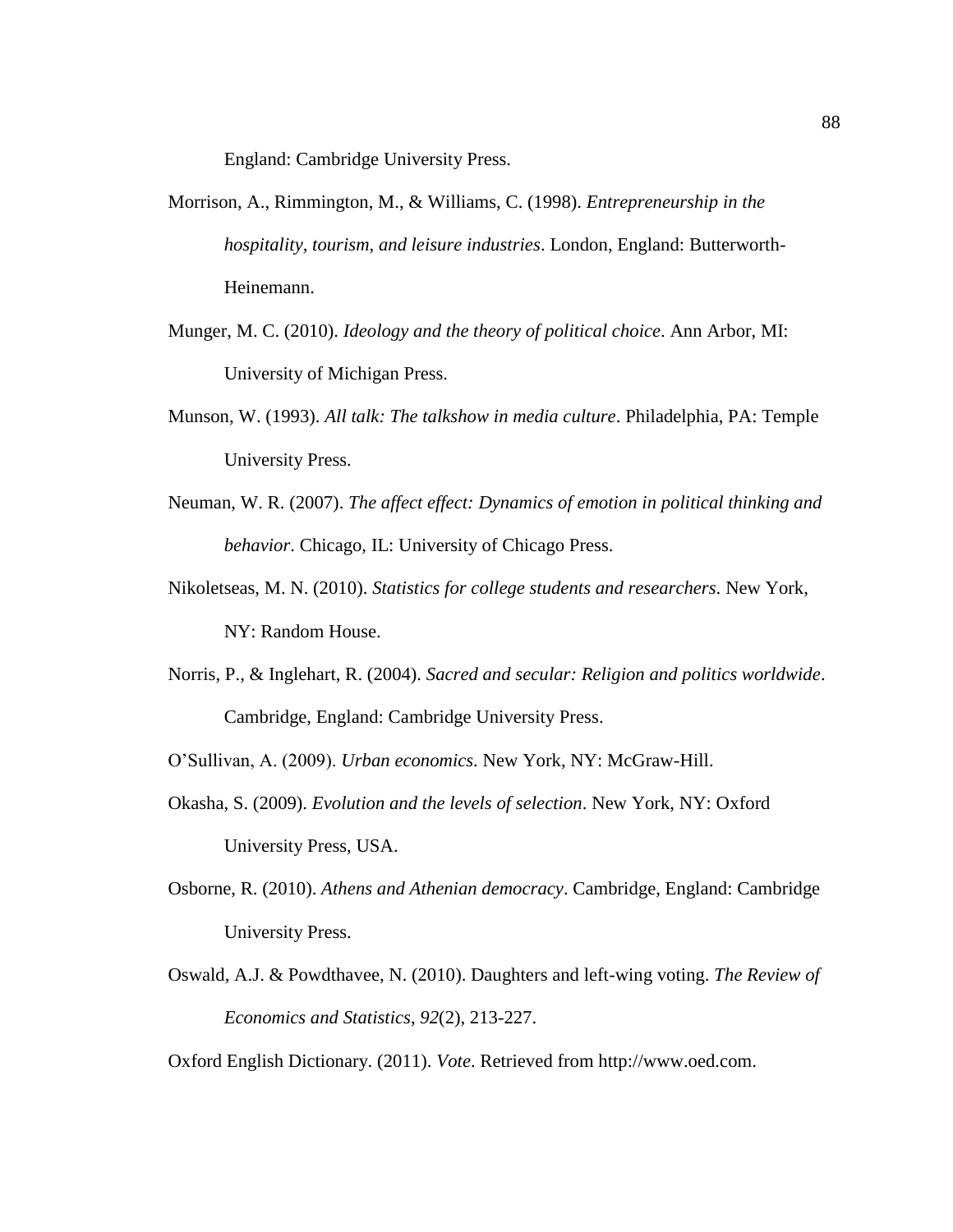- Panagopoulos, C. (2010). Affect, social pressure, and prosocial motivation: Field experimental evidence of the mobilizing effects of pride, shame, and publicizing voting behavior. *Political Behavior*, *32*(3), 369-386.
- Payne, B.K., Krosnick, J.A., Pasek, J., Lelkes, Y., Akhtar, O., & Tompson, T. (2010). Implicit and explicit prejudice in the 2008 American presidential election. *Journal of Experimental Social Psychology*, *46*(2), 367-374.
- Pececi, J.S., Mooney, A., & Thornborrow, J. (2011). *Language, society, and power*. New York, NY: Taylor & Francis.
- Pels, P., Briquet, J. L., & Bertrand, R. (2006). *The hidden history of the secret ballot: Cultures of voting*. London, England: Hurst.
- Postman, N. (2006). *Amusing ourselves to death: Public discourse in the age of show business*. New York, NY: Penguin Group.
- Poundstone, W. (2008). *Gaming the vote: Why elections aren't fair*. New York, NY: Hill and Wang.
- Prandstraller, G. (2010). *The quaternary entrepreneur*. London, England: FrancoAngeli.
- Pritchard, D. (2010). *War, democracy and culture in classical Athens*. Cambridge, England: Cambridge University Press.
- Putnam, R. (2001a). *Bowling alone: the collapse and revival of American community*. New York, NY: Simon & Schuster.
- Putnam, R. (2001b). *Making democracy work: Civic traditions in modern Italy*. Princeton, NJ: Princeton University Press.
- Rogers, D. W. (1992). *Voting and the spirit of American democracy: Essays on the*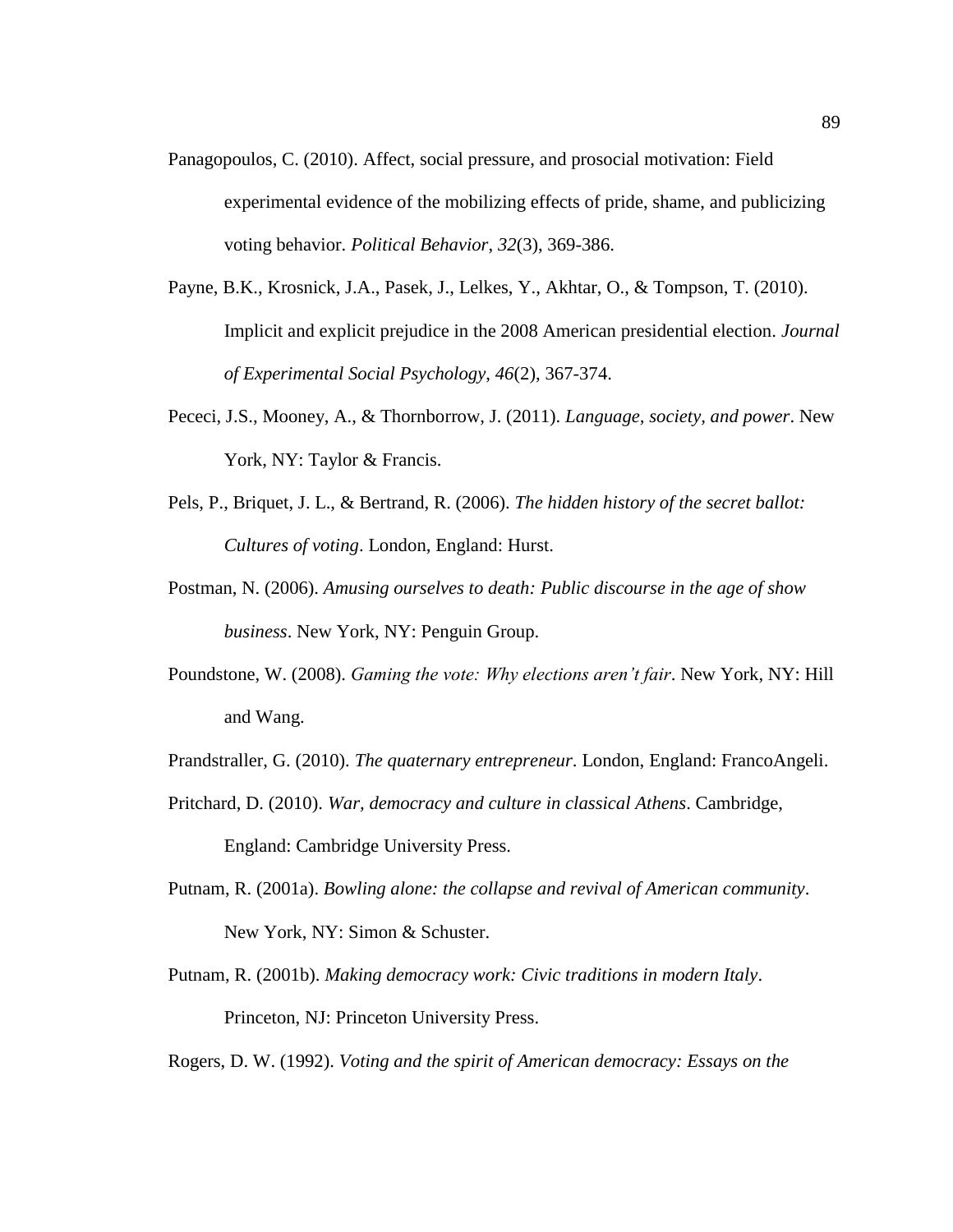*history of voting and voting rights in America*. Urbana, IL: University of Illinois Press.

Rogers, E.M. & Shoemaker, F. (1971). *Communications of innovations: A cross-cultural approach*. New York, NY: Free Press.

Rogers, E.M. (1995). *Diffusion of innovations*. New York, NY: Simon and Schuster.

- Rosenstone, S.J. & Hansen, J.M. (2002). *Mobilization, participation, and democracy in America.* New York, NY: Longman.
- Rubin, A.M. (1983). Television uses and gratifications: The interaction of viewing patterns and motivations. *Journal of Broadcasting*, 27, 37-51.
- Saiegh, S. M. (2011). *Ruling by statute: How uncertainty and vote buying shape lawmaking*. Cambridge, England: Cambridge University Press.
- Sanney, S. N. (2008). *The influence of right-wing authoritarianism and social dominance orientation on motivations for voting*. Albion, MI: Albion College.
- Scheff, T. (1994). *Microsociology*. Chicago, IL: University of Chicago Press.
- Sexton, R.L. (2012). *Exploring macroeconomics*. New York, NY: Cengage Learning.
- Sharan, A.K. (2002). *Encyclopedia of industrial psychology*. New Delhi, India: Anmol Publications.
- Simon, H.A., Egidi, M., & Viale, R. (2008). *Economics, bounded rationality, and the cognitive revolution*. New York, NY: Edward Elgar.
- Smith, A. (1801). *The wealth of nations*. Dublin, Ireland: N. Kelly.
- Sosnaud, B., Brady, D., & Frenk, S. M. (2013). Class in Name Only: Subjective Class Identity, Objective Class Position, and Vote Choice in American Presidential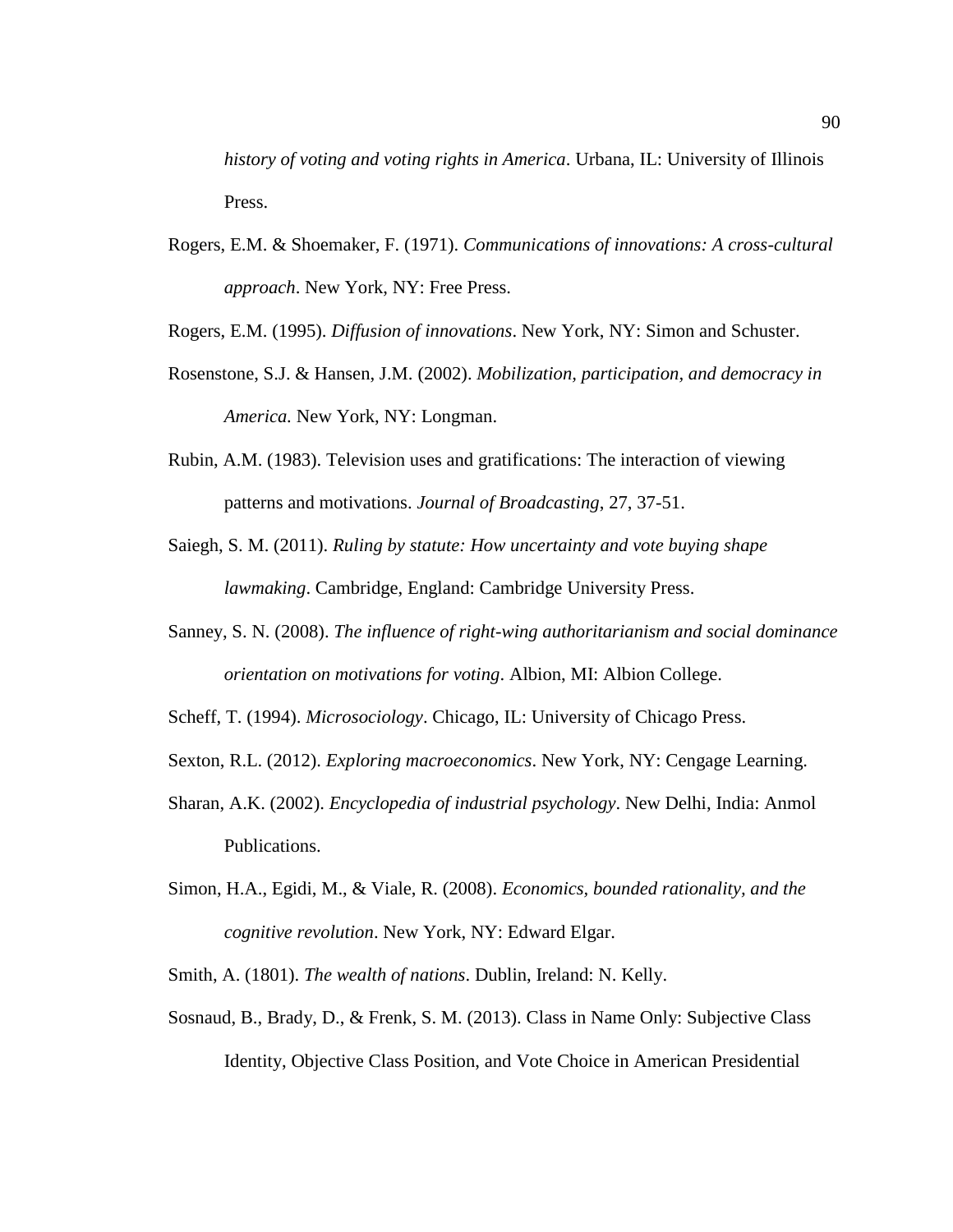Elections. *Social Problems*, *60*(1), 81-99.

- Southakker, H.S. (1961). The present state of consumption theory: A survey article. *Econometrica*, *29*(4), 704-741.
- Spiegel, H.W. (1991). *The growth of economic thought*. Durham, NC: Duke University Press.
- Stevenson, B., & Wolfers, J. (2013). *Subjective and objective indicators of racial progress* (No. w18916). National Bureau of Economic Research.
- The American National Election Studies (ANES; www.electionstudies.org). ANES 2008- 2009 Panel Study [dataset]. Stanford University and the University of Michigan [producers and distributors].
- Thoms, E. M. (2006). *Political efficacy, sociocultural status and age as predictors of voting behaviors in African American women*. Petersburg, VA: Virginia State University.
- Udehn, L. (2001). Methodological individualism: Background, history, and meaning. London, England: Routledge.
- Urbatsch, R. (2012). The paradox of voting intelligently. *Public Choice*, *150*(3-4), 511- 524.
- Van der Straeten, K., Laslier, J. F., & Blais, A. (2013). Vote Au Pluriel: How People Vote When Offered to Vote Under Different Rules. *PS: Political Science & Politics*, *46*(02), 324-328.